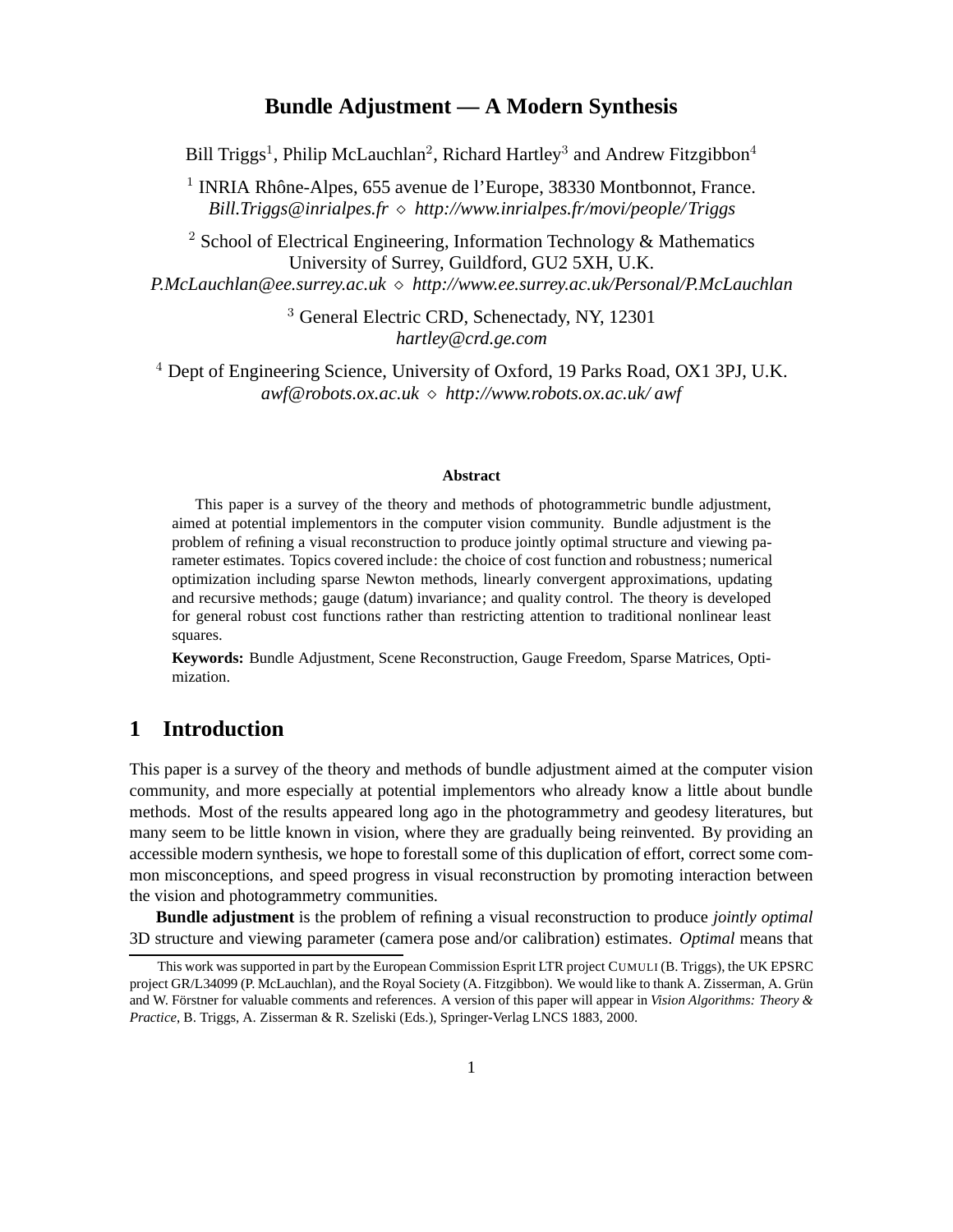the parameter estimates are found by minimizing some cost function that quantifies the model fitting error, and *jointly* that the solution is simultaneously optimal with respect to both structure and camera variations. The name refers to the 'bundles' of light rays leaving each 3D feature and converging on each camera centre, which are 'adjusted' optimally with respect to both feature and camera positions. Equivalently — unlike *independent model methods*, which merge partial reconstructions without updating their internal structure — all of the structure and camera parameters are adjusted together 'in one bundle'.

Bundle adjustment is really just a large sparse geometric parameter estimation problem, the parameters being the combined 3D feature coordinates, camera poses and calibrations. Almost everything that we will say can be applied to many similar estimation problems in vision, photogrammetry, industrial metrology, surveying and geodesy. Adjustment computations are a major common theme throughout the measurement sciences, and once the basic theory and methods are understood, they are easy to adapt to a wide variety of problems. Adaptation is largely a matter of choosing a numerical optimization scheme that exploits the problem structure and sparsity. We will consider several such schemes below for bundle adjustment.

Classically, bundle adjustment and similar adjustment computations are formulated as nonlinear least squares problems [19, 46, 100, 21, 22, 69, 5, 73, 109]. The cost function is assumed to be quadratic in the feature reprojection errors, and robustness is provided by explicit outlier screening. Although it is already very flexible, this model is not really general enough. Modern systems often use non-quadratic M-estimator-like distributional models to handle outliers more integrally, and many include additional penalties related to overfitting, model selection and system performance (priors, MDL). For this reason, we will *not* assume a least squares / quadratic cost model. Instead, the cost will be modelled as a sum of opaque contributions from the independent information sources (individual observations, prior distributions, overfitting penalties ... ). The functional forms of these contributions and their dependence on fixed quantities such as observations will usually be left implicit. This allows many different types of robust and non-robust cost contributions to be incorporated, without unduly cluttering the notation or hiding essential model structure. It fits well with modern sparse optimization methods (cost contributions are usually sparse functions of the parameters) and object-centred software organization, and it avoids many tedious displays of chain-rule results. Implementors are assumed to be capable of choosing appropriate functions and calculating derivatives themselves.

One aim of this paper is to correct a number of misconceptions that seem to be common in the vision literature:

- *"Optimization / bundle adjustment is slow"***:** Such statements often appear in papers introducing yet another heuristic Structure from Motion (SFM) iteration. The claimed slowness is almost always due to the unthinking use of a general-purpose optimization routine that completely ignores the problem structure and sparseness. Real bundle routines are *much* more efficient than this, and usually considerably more efficient and flexible than the newly suggested method  $(\S6, 7)$ . That is why bundle adjustment remains the dominant structure refinement technique for real applications, after 40 years of research.
- *"Only linear algebra is required"***:** This is a recent variant of the above, presumably meant to imply that the new technique is especially simple. Virtually all iterative refinement techniques use only linear algebra, and bundle adjustment is simpler than many in that it only solves linear systems: it makes no use of eigen-decomposition or SVD, which are themselves complex iterative methods.
- *"Any sequence can be used"***:** Many vision workers seem to be very resistant to the idea that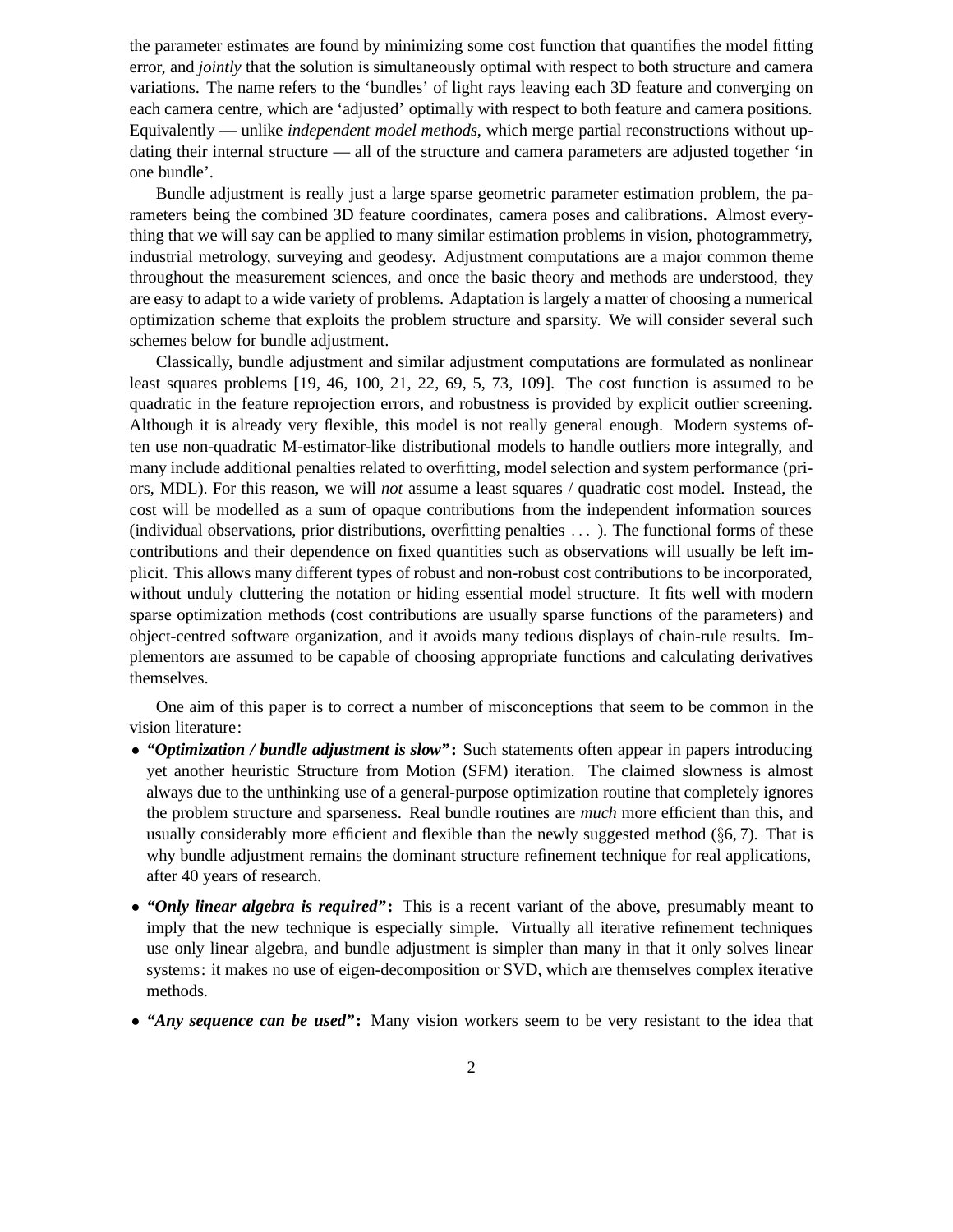reconstruction problems should be planned in advance  $(\S11)$ , and results checked afterwards to verify their reliability (§10). System builders should at least be aware of the basic techniques for this, even if application constraints make it difficult to use them. The extraordinary extent to which weak geometry and lack of redundancy can mask gross errors is too seldom appreciated, *c.f* . [34, 50, 30, 33].

• *"Point* P *is reconstructed accurately"***:** In reconstruction, just as there are no absolute references for position, there are none for uncertainty. The 3D coordinate frame is itself uncertain, as it can only be located relative to uncertain reconstructed features or cameras. All other feature and camera uncertainties are expressed relative to the frame and inherit its uncertainty, so statements about them are meaningless until the frame and its uncertainty are specified. Covariances can look completely different in different frames, particularly in object-centred versus camera-centred ones. See §9.

There is a tendency in vision to develop a profusion of *ad hoc* adjustment iterations. Why should you use bundle adjustment rather than one of these methods? :

- **Flexibility:** Bundle adjustment gracefully handles a very wide variety of different 3D feature and camera types (points, lines, curves, surfaces, exotic cameras), scene types (including dynamic and articulated models, scene constraints), information sources (2D features, intensities, 3D information, priors) and error models (including robust ones). It has no problems with missing data.
- **Accuracy:** Bundle adjustment gives precise and easily interpreted results because it uses accurate statistical error models and supports a sound, well-developed quality control methodology.
- **Efficiency:** Mature bundle algorithms are comparatively efficient even on very large problems. They use economical and rapidly convergent numerical methods and make near-optimal use of problem sparseness.

In general, as computer vision reconstruction technology matures, we expect that bundle adjustment will predominate over alternative adjustment methods in much the same way as it has in photogrammetry. We see this as an inevitable consequence of a greater appreciation of optimization (notably, more effective use of problem structure and sparseness), and of systems issues such as quality control and network design.

**Coverage:** We will touch on a good many aspects of bundle methods. We start by considering the camera projection model and the parametrization of the bundle problem §2, and the choice of error metric or cost function §3. §4 gives a rapid sketch of the optimization theory we will use. §5 discusses the network structure (parameter interactions and characteristic sparseness) of the bundle problem. The following three sections consider three types of implementation strategies for adjustment computations: §6 covers second order Newton-like methods, which are still the most often used adjustment algorithms; §7 covers methods with only first order convergence (most of the *ad hoc* methods are in this class); and §8 discusses solution updating strategies and recursive filtering bundle methods. §9 returns to the theoretical issue of gauge freedom (datum deficiency), including the theory of inner constraints. §10 goes into some detail on quality control methods for monitoring the accuracy and reliability of the parameter estimates.  $\S11$  gives some brief hints on network design, *i.e.* how to place your shots to ensure accurate, reliable reconstruction. §12 completes the body of the paper by summarizing the main conclusions and giving some provisional recommendations for methods. There are also several appendices. §A gives a brief historical overview of the development of bundle methods, with literature references. §B gives some technical details of matrix factorization, updating and covariance calculation methods. §C gives some hints on designing bundle software, and pointers to useful resources on the Internet. The paper ends with a glossary and references.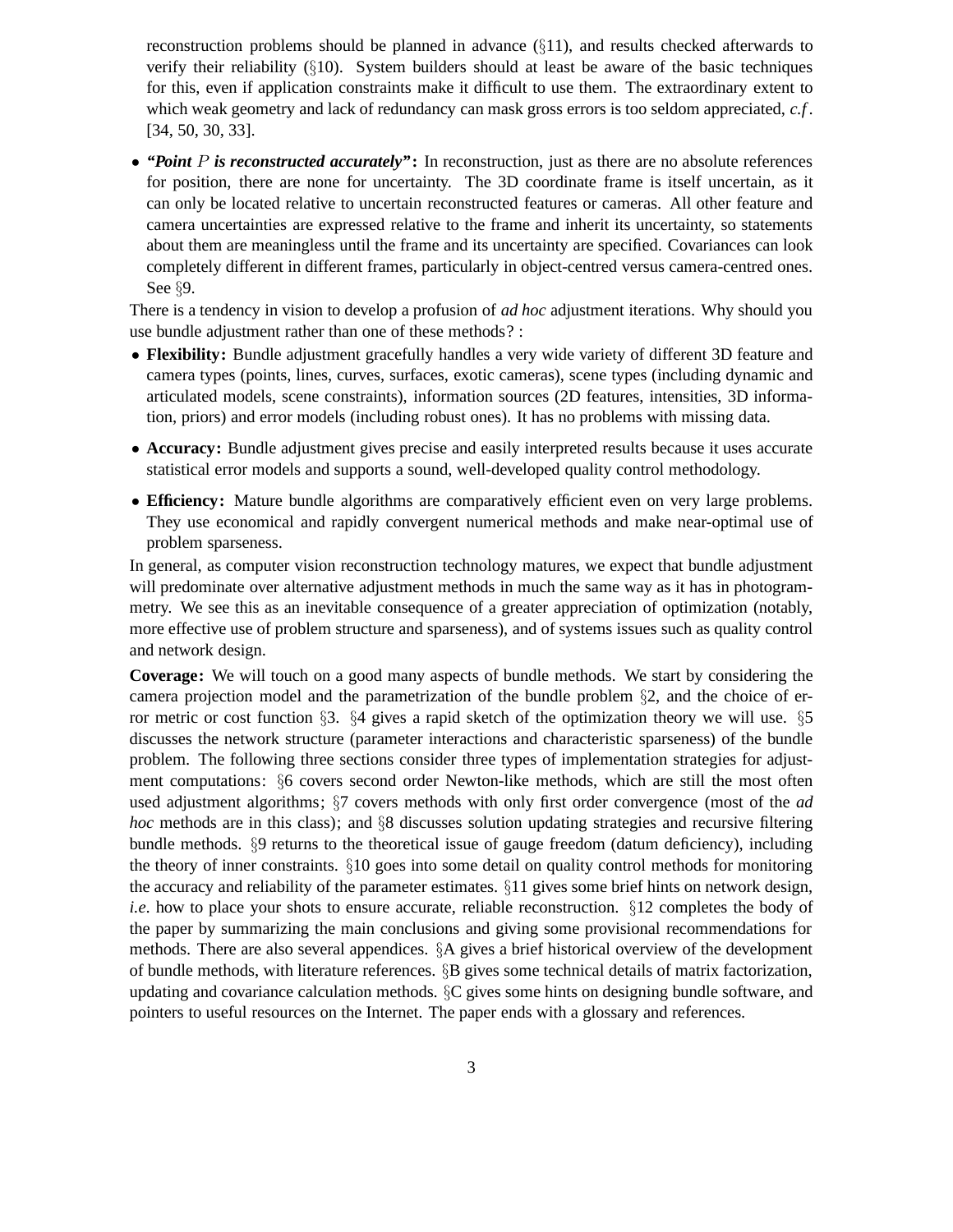**General references:** Cultural differences sometimes make it difficult for vision workers to read the photogrammetry literature. The collection edited by Atkinson [5] and the manual by Karara [69] are both relatively accessible introductions to close-range (rather than aerial) photogrammetry. Other accessible tutorial papers include [46, 21, 22]. Kraus [73] is probably the most widely used photogrammetry textbook. Brown's early survey of bundle methods [19] is well worth reading. The often-cited manual edited by Slama [100] is now quite dated, although its presentation of bundle adjustment is still relevant. Wolf & Ghiliani [109] is a text devoted to adjustment computations, with an emphasis on surveying. Hartley & Zisserman [62] is an excellent recent textbook covering vision geometry from a computer vision viewpoint. For nonlinear optimization, Fletcher [29] and Gill *et al* [42] are the traditional texts, and Nocedal & Wright [93] is a good modern introduction. For linear least squares, Björck [11] is superlative, and Lawson & Hanson is a good older text. For more general numerical linear algebra, Golub & Van Loan [44] is the standard. Duff *et al* [26] and George & Liu [40] are the standard texts on sparse matrix techniques. We will not discuss initialization methods for bundle adjustment in detail, but appropriate reconstruction methods are plentiful and well-known in the vision community. See, *e.g*., [62] for references.

**Notation:** The structure, cameras, *etc*., being estimated will be parametrized by a single large **state vector** x. In general the state belongs to a nonlinear manifold, but we linearize this locally and work with small linear state displacements denoted *δ*x. Observations (*e.g*. measured image features) are denoted z. The corresponding predicted values at parameter value x are denoted  $z = z(x)$ , with **residual prediction error**  $\Delta z(x) \equiv z - z(x)$ . However, observations and prediction errors usually only appear implicitly, through their influence on the **cost function**  $f(x) = f(predz(x))$ . The cost function's **gradient** is  $g \equiv \frac{df}{dx}$ , and its **Hessian** is  $H \equiv \frac{d^2f}{dx^2}$ . The **observation-state Jacobian** is  $J \equiv \frac{dz}{dx}$ . The dimensions of  $\delta x$ ,  $\delta z$  are  $n_x$ ,  $n_z$ .

## **2 Projection Model and Problem Parametrization**

#### **2.1 The Projection Model**

We begin the development of bundle adjustment by considering the basic image projection model and the issue of problem parametrization. Visual reconstruction attempts to recover a model of a 3D scene from multiple images. As part of this, it usually also recovers the poses (positions and orientations) of the cameras that took the images, and information about their internal parameters. A simple scene model might be a collection of isolated 3D features, *e.g*., points, lines, planes, curves, or surface patches. However, far more complicated scene models are possible, involving, *e.g*., complex objects linked by constraints or articulations, photometry as well as geometry, dynamics, *etc*. One of the great strengths of adjustment computations — and one reason for thinking that they have a considerable future in vision — is their ability to take such complex and heterogeneous models in their stride. Almost any *predictive parametric* model can be handled, *i.e*. any model that *predicts* the values of some known measurements or descriptors on the basis of some continuous *parametric* representation of the world, which is to be estimated from the measurements.

Similarly, many possible camera models exist. Perspective projection is the standard, but the affine and orthographic projections are sometimes useful for distant cameras, and more exotic models such as push-broom and rational polynomial cameras are needed for certain applications [56, 63]. In addition to pose (position and orientation), and simple internal parameters such as focal length and principal point, real cameras also require various types of **additional parameters** to model internal aberrations such as radial distortion [17, 18, 19, 100, 69, 5].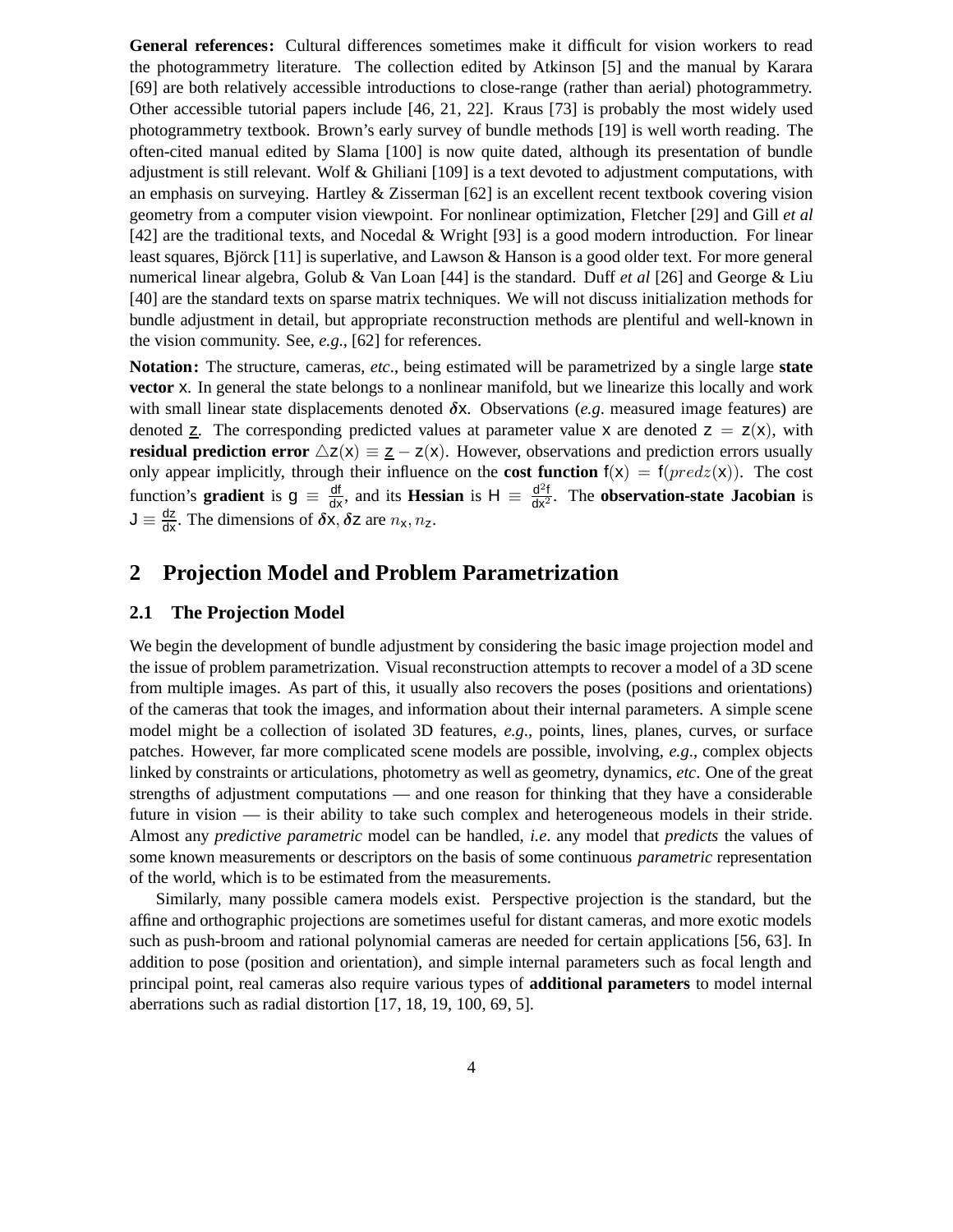For simplicity, suppose that the scene is modelled by individual static 3D features  $X_p$ ,  $p = 1 \dots n$ , imaged in m shots with camera pose and internal calibration parameters  $P_i$ ,  $i = 1...m$ . There may also be further calibration parameters  $C_c$ ,  $c = 1...k$ , constant across several images (*e.g.*, depending on which of several cameras was used). We are given uncertain measurements  $x_{in}$  of some subset of the possible image features  $x_{ip}$  (the true image of feature  $X_p$  in image i). For each observation  $\underline{x}_{ip}$ , we assume that we have a **predictive model**  $x_{ip} = x(C_c, P_i, X_p)$  based on the parameters, that can be used to derive a **feature prediction error**:

$$
\Delta \mathbf{x}_{ip}(\mathbf{C}_c, \mathbf{P}_i, \mathbf{X}_p) \equiv \mathbf{\underline{x}}_{ip} - \mathbf{x}(\mathbf{C}_c, \mathbf{P}_i, \mathbf{X}_p)
$$
(1)

In the case of image observations the predictive model is image projection, but other observation types such as 3D measurements can also be included.

To estimate the unknown 3D feature and camera parameters from the observations, and hence reconstruct the scene, we minimize some measure (discussed in §3) of their total prediction error. Bundle adjustment is the model refinement part of this, starting from given initial parameter estimates (*e.g*., from some approximate reconstruction method). Hence, it is essentially a matter of optimizing a complicated nonlinear cost function (the total prediction error) over a large nonlinear parameter space (the scene and camera parameters).

We will not go into the analytical forms of the various possible feature and image projection models, as these do not affect the general structure of the adjustment network, and only tend to obscure its central simplicity. We simply stress that the bundle framework is flexible enough to handle almost any desired model. Indeed, there are so many different combinations of features, image projections and measurements, that it is best to regard them as black boxes, capable of giving measurement predictions based on their current parameters. (For optimization, first, and possibly second, derivatives with respect to the parameters are also needed).

For much of the paper we will take quite an abstract view of this situation, collecting the scene and camera parameters to be estimated into a large **state vector** x, and representing the cost (total fitting error) as an abstract function  $f(x)$ . The cost is really a function of the feature prediction errors  $\triangle x_{ip}$  $\mathbf{x}_{ip} - \mathbf{x}(\mathbf{C}_c, \mathbf{P}_i, \mathbf{X}_p)$ . But as the observations  $\mathbf{x}_{ip}$  are constants during an adjustment calculation, we leave the cost's dependence on them and on the projection model  $x(\cdot)$  implicit, and display only its dependence on the parameters x actually being adjusted.

#### **2.2 Bundle Parametrization**

The bundle adjustment parameter space is generally a high-dimensional nonlinear manifold — a large Cartesian product of projective 3D feature, 3D rotation, and camera calibration manifolds, perhaps with nonlinear constraints, *etc*. The state x is not strictly speaking a vector, but rather a point in this space. Depending on how the entities that it contains are represented, x can be subject to various types of complications including singularities, internal constraints, and unwanted internal degrees of freedom. These arise because geometric entities like rotations, 3D lines and even projective points and planes, do not have simple global parametrizations. Their local parametrizations are nonlinear, with singularities that prevent them from covering the whole parameter space uniformly (*e.g*. the many variants on Euler angles for rotations, the singularity of affine point coordinates at infinity). And their global parametrizations either have constraints (*e.g.* quaternions with  $\|\boldsymbol{q}\|^2 = 1$ ), or unwanted internal degrees of freedom (*e.g*. homogeneous projective quantities have a scale factor freedom, two points defining a line can slide along the line). For more complicated compound entities such as matching tensors and assemblies of 3D features linked by coincidence, parallelism or orthogonality constraints, parametrization becomes even more delicate.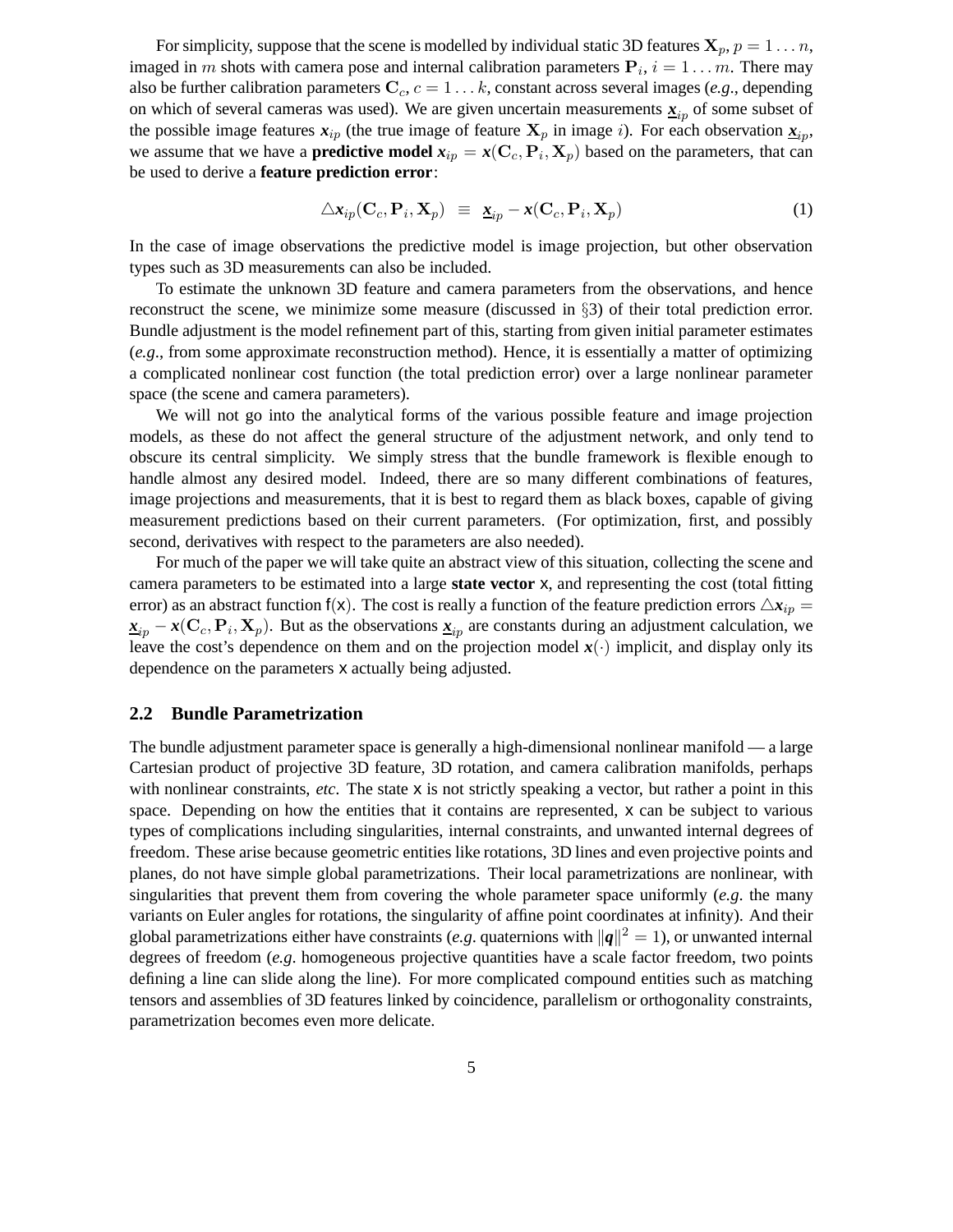

Figure 1: Vision geometry and its error model are essentially projective. Affine parametrization introduces an artificial singularity at projective infinity, which may cause numerical problems for distant features.

Although they are in principle equivalent, different parametrizations often have profoundly different numerical behaviours which greatly affect the speed and reliability of the adjustment iteration. The most suitable parametrizations for optimization are as uniform, finite and well-behaved as possible *near the current state estimate*. Ideally, they should be locally close to linear in terms of their effect on the chosen error model, so that the cost function is locally nearly quadratic. Nonlinearity hinders convergence by reducing the accuracy of the second order cost model used to predict state updates (§6). Excessive correlations and parametrization singularities cause ill-conditioning and erratic numerical behaviour. Large or infinite parameter values can only be reached after excessively many finite adjustment steps.

Any given parametrization will usually only be well-behaved in this sense over a relatively small section of state space. So to guarantee uniformly good performance, however the state itself may be represented, *state updates should be evaluated using a stable local parametrization based on increments from the current estimate*. As examples we consider 3D points and rotations.

**3D points:** Even for calibrated cameras, vision geometry and visual reconstructions are intrinsically projective. If a 3D  $(X \ Y \ Z)^{\top}$  parametrization (or equivalently a homogeneous affine  $(X \ Y \ Z \ 1)^{\top}$ one) is used for very distant 3D points, large  $X, Y, Z$  displacements are needed to change the image significantly. *I.e.*, in  $(X \ Y \ Z)$  space the cost function becomes very flat and steps needed for cost adjustment become very large for distant points. In comparison, with a homogeneous projective parametrization  $(X \ Y \ Z \ W)^{\top}$ , the behaviour near infinity is natural, finite and well-conditioned<br>so long as the pormalization keeps the homogeneous A vector finite at infinity (by sending  $W$ ) so long as the normalization keeps the homogeneous 4-vector finite at infinity (by sending  $W \rightarrow$ 0 there). In fact, there is no immediate visual distinction between the images of real points near infinity and virtual ones 'beyond' it (all camera geometries admit such virtual points as *bona fide* projective constructs). The optimal reconstruction of a real 3D point may even be virtual in this sense, if image noise happens to push it 'across infinity'. Also, there is nothing to stop a reconstructed point wandering beyond infinity and back during the optimization. This sounds bizarre at first, but it is an inescapable consequence of the fact that the natural geometry and error model for visual reconstruction is projective rather than affine. Projectively, *infinity is just like any other place*. Affine parametrization  $(X \ Y \ Z \ 1)^T$  is acceptable for points near the origin with close-range convergent camera geometries, but it is disastrous for distant ones because it artificially cuts away half of the natural parameter space, and hides the fact by sending the resulting edge to infinite parameter values. Instead, you should use a homogeneous parametrization  $(X \ Y \ Z \ W)^{\top}$  for distant points, *e.g.* with spherical pormalization  $\sum Y^2 = 1$ spherical normalization  $\sum X_i^2 = 1$ .

**Rotations:** Similarly, experience suggests that quasi-global 3 parameter rotation parametrizations such as Euler angles cause numerical problems unless one can be certain to avoid their singularities and regions of uneven coverage. Rotations should be parametrized using either quaternions subject to  $\|\mathbf{q}\|^2 = 1$ , or local perturbations *R*  $\delta \mathbf{R}$  or  $\delta \mathbf{R} \mathbf{R}$  of an existing rotation **R**, where  $\delta \mathbf{R}$  can be any wellbehaved 3 parameter small rotation approximation, *e.g.*  $\delta \mathbf{R} = (\mathbf{I} + [\delta \mathbf{r}]_{\times})$ , the Rodriguez formula, local Fuler angles *etc* local Euler angles, *etc*.

**State updates:** Just as state vectors x represent points in some nonlinear space, state updates  $x \rightarrow x+$ *δ*x represent displacements in this nonlinear space that often can not be represented exactly by vector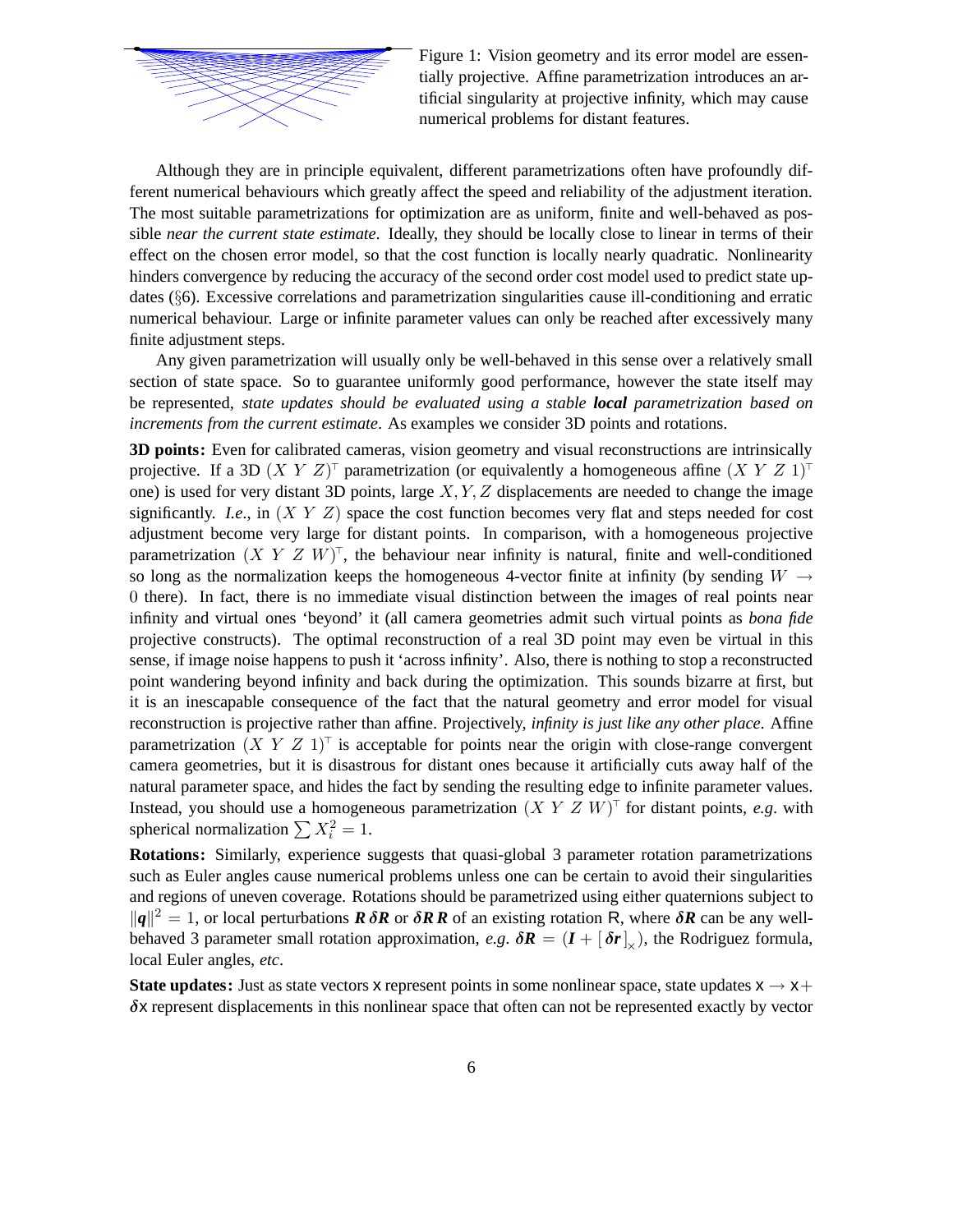addition. Nevertheless, we assume that we can locally linearize the state manifold, locally resolving any internal constraints and freedoms that it may be subject to, to produce an unconstrained vector *δ*x parametrizing the possible local state displacements. We can then, *e.g*., use Taylor expansion in *δ*x to form a local cost model  $f(x + \delta x) \approx f(x) + \frac{df}{dx} \delta x + \frac{1}{2} \delta x^{\dagger} \frac{d^2f}{dx^2} \delta x$ , from which we can estimate the state update  $\delta x$  that optimizes this model (64). The displacement  $\delta x$  need not have the same structur state update  $\delta x$  that optimizes this model (§4). The displacement  $\delta x$  need not have the same structure or representation as  $x$  — indeed, if a well-behaved local parametrization is used to represent  $\delta x$ , it generally will not have — but we must at least be able to update the state with the displacement to produce a new state estimate. We write this operation as  $x \rightarrow x + \delta x$ , even though it may involve considerably more than vector addition. For example, apart from the change of representation, an updated quaternion  $q \rightarrow q + dq$  will need to have its normalization  $\|q\|^2 = 1$  corrected, and a small rotation update of the form  $R \to R(1 + [r]_{\times})$  will not in general give an exact rotation matrix.

## **3 Error Modelling**

We now turn to the choice of the cost function  $f(x)$ , which quantifies the total prediction (image reprojection) error of the model parametrized by the combined scene and camera parameters x. Our main conclusion will be that robust statistically-based error metrics based on total (inlier + outlier) log likelihoods should be used, to correctly allow for the presence of outliers. We will argue this at some length as it seems to be poorly understood. The traditional treatments of adjustment methods consider only least squares (albeit with data trimming for robustness), and most discussions of robust statistics give the impression that the choice of robustifier or M-estimator is wholly a matter of personal whim rather than data statistics.

Bundle adjustment is essentially a parameter estimation problem. Any parameter estimation paradigm could be used, but we will consider only **optimal point estimators**, whose output is by definition the single parameter vector that minimizes a predefined **cost function** designed to measure how well the model fits the observations and background knowledge. This framework covers many practical estimators including maximum likelihood (ML) and maximum a posteriori (MAP), but not explicit Bayesian model averaging. Robustification, regularization and model selection terms are easily incorporated in the cost.

A typical ML cost function would be the summed negative log likelihoods of the prediction errors of all the observed image features. For Gaussian error distributions, this reduces to the sum of squared covariance-weighted prediction errors (§3.2). A MAP estimator would typically add cost terms giving certain structure or camera calibration parameters a bias towards their expected values.

The cost function is also a tool for statistical interpretation. To the extent that lower costs are uniformly 'better', it provides a natural model preference ordering, so that cost iso-surfaces above the minimum define natural confidence regions. Locally, these regions are nested ellipsoids centred on the cost minimum, with size and shape characterized by the **dispersion matrix** (the inverse of the cost function Hessian  $H = \frac{d^2f}{dx^2}$  at the minimum). Also, the residual cost at the minimum can be used<br>as a test statistic for model validity (810). E.g., for a negative log likelihood cost model with Gaussian as a test statistic for model validity (§10). *E.g*., for a negative log likelihood cost model with Gaussian error distributions, twice the residual is a  $\chi^2$  variable.

#### **3.1 Desiderata for the Cost Function**

In adjustment computations we go to considerable lengths to optimize a large nonlinear cost model, so it seems reasonable to require that the refinement should actually improve the estimates in some objective (albeit statistical) sense. Heuristically motivated cost functions can not usually guarantee this. They almost always lead to biased parameter estimates, and often severely biased ones. A large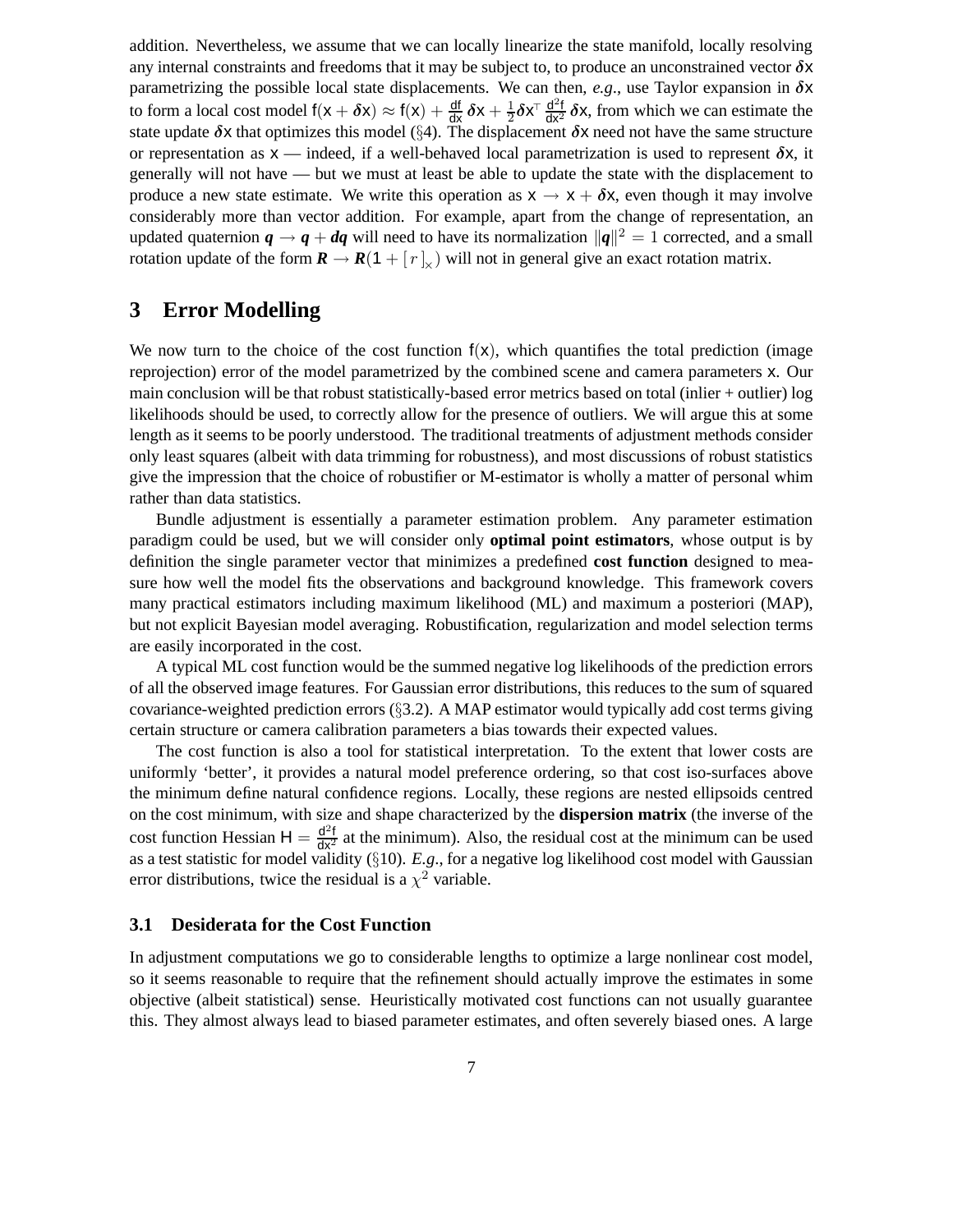body of statistical theory points to maximum likelihood (ML) and its Bayesian cousin maximum a posteriori (MAP) as the estimators of choice. ML simply selects the model for which the total probability of the observed data is highest, or saying the same thing in different words, for which the *total posterior probability* of the model given the observations is highest. MAP adds a prior term representing background information. ML could just as easily have included the prior as an additional 'observation': so far as estimation is concerned, the distinction between ML / MAP and prior / observation is purely terminological.

Information usually comes from many independent sources. In bundle adjustment these include: covariance-weighted reprojection errors of individual image features; other measurements such as 3D positions of control points, GPS or inertial sensor readings; predictions from uncertain dynamical models (for 'Kalman filtering' of dynamic cameras or scenes); prior knowledge expressed as soft constraints (*e.g*. on camera calibration or pose values); and supplementary sources such as overfitting, regularization or description length penalties. Note the variety. One of the great strengths of adjustment computations is their ability to combine information from disparate sources. Assuming that the sources are statistically independent of one another given the model, the total probability for the model given the combined data is the product of the probabilities from the individual sources. To get an additive cost function we take logs, so the total log likelihood for the model given the combined data is the sum of the individual source log likelihoods.

**Properties of ML estimators:** Apart from their obvious simplicity and intuitive appeal, ML and MAP estimators have strong statistical properties. Many of the most notable ones are **asymptotic**, *i.e.* they apply in the limit of a large number of independent measurements, or more precisely in the **central limit** where the posterior distribution becomes effectively Gaussian<sup>1</sup>. In particular:

- Under mild regularity conditions on the observation distributions, the posterior distribution of the ML estimate converges asymptotically in probability to a Gaussian with covariance equal to the dispersion matrix.
- The ML estimate asymptotically has zero bias and the lowest variance that any unbiased estimator can have. So in this sense, ML estimation is at least as good as any other method<sup>2</sup>.

Non-asymptotically, the dispersion is not necessarily a good approximation for the covariance of the ML estimator. The asymptotic limit is usually assumed to be a valid for well-designed highlyredundant photogrammetric measurement networks, but recent sampling-based empirical studies of posterior likelihood surfaces [35, 80, 68] suggest that the case is much less clear for small vision geometry problems and weaker networks. More work is needed on this.

<sup>&</sup>lt;sup>1</sup>Cost is additive, so as measurements of the same type are added the entire cost surface grows in direct proportion to the amount of data nz. This means that the *relative* sizes of the cost and all of its derivatives — and hence the size r of the region around the minimum over which the second order Taylor terms dominate all higher order ones — remain roughly constant as  $n<sub>z</sub>$  increases. Within this region, the total cost is roughly quadratic, so if the cost function was taken to be the posterior log likelihood, the posterior distribution is roughly Gaussian. However the curvature of the quadratic (*i.e*. the inverse dispersion matrix) increases as data is added, so the posterior standard deviation shrinks as  $\mathcal{O}(\sigma/\sqrt{n_z-n_x})$ , where  $\mathcal{O}(\sigma)$  characterizes the average standard deviation from a single observation. For  $n_z - n_x \gg (\sigma/r)^2$ , essentially the entire posterior probability mass lies inside the quadratic region, so the posterior distribution converges asymptotically in probability to a Gaussian. This happens at *any* proper isolated cost minimum at which second order Taylor expansion is locally valid. The approximation gets better with more data (stronger curvature) and smaller higher order Taylor terms.

<sup>2</sup> This result follows from the **Cramer-Rao bound ´** (*e.g*. [23]), which says that the covariance of any unbiased estimator is bounded below by the **Fisher information** or mean curvature of the posterior log likelihood surface  $\langle (\hat{\mathbf{X}} - \overline{\mathbf{X}})(\hat{\mathbf{X}} - \overline{\mathbf{X}})^T \rangle \succeq$  $-\langle \frac{d^2 \log p}{dx^2} \rangle$  where p is the posterior probability, x the parameters being estimated,  $\hat{x}$  the estimate given by any unbiased estimator,  $\bar{x}$  the true underlying x value, and A  $\succeq$  B denotes positive semidefiniteness of A − B. Asymptotically, the posterior distribution becomes Gaussian and the Fisher information converges to the inverse dispersion (the curvature of the posterior log likelihood surface at the cost minimum), so the ML estimate attains the Cramér-Rao bound.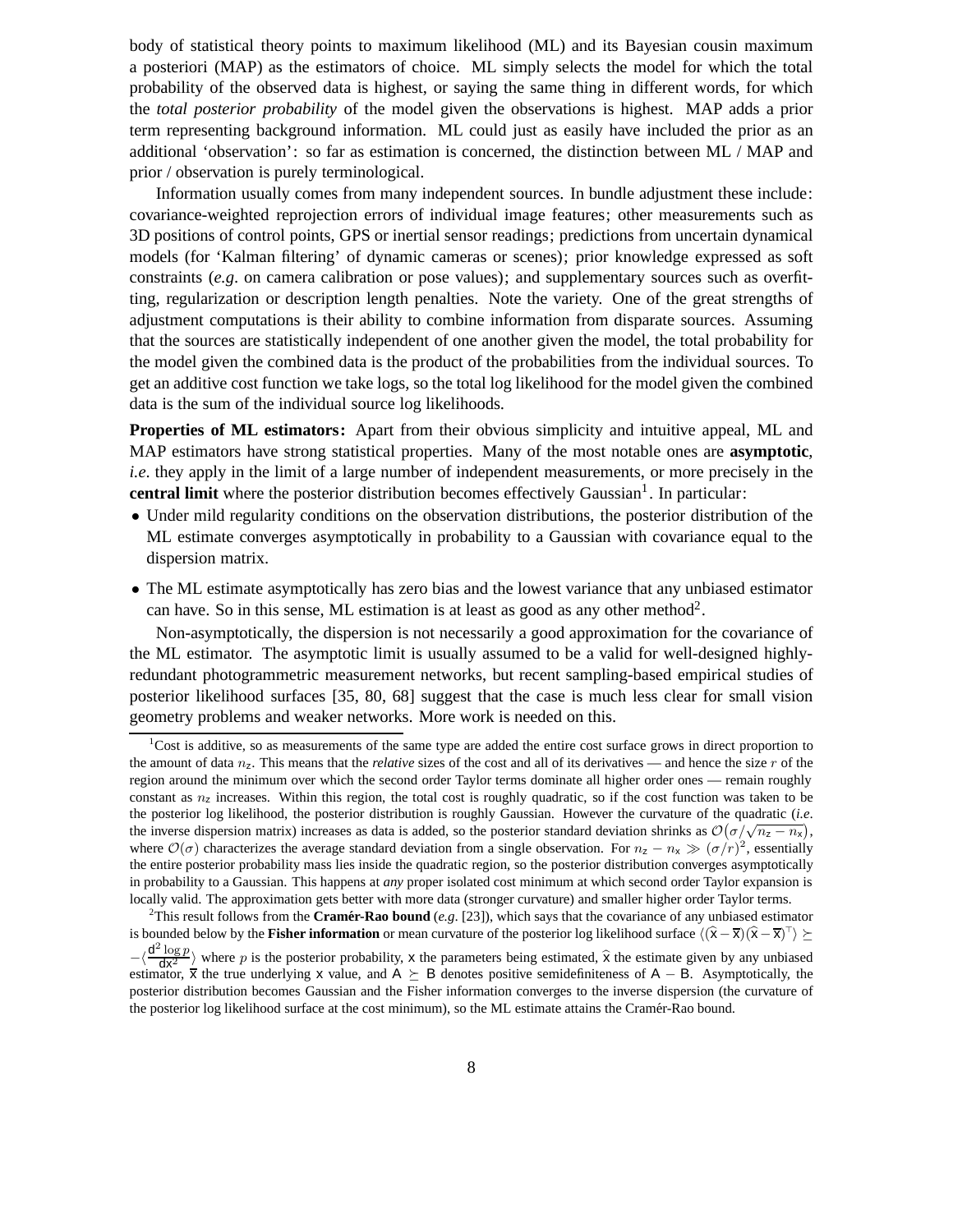

Figure 2: Beware of treating any bell-shaped observation distribution as a Gaussian. Despite being narrower in the peak and broader in the tails, the probability density function of a Cauchy distribution,  $p(x) = (\pi(1+x^2))^{-1}$ , does not look so very different from that of a Gaussian (*top left*). But their negative log likelihoods are very different (*bottom left*), and large deviations ("outliers") are *much* more probable for Cauchy variates than for Gaussian ones (*right*). In fact, the Cauchy distribution has infinite covariance.

**The effect of incorrect error models:** It is clear that incorrect modelling of the observation distributions is likely to disturb the ML estimate. Such mismodelling is to some extent inevitable because error distributions stand for influences that we can not fully predict or control. To understand the distortions that unrealistic error models can cause, first realize that geometric fitting is really a special case of parametric probability density estimation. For each set of parameter values, the geometric image projection model and the assumed observation error models combine to predict a probability density for the observations. Maximizing the likelihood corresponds to fitting this *predicted observation density* to the observed data. The geometry and camera model only enter indirectly, via their influence on the predicted distributions.

Accurate noise modelling is just as critical to successful estimation as accurate geometric modelling. The most important mismodelling is failure to take account of the possibility of **outliers** (aberrant data values, caused *e.g*., by blunders such as incorrect feature correspondences). We stress that so long as the assumed error distributions model the behaviour of *all* of the data used in the fit (including *both* inliers *and* outliers), the above properties of ML estimation including asymptotic minimum variance remain valid in the presence of outliers. In other words, *ML estimation is naturally robust*: there is no need to robustify it so long as realistic error distributions were used in the first place. A distribution that models both inliers and outliers is called a **total distribution**. There is no need to separate the two classes, as ML estimation does not care about the distinction. If the total distribution happens to be an explicit mixture of an inlier and an outlier distribution (*e.g*., a Gaussian with a locally uniform background of outliers), outliers can be labeled after fitting using likelihood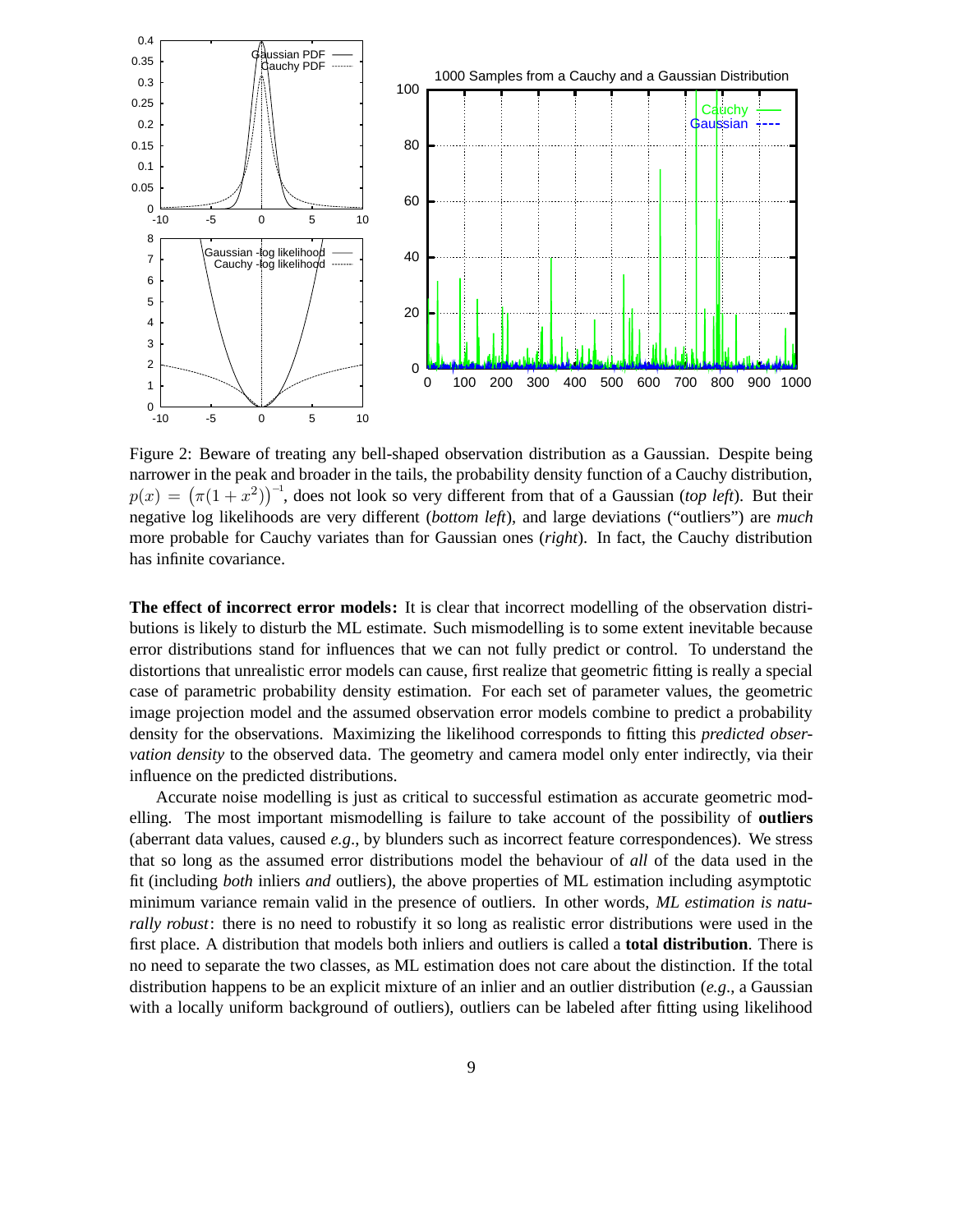ratio tests, but this is in no way essential to the estimation process.

It is also important to realize the extent to which superficially similar distributions can differ from a Gaussian, or equivalently, how extraordinarily rapidly the tails of a Gaussian distribution fall away compared to more realistic models of real observation errors. See figure 2. In fact, unmodelled outliers typically have very severe effects on the fit. To see this, suppose that the real observations are drawn from a fixed (but perhaps unknown) underlying distribution  $p_0(z)$ . The *law of large numbers* says that their empirical distributions (the observed distribution of each set of samples) converge asymptotically in probability to  $p_0(\underline{z})$ . So for each model, the negative log likelihood cost sum  $-\sum_i \log p_{\text{model}}(z_i|x)$  converges to  $-n_z \int p_0(z) \log(p_{\text{model}}(z|x))$  dz. Up to a model independent constant this is noting the relative entropy or Kullbock-Leibler divergence model-independent constant, this is  $n_z$  times the **relative entropy** or **Kullback-Leibler divergence**  $\int p_0(\mathbf{z}) \log(p_0(\mathbf{z})/p_{\text{model}}(\mathbf{z}|\mathbf{x}))$  dz of the model distribution w.r.t. the true one  $p_0(\mathbf{z})$ . Hence, even if the model family does not include  $p_0$ , *the ML estimate converges asymptotically to the model whose predicted observation distribution has* minimum relative entropy *w.r.t.*  $p_0$ . (See, *e.g.* [96, proposition 2.2]). It follows that ML estimates are typically very sensitive to unmodelled outliers, as regions which are relatively probable under  $p_0$  but highly *im*probable under the model make large contributions to the relative entropy. In contrast, allowing for outliers where none actually occur causes relatively little distortion, as no region which is probable under  $p_0$  will have large  $-\log p_{\text{model}}$ .

In summary, if there is a possibility of outliers, non-robust distribution models such as Gaussians should be replaced with more realistic long-tailed ones such as: mixtures of a narrow 'inlier' and a wide 'outlier' density, Cauchy or  $\alpha$ -densities, or densities defined piecewise with a central peaked 'inlier' region surrounded by a constant 'outlier' region<sup>3</sup>. We emphasize again that poor robustness is due entirely to unrealistic distributional assumptions: the maximum likelihood framework itself is naturally robust provided that the total observation distribution including both inliers and outliers is modelled. In fact, real observations can seldom be cleanly divided into inliers and outliers. There is a hard core of outliers such as feature correspondence errors, but there is also a grey area of features that for some reason (a specularity, a shadow, poor focus, motion blur ... ) were not as accurately located as other features, without clearly being outliers.

#### **3.2 Nonlinear Least Squares**

One of the most basic parameter estimation methods is **nonlinear least squares**. Suppose that we have vectors of observations  $\underline{z}_i$  predicted by a model  $z_i = z_i(x)$ , where x is a vector of model parameters. Then nonlinear least squares takes as estimates the parameter values that minimize the **weighted Sum of Squared Error (SSE)** cost function:

$$
f(\mathbf{x}) = \frac{1}{2} \sum_{i} \triangle z_i(\mathbf{x})^{\top} W_i \triangle z_i(\mathbf{x}), \qquad \triangle z_i(\mathbf{x}) = \underline{z}_i - z_i(\mathbf{x}) \qquad (2)
$$

Here,  $\Delta z_i(\mathbf{x})$  is the feature prediction error and  $W_i$  is an arbitrary symmetric positive definite (SPD) **weight matrix**. Modulo normalization terms independent of x, the weighted SSE cost function coincides with the negative log likelihood for observations  $\mathbf{z}_i$  perturbed by Gaussian noise of mean zero and covariance  $W_i^{-1}$ . So for least squares to have a useful statistical interpretation, the  $W_i$  should be chosen to approximate the inverse measurement covariance of  $\underline{z}_i$ . Even for non-Gaussian noise with this mean and covariance, the **Gauss-Markov theorem** [37, 11] states that if the models  $z_i(x)$  are

 $3$ The latter case corresponds to a hard inlier / outlier decision rule: for any observation in the 'outlier' region, the density is constant so the observation has no influence at all on the fit. Similarly, the mixture case corresponds to a softer inlier / outlier decision rule.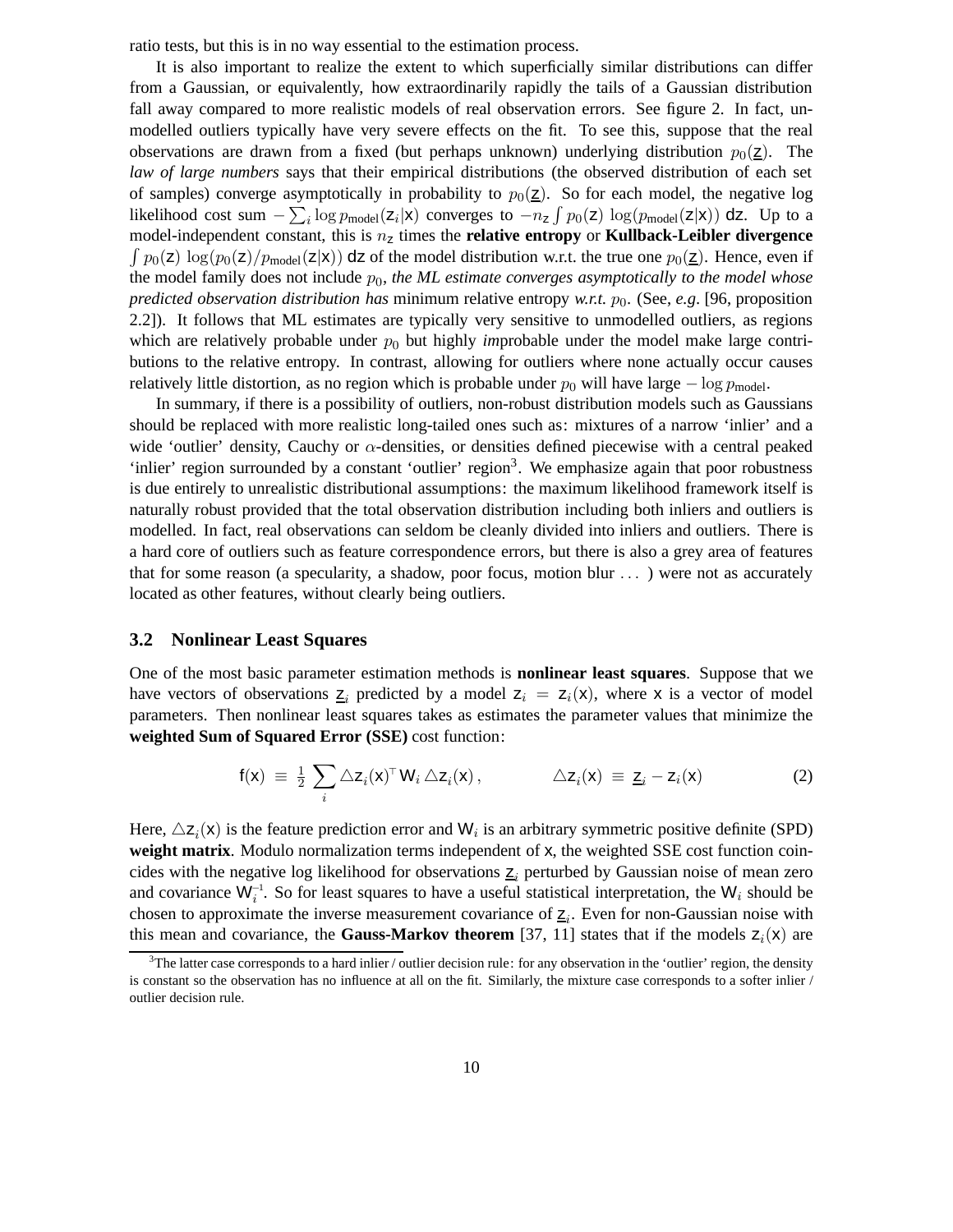linear, least squares gives the Best Linear Unbiased Estimator (BLUE), where 'best' means minimum variance<sup>4</sup>.

Any weighted least squares model can be converted to an unweighted one ( $W_i = 1$ ) by premultiplying  $\underline{z}_i, \underline{z}_i, \triangle z_i$  by any  $L_i^{\top}$  satisfying  $W_i = L_i L_i^{\top}$ . Such an  $L_i$  can be calculated efficiently<br>from  $W_i$  or  $W^{-1}$  using Cholecky decomposition (SB 1)  $\overline{\triangle z} = L^{\top} \triangle z$  is called a standardized from  $W_i$  or  $W_i^{-1}$  using Cholesky decomposition (§B.1).  $\overline{\Delta z}_i = L_i^{\top} \Delta z_i$  is called a **standardized**<br>residual, and the resulting unweighted least squares problem min.  $\frac{1}{2} \sum_{\Pi} \overline{\Delta z}$  ( $\overline{\Delta z}$ ) is said to be **residual**, and the resulting unweighted least squares problem  $\min_{\mathbf{x}} \frac{1}{2} \sum_i ||\overline{\Delta z}_i(\mathbf{x})||^2$  is said to be in standard form. One advantage of this is that optimization methods based on linear least squares solvers can be used in place of ones based on linear (normal) equation solvers, which allows illconditioned problems to be handled more stably (§B.2).

Another peculiarity of the SSE cost function is its indifference to the natural boundaries between the observations. If observations  $\mathbf{z}_i$  from any sources are assembled into a compound observation vector  $\underline{z} \equiv (\underline{z}_1^{\top}, \dots, \underline{z}_k^{\top})^{\top}$ , and their weight matrices  $W_i$  are assembled into compound block diagonal<br>weight matrix  $W = \text{diag}(W_i, \dots, W_k)$ , the weighted squared error  $f(x) = \frac{1}{2} \wedge \overline{z(x)}^{\top} W \wedge \overline{z(x)}$  i weight matrix  $W \equiv \text{diag}(W_1, \dots, W_k)$ , the weighted squared error  $f(x) \equiv \frac{1}{2} \triangle z(x)^T W \triangle z(x)$  is<br>the same as the original SSE cost function  $\frac{1}{2} \sum_{n=1}^{\infty} \triangle z(x)^T W \triangle z(x)$ . The general quadratic form of the same as the original SSE cost function,  $\frac{1}{2} \sum_i \Delta z_i(\mathbf{x})^\top \mathbf{W}_i \Delta z_i(\mathbf{x})$ . The general quadratic form of<br>the SSE cost is preserved under such compounding, and also under arbitrary linear transformations 2 the SSE cost is preserved under such compounding, and also under arbitrary linear transformations of z that mix components from different observations. The only place that the underlying structure is visible is in the block structure of W. Such invariances do not hold for essentially any other cost function, but they simplify the formulation of least squares considerably.

#### **3.3 Robustified Least Squares**

The main problem with least squares is its high sensitivity to outliers. This happens because the Gaussian has extremely small tails compared to most real measurement error distributions. For robust estimates, we must choose a more realistic likelihood model  $(\S3.1)$ . The exact functional form is less important than the general way in which the expected types of outliers enter. A single blunder such as a correspondence error may affect one or a few of the observations, but it will usually leave all of the others unchanged. This locality is the whole basis of robustification. If we can decide which observations were affected, we can down-weight or eliminate them and use the remaining observations for the parameter estimates as usual. If all of the observations had been affected about equally (*e.g*. as by an incorrect projection model), we might still know that something was wrong, but not be able to fix it by simple data cleaning.

We will adopt a 'single layer' robustness model, in which the observations are partitioned into independent groups  $\mathbf{z}_i$ , each group being irreducible in the sense that it is accepted, down-weighted or rejected as a whole, independently of all the other groups. The partitions should reflect the types of blunders that occur. For example, if feature correspondence errors are the most common blunders, the two coordinates of a single image point would naturally form a group as both would usually be invalidated by such a blunder, while no other image point would be affected. Even if one of the coordinates appeared to be correct, if the other were incorrect we would usually want to discard both for safety. On the other hand, in stereo problems, the four coordinates of each pair of corresponding image points might be a more natural grouping, as a point in one image is useless without its correspondent in the other one.

Henceforth, when we say *observation* we mean *irreducible group of observations treated as a unit by the robustifying model*. *I.e*., our observations need not be scalars, but they must be units, probabilistically independent of one another irrespective of whether they are inliers or outliers.

<sup>&</sup>lt;sup>4</sup>It may be possible (and even useful) to do better with either biased (towards the correct solution), or nonlinear estimators.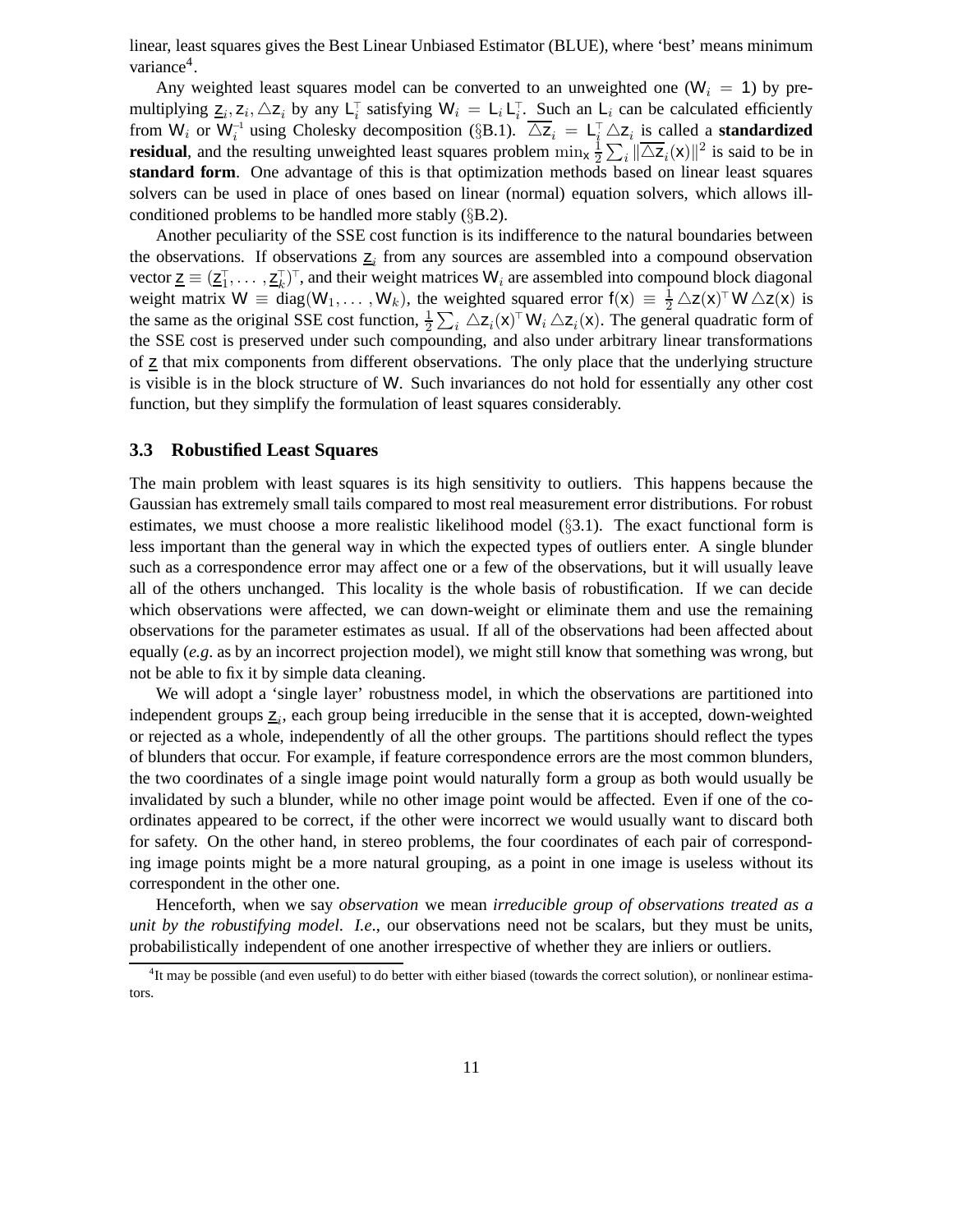As usual, each independent observation  $\underline{z}_i$  contributes an independent term  $f_i(x | \underline{z}_i)$  to the total cost function. This could have more or less any form, depending on the expected total distribution of inliers and outliers for the observation. One very natural family are the **radial distributions**, which have negative log likelihoods of the form:

$$
\mathbf{f}_i(\mathbf{x}) \equiv \frac{1}{2} \rho_i (\Delta z_i(\mathbf{x})^\top \mathbf{W}_i \Delta z_i(\mathbf{x})) \tag{3}
$$

Here,  $\rho_i(s)$  can be any increasing function with  $\rho_i(0) = 0$  and  $\frac{d}{ds}\rho_i(0) = 1$ . (These guarantee that at  $\Delta z_i = 0$ , f vanishes and  $\frac{d^2 f_i}{dz_i^2} = W_i$ ). Weighted SSE has  $\rho_i(s) = s$ , while more robust variants have sublinear  $\rho_i$ , often tending to a constant at  $\infty$  so that distant outliers are entirely ignored. The dispersion matrix  $W_i^{-1}$  determines the spatial spread of  $\underline{z}_i$ , and up to scale its covariance (if this is finite). The radial form is preserved under arbitrary affine transformations of  $\mathbf{z}_i$ , so within a group, all of the observations are on an equal footing in the same sense as in least squares. However, non-Gaussian radial distributions are almost never *separable*: the observations in  $z_i$  can neither be split into independent subgroups, nor combined into larger groups, without destroying the radial form. Radial cost models do not have the remarkable isotropy of non-robust SSE, but this is exactly what we wanted, as it ensures that all observations in a group will be either left alone, or down-weighted together.

As an example of this, for image features polluted with occasional large outliers caused by correspondence errors, we might model the error distribution as a Gaussian central peak plus a uniform background of outliers. This would give negative log likelihood contributions of the form  $f(x) = -\log \left( \exp(-\frac{1}{2}x_{ip}^2) + \epsilon \right)$  instead of the non-robust weighted SSE model  $f(x) = \frac{1}{2}x_{ip}^2$ , where  $\chi_{ip}^2 = \Delta x_{ip}^{\dagger} \hat{W}_{ip} \Delta x_{ip}$  is the squared weighted residual error (which is a  $\chi^2$  variable for a correct model and Gaussian error distribution), and *c* parametrizes the frequency of outliers model and Gaussian error distribution), and  $\epsilon$  parametrizes the frequency of outliers.



#### **3.4 Intensity-based methods**

The above models apply not only to geometric image features, but also to intensity-based matching of image patches. In this case, the observables are image gray-scales or colors **I** rather than feature coordinates u, and the error model is based on intensity residuals. To get from a point projection model  $u = u(x)$  to an intensity based one, we simply compose with the assumed local intensity model  $I = I(u)$  (*e.g.* obtained from an image template or another image that we are matching against), premultiply point Jacobians by point-to-intensity Jacobians  $\frac{dI}{du}$ , *etc*. The full range of intensity models can be implemented within this framework: pure translation, affine, quadratic or homographic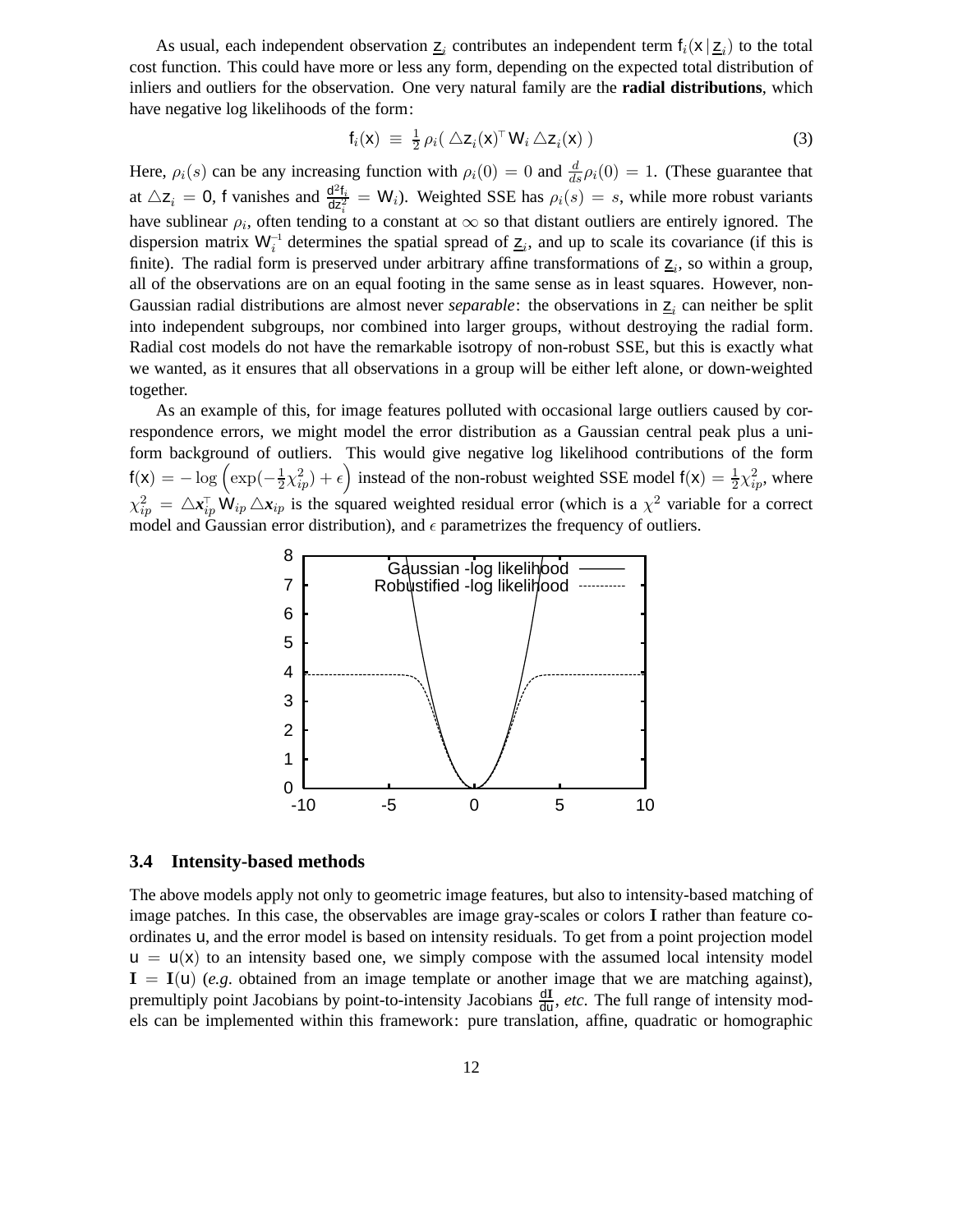patch deformation models, 3D model based intensity predictions, coupled affine or spline patches for surface coverage, *etc*., [1, 52, 55, 9, 110, 94, 53, 97, 76, 104, 102]. The structure of intensity based bundle problems is very similar to that of feature based ones, so all of the techniques studied below can be applied.

We will not go into more detail on intensity matching, except to note that it is the real basis of feature based methods. Feature detectors are optimized for detection not localization. To localize a detected feature accurately we need to match (some function of) the image intensities in its region against either an idealized template or another image of the feature, using an appropriate geometric deformation model, *etc*. For example, suppose that the intensity matching model is  $f(u) = \frac{1}{2} \iint \rho(||\delta I(u)||^2)$  where the integration is over some image patch,  $\delta I$  is the current intensity<br>prediction error. It parametrizes the local geometry (patch translation & warning), and  $\rho(x)$  is some prediction error, u parametrizes the local geometry (patch translation & warping), and  $\rho(\cdot)$  is some<br>intensity error robustifier. Then the cost gradient in terms of U is  $Q^T = \frac{df}{dr} = \int \int \rho' d\mathbf{x} \mathbf{I}^T \frac{d\mathbf{I}}{dr}$ . intensity error robustifier. Then the cost gradient in terms of u is  $g_{u}^{\perp} = \frac{df}{du} = \iint \rho' \delta I^{\perp} \frac{dI}{du}$ . Similarly, the cost Hessian in u in a Gauss-Newton approximation is  $H_u = \frac{d^2 f}{du^2} \approx \iint \rho'' \left(\frac{dI}{du}\right)^{-1} \frac{dI}{du}$ . In a feature based model, we express  $u = u(x)$  as a function of the bundle parameters, so if  $J_u = \frac{du}{dx}$  we have<br>a corresponding cost gradient and Hessian contribution  $g^T = g^T l$  and  $H = f^T H l$ . In other a corresponding cost gradient and Hessian contribution  $g_x^T = g_u^T J_u$  and  $H_x = J_u^T H_u J_u$ . In other words, the intensity matching model is locally equivalent to a quadratic feature matching one on the 'features'  $u(x)$ , with effective weight (inverse covariance) matrix  $W_u = H_u$ . All image feature error models in vision are ultimately based on such an underlying intensity matching model. As feature covariances are a function of intensity gradients  $\iint \rho'' \left(\frac{dI}{du}\right)^2$  $\int \frac{dI}{du}$ , they can be both highly variable between features (depending on how much local gradient there is), and highly anisotropic (depending on how directional the gradients are). *E.g*., for points along a 1D intensity edge, the uncertainty is large in the along edge direction and small in the across edge one.

#### **3.5 Implicit models**

Sometimes observations are most naturally expressed in terms of an implicit observation-constraining model  $h(x, z) = 0$ , rather than an explicit observation-predicting one  $z = z(x)$ . (The associated image error still has the form  $f(z - z)$ ). For example, if the model is a 3D curve and we observe points on it (the noisy images of 3D points that may lie anywhere along the 3D curve), we can predict the whole image curve, but not the exact position of each observation along it. We only have the constraint that the noiseless image of the observed point would lie on the noiseless image of the curve, if we knew these. There are basically two ways to handle implicit models: nuisance parameters and reduction.

**Nuisance parameters:** In this approach, the model is made explicit by adding additional 'nuisance' parameters representing something equivalent to model-consistent estimates of the unknown noise free observations, *i.e.* to z with  $h(x, z) = 0$ . The most direct way to do this is to include the entire parameter vector z as nuisance parameters, so that we have to solve a constrained optimization problem on the extended parameter space  $(x, z)$ , minimizing  $f(z - z)$  over  $(x, z)$  subject to  $h(x, z) = 0$ . This is a sparse constrained problem, which can be solved efficiently using sparse matrix techniques (§6.3). In fact, for image observations, the subproblems in z (optimizing  $f(z - z)$  over z for fixed z and x) are small and for typical f rather simple. So in spite of the extra parameters z, optimizing this model is not significantly more expensive than optimizing an explicit one  $z = z(x)$  [14, 13, 105, 106]. For example, when estimating matching constraints between image pairs or triplets [60, 62], instead of using an explicit 3D representation, pairs or triplets of corresponding image points can be used as features  $z_i$ , subject to the epipolar or trifocal geometry contained in  $x$  [105, 106].

However, if a smaller nuisance parameter vector than z can be found, it is wise to use it. In the case of a curve, it suffices to include just one nuisance parameter per observation, saying where along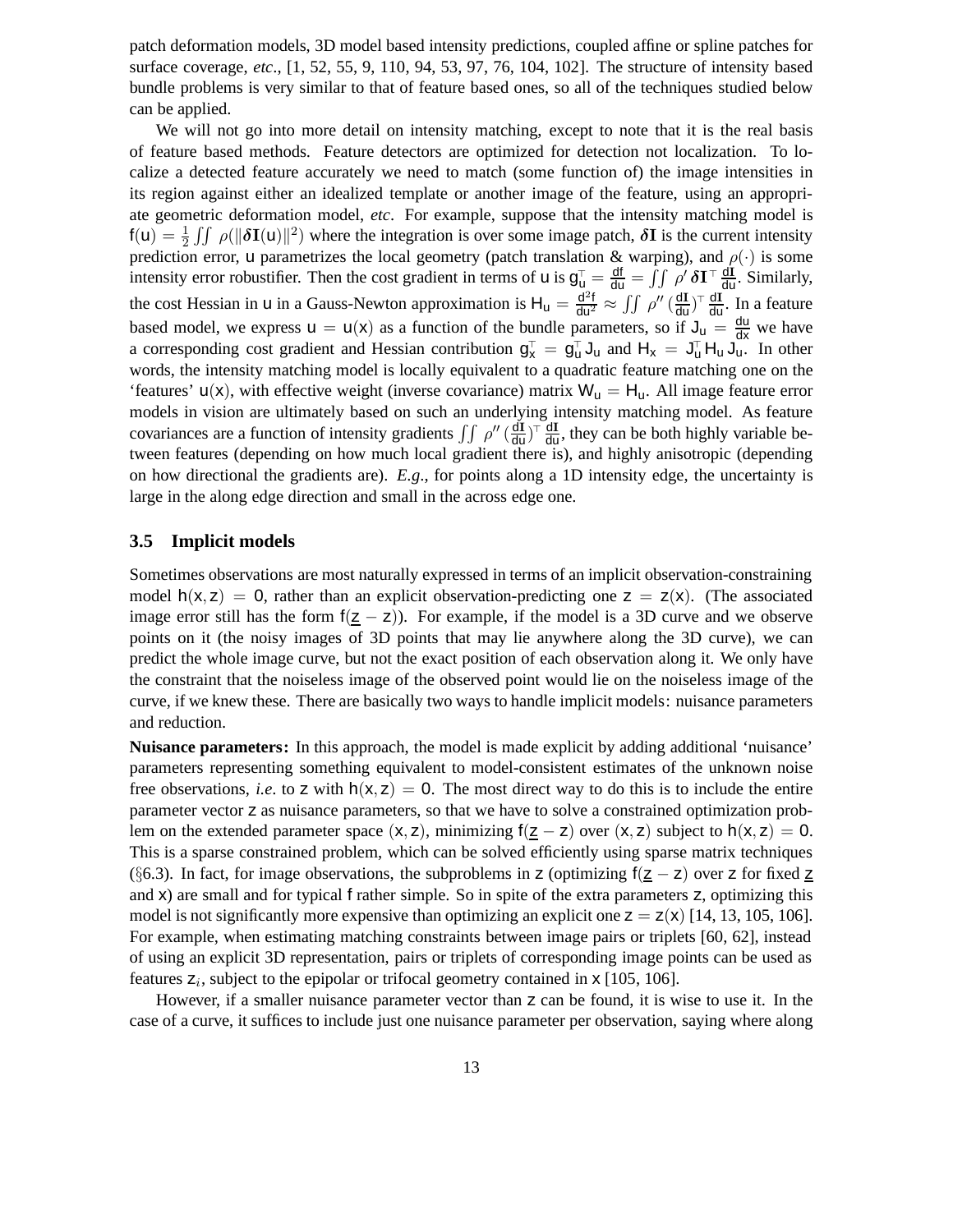the curve the corresponding noise free observation is predicted to lie. This model exactly satisfies the constraints, so it converts the implicit model to an unconstrained explicit one  $z = z(x, \lambda)$ , where  $\lambda$ are the along-curve nuisance parameters.

The advantage of the nuisance parameter approach is that it gives the exact optimal parameter estimate for x, and jointly, optimal x-consistent estimates for the noise free observations z.

**Reduction:** Alternatively, we can regard  $h(x, z)$  rather than z as the observation vector, and hence fit the parameters to the explicit log likelihood model for  $h(x, z)$ . To do this, we must transfer the underlying error model / distribution  $f(\Delta z)$  on z to one  $f(h)$  on  $h(x, z)$ . In principle, this should be done by marginalization: the density for h is given by integrating that for  $\Delta z$  over all  $\Delta z$  giving the same h. Within the point estimation framework, it can be approximated by replacing the integration with maximization. Neither calculation is easy in general, but in the asymptotic limit where first order Taylor expansion  $h(x, z) = h(x, z + \triangle z) \approx 0 + \frac{dh}{dz} \triangle z$  is valid, the distribution of h is a marginalization or maximization of that of  $\triangle z$  over affine subspaces. This can be evaluated in closed marginalization or maximization of that of  $\Delta z$  over affine subspaces. This can be evaluated in closed form for some robust distributions. Also, standard covariance propagation gives (more precisely, this applies to the h and  $\triangle z$  dispersions):

$$
\langle h(x, \underline{z}) \rangle \; \approx \; 0 \,, \qquad \langle h(x, \underline{z}) \, h(x, \underline{z})^T \rangle \; \approx \; \frac{dh}{dz} \, \langle \triangle z \, \triangle z^T \rangle \, \frac{dh}{dz}^T \; = \; \frac{dh}{dz} \, W^{-1} \, \frac{dh}{dz}^T \tag{4}
$$

where W<sup>-1</sup> is the covariance of  $\Delta$ z. So at least for an outlier-free Gaussian model, the reduced distribution remains Gaussian (albeit with x-dependent covariance).

## **4 Basic Numerical Optimization**

Having chosen a suitable model quality metric, we must optimize it. This section gives a very rapid sketch of the basic local optimization methods for differentiable functions. See [29, 93, 42] for more details. We need to minimize a cost function  $f(x)$  over parameters x, starting from some given initial estimate x of the minimum, presumably supplied by some approximate visual reconstruction method or prior knowledge of the approximate situation. As in §2.2, the parameter space may be nonlinear, but we assume that local displacements can be parametrized by a local coordinate system / vector of free parameters  $\delta x$ . We try to find a displacement  $x \to x + \delta x$  that locally minimizes or at least reduces the cost function. Real cost functions are too complicated to minimize in closed form, so instead we minimize an approximate **local model** for the function, *e.g*. based on Taylor expansion or some other approximation at the current point x. Although this does not usually give the exact minimum, with luck it will improve on the initial parameter estimate and allow us to iterate to convergence. The art of reliable optimization is largely in the details that make this happen even without luck: which local model, how to minimize it, how to ensure that the estimate is improved, and how to decide when convergence has occurred. If you not are interested in such subjects, use a professionally designed package (§C.2): details *are* important here.

## **4.1 Second Order Methods**

The reference for all local models is the quadratic Taylor series one:

$$
f(x + \delta x) \approx f(x) + g^T \delta x + \frac{1}{2} \delta x^T H \delta x
$$
  $g \equiv \frac{df}{dx}(x)$   $H \equiv \frac{d^2 f}{dx^2}(x)$    
quadratic local model gradient vector Hessian matrix (5)

For now, assume that the Hessian H is positive definite (but see below and §9). The local model is then a simple quadratic with a unique global minimum, which can be found explicitly using linear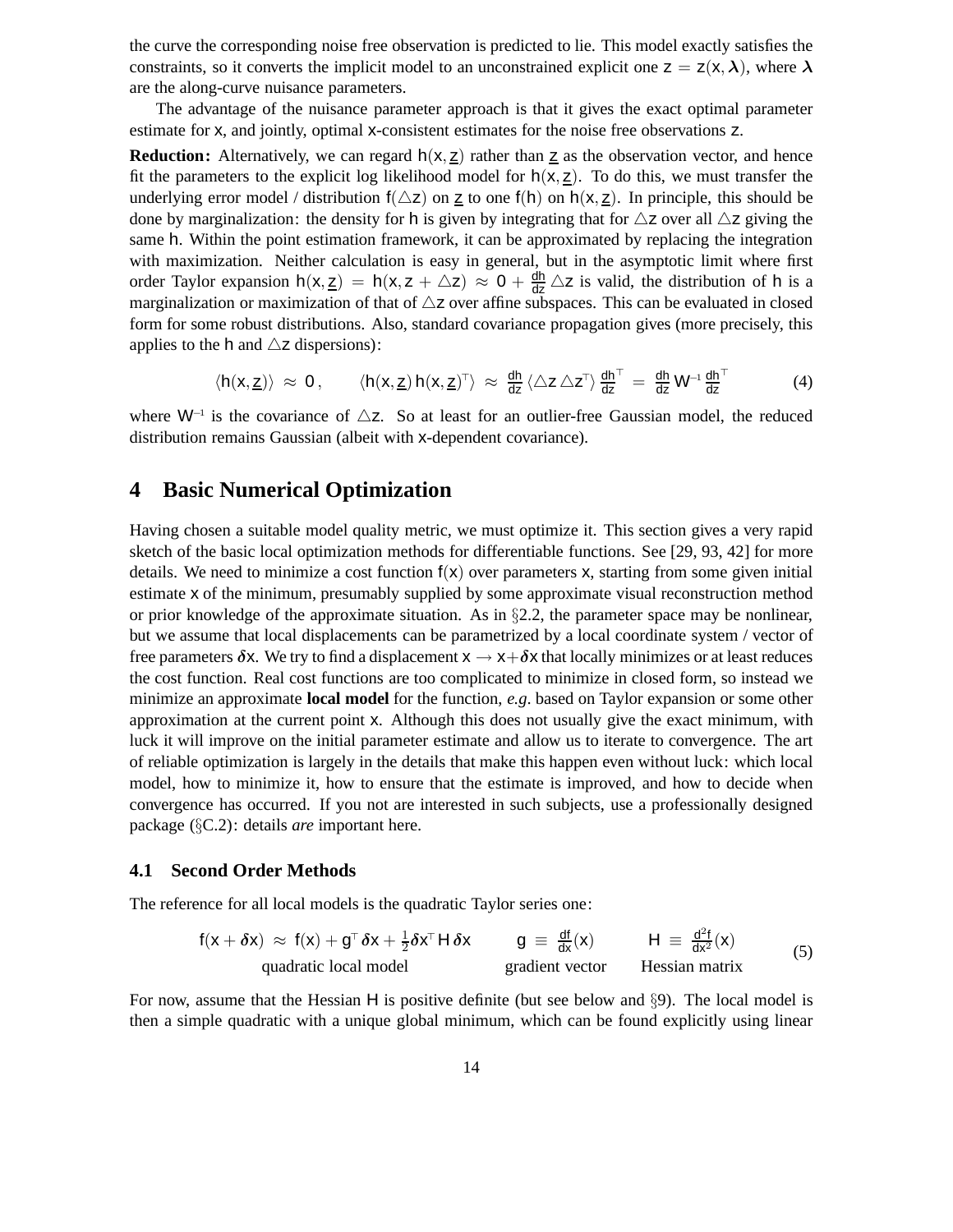algebra. Setting  $\frac{df}{dx}(x + \delta x) \approx H \delta x + g$  to zero for the stationary point gives the **Newton step**:

$$
\delta x = -H^{-1}g \tag{6}
$$

The estimated new function value is  $f(x + \delta x) \approx f(x) - \frac{1}{2}\delta x^{T}H \delta x = f(x) - \frac{1}{2}g^{T}H^{-1}g$ . Iterating the Newton step gives **Newton's method**. This is the canonical optimization method for smooth cost the Newton step gives **Newton's method**. This is the canonical optimization method for smooth cost functions, owing to its exceptionally rapid theoretical and practical convergence near the minimum. For quadratic functions it converges in one iteration, and for more general analytic ones its **asymptotic convergence** is **quadratic**: as soon as the estimate gets close enough to the solution for the second order Taylor expansion to be reasonably accurate, the residual state error is approximately *squared* at each iteration. This means that the number of significant digits in the estimate approximately doubles at each iteration, so starting from any reasonable estimate, at most about  $\log_2(16) + 1 \approx$ 5–6 iterations are needed for full double precision (16 digit) accuracy. Methods that potentially achieve such rapid asymptotic convergence are called **second order methods**. This is a high accolade for a local optimization method, but it can only be achieved if the Newton step is asymptotically well approximated. Despite their conceptual simplicity and asymptotic performance, Newton-like methods have some disadvantages:

- To guarantee convergence, a suitable step control policy must be added  $(\S 4.2)$ .
- Solving the  $n \times n$  Newton step equations takes time  $\mathcal{O}(n^3)$  for a dense system (§B.1), which can be prohibitive for large  $n$ . Although the cost can often be reduced (very substantially for bundle adjustment) by exploiting sparseness in H, it remains true that Newton-like methods tend to have a high cost per iteration, which increases relative to that of other methods as the problem size increases. For this reason, it is sometimes worthwhile to consider more approximate **first order methods** (§7), which are occasionally more efficient, and generally simpler to implement, than sparse Newton-like methods.
- Calculating second derivatives H is by no means trivial for a complicated cost function, both computationally, and in terms of implementation effort. The **Gauss-Newton** method (§4.3) offers a simple analytic approximation to H for nonlinear least squares problems. Some other methods build up approximations to H from the way the gradient g changes during the iteration are in use (see §7.1, Krylov methods).
- The asymptotic convergence of Newton-like methods is sometimes felt to be an expensive luxury when far from the minimum, especially when damping (see below) is active. However, it must be said that Newton-like methods generally do require significantly fewer iterations than first order ones, even far from the minimum.

#### **4.2 Step Control**

Unfortunately, Newton's method can fail in several ways. It may converge to a saddle point rather than a minimum, and for large steps the second order cost prediction may be inaccurate, so there is no guarantee that the true cost will actually decrease. To guarantee convergence to a minimum, the step must follow a local **descent direction** (a direction with a non-negligible component down the local cost gradient, or if the gradient is zero near a saddle point, down a negative curvature direction of the Hessian), and it must make reasonable progress in this direction (neither so little that the optimization runs slowly or stalls, nor so much that it greatly overshoots the cost minimum along this direction). It is also necessary to decide when the iteration has converged, and perhaps to limit any over-large steps that are requested. Together, these topics form the delicate subject of **step control**.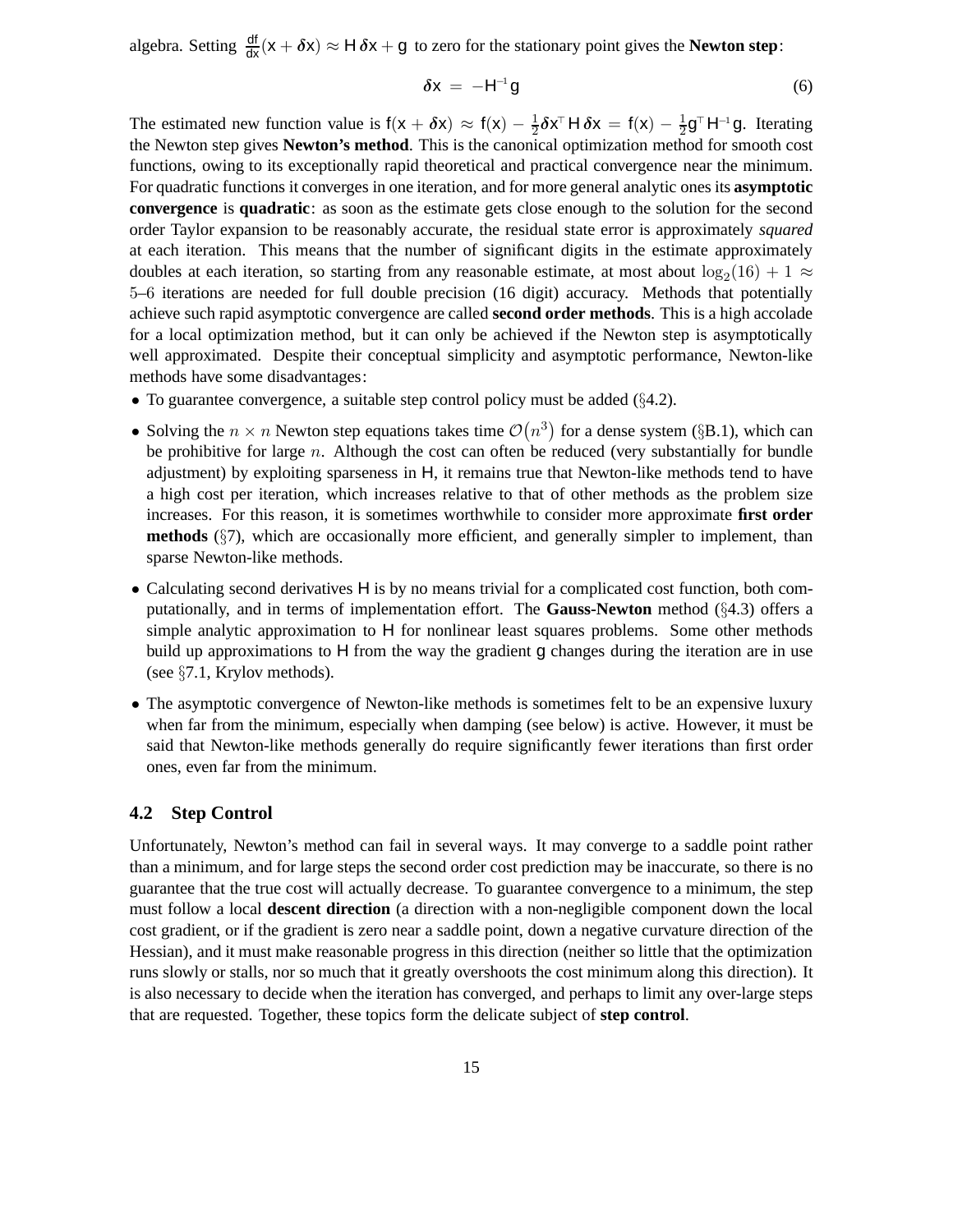To choose a descent direction, one can take the Newton step direction if this descends (it may not near a saddle point), or more generally some combination of the Newton and gradient directions. **Damped Newton methods** solve a regularized system to find the step:

$$
(\mathsf{H} + \lambda \mathsf{W}) \, \delta \mathsf{x} \, = \, -\mathsf{g} \tag{7}
$$

Here,  $\lambda$  is some weighting factor and W is some positive definite weight matrix (often the identity, so  $\lambda \to \infty$  becomes gradient descent  $\delta x \propto -g$ ).  $\lambda$  can be chosen to limit the step to a dynamically chosen maximum size (**trust region methods**), or manipulated more heuristically, to shorten the step if the prediction is poor (**Levenberg-Marquardt methods**).

Given a descent direction, progress along it is usually assured by a **line search** method, of which there are many based on quadratic and cubic 1D cost models. If the suggested (*e.g*. Newton) step is *δ*x, line search finds the  $\alpha$  that actually minimizes f along the line  $x + \alpha \delta x$ , rather than simply taking the estimate  $\alpha = 1$ .

There is no space for further details on step control here (again, see [29, 93, 42]). However note that poor step control can make a huge difference in reliability and convergence rates, especially for ill-conditioned problems. Unless you are familiar with these issues, it is advisable to use professionally designed methods.

#### **4.3 Gauss-Newton and Least Squares**

Consider the nonlinear weighted SSE cost model  $f(x) \equiv \frac{1}{2} \triangle z(x)^{\top} W \triangle z(x)$  (§3.2) with prediction<br>error  $\triangle z(x) = z - z(x)$  and weight matrix W. Differentiation gives the gradient and Hessian in terms error  $\Delta z(x) = z - z(x)$  and weight matrix W. Differentiation gives the gradient and Hessian in terms of the **Jacobian** or **design matrix** of the predictive model,  $J = \frac{dz}{dx}$ :

$$
g = \frac{df}{dx} = \triangle z^{\top} W J \qquad H \equiv \frac{d^2 f}{dx^2} = J^{\top} W J + \sum_i (\triangle z^{\top} W)_i \frac{d^2 z_i}{dx^2} \qquad (8)
$$

These formulae could be used directly in a damped Newton method, but the  $\frac{d^2Z_i}{dx^2}$  term in H is likely to be small in comparison to the corresponding components of  $J^{\dagger} W J$  if either: (*i*) the prediction error  $\Delta z(x)$  is small; or *(ii)* the model is nearly linear,  $\frac{d^2 z_i}{dx^2} \approx 0$ . Dropping the second term gives the **Couse-Newton opproximation** to the least squares Hessian,  $H \approx \Gamma W I$ . With this approximation **Gauss-Newton approximation** to the least squares Hessian,  $H \approx J^{\top}W J$ . With this approximation, the Newton step prediction equations become the **Gauss-Newton** or **normal** equations:

$$
(\mathsf{J}^{\top} \mathsf{W} \mathsf{J}) \, \delta \mathsf{x} \ = \ - \mathsf{J}^{\top} \mathsf{W} \, \triangle \mathsf{z} \tag{9}
$$

The Gauss-Newton approximation is extremely common in nonlinear least squares, and practically all current bundle implementations use it. Its main advantage is simplicity: the second derivatives of the projection model  $z(x)$  are complex and troublesome to implement.

In fact, the normal equations are just one of many methods of solving the weighted linear least squares problem<sup>5</sup> min  $\delta x \frac{1}{2} (\mathbf{J} \delta x - \Delta z)^{\top} \mathbf{W} (\mathbf{J} \delta x - \Delta z)$ . Another notable method is that based on QR decomposition (§B.2, [11, 44]), which is up to a factor of two slower than the normal equations, but much less sensitive to ill-conditioning in  $J^6$ .

Whichever solution method is used, the main disadvantage of the Gauss-Newton approximation is that when the discarded terms are not negligible, the convergence rate is greatly reduced  $(\S7.2)$ .

<sup>&</sup>lt;sup>5</sup>Here, the dependence of **J** on **x** is ignored, which amounts to the same thing as ignoring the  $\frac{d^2 z_i}{dx^2}$  term in H. 6<sup>6</sup>The OP method gives the solution to a relative error of shout  $O(Cc)$  as compared to  $O(C^2c)$ 

The QR method gives the solution to a relative error of about  $\mathcal{O}(C\epsilon)$ , as compared to  $\mathcal{O}(C^2\epsilon)$  for the normal equations,<br>re C is the condition number (the ratio of the largest to the smallest singular value) of where C is the condition number (the ratio of the largest to the smallest singular value) of J, and  $\epsilon$  is the machine precision  $(10^{-16}$  for double precision floating point).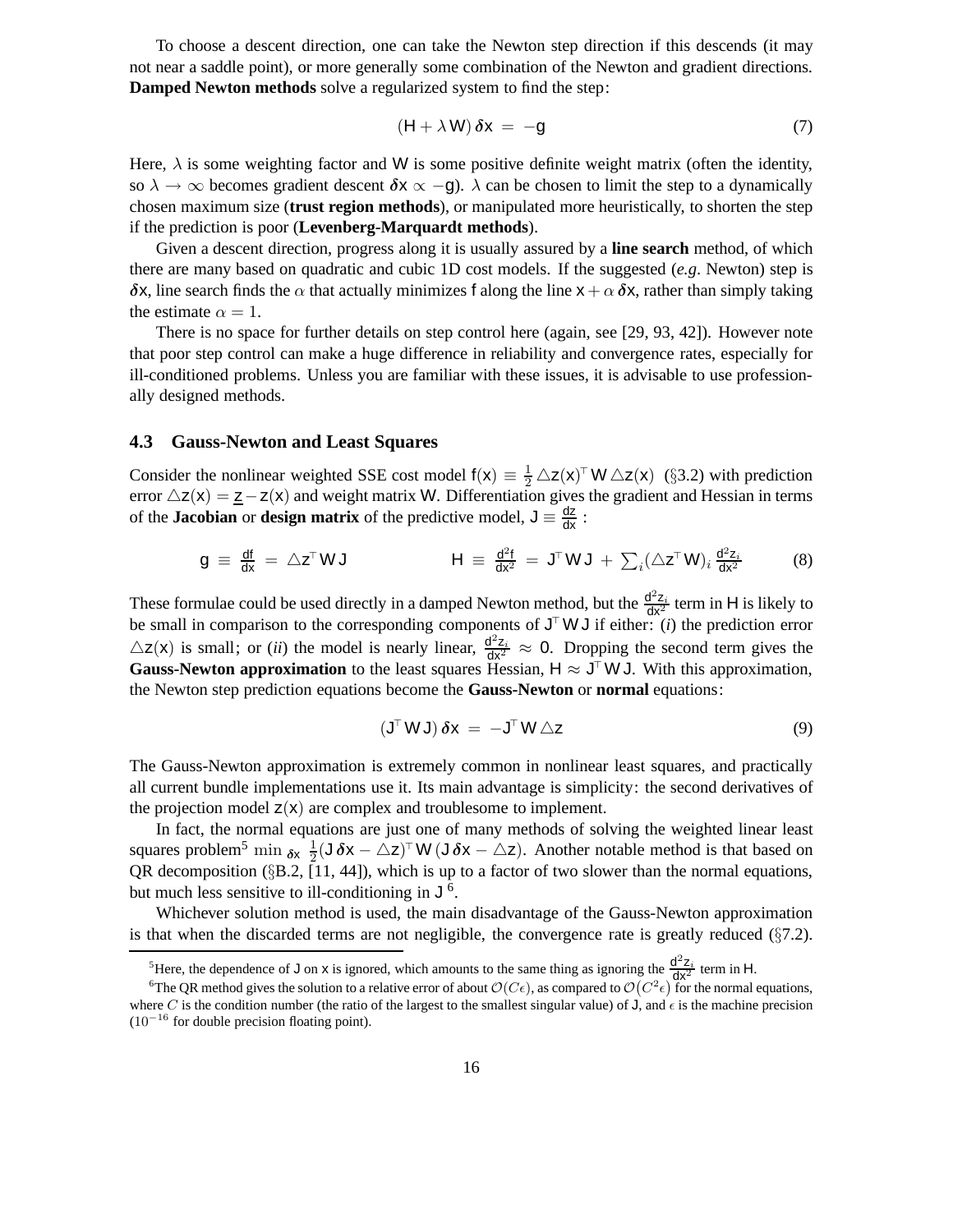In our experience, such reductions are indeed common in highly nonlinear problems with (at the current step) large residuals. For example, near a saddle point the Gauss-Newton approximation is *never* accurate, as its predicted Hessian is always at least positive semidefinite. However, for wellparametrized (*i.e*. locally near linear, §2.2) bundle problems under an outlier-free least squares cost model evaluated near the cost minimum, the Gauss-Newton approximation is usually very accurate. Feature extraction errors and hence  $\triangle z$  and W<sup>-1</sup> have characteristic scales of at most a few pixels. In contrast, the nonlinearities of  $z(x)$  are caused by nonlinear 3D feature-camera geometry (perspective effects) and nonlinear image projection (lens distortion). For typical geometries and lenses, neither effect varies significantly on a scale of a few pixels. So the nonlinear corrections are usually small compared to the leading order linear terms, and bundle adjustment behaves as a near-linear small residual problem.

However note that this does *not* extend to robust cost models. Robustification works by introducing strong nonlinearity into the cost function at the scale of typical feature reprojection errors. For accurate step prediction, the optimization routine must take account of this. For radial cost functions (§3.3), a reasonable compromise is to take account of the exact second order derivatives of the robustifiers  $\rho_i(\cdot)$ , while retaining only the first order Gauss-Newton approximation for the predicted observations  $z_i(x)$ . If  $\rho'_i$  and  $\rho''$  are respectively the first and second derivatives of  $\rho_i$  at the current evaluation point, we have a reportified Gauss-Newton approximation: evaluation point, we have a **robustified Gauss-Newton approximation**:

$$
\mathbf{g}_{i} = \rho'_{i} \mathbf{J}_{i}^{\top} \mathbf{W}_{i} \triangle \mathbf{z}_{i} \qquad \mathbf{H}_{i} \approx \mathbf{J}_{i}^{\top} \left( \rho'_{i} \mathbf{W}_{i} + 2 \rho''_{i} \left( \mathbf{W}_{i} \triangle \mathbf{z}_{i} \right) \left( \mathbf{W}_{i} \triangle \mathbf{z}_{i} \right)^{\top} \right) \mathbf{J}_{i} \qquad (10)
$$

So robustification has two effects: (*i*) it down-weights the entire observation (both  $g_i$  and  $H_i$ ) by  $\rho'_i$ ; and (*ii*) it makes a rank-one reduction<sup>7</sup> of the curvature H<sub>i</sub> in the radial ( $\triangle z_i$ ) direction, to account for the way in which the weight changes with the residual. There are reweighting-based optimization methods that include only the first effect. They still find the true cost minimum  $g = 0$  as the  $g_i$ are evaluated exactly<sup>8</sup>, but convergence may be slowed owing to inaccuracy of  $H$ , especially for the mainly radial deviations produced by non-robust initializers containing outliers.  $H_i$  has a direction of negative curvature if  $\rho_i'' \Delta z_i^{\dagger} W_i \Delta z_i < -\frac{1}{2} \rho_i'$ , but if not we can even reduce the robustified Gauss-<br>Newton model to a local unweighted SSE one for which linear least squares methods can be used Newton model to a local unweighted SSE one for which linear least squares methods can be used. For simplicity suppose that  $W_i$  has already reduced to 1 by premultiplying  $z_i$  and  $J_i$  by  $L_i^{\top}$  where  $\mathsf{L}_i \mathsf{L}_i^{\top} = \mathsf{W}_i$ . Then minimizing the **effective squared error**  $\frac{1}{2} \|\overline{\delta z}_i - \overline{\mathsf{J}}_i \delta x\|^2$  gives the correct second order robust state undate, where  $\alpha = \text{RootOf}(\frac{1}{2}\alpha^2 - \alpha - \alpha''/\alpha' \|\Delta z\|^2)$  and order robust state update, where  $\alpha \equiv \text{RootOf}(\frac{1}{2}\alpha^2 - \alpha - \rho_i^{\prime\prime}/\rho_i' || \Delta z_i ||^2)$  and:

$$
\overline{\delta z}_i \equiv \frac{\sqrt{\rho'_i}}{1-\alpha} \triangle z_i(\mathbf{x}) \qquad \overline{\mathbf{J}}_i \equiv \sqrt{\rho'_i} \left(1 - \alpha \frac{\triangle z_i \triangle z_i^{\mathsf{T}}}{\|\triangle z_i\|^2}\right) \mathbf{J}_i \tag{11}
$$

In practice, if  $\rho_i'' \|\Delta z_i\|^2 \lesssim -\frac{1}{2}\rho_i'$ , we can use the same formulae but limit  $\alpha \leq 1 - \epsilon$  for some small  $\epsilon$ . However, the full curvature correction is not applied in this case.  $\epsilon$ . However, the full curvature correction is not applied in this case.

<sup>&</sup>lt;sup>7</sup>The useful robustifiers  $\rho_i$  are sublinear, with  $\rho'_i < 1$  and  $\rho''_i < 0$  in the outlier region.

 ${}^{8}$ Reweighting is also sometimes used in vision to handle projective homogeneous scale factors rather than error weighting. *E.g.*, suppose that image points  $(u/w, v/w)^{\top}$  are generated by a homogeneous projection equation  $(u, v, w)^{\top}$ <br> $\mathbf{P}(X|Y, Z, 1)^{\top}$  where **P** is the 3  $\times$  4 homogeneous image projection matrix. A scale factor rewaight  $\mathbf{P}(X, Y, Z, 1)^\top$ , where **P** is the 3 × 4 homogeneous image projection matrix. A scale factor reweighting scheme might the derivatives we t use while treating the inverse weight use a constant within each iteration. Min take derivatives w.r.t.  $u, v$  while treating the inverse weight w as a constant within each iteration. Minimizing the resulting globally bilinear linear least squares error model over  $P$  and  $(X, Y, Z)^T$  does *not* give the true cost minimum: it zeros the hise gradient ignoring way variations, not the true cost gradient. Such schemes should not be u gradient-ignoring-w-variations, not the true cost gradient. Such schemes should not be used for precise work as the bias can be substantial, especially for wide-angle lenses and close geometries.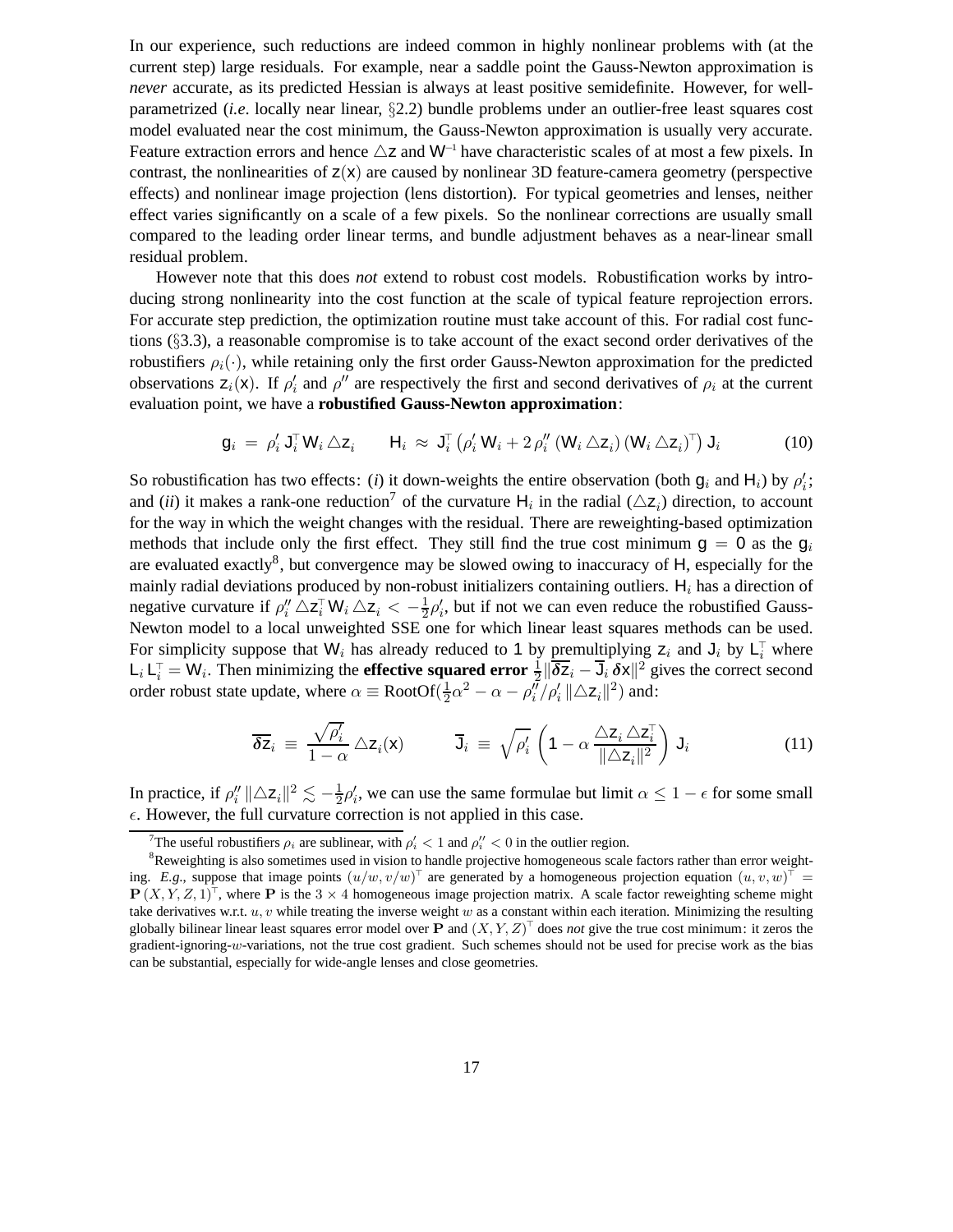#### **4.4 Constrained Problems**

More generally, we may want to minimize a function  $f(x)$  subject to a set of constraints  $c(x) = 0$  on x. These might be scene constraints, internal consistency constraints on the parametrization  $(\S2.2)$ , or constraints arising from an implicit observation model (§3.5). Given an initial estimate x of the solution, we try to improve this by optimizing the quadratic local model for f subject to a linear local model of the constraints c. This linearly constrained quadratic problem has an exact solution in linear algebra. Let g, H be the gradient and Hessian of f as before, and let the first order expansion of the constraints be  $c(x + \delta x) \approx c(x) + C \delta x$  where  $C \equiv \frac{dc}{dx}$ . Introduce a vector of Lagrange multipliers  $\lambda$  for c. We seek the  $x + \delta x$  that optimizes  $f + c^T \lambda$  subject to  $c = 0$ , *i.e.*  $0 = \frac{d}{dx}(f + c^T \lambda)(x + \delta x) \approx$  $q + H \delta x + C^T \lambda$  and  $0 = c(x + \delta x) \approx c(x) + C \delta x$ . Combining these gives the **Sequential Quadratic Programming (SQP)** step:

$$
\begin{pmatrix} H & C^{\top} \\ C & 0 \end{pmatrix} \begin{pmatrix} \delta x \\ \lambda \end{pmatrix} = - \begin{pmatrix} g \\ c \end{pmatrix}, \quad f(x + \delta x) \approx f(x) - \frac{1}{2} \begin{pmatrix} g^{\top} & c^{\top} \end{pmatrix} \begin{pmatrix} H & C^{\top} \\ C & 0 \end{pmatrix}^{-1} \begin{pmatrix} g \\ c \end{pmatrix} \tag{12}
$$

$$
\begin{pmatrix} H & C^{\top} \\ C & 0 \end{pmatrix}^{-1} = \begin{pmatrix} H^{-1} - H^{-1}C^{\top}D^{-1}CH^{-1} & H^{-1}C^{\top}D^{-1} \\ D^{-1}CH^{-1} & -D^{-1} \end{pmatrix}, \qquad D \equiv CH^{-1}C^{\top} \tag{13}
$$

At the optimum  $\delta x$  and c vanish, but  $C^{\dagger} \lambda = -g$ , which is generally non-zero.

An alternative constrained approach uses the linearized constraints to eliminate some of the variables, then optimizes over the rest. Suppose that we can order the variables to give partitions  $\mathbf{x} = (\mathbf{x}_1 \ \mathbf{x}_2)^T$  and  $\mathbf{C} = (\mathbf{C}_1 \ \mathbf{C}_2)$ , where  $\mathbf{C}_1$  is square and invertible. Then using  $\mathbf{C}_1 \mathbf{x}_1 + \mathbf{C}_2 \mathbf{x}_2 =$ <br> $\mathbf{C} \mathbf{x} = -\mathbf{C}$ , we can solve for  $\mathbf{x}_2$  in terms of  $\mathbf{x}_2$  and  $\mathbf{C}$  $CX = -c$ , we can solve for  $X_1$  in terms of  $X_2$  and  $C: X_1 = -C_1^{-1}(C_2X_2 + c)$ . Substituting this into<br>the quadratic cost model has the effect of eliminating  $X_1$  leaving a smaller unconstrained **reduced** the quadratic cost model has the effect of eliminating  $x_1$ , leaving a smaller unconstrained **reduced problem**  $H_{22}x_2 = -\overline{g}_2$ , where:

$$
\overline{H}_{22} \equiv H_{22} - H_{21} C_1^{-1} C_2 - C_2^{\top} C_1^{-\top} H_{12} + C_2^{\top} C_1^{-\top} H_{11} C_1^{-1} C_2
$$
\n(14)

$$
\overline{g}_2 \equiv g_2 - C_2^{\top} C_1^{-\top} g_1 - (H_{21} - C_2^{\top} C_1^{-\top} H_{11}) C_1^{-1} c \tag{15}
$$

(These matrices can be evaluated efficiently using simple matrix factorization schemes [11]). This method is stable provided that the chosen  $C_1$  is well-conditioned. It works well for dense problems, but is not always suitable for sparse ones because if C is dense, the reduced Hessian  $H_{22}$  becomes dense too.

For least squares cost models, constraints can also be handled within the linear least squares framework, *e.g*. see [11].

#### **4.5 General Implementation Issues**

Before going into details, we mention a few points of good numerical practice for large-scale optimization problems such as bundle adjustment:

**Exploit the problem structure:** Large-scale problems are almost always highly structured and bundle adjustment is no exception. In professional cartography and photogrammetric site-modelling, bundle problems with thousands of images and many tens of thousands of features are regularly solved. Such problems would simply be infeasible without a thorough exploitation of the natural structure and sparsity of the bundle problem. We will have much to say about sparsity below.

**Use factorization effectively:** Many of above formulae contain matrix inverses. This is a convenient short-hand for theoretical calculations, but *numerically, matrix inversion is almost never used*. Instead, the matrix is decomposed into its Cholesky, LU, QR, *etc*., factors and these are used directly,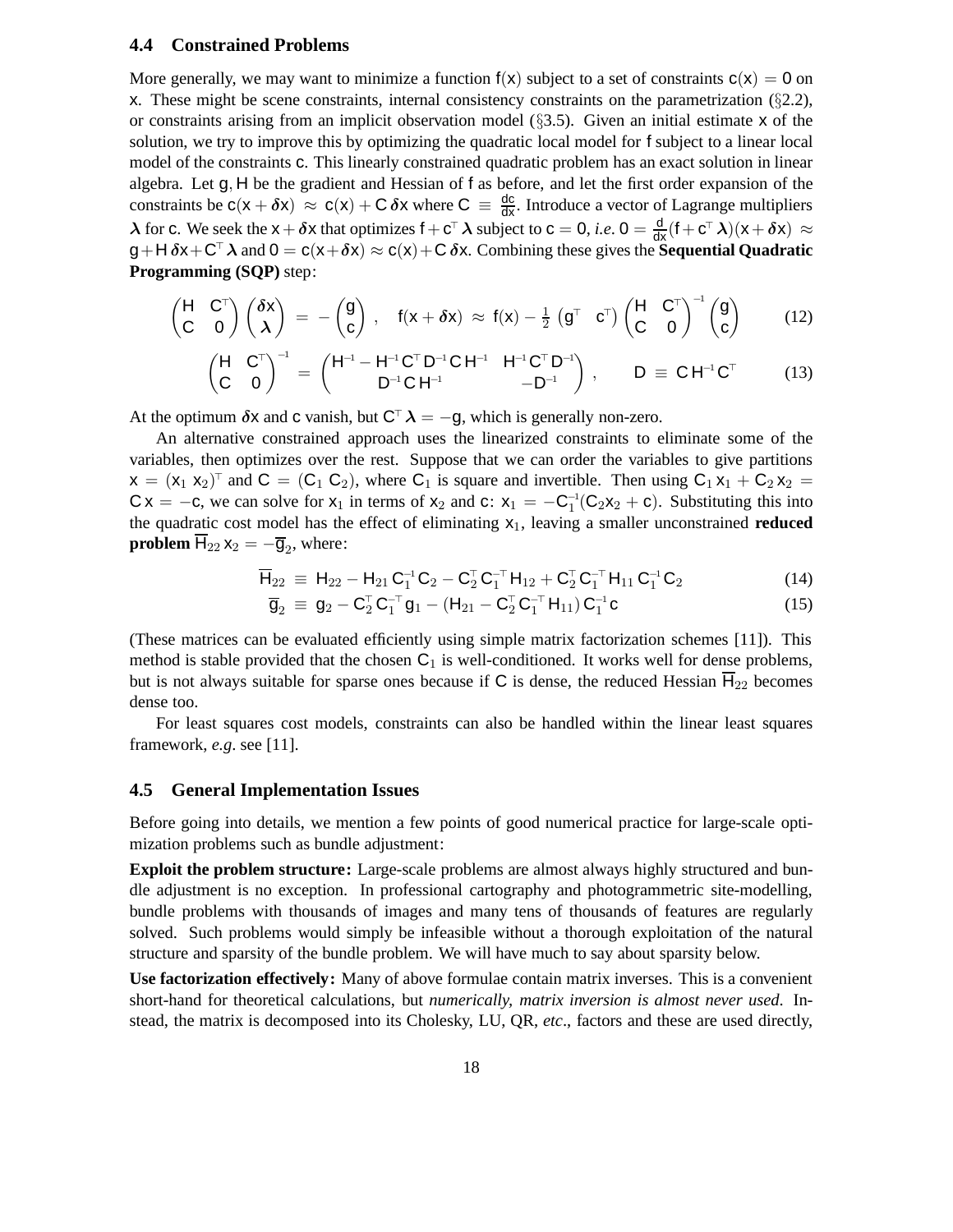*e.g*. linear systems are solved using forwards and backwards substitution. This is much faster and numerically more accurate than explicit use of the inverse, particularly for sparse matrices such as the bundle Hessian, whose factors are still quite sparse, but whose inverse is always dense. Explicit inversion is required only occasionally, *e.g*. for covariance estimates, and even then only a few of the entries may be needed (*e.g*. diagonal blocks of the covariance). Factorization is the heart of the optimization iteration, where most of the time is spent and where most can be done to improve efficiency (by exploiting sparsity, symmetry and other problem structure) and numerical stability (by pivoting and scaling). Similarly, certain matrices (subspace projectors, Householder matrices) have (diagonal)+(low rank) forms which should not be explicitly evaluated as they can be applied more efficiently in pieces.

**Use stable local parametrizations:** As discussed in §2.2, the parametrization used for step prediction need not coincide with the global one used to store the state estimate. It is more important that it should be finite, uniform and locally as nearly linear as possible. If the global parametrization is in some way complex, highly nonlinear, or potentially ill-conditioned, it is usually preferable to use a stable local parametrization based on perturbations of the current state for step prediction.

**Scaling and preconditioning:** Another parametrization issue that has a profound and too-rarely recognized influence on numerical performance is **variable scaling** (the choice of 'units' or reference scale to use for each parameter), and more generally **preconditioning** (the choice of which linear combinations of parameters to use). These represent the linear part of the general parametrization problem. The performance of gradient descent and most other linearly convergent optimization methods is critically dependent on preconditioning, to the extent that for large problems, they are seldom practically useful without it.

One of the great advantages of the Newton-like methods is their theoretical independence of such scaling issues<sup>9</sup>. But even for these, scaling makes itself felt indirectly in several ways: *(i)* Step control strategies including convergence tests, maximum step size limitations, and damping strategies (trust region, Levenberg-Marquardt) are usually all based on some implicit norm  $\|\delta x\|^2$ , and hence change under linear transformations of  $x$  (*e.g.*, damping makes the step more like the non-invariant gradient descent one). (*ii*) Pivoting strategies for factoring H are highly dependent on variable scaling, as they choose 'large' elements on which to pivot. Here, 'large' *should* mean 'in which little numerical cancellation has occurred' but with uneven scaling it becomes 'with the largest scale'. (*iii*) The choice of gauge (datum, §9) may depend on variable scaling, and this can significantly influence convergence [82, 81].

For all of these reasons, it is important to choose variable scalings that relate meaningfully to the problem structure. This involves a judicious comparison of the relative influence of, *e.g*., a unit of error on a nearby point, a unit of error on a very distant one, a camera rotation error, a radial distortion error, *etc*. For this, it is advisable to use an 'ideal' Hessian or weight matrix rather than the observed one, otherwise the scaling might break down if the Hessian happens to become ill-conditioned or non-positive during a few iterations before settling down.

## **5 Network Structure**

Adjustment networks have a rich structure, illustrated in figure 3 for a toy bundle problem. The free parameters subdivide naturally into blocks corresponding to: 3D feature coordinates A, ... , E;

<sup>&</sup>lt;sup>9</sup>Under a linear change of coordinates  $x \to Tx$  we have  $g \to T^{-T} g$  and  $H \to T^{-T} H T^{-1}$ , so the Newton step  $\delta x =$ <br> $T^{-1} g$  varies correctly as  $\delta x \to T \delta x$  whereas the gradient one  $\delta x \circ g$  at varies incorrectly as  $\delta x \to T^{-T$  $-A^{-1}$  g varies correctly as  $\delta x \to \tau \delta x$ , whereas the gradient one  $\delta x \sim g$  varies incorrectly as  $\delta x \to \tau^{-\tau} \delta x$ . The Newton and gradient descent steps agree only when  $T<sup>T</sup> T = H$ .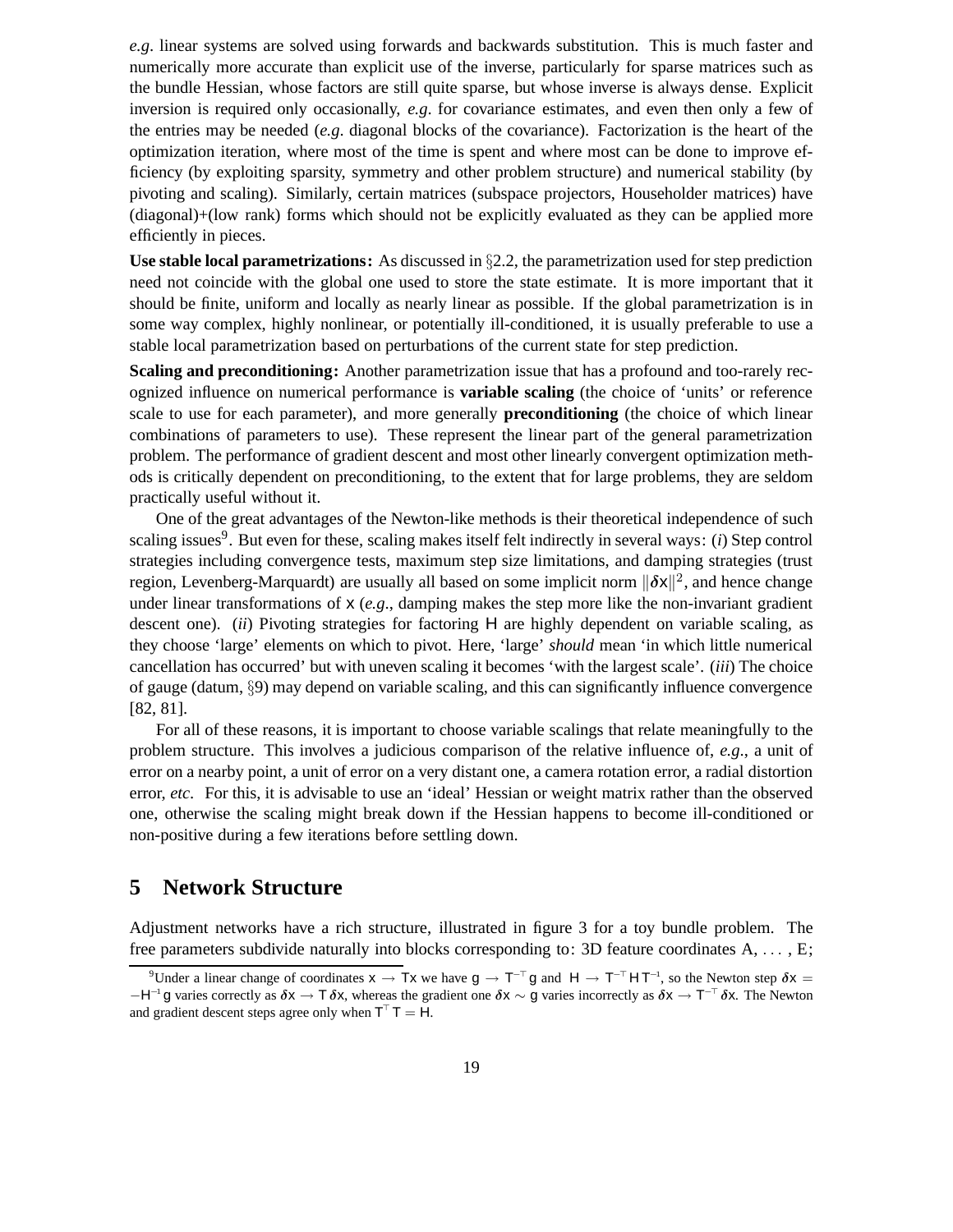

Figure 3: The network graph, parameter connection graph, Jacobian structure and Hessian structure for a toy bundle problem with five 3D features A–E, four images  $1-4$  and two camera calibrations  $K_1$ (shared by images 1,2) and  $K_2$  (shared by images 3,4). Feature A is seen in images 1,2; B in 1,2,4; C in 1,3; D in 2–4; and E in 3,4.

camera poses and unshared (single image) calibration parameters 1, ... , 4; and calibration parameters shared across several images  $K_1, K_2$ . Parameter blocks interact only via their joint influence on image features and other observations, *i.e*. via their joint appearance in cost function contributions. The abstract structure of the measurement network can be characterized graphically by the **network graph** (top left), which shows which features are seen in which images, and the **parameter connection graph** (top right) which details the sparse structure by showing which parameter blocks have direct interactions. Blocks are linked if and only if they jointly influence at least one observation. The cost function Jacobian (bottom left) and Hessian (bottom right) reflect this sparse structure. The shaded boxes correspond to non-zero blocks of matrix entries. Each block of rows in the Jacobian corresponds to an observed image feature and contains contributions from each of the parameter blocks that influenced this observation. The Hessian contains an off-diagonal block for each edge of the parameter connection graph, *i.e*. for each pair of parameters that couple to at least one common feature / appear in at least one common cost contribution $10$ .

Two layers of structure are visible in the Hessian. The **primary structure** consists of the subdivision into structure (A–E) and camera (1–4,  $K_1-K_2$ ) submatrices. Note that the structure submatrix is block diagonal: 3D features couple only to cameras, not to other features. (This would no longer hold if inter-feature measurements such as distances or angles between points were present). The camera submatrix is often also block diagonal, but in this example the sharing of unknown calibration parameters produces off-diagonal blocks. The **secondary structure** is the internal sparsity pattern of the structure-camera Hessian submatrix. This is dense for small problems where all features are seen in all images, but in larger problems it often becomes quite sparse because each image only sees a fraction of the features.

 $10$ The Jacobian structure can be described more directly by a bipartite graph whose nodes correspond on one side to the observations, and on the other to the parameter blocks that influence them. The parameter connection graph is then obtained by deleting each observation node and linking each pair of parameter nodes that it connects to. This is an example of elimination graph processing (see below).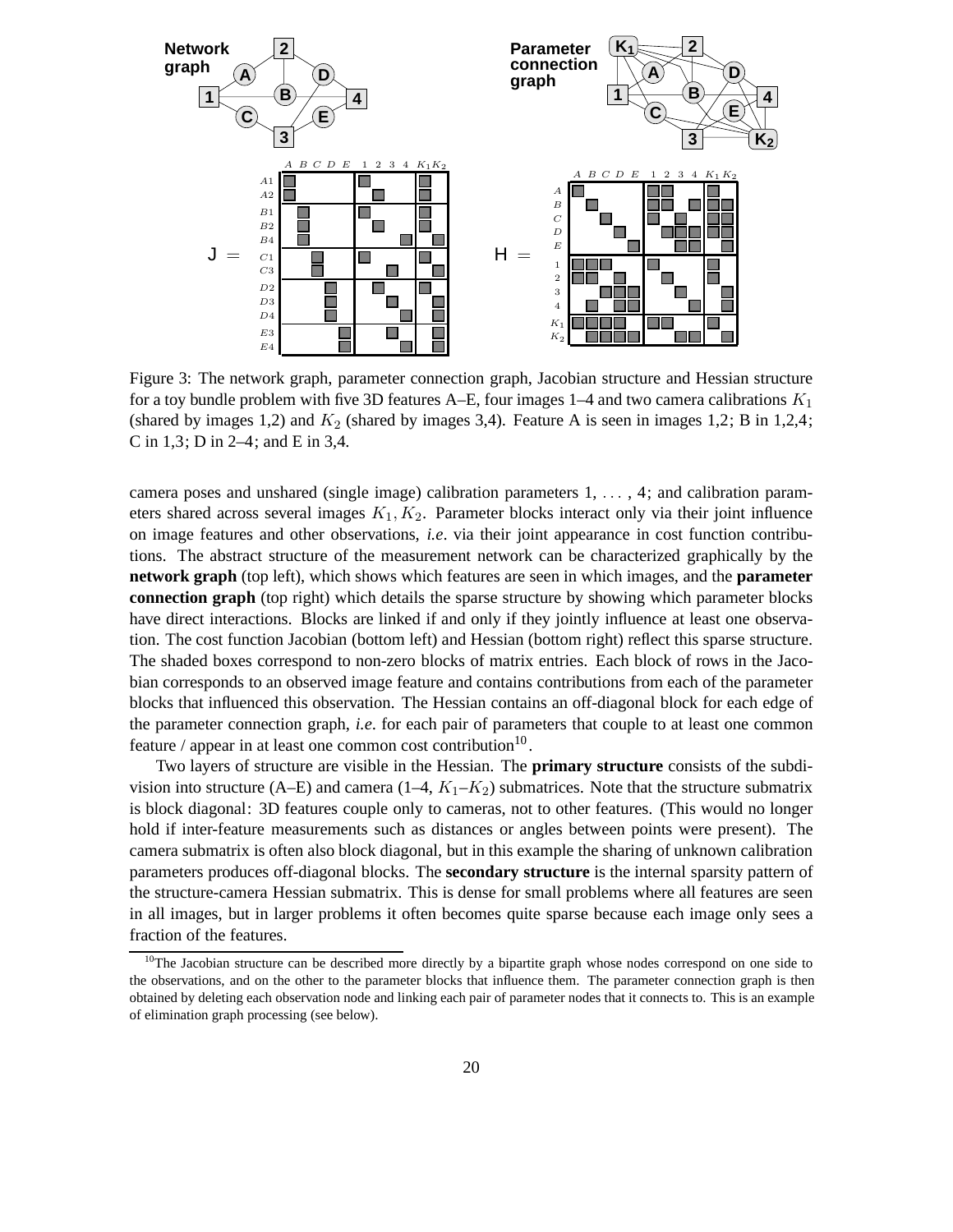All worthwhile bundle methods exploit at least the primary structure of the Hessian, and advanced methods exploit the secondary structure as well. The secondary structure is particularly sparse and regular in surface coverage problems such grids of photographs in aerial cartography. Such problems can be handled using a fixed 'nested dissection' variable reordering  $(\S6.3)$ . But for the more irregular connectivities of close range problems, general sparse factorization methods may be required to handle secondary structure.

Bundle problems are by no means limited to the above structures. For example, for more complex scene models with moving or articulated objects, there will be additional connections to object pose or joint angle nodes, with linkages reflecting the kinematic chain structure of the scene. It is often also necessary to add constraints to the adjustment, *e.g*. coplanarity of certain points. One of the greatest advantages of the bundle technique is its ability to adapt to almost arbitrarily complex scene, observation and constraint models.

## **6 Implementation Strategy 1: Second Order Adjustment Methods**

The next three sections cover implementation strategies for optimizing the bundle adjustment cost function  $f(x)$  over the complete set of unknown structure and camera parameters x. This section is devoted to second-order Newton-style approaches, which are the basis of the great majority of current implementations. Their most notable characteristics are rapid (second order) asymptotic convergence but relatively high cost per iteration, with an emphasis on exploiting the network structure (the sparsity of the Hessian  $H = \frac{d^2f}{dx^2}$ ) for efficiency. In fact, the optimization aspects are more or less standard (§4,  $[29, 93, 42]$ ) so we will concentrate entirely on efficient methods for solving the linearized Newton [29, 93, 42]), so we will concentrate entirely on efficient methods for solving the linearized Newton step prediction equations  $\delta x = -H^{-1}g$ , (6). For now, we will assume that the Hessian H is nonsingular. This will be amended in §9 on gauge freedom, without changing the conclusions reached here.

### **6.1 The Schur Complement and the Reduced Bundle System**

**Schur complement:** Consider the following block triangular matrix factorization:

$$
M = \begin{pmatrix} A & B \\ C & D \end{pmatrix} = \begin{pmatrix} 1 & 0 \\ C A^{-1} & 1 \end{pmatrix} \begin{pmatrix} A & 0 \\ 0 & \overline{D} \end{pmatrix} \begin{pmatrix} 1 & A^{-1}B \\ 0 & 1 \end{pmatrix}, \qquad \overline{D} \equiv D - CA^{-1}B \tag{16}
$$

$$
\begin{pmatrix} A & B \\ C & D \end{pmatrix}^{-1} = \begin{pmatrix} 1 & -A^{-1}B \\ 0 & 1 \end{pmatrix} \begin{pmatrix} A^{-1} & 0 \\ 0 & \overline{D}^{-1} \end{pmatrix} \begin{pmatrix} 1 & 0 \\ -CA^{-1} & 1 \end{pmatrix} = \begin{pmatrix} A^{-1} + A^{-1}B\overline{D}^{-1}CA^{-1} & -A^{-1}B\overline{D}^{-1} \\ -\overline{D}^{-1}CA^{-1} & \overline{D}^{-1} \end{pmatrix}
$$
(17)

Here A must be square and invertible, and for (17), the whole matrix must also be square and invertible. D is called the **Schur complement** of A in M. If both A and D are invertible, complementing on D rather than A gives

$$
\begin{pmatrix} A & B \\ C & D \end{pmatrix}^{-1} = \begin{pmatrix} \overline{A}^{-1} & -\overline{A}^{-1}BD^{-1} \\ -DC\overline{A}^{-1} & D^{-1}+D^{-1}C\overline{A}^{-1}BD^{-1} \end{pmatrix}, \qquad \overline{A} = A - BD^{-1}C
$$

Equating upper left blocks gives the **Woodbury formula**:

$$
(A \pm B D^{-1} C)^{-1} = A^{-1} \mp A^{-1} B (D \pm C A^{-1} B)^{-1} C A^{-1}
$$
\n(18)

This is the usual method of updating the inverse of a nonsingular matrix A after an update (especially a low rank one)  $A \rightarrow A \pm B D^{-1}C$ . (See §8.1).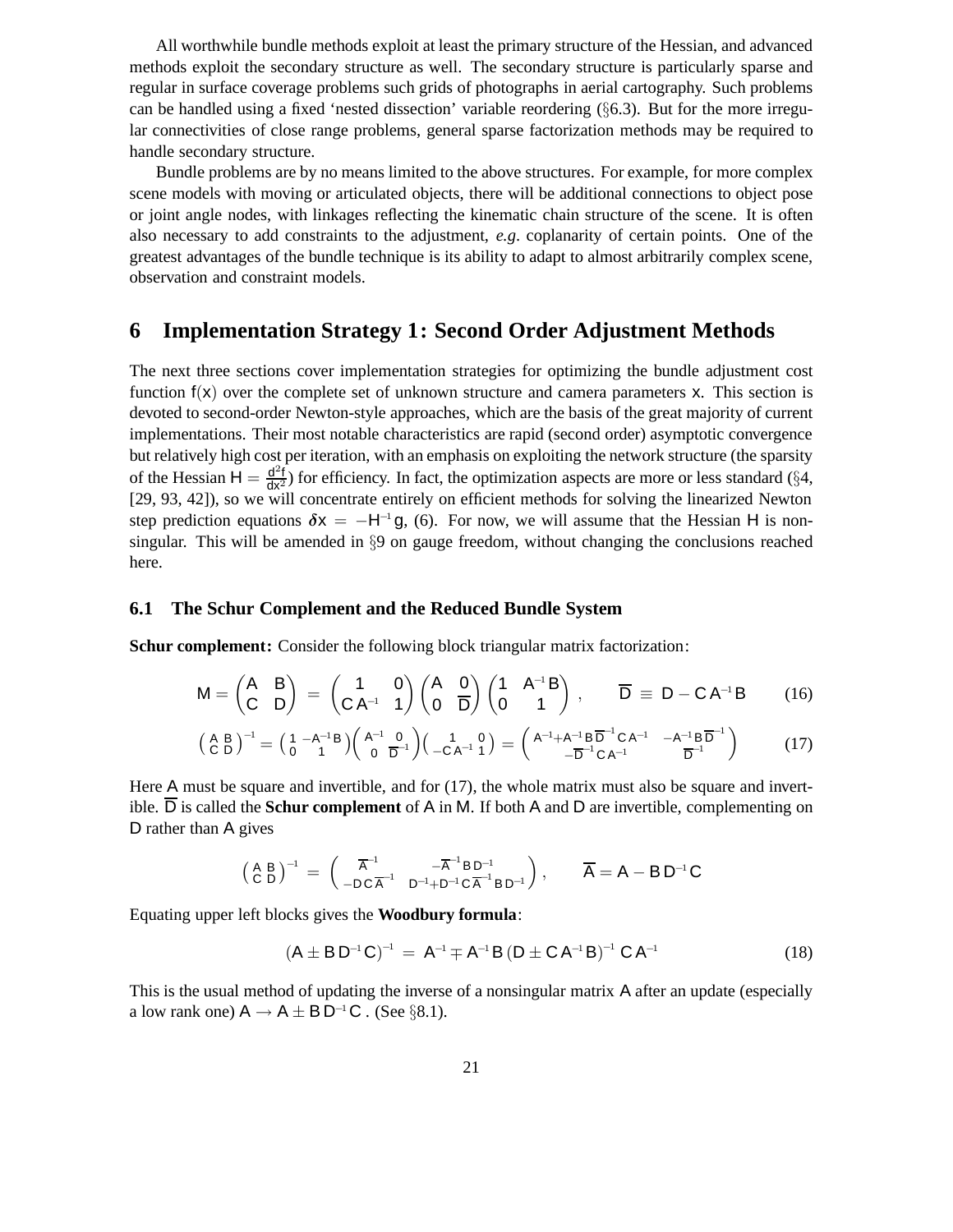**Reduction:** Now consider the linear system  $\begin{pmatrix} A & B \\ C & D \end{pmatrix} \begin{pmatrix} x_1 \\ x_2 \end{pmatrix} = \begin{pmatrix} b_1 \\ b_2 \end{pmatrix}$ . Pre-multiplying by  $\begin{pmatrix} 1 & 0 \\ -CA^{-1} & 1 \end{pmatrix}$ gives  $\left(\begin{array}{c} A & B \\ 0 & D \end{array}\right)\left(\begin{array}{c} x_1 \\ x_2 \end{array}\right) = \left(\begin{array}{c} b_1 \\ \overline{b}_2 \end{array}\right)$  $\mathsf{b}_2$ where  $\overline{b}_2 \equiv b_2 - C A^{-1} b_1$ . Hence we can use Schur complement and forward substitution to find a **reduced system**  $\overline{D} x_2 = \overline{b}_2$ , solve this for  $x_2$ , then back-substitute and solve to find  $x_1$ :

$$
\overline{D} \equiv D - CA^{-1}B \n\overline{b}_2 \equiv b_2 - CA^{-1}b_1 \qquad \overline{D}x_2 = \overline{b}_2 \qquad Ax_1 = b_1 - Bx_2 \nSchur complement + reduced system back-substitution
$$
\n(19)

Note that the reduced system entirely subsumes the contribution of the  $x_1$  rows and columns to the network. Once we have reduced, we can pretend that the problem does not involve  $x_1$  at all — it can be found later by back-substitution if needed, or ignored if not. This is the basis of all recursive filtering methods. In bundle adjustment, if we use the primary subdivision into feature and camera variables and subsume the structure ones, we get the **reduced camera system**  $\overline{H}_{CC} x_C = \overline{g}_C$ , where:

$$
\overline{H}_{CC} \equiv H_{CC} - H_{CS} H_{SS}^{-1} H_{SC} = H_{CC} - \sum_{p} H_{Cp} H_{pp}^{-1} H_{pC}
$$
\n
$$
\overline{g}_{C} \equiv g_{C} - H_{CS} H_{SS}^{-1} g_{S} = g_{C} - \sum_{p} H_{Cp} H_{pp}^{-1} g_{p}
$$
\n(20)

Here, 'S' selects the structure block and 'C' the camera one.  $H_{SS}$  is block diagonal, so the reduction can be calculated rapidly by a sum of contributions from the individual 3D features  $\gamma p$  in S. Brown's original 1958 method for bundle adjustment [16, 19, 100] was based on finding the reduced camera system as above, and solving it using Gaussian elimination. Profile Cholesky decomposition (§B.3) offers a more streamlined method of achieving this.

Occasionally, long image sequences have more camera parameters than structure ones. In this case it is more efficient to reduce the camera parameters, leaving a **reduced structure system**.

#### **6.2 Triangular decompositions**

If D in (16) is further subdivided into blocks, the factorization process can be continued recursively. In fact, there is a family of block (lower triangular)\*(diagonal)\*(upper triangular) factorizations  $A =$ LDU:

$$
\begin{pmatrix}\nA_{11} & A_{12} & \cdots & A_{1n} \\
A_{21} & A_{22} & \cdots & A_{2n} \\
\vdots & \vdots & \ddots & \vdots \\
A_{m1} & A_{m2} & \cdots & A_{mn}\n\end{pmatrix} = \begin{pmatrix}\nL_{11} & \cdots & \cdots & L_{12} \\
L_{21} & L_{22} & \cdots & \cdots & L_{2n} \\
\vdots & \vdots & \ddots & \vdots \\
L_{m1} & L_{m2} & \cdots & L_{mr}\n\end{pmatrix}\n\begin{pmatrix}\nD_1 & D_2 & & & \\
D_2 & & & \\
\vdots & \vdots & \ddots & \vdots \\
D_r & & D_r\n\end{pmatrix}\n\begin{pmatrix}\nU_{11} & U_{12} & \cdots & \cdots & U_{1n} \\
U_{22} & \cdots & \cdots & U_{2n} \\
\vdots & \vdots & \ddots & \vdots \\
\vdots & \vdots & \ddots & \vdots \\
U_{rn} & & & \vdots\n\end{pmatrix}
$$
\n(21)

See  $\S$ B.1 for computational details. The main advantage of triangular factorizations is that they make linear algebra computations with the matrix much easier. In particular, if the input matrix A is square and nonsingular, linear equations  $Ax = b$  can be solved by a sequence of three recursions that implicitly implement multiplication by  $A^{-1} = U^{-1} D^{-1} L^{-1}$ :

$$
\mathsf{L}\mathsf{c} = \mathsf{b} \qquad \qquad \mathsf{c}_i \leftarrow \mathsf{L}_{ii}^{-1} \left( \mathsf{b}_i - \sum_{j < i} \mathsf{L}_{ij} \mathsf{c}_j \right) \qquad \qquad \text{forward substitution} \qquad (22)
$$

$$
\mathsf{D}\mathsf{d} = \mathsf{c} \qquad \qquad \mathsf{d}_i \leftarrow \mathsf{D}_i^{-1} \mathsf{c}_i \qquad \qquad \text{diagonal solution} \tag{23}
$$

 $\mathsf{U} \mathsf{x} = \mathsf{d} \qquad \qquad \mathsf{x}_i \leftarrow \mathsf{U}_{ii}^{-1} \Big( \mathsf{d}_i - \sum_{j>i} \mathsf{U}_{ij} \mathsf{x}_j \Big)$ back-substitution (24)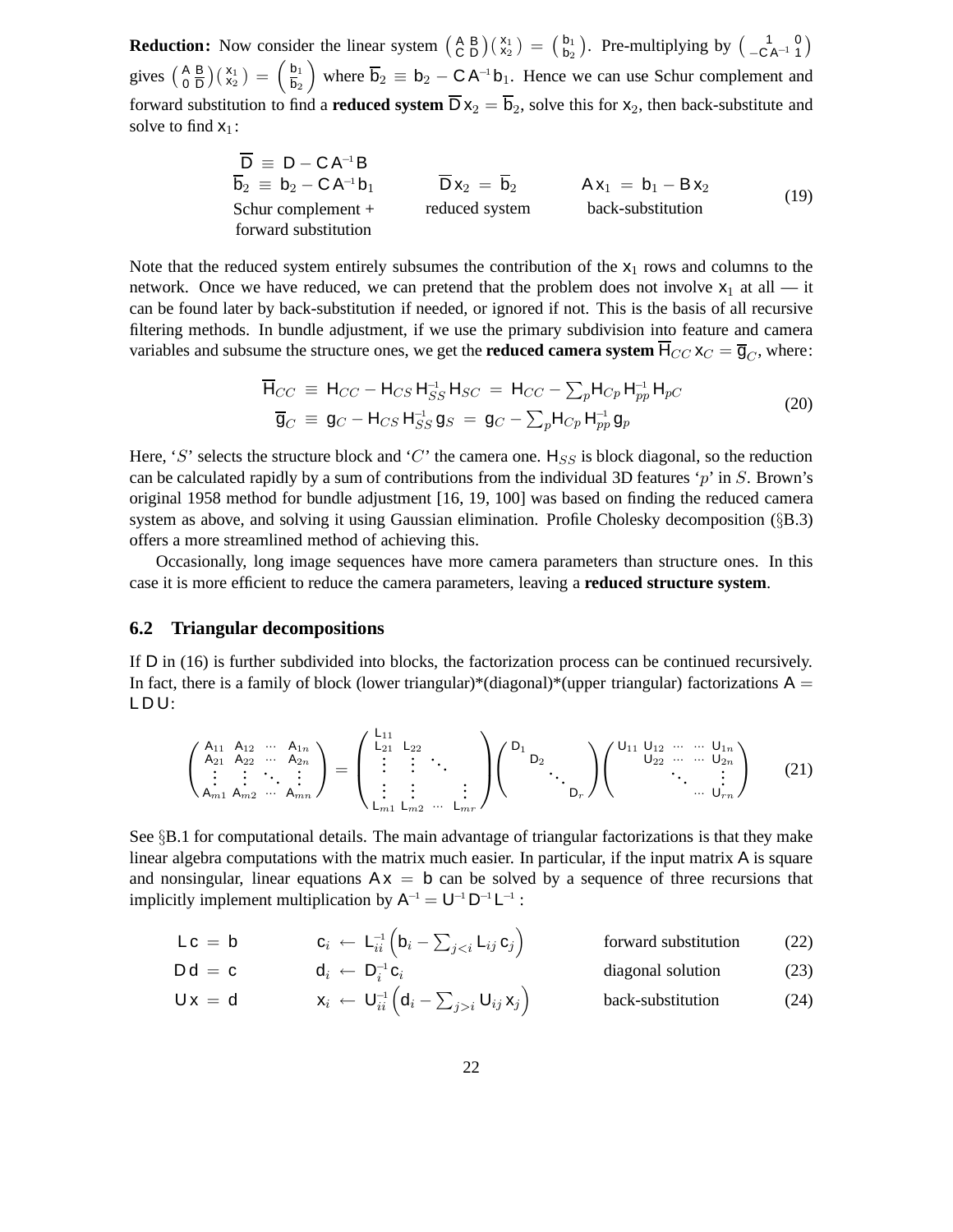Forward substitution corrects for the influence of earlier variables on later ones, diagonal solution solves the transformed system, and back-substitution propagates corrections due to later variables back to earlier ones. In practice, this is usual method of solving linear equations such as the Newton step prediction equations. It is stabler and much faster than explicitly inverting A and multiplying by  $\mathsf{A}^{\negthinspace -\negthinspace 1}.$ 

The diagonal blocks  $L_{ii}$ ,  $D_i$ ,  $U_{ii}$  can be set arbitrarily provided that the product  $L_{ii} D_i U_{ii}$  remains constant. This gives a number of well-known factorizations, each optimized for a different class of matrices. **Pivoting** (row and/or column exchanges designed to improve the conditioning of L and/or U, §B.1) is also necessary in most cases, to ensure stability. Choosing  $L_{ii} = D_{ii} = 1$  gives the (block) **LU decomposition**  $A = L U$ , the matrix representation of (block) Gaussian elimination. Pivoted by rows, this is the standard method for non-symmetric matrices. For symmetric A, roughly half of the work of factorization can be saved by using a symmetry-preserving  $LDL<sup>+</sup>$  factorization, for which D is symmetric and  $U = L^{\top}$ . The pivoting strategy must also preserve symmetry in this case, so it has to permute columns in the same way as the corresponding rows. If A is symmetric positive definite we can further set  $D = 1$  to get the **Cholesky decomposition**  $A = LL^T$ . This is stable even without pivoting, and hence extremely simple to implement. It is the standard decomposition method for almost all unconstrained optimization problems including bundle adjustment, as the Hessian is positive definite near a non-degenerate cost minimum (and in the Gauss-Newton approximation, almost everywhere else, too). If A is symmetric but only positive *semi*definite, **diagonally pivoted Cholesky decomposition** can be used. This is the case, *e.g*. in subset selection methods of gauge fixing (§9.5). Finally, if A is symmetric but indefinite, it is not possible to reduce D stably to 1. Instead, the **Bunch-Kaufman method** is used. This is a diagonally pivoted  $LDL<sup>T</sup>$  method, where D has a mixture of  $1 \times 1$  and  $2 \times 2$  diagonal blocks. The augmented Hessian  $\begin{pmatrix} H & C \\ C^T & 0 \end{pmatrix}$  of the Lagrange multiplier method<br>for constrained optimization problems (12) is always symmetric indefinite, so Bunch-Kaufman is the for constrained optimization problems (12) is always symmetric indefinite, so Bunch-Kaufman is the recommended method for solving constrained bundle problems. (It is something like 40% faster than Gaussian elimination, and about equally stable).

Another use of factorization is matrix inversion. Inverses can be calculated by factoring, inverting each triangular factor by forwards or backwards substitution (52), and multiplying out:  $A^{-1}$  = U<sup>-1</sup> D<sup>-1</sup> L<sup>-1</sup>. However, explicit inverses are rarely used in numerical analysis, it being both stabler and much faster in almost all cases to leave them implicit and work by forward/backward substitution w.r.t. a factorization, rather than multiplication by the inverse. One place where inversion *is* needed in its own right, is to calculate the dispersion matrix (inverse Hessian, which asymptotically gives the posterior covariance) as a measure of the likely variability of parameter estimates. The dispersion can be calculated by explicit inversion of the factored Hessian, but often only a few of its entries are needed, *e.g*. the diagonal blocks and a few key off-diagonal parameter covariances. In this case (53) can be used, which efficiently calculates the covariance entries corresponding to just the nonzero elements of L, D, U.

#### **6.3 Sparse factorization**

To apply the above decompositions to sparse matrices, we must obviously avoid storing and manipulating the zero blocks. But there is more to the subject than this. As a sparse matrix is decomposed, zero positions tend to rapidly **fill in** (become non-zero), essentially because decomposition is based on repeated linear combination of matrix rows, which is generically non-zero wherever any one of its inputs is. Fill-in depends strongly on the order in which variables are eliminated, so efficient sparse factorization routines attempt to minimize either operation counts or fill-in by re-ordering the variables. (The Schur process is fixed in advance, so this is the only available freedom). Globally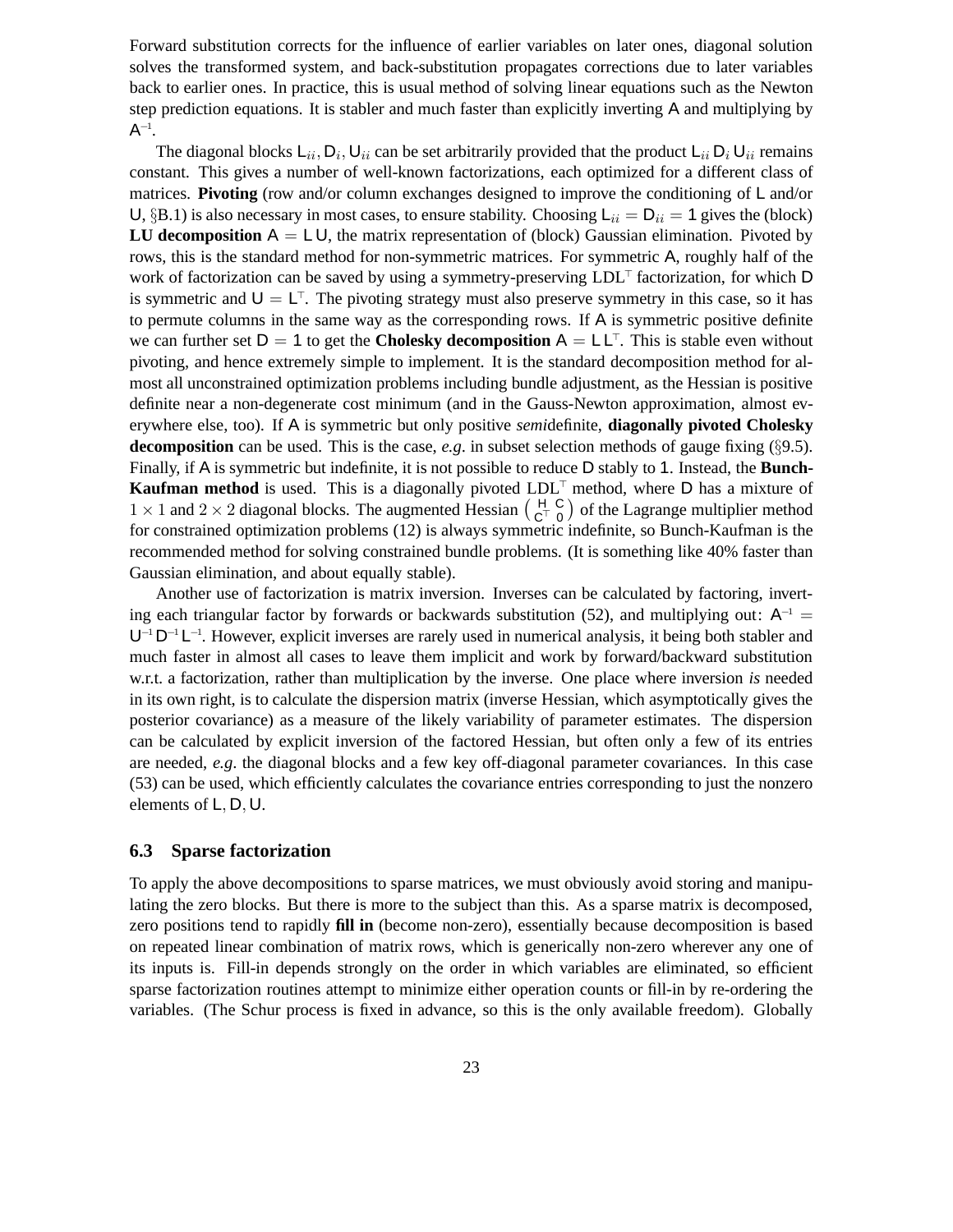minimizing either operations or fill-in is NP complete, but reasonably good heuristics exist (see below). Variable order affects stability (pivoting) as well as speed, and these two goals conflict to some extent. Finding heuristics that work well on both counts is still a research problem.

Algorithmically, fill-in is characterized by an **elimination graph** derived from the parameter coupling / Hessian graph [40, 26, 11]. To create this, nodes (blocks of parameters) are visited in the given elimination ordering, at each step linking together all unvisited nodes that are currently linked to the current node. The coupling of block i to block j via visited block k corresponds to a non-zero Schur contribution  $\mathsf{L}_{ik} \mathsf{D}_{ik}^{-1} \mathsf{U}_{kj}$ , and at each stage the subgraph on the currently unvisited nodes is the coupling graph of the current reduced Hessian. The amount of fill-in is the number of new graph edges created in this process.

#### **6.3.1 Pattern matrices**

We seek variable orderings that approximately minimize the total operation count or fill-in over the whole elimination chain. For many problems a suitable ordering can be fixed in advance, typically giving one of a few standard pattern matrices such as band or arrowhead matrices, perhaps with such structure at several levels.



The most prominent pattern structure in bundle adjustment is the primary subdivision of the Hessian into structure and camera blocks. To get the reduced camera system (19), we treat the Hessian as an arrowhead matrix with a broad final column containing all of the camera parameters. Arrowhead matrices are trivial to factor or reduce by block  $2 \times 2$  Schur complementation, *c.f.* (16, 19). For bundle problems with many independent images and only a few features, one can also complement on the image parameter block to get a reduced *structure* system.

Another very common pattern structure is the block tridiagonal one which characterizes all singly coupled chains (sequences of images with only pairwise overlap, Kalman filtering and other time recursions, simple kinematic chains). Tridiagonal matrices are factored or reduced by recursive block  $2 \times 2$  Schur complementation starting from one end. The L and U factors are also block tridiagonal, but the inverse is generally dense.

Pattern orderings are often very natural but it is unwise to think of them as immutable: structure often occurs at several levels and deeper structure or simply changes in the relative sizes of the various parameter classes may make alternative orderings preferable. For more difficult problems there are two basic classes of on-line ordering strategies. *Bottom-up* methods try to minimize fill-in locally and greedily at each step, at the risk of global short-sightedness. *Top-down* methods take a divideand-conquer approach, recursively splitting the problem into smaller sub-problems which are solved quasi-independently and later merged.

#### **6.3.2 Top-down Ordering Methods**

The most common top-down method is called **nested dissection** or **recursive partitioning** [64, 57, 19, 38, 40, 11]. The basic idea is to recursively split the factorization problem into smaller sub-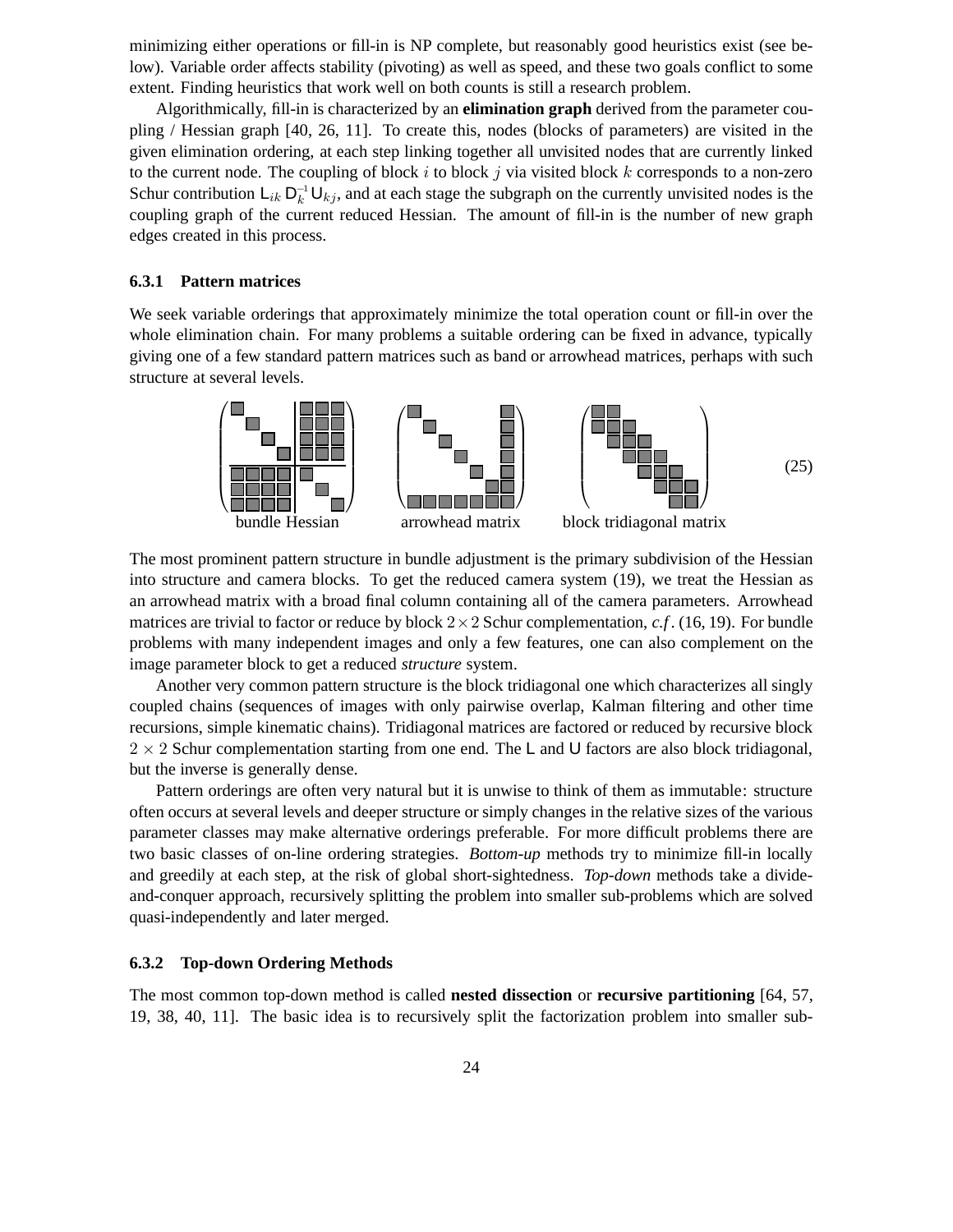

Figure 4: A bundle Hessian for an irregular coverage problem with only local connections, and its Cholesky factor in natural (structure-then-camera), minimum degree, and reverse Cuthill-McKee ordering.

problems, solve these independently, and then glue the solutions together along their common boundaries. Splitting involves choosing a **separating set** of variables, whose deletion will separate the remaining variables into two or more independent subsets. This corresponds to finding a **(vertex) graph cut** of the elimination graph, *i.e*. a set of vertices whose deletion will split it into two or more disconnected components. Given such a partitioning, the variables are reordered into connected components, with the separating set ones last. This produces an 'arrowhead' matrix, *e.g*. :



The arrowhead matrix is factored by blocks, as in reduction or profile Cholesky, taking account of any internal sparsity in the diagonal blocks and the borders. Any suitable factorization method can be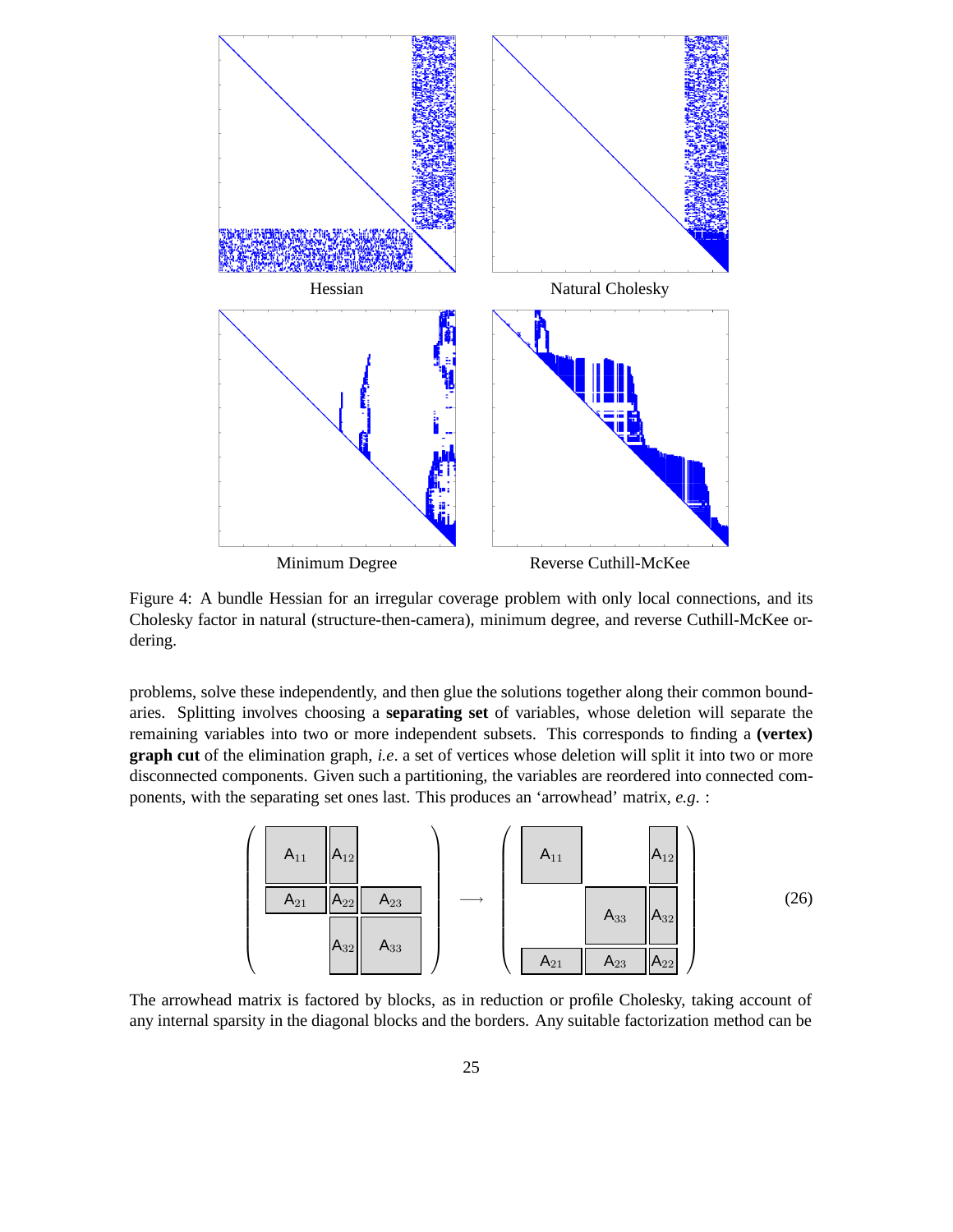used for the diagonal blocks, including further recursive partitionings.

Nested dissection is most useful when comparatively small separating sets can be found. A trivial example is the primary structure of the bundle problem: the camera variables separate the 3D structure into independent features, giving the standard arrowhead form of the bundle Hessian. More interestingly, networks with good geometric or temporal locality (surface- and site-covering networks, video sequences) tend to have small separating sets based on spatial or temporal subdivision. The classic examples are geodesic and aerial cartography networks with their local 2D connections — spatial bisection gives simple and very efficient recursive decompositions for these [64, 57, 19].

For sparse problems with less regular structure, one can use graph partitioning algorithms to find small separating sets. Finding a globally minimal partition sequence is NP complete but several effective heuristics exist. This is currently an active research field. One promising family are multilevel schemes [70, 71, 65, 4] which decimate (subsample) the graph, partition using *e.g*. a spectral method, then refine the result to the original graph. (These algorithms should also be very well-suited to graph based visual segmentation and matching).

#### **6.3.3 Bottom-up Ordering Methods**

Many bottom-up variable ordering heuristics exist. Probably the most widespread and effective is **minimum degree ordering**. At each step, this eliminates the variable coupled to the fewest remaining ones (*i.e*. the elimination graph node with the fewest unvisited neighbours), so it minimizes the number  $\mathcal{O}(n_{\text{neighbors}}^2)$  of changed matrix elements and hence FLOPs for the step. The minimum degree ordering can also be computed quite rapidly without explicit graph chasing. A related ordering, **minimum deficiency**, minimizes the fill-in (newly created edges) at each step, but this is considerably slower to calculate and not usually so effective.

Fill-in or operation minimizing strategies tend to produce somewhat fragmentary matrices that require pointer- or index-based sparse matrix implementations (see fig. 4). This increases complexity and tends to reduce cache locality and pipeline-ability. An alternative is to use **profile matrices** which (for lower triangles) store all elements in each row between the first non-zero one and the diagonal in a contiguous block. This is easy to implement (see  $\S$ B.3), and practically efficient so long as about 30% or more of the stored elements are actually non-zero. Orderings for this case aim to minimize the sum of the profile lengths rather than the number of non-zero elements. Profiling enforces a multiply-linked chain structure on the variables, so it is especially successful for linear / chain-like / one dimensional problems, *e.g*. space or time sequences. The simplest profiling strategy is **reverse Cuthill-McKee** which chooses some initial variable (very preferably one from one 'end' of the chain), adds all variables coupled to that, then all variables coupled to those, *etc*., then reverses the ordering (otherwise, any highly-coupled variables get eliminated early on, which causes disastrous fill-in). More sophisticated are the so-called **banker's strategies**, which maintain an active set of all the variables coupled to the already-eliminated ones, and choose the next variable — from the active set (King [72]), it and its neighbours (Snay [101]) or all uneliminated variables (Levy [75]) to minimize the new size of the active set at each step. In particular, **Snay's banker's algorithm** is reported to perform well on geodesy and aerial cartography problems [101, 24].

For all of these automatic ordering methods, it often pays to do some of the initial work by hand, *e.g*. it might be appropriate to enforce the structure / camera division beforehand and only order the reduced camera system. If there are nodes of particularly high degree such as inner gauge constraints, the ordering calculation will usually run faster and the quality may also be improved by removing these from the graph and placing them last by hand.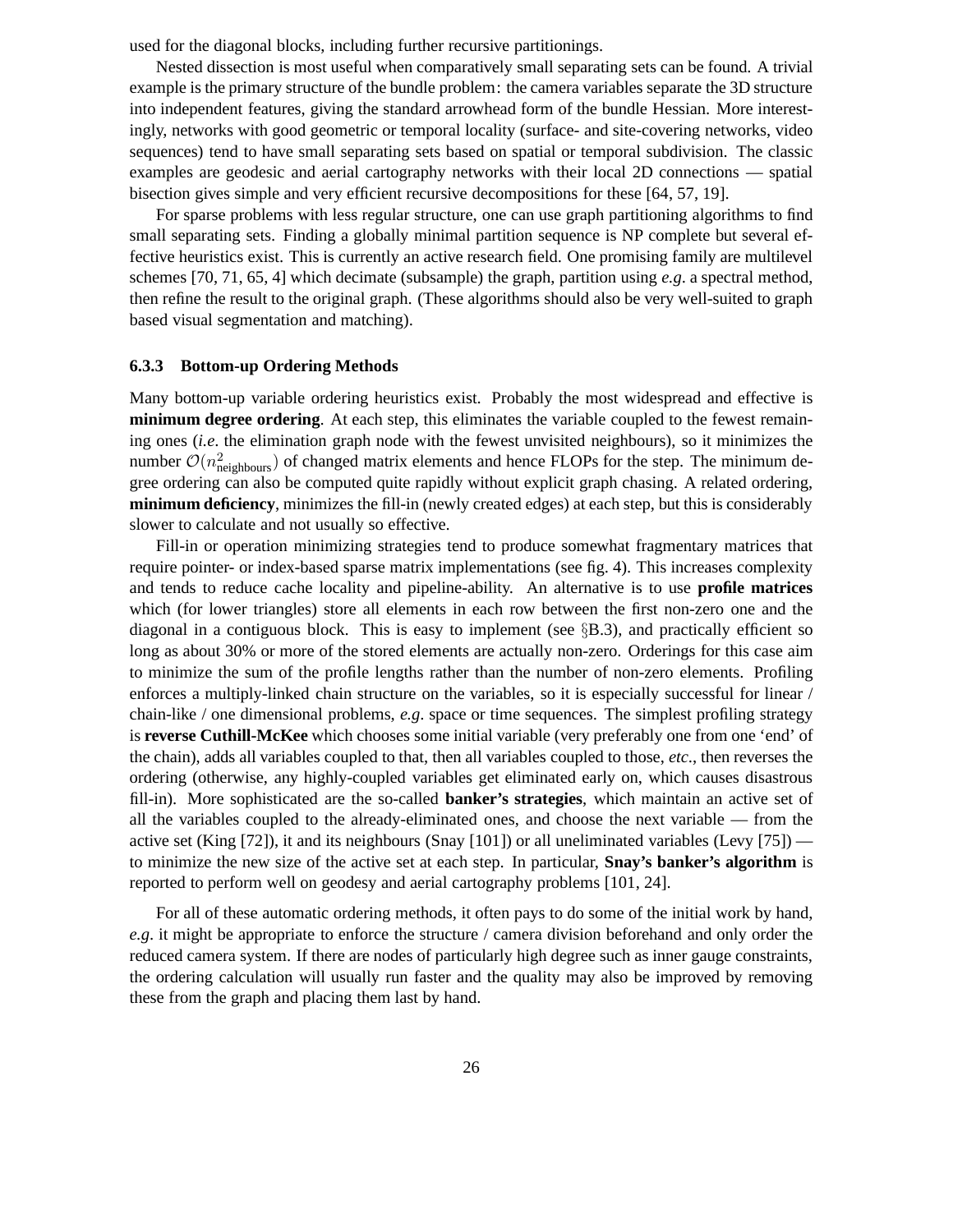The above ordering methods apply to both Cholesky /  $LDL<sup>T</sup>$  decomposition of the Hessian and QR decomposition of the least squares Jacobian. Sparse QR methods can be implemented either with Givens rotations or (more efficiently) with sparse Householder transformations. Row ordering is important for the Givens methods [39]. For Householder ones (and some Givens ones too) the **multifrontal** organization is now usual [41, 11], as it captures the natural parallelism of the problem.

# **7 Implementation Strategy 2: First Order Adjustment Methods**

We have seen that for large problems, factoring the Hessian H to compute the Newton step can be both expensive and (if done efficiently) rather complex. In this section we consider alternative methods that avoid the cost of exact factorization. As the Newton step can not be calculated, such methods generally only achieve first order (linear) asymptotic convergence: when close to the final state estimate, the error is asymptotically reduced by a constant (and in practice often depressingly small) factor at each step, whereas quadratically convergent Newton methods roughly double the number of significant digits at each step. So first order methods require more iterations than second order ones, but each iteration is usually much cheaper. The relative efficiency depends on the relative sizes of these two effects, both of which can be substantial. For large problems, the reduction in work per iteration is usually at least  $\mathcal{O}(n)$ , where n is the problem size. But whereas Newton methods converge from  $\mathcal{O}(1)$  to  $\mathcal{O}(10^{-16})$  in about  $1 + \log_2 16 = 5$  iterations, linearly convergent ones take respectively  $\log 10^{-16} / \log(1 - \gamma) = 16,350,3700$  iterations for reduction  $\gamma = 0.9, 0.1, 0.01$  per iteration. Unfortunately, reductions of only  $1\%$  or less are by no means unusual in practice (§7.2), and the reduction tends to decrease as  $n$  increases.

## **7.1 First Order Iterations**

We first consider a number of common first order methods, before returning to the question of why they are often slow.

**Gradient descent:** The simplest first order method is **gradient descent**, which "slides down the gradient" by taking  $\delta x \sim g$  or H<sub>a</sub> = 1. Line search is needed, to find an appropriate scale for the step. For most problems, gradient descent is spectacularly inefficient unless the Hessian actually happens to be very close to a multiple of 1. This can be arranged by preconditioning with a linear transform L,  $x \to Lx$ ,  $g \to L^{-\top}g$  and  $H \to L^{-\top}HL^{-1}$ , where LL<sup> $\top \sim H$ </sup> is an approximate Cholesky factor (or other left square root) of H, so that H  $\rightarrow$  L<sup>-⊤</sup> H L<sup>-1</sup>  $\sim$  1. In this very special case, preconditioned gradient descent approximates the Newton method. Strictly speaking, gradient descent is a cheat: the gradient is a covector (linear form on vectors) not a vector, so it does not actually define a direction in the search space. Gradient descent's sensitivity to the coordinate system is one symptom of this.

**Alternation:** Another simple approach is **alternation**: partition the variables into groups and cycle through the groups optimizing over each in turn, with the other groups held fixed. This is most appropriate when the subproblems are significantly easier to optimize than the full one. A natural and often-rediscovered alternation for the bundle problem is **resection-intersection**, which interleaves steps of *resection* (finding the camera poses and if necessary calibrations from fixed 3D features) and *intersection* (finding the 3D features from fixed camera poses and calibrations). The subproblems for individual features and cameras are independent, so only the diagonal blocks of H are required.

Alternation can be used in several ways. One extreme is to optimize (or perhaps only perform one step of optimization) over each group in turn, with a state update and re-evaluation of (the relevant components of) g, H after each group. Alternatively, some of the re-evaluations can be simulated by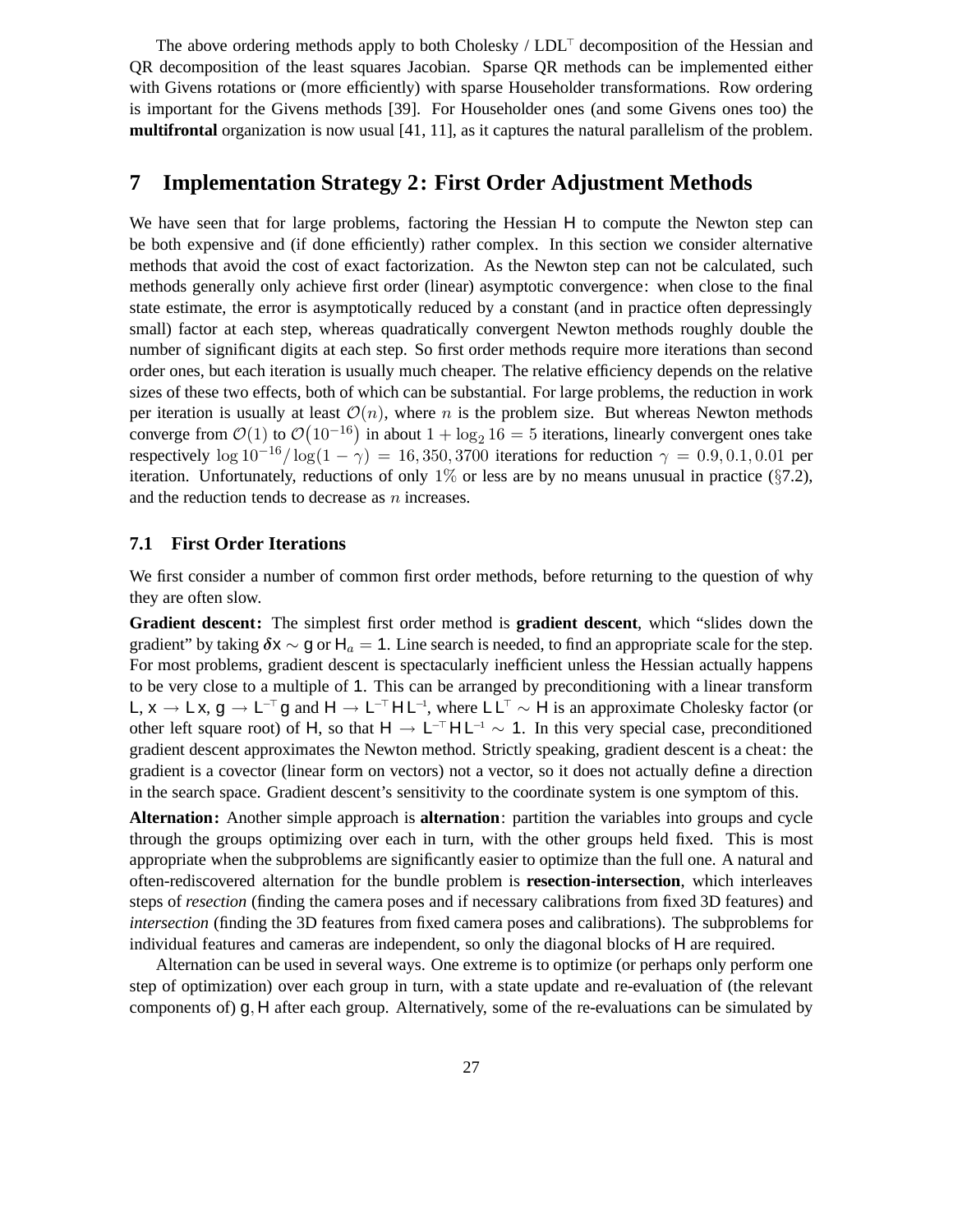evaluating the linearized effects of the parameter group update on the other groups. *E.g*., for resectionintersection with structure update  $\delta x_S = -H_{SS} g_S(x_S, x_C)$  (where 'S' selects the structure variables and  $C'$  the camera ones), the updated camera gradient is exactly the gradient of the reduced camera system,  $g_C(x_S + \delta x_S, x_C) \approx g_C(x_S, x_C) + H_{CS}\delta x_S = g_C - H_{CS}H_{SS}^{-1}g_C$ . So the total update for the cycle is  $\begin{pmatrix} \delta x_S \\ \delta x_C \end{pmatrix}$  $\delta x_S$  =  $\begin{pmatrix} H_{SS}^{-1} & 0 \\ -H_{CC}^{-1} H_{CS} H_{SS}^{-1} H_{CC}^{-1} \end{pmatrix}$ <br>stion amounts to solving the sy- $\left(\begin{smallmatrix} \mathsf{g}_S\ \mathsf{g}_C \end{smallmatrix}\right) = \left(\begin{smallmatrix} \mathsf{H}_{SS} & \mathsf{0}\ \mathsf{H}_{CS} & \mathsf{H}_{CC} \end{smallmatrix}\right)$  $\int_{0}^{-1} \left(\frac{g_S}{g_C}\right)$ . In general, this correction propagation amounts to solving the system as if the above-diagonal triangle of H were zero. Once we have cycled through the variables, we can update the full state and relinearize. This is the **nonlinear Gauss-Seidel method**. Alternatively, we can split the above-diagonal triangle of H off as a correction (back-propagation) term and continue iterating  $\begin{pmatrix} H_{SS} & 0 \\ H_{GS} & H_{\odot} \end{pmatrix}$  $_{\text{H}_{CS}}$  H $_{CC}$  $\int \frac{\delta x_S}{\delta x_S}$  $\begin{pmatrix} \delta x_S \\ \delta x_C \end{pmatrix}_{(k)} = -\begin{pmatrix} g_S \\ g_C \end{pmatrix} \begin{pmatrix} 0 & H_{SC} \\ 0 & 0 \end{pmatrix} \begin{pmatrix} \delta x_S \\ \delta x_C \end{pmatrix}_{(k-1)}$  until (hopefully)  $\begin{pmatrix} \delta x_S \\ \delta x_C \end{pmatrix}$  converges to the full Newton step  $\delta x = -H^{-1}g$ . This is the **linear Gauss-Seidel method** applied to solving the Newton step prediction equations. Finally, alternation methods always tend to underestimate the size of the Newton step because they fail to account for the cost-reducing effects of including the back-substitution terms. **Successive Over-Relaxation (SOR)** methods improve the convergence rate by artificially lengthening the update steps by a heuristic factor  $1 < \gamma < 2$ .

Most if not all of the above alternations have been applied to both the bundle problem and the independent model one many times, *e.g*. [19, 95, 2, 108, 91, 20]. Brown considered the relatively sophisticated SOR method for aerial cartography problems as early as 1964, before developing his recursive decomposition method [19]. None of these alternations are very effective for traditional large-scale problems, although §7.4 below shows that they can sometimes compete for smaller highly connected ones.

**Krylov subspace methods:** Another large family of iterative techniques are the **Krylov subspace methods**, based on the remarkable properties of the power subspaces Span( $\{A^k b | k = 0 ... n\}$ ) for fixed A, b as n increases. Krylov iterations predominate in many large-scale linear algebra applications, including linear equation solving.

The earliest and greatest Krylov method is the **conjugate gradient** iteration for solving a positive definite linear system or optimizing a quadratic cost function. By augmenting the gradient descent step with a carefully chosen multiple of the previous step, this manages to minimize the quadratic model function over the entire  $k^{th}$  Krylov subspace at the  $k^{th}$  iteration, and hence (in exact arithmetic) over the whole space at the  $n_x^{th}$  one. This no longer holds when there is round-off error, but  $\mathcal{O}(n_{\mathbf{x}})$  iterations usually still suffice to find the Newton step. Each iteration is  $\mathcal{O}(n_{\mathbf{x}}^2)$  so this is not in itself a large gain over explicit factorization. However convergence is significantly faster if the eigenvalues of H are tightly clustered away from zero: if the eigenvalues are covered by intervals  $[a_i, b_i]_{i=1...k}$ , convergence occurs in  $\mathcal{O}\left(\sum_{i=1}^k \sqrt{b_i/a_i}\right)$  iterations [99, 47, 48]<sup>11</sup>. Preconditioning (see below) aims at achieving such clustering. As with alternation methods, there is a range of possible update / re-linearization choices, ranging from a fully nonlinear method that relinearizes after each step, to solving the Newton equations exactly using many linear iterations. One major advantage of conjugate gradient is its simplicity: there is no factorization, all that is needed is multiplication by H. For the full nonlinear method, H is not even needed — one simply makes a line search to find the cost minimum along the direction defined by g and the previous step.

One disadvantage of nonlinear conjugate gradient is its high sensitivity to the accuracy of the line search. Achieving the required accuracy may waste several function evaluations at each step. One way to avoid this is to make the information obtained by the conjugation process more explicit by building up an explicit approximation to H or H−<sup>1</sup> . **Quasi-Newton** methods such as the BFGS method do this,

 $11$ For other eigenvalue based based analyses of the bundle adjustment covariance, see [103, 92].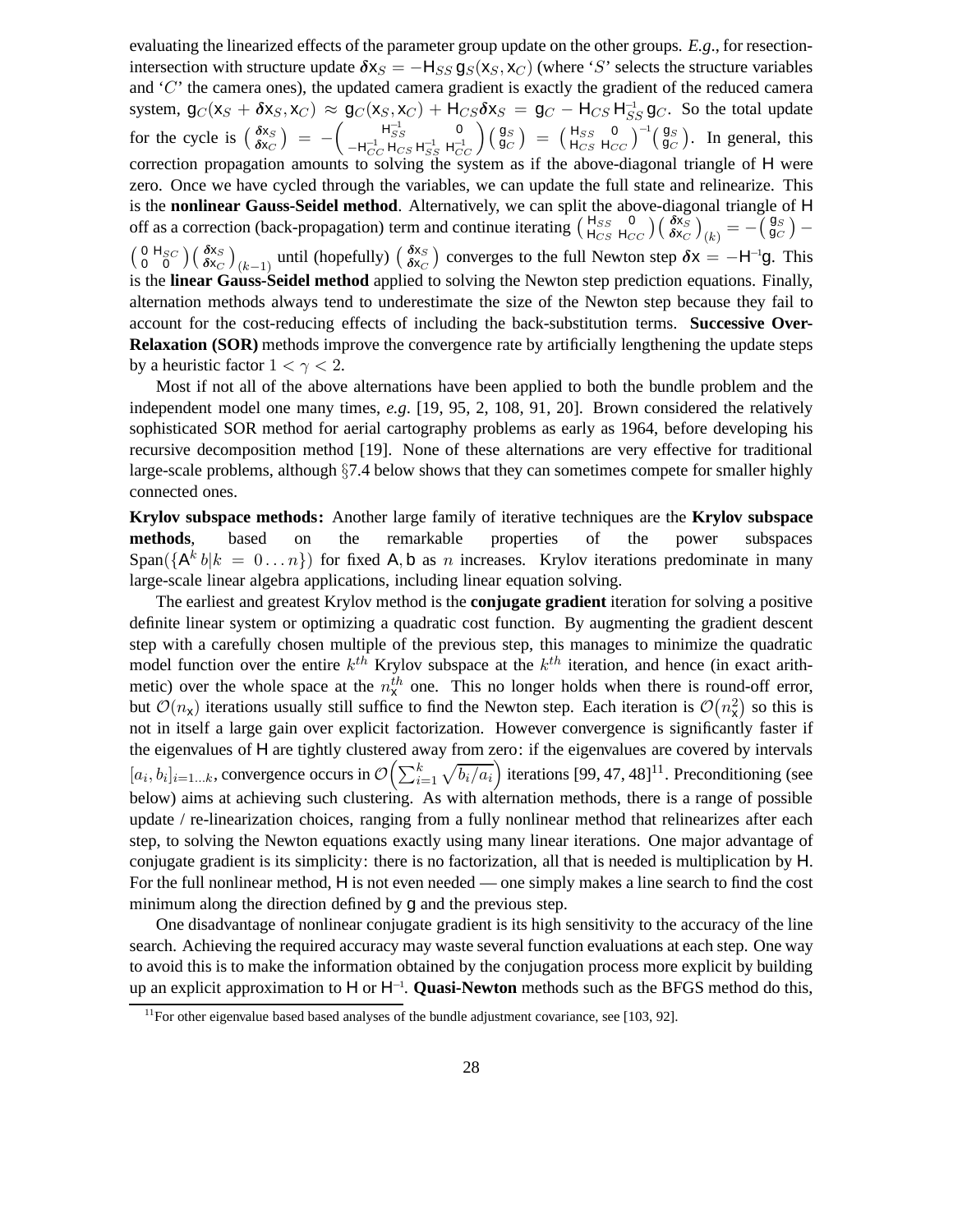

Figure 5: An example of the typical behaviour of first and second order convergent methods near the minimum. This is a 2D projection of a small but ill-conditioned bundle problem along the two most variable directions. The second order methods converge quite rapidly, whether they use exact (Gauss-Newton) or iterative (diagonally preconditioned conjugate gradient) linear solver for the Newton equations. In contrast, first order methods such as resection-intersection converge slowly near the minimum owing to their inaccurate model of the Hessian. The effects of mismodelling can be reduced to some extent by adding a line search.

and hence need less accurate line searches. The quasi-Newton approximation to H or H<sup>-1</sup> is dense and hence expensive to store and manipulate, but **Limited Memory Quasi-Newton (LMQN)** methods often get much of the desired effect by maintaining only a low-rank approximation.

There are variants of all of these methods for least squares (Jacobian rather than Hessian based) and for constrained problems (non-positive definite matrices).

### **7.2 Why Are First Order Methods Slow?**

To understand why first order methods often have slow convergence, consider the effect of approximating the Hessian in Newton's method. Suppose that in some local parametrization x centred at a cost minimum  $x = 0$ , the cost function is well approximated by a quadratic near 0:  $f(x) \approx \frac{1}{2}x^T H x$ <br>and hence  $g(x) = H x$  where H is the true Hessian. For most first order methods, the predicted step and hence  $g(x) \equiv Hx$ , where H is the true Hessian. For most first order methods, the predicted step is linear in the gradient g. If we adopt a Newton-like state update  $\delta x = -H_a^{-1}g(x)$  based on some approximation  $H_a$  to  $H_a$  we get an iteration: approximation  $H_a$  to H, we get an iteration:

$$
\mathbf{x}_{k+1} \ = \ \mathbf{x}_k \ - \mathsf{H}_a^{-1} \, \mathbf{g}(\mathbf{x}_k) \ \approx \ (1 \ - \mathsf{H}_a^{-1} \, \mathsf{H}) \ \mathbf{x}_k \ \approx \ (1 \ - \mathsf{H}_a^{-1} \, \mathsf{H})^{k+1} \ \mathbf{x}_0 \tag{27}
$$

The numerical behaviour is determined by projecting  $x_0$  along the eigenvectors of  $1 - H_a^{-1}H$ . The com-<br>paperts corresponding to large modulus eigenvalues deeps electric and hance examptationally domiponents corresponding to large-modulus eigenvalues decay slowly and hence asymptotically dominate the residual error. For generic  $x_0$ , the method converges 'linearly' (*i.e.* exponentially) at rate  $||1 - H_a^{-1}H||_2$ , or diverges if this is greater than one. (Of course, the exact Newton step  $\delta x = -H^{-1}g$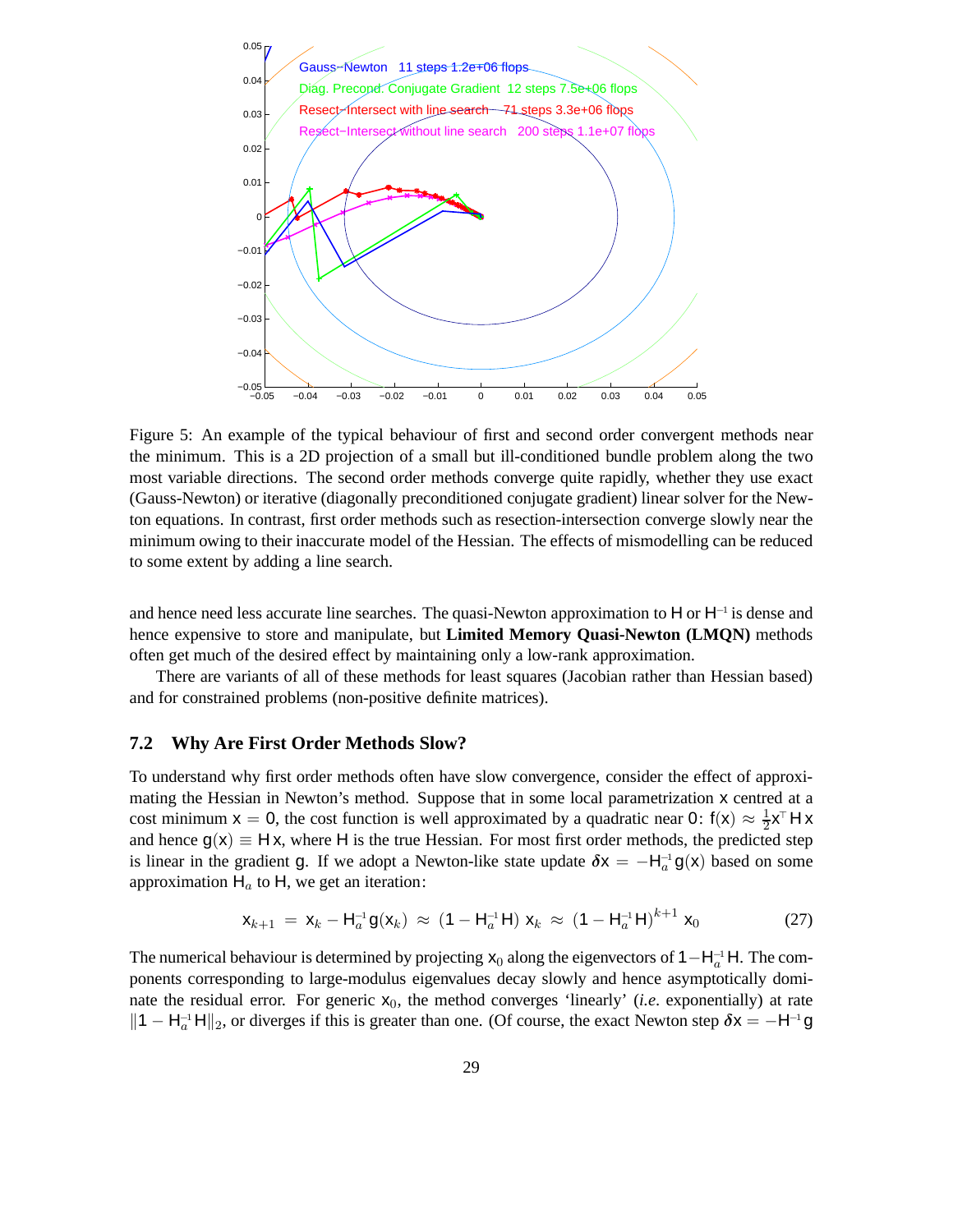converges in a single iteration, as  $H_a = H$ ). Along eigen-directions corresponding to positive eigenvalues (for which  $H_a$  overestimates H), the iteration is over-damped and convergence is slow but monotonic. Conversely, along directions corresponding to negative eigenvalues (for which  $H_a$  underestimates H), the iteration is under-damped and zigzags towards the solution. If H is underestimated by a factor greater than two along any direction, there is divergence. Figure 5 shows an example of the typical asymptotic behaviour of first and second order methods in a small bundle problem.

**Ignoring the camera-feature coupling:** As an example, many approximate bundle methods ignore or approximate the off-diagonal feature-camera blocks of the Hessian. This amounts to ignoring the fact that the cost of a feature displacement can be partially offset by a compensatory camera displacement and vice versa. It therefore significantly over-estimates the total 'stiffness' of the network, particularly for large, loosely connected networks. The fact that off-diagonal blocks are *not* negligible compared to the diagonal ones can be seen in several ways:

- Looking forward to §9, before the gauge is fixed, the full Hessian is singular owing to gauge freedom. The diagonal blocks by themselves are well-conditioned, but including the off-diagonal ones entirely cancels this along the gauge orbit directions. Although gauge fixing removes the resulting singularity, it can not change the fact that the off-diagonal blocks have enough weight to counteract the diagonal ones.
- In bundle adjustment, certain well-known ambiguities (poorly-controlled parameter combinations) often dominate the uncertainty. Camera distance and focal length estimates, and structure depth and camera baseline ones (bas-relief), are both strongly correlated whenever the perspective is weak and become strict ambiguities in the affine limit. The well-conditioned diagonal blocks of the Hessian give no hint of these ambiguities: when both features and cameras are free, the overall network is *much* less rigid than it appears to be when each treats the other as fixed.
- During bundle adjustment, local structure refinements cause 'ripples' that must be propagated throughout the network. The camera-feature coupling information carried in the off-diagonal blocks is essential to this. In the diagonal-only model, ripples can propagate at most one featurecamera-feature step per iteration, so it takes many iterations for them to cross and re-cross a sparsely coupled network.

These arguments suggest that any approximation  $H_a$  to the bundle Hessian H that suppresses or significantly alters the off-diagonal terms is likely to have large  $||1 - H_a^{-1}H||$  and hence slow convergence. This is exactly what we have observed in practice for all such methods that we have tested: near the minimum, convergence is linear and for large problems often extremely slow, with  $||1 - H_1^{-1}H||_2$  very close to 1. The iteration may either zigzag or converge slowly and monotonically, depending on the exact method and parameter values.

**Line search:** The above behaviour can often be improved significantly by adding a line search to the method. In principle, the resulting method converges for *any* positive definite  $H_a$ . However, accurate modelling of H is still highly desirable. Even with no rounding errors, an exactly quadratic (but otherwise unknown) cost function and exact line searches (*i.e*. the minimum along the line is found exactly), the most efficient generic line search based methods such as conjugate gradient or quasi-Newton require at least  $\mathcal{O}(n_{x})$  iterations to converge. For large bundle problems with thousands of parameters, this can already be prohibitive. However, if knowledge about H is incorporated via a suitable *preconditioner*, the number of iterations can often be reduced substantially.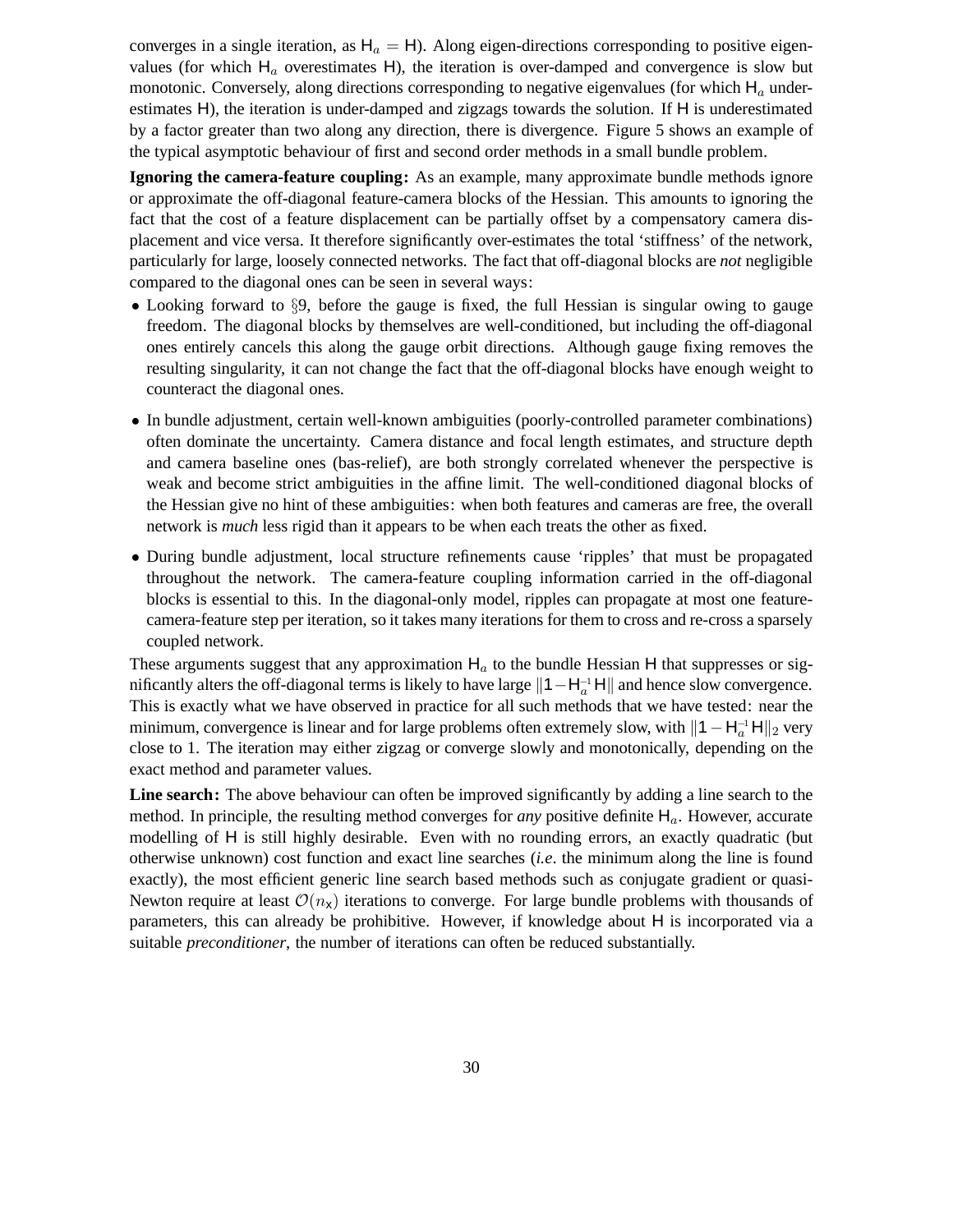#### **7.3 Preconditioning**

Gradient descent and Krylov methods are sensitive to the coordinate system and their practical success depends critically on good preconditioning. The aim is to find a linear transformation  $x \rightarrow Tx$  and hence  $g \to T^{-T}g$  and  $H \to T^{-T}HT$  for which the transformed H is near 1, or at least has only a few clusters of eigenvalues well separated from the origin. Ideally, T should be an accurate, low-cost approximation to the left Cholesky factor of H. (Exactly evaluating this would give the expensive Newton method again). In the experiments below, we tried conjugate gradient with preconditioners based on the diagonal blocks of H, and on **partial Cholesky decomposition**, dropping either all filledin elements, or all that are smaller than a preset size when performing Cholesky decomposition. These methods were not competitive with the exact Gauss-Newton ones in the 'strip' experiments below, but for large enough problems it is likely that a preconditioned Krylov method would predominate, especially if more effective preconditioners could be found.

An exact Cholesky factor of H from a previous iteration is often a quite effective preconditioner. This gives hybrid methods in which H is only evaluated and factored every few iterations, with the Newton step at these iterations and well-preconditioned gradient descent or conjugate gradient at the others.

## **7.4 Experiments**

Figure 6 shows the relative performance of several methods on two synthetic projective bundle adjustment problems. In both cases, the number of 3D points increases in proportion to the number of images, so the dense factorization time is  $\mathcal{O}(n^3)$  where n is the number of points or images. The following methods are shown: 'Sparse Gauss-Newton' — sparse Cholesky decomposition with variables ordered naturally (features then cameras); 'Dense Gauss-Newton' — the same, but (inefficiently) ignoring all sparsity of the Hessian; 'Diag. Conj. Gradient' — the Newton step is found by an iterative conjugate gradient linear system solver, preconditioned using the Cholesky factors of the diagonal blocks of the Hessian; 'Resect-Intersect' — the state is optimized by alternate steps of resection and intersection, with relinearization after each. In the 'spherical cloud' problem, the points are uniformly distributed within a spherical cloud, all points are visible in all images, and the camera geometry is strongly convergent. These are ideal conditions, giving a low diameter network graph and a well-conditioned, nearly diagonal-dominant Hessian. All of the methods converge quite rapidly. Resection-intersection is a competitive method for larger problems owing to its low cost per iteration. Unfortunately, although this geometry is often used for testing computer vision algorithms, it is atypical for large-scale bundle problems. The 'strip' experiment has a more representative geometry. The images are arranged in a long strip, with each feature seen in about 3 overlapping images. The strip's long thin weakly-connected network structure gives it large scale low stiffness 'flexing' modes, with correspondingly poor Hessian conditioning. The off-diagonal terms are critical here, so the approximate methods perform very poorly. Resection-intersection is slower even than dense Cholesky decomposition ignoring all sparsity. For 16 or more images it fails to converge even after 3000 iterations. The sparse Cholesky methods continue to perform reasonably well, with the natural, minimum degree and reverse Cuthill-McKee orderings all giving very similar run times in this case. For all of the methods that we tested, including resection-intersection with its linear per-iteration cost, the total run time for long chain-like geometries scaled roughly as  $\mathcal{O}\big(n^3\big)$ .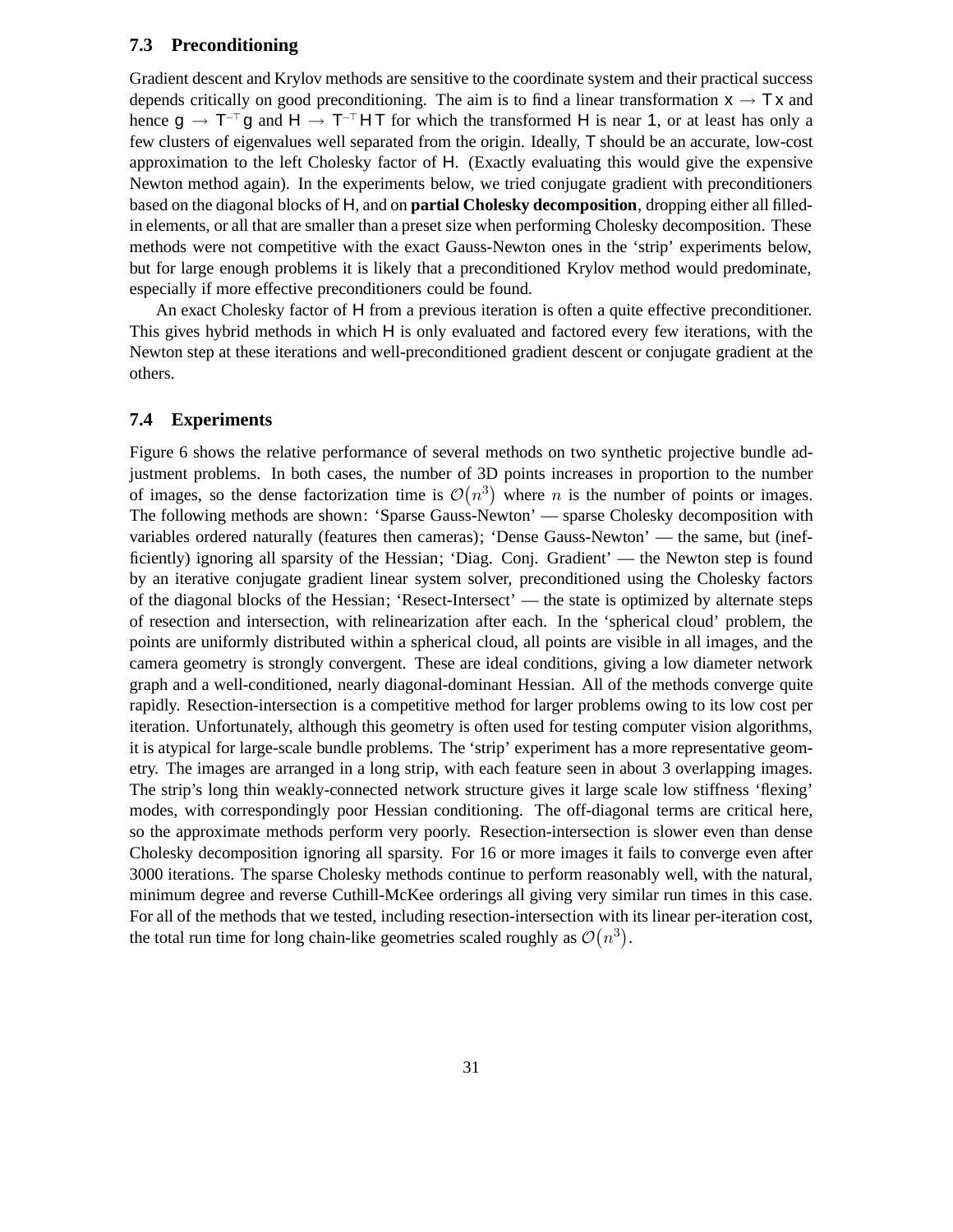

Figure 6: Relative speeds of various bundle optimization methods for strong 'spherical cloud' and weak 'strip' geometries.

# **8 Implementation Strategy 3: Updating and Recursion**

## **8.1 Updating rules**

It is often convenient to be able to **update** a state estimate to reflect various types of changes, *e.g*. to incorporate new observations or to delete erroneous ones ('**downdating**'). Parameters may have to be added or deleted too. Updating rules are often used recursively, to incorporate a series of observations one-by-one rather than solving a single batch system. This is useful in on-line applications where a rapid response is needed, and also to provide preliminary predictions, *e.g*. for correspondence searches. Much of the early development of updating methods was aimed at on-line data editing in aerial cartography workstations.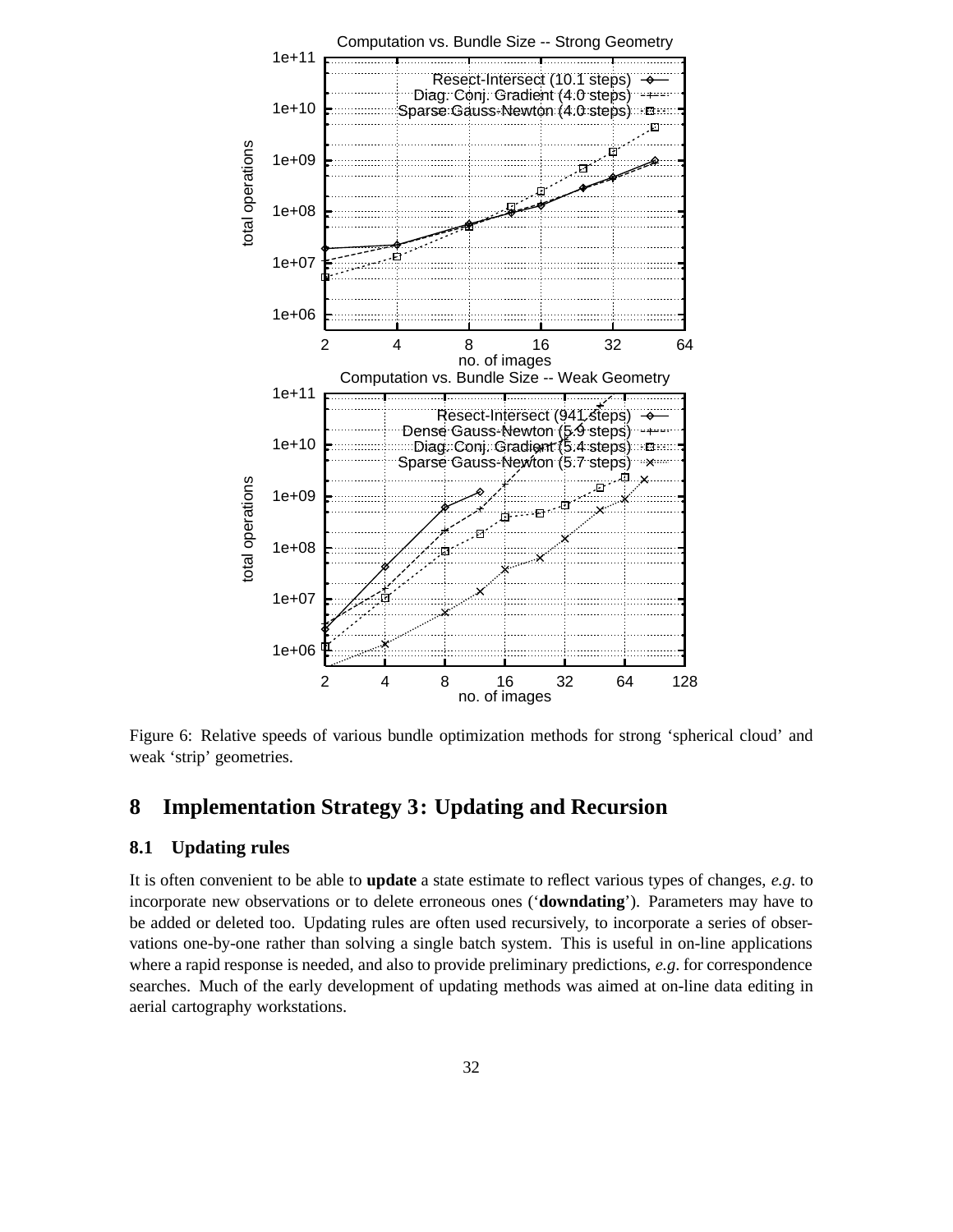The main challenge in adding or deleting observations is efficiently updating either a factorization of the Hessian H, or the covariance H−<sup>1</sup> . Given either of these, the state update *δ*x is easily found by solving the Newton step equations  $H \delta x = -g$ , where (assuming that we started at an un-updated optimum  $g = 0$ ) the gradient g depends only on the newly added terms. The Hessian update H  $\rightarrow$  $H \pm BWB^{T}$  needs to have relatively low rank, otherwise nothing is saved over recomputing the batch solution. In least squares the rank is the number of independent observations added or deleted, but even without this the rank is often low in bundle problems because relatively few parameters are affected by any given observation.

One limitation of updating is that it is seldom as accurate as a batch solution owing to buildup of round-off error. Updating (adding observations) itself is numerically stable, but downdating (deleting observations) is potentially ill-conditioned as it reduces the positivity of the Hessian, and may cause previously good pivot choices to become arbitrarily bad. This is particularly a problem if all observations relating to a parameter are deleted, or if there are repeated insertion-deletion cycles as in time window filtering. Factorization updating methods are stabler than Woodbury formula / covariance updating ones.

Consider first the case where no parameters need be added nor deleted, *e.g*. adding or deleting an observation of an existing point in an existing image. Several methods have been suggested [54, 66]. Mikhail & Helmering [88] use the Woodbury formula (18) to update the covariance H<sup>-1</sup>. This simple approach becomes inefficient for problems with many features because the sparse structure is not exploited: the full covariance matrix is dense and we would normally avoid calculating it in its entirety. Grün  $[51, 54]$  avoids this problem by maintaining a running copy of the reduced camera system (20), using an incremental Schur complement / forward substitution (16) to fold each new observation into this, and then re-factorizing and solving as usual after each update. This is effective when there are many features in a few images, but for larger numbers of images it becomes inefficient owing to the re-factorization step. Factorization updating methods such as (55, 56) are currently the recommended update methods for most applications: they allow the existing factorization to be exploited, they handle any number of images and features and arbitrary problem structure efficiently, and they are numerically more accurate than Woodbury formula methods. The Givens rotation method [12, 54], which is equivalent to the rank 1 Cholesky update (56), is probably the most common such method. The other updating methods are confusingly named in the literature. Mikhail & Helmering's method [88] is sometimes called 'Kalman filtering', even though no dynamics and hence no actual filtering is involved. Grün's reduced camera system method [51] is called 'triangular factor update (TFU)', even though it actually updates the (square) reduced Hessian rather than its triangular factors.

For updates involving a previously unseen 3D feature or image, new variables must also be added to the system. This is easy. We simply choose where to put the variables in the elimination sequence, and extend H and its L,D,U factors with the corresponding rows and columns, setting all of the newly created positions to zero (except for the unit diagonals of  $LDL^{\top}$ 's and  $LU$ 's  $L$  factor). The factorization can then be updated as usual, presumably adding enough cost terms to make the extended Hessian nonsingular and couple the new parameters into the old network. If a direct covariance update is needed, the Woodbury formula (18) can be used on the old part of the matrix, then (17) to fill in the new blocks (equivalently, invert (54), with  $D_1 \leftarrow A$  representing the old blocks and  $D_2 \leftarrow 0$  the new ones).

Conversely, it may be necessary to delete parameters, *e.g*. if an image or 3D feature has lost most or all of its support. The corresponding rows and columns of the Hessian H (and rows of g, columns of J) must be deleted, and all cost contributions involving the deleted parameters must also be removed using the usual factorization downdates (55, 56). To delete the rows and columns of block b in a matrix A, we first delete the b rows and columns of  $L, D, U$ . This maintains triangularity and gives the correct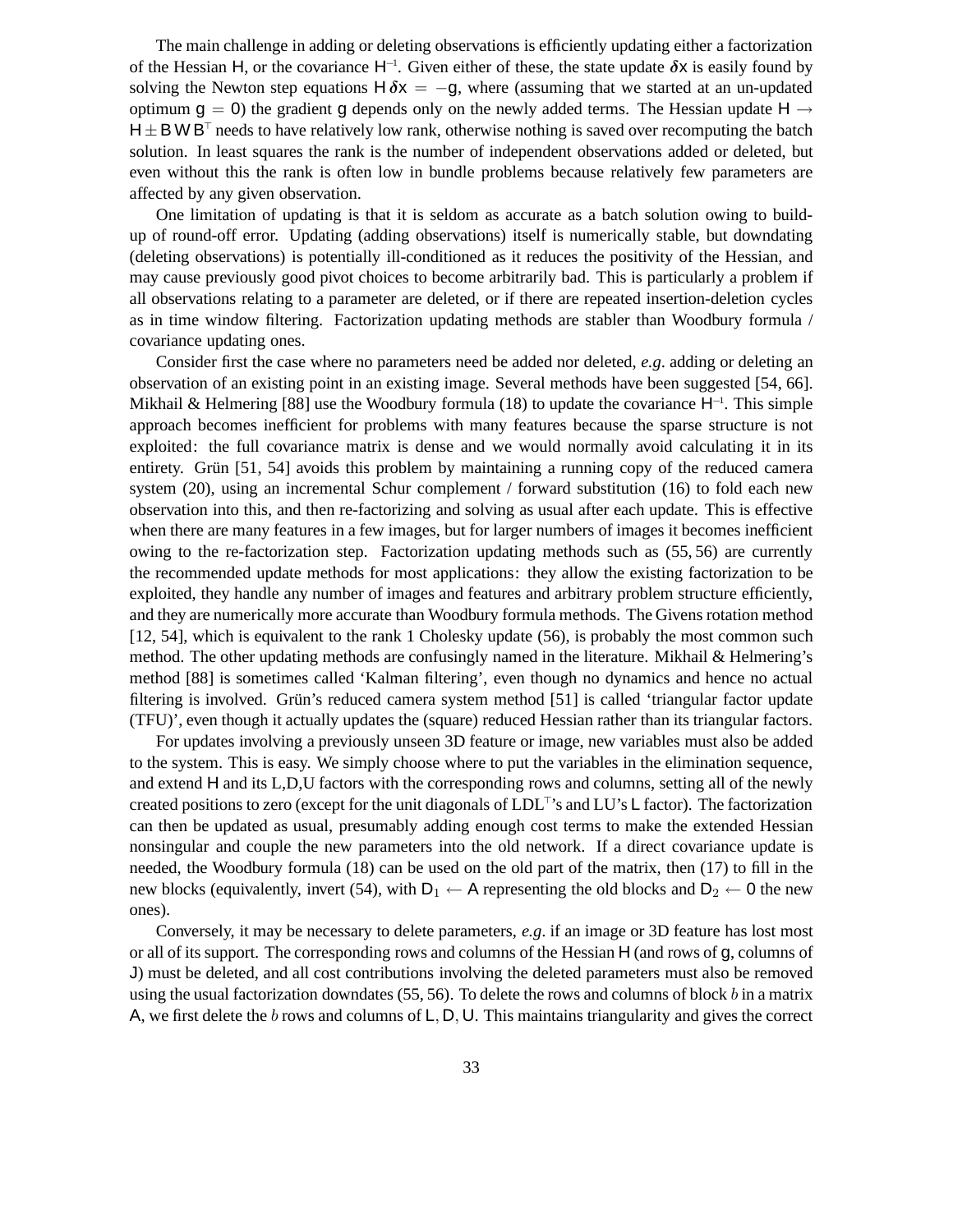trimmed A, except that the blocks in the lower right corner  $A_{ij} = \sum_{k \le \min(i,j)} L_{ik} D_k U_{kj}, i, j > b$  are<br>missing a term  $L_i$ ,  $D_i$ ,  $L_i$ , from the deleted column b of  $L_i$  (row b of  $L_i$ ) This is added using an undate missing a term  $\mathsf{L}_{ib} \mathsf{D}_b \mathsf{U}_{bj}$  from the deleted column b of  $\mathsf{L}/\text{row } b$  of  $\mathsf{U}$ . This is added using an update  $+L_{*b} D_b U_{b*}$ , \* > b. To update A<sup>-1</sup> when rows and columns of A are deleted, permute the deleted rows and columns to the end and use (17) backwards:  $(A_{11})^{-1} = (A^{-1})_{11} - (A^{-1})_{12} (A^{-1})_{22}^{-1} (A^{-1})_{21}$ .<br>It is also possible to freeze some live parameters at fixed (current or default) values, or to as

It is also possible to freeze some live parameters at fixed (current or default) values, or to add extra parameters / unfreeze some previously frozen ones, *c.f* . (48, 49) below. In this case, rows and columns corresponding to the frozen parameters must be deleted or added, but no other change to the cost function is required. Deletion is as above. To insert rows and columns  $A_{b*}$ ,  $A_{*b}$  at block b of matrix A, we open space in row and column b of  $L, D, U$  and fill these positions with the usual recursively defined values (51). For  $i, j > b$ , the sum (51) will now have a contribution  $L_{ib} D_b U_{bj}$ that it should not have, so to correct this we downdate the lower right submatrix  $\ast > b$  with a cost cancelling contribution  $-\mathsf{L}_{\ast b} \mathsf{D}_b \mathsf{U}_{b*}$ .

#### **8.2 Recursive Methods and Reduction**

Each update computation is roughly quadratic in the size of the state vector, so if new features and images are continually added the situation will eventually become unmanageable. We must limit what we compute. In principle parameter refinement never stops: each observation update affects all components of the state estimate and its covariance. However, the refinements are in a sense trivial for parameters that are not directly coupled to the observation. If these parameters are eliminated using reduction (19), the observation update can be applied directly to the reduced Hessian and gradient<sup>12</sup>. The eliminated parameters can then be updated by simple back-substitution (19) and their covariances by (17). In particular, if we cease to receive new information relating to a block of parameters (an image that has been fully treated, a 3D feature that has become invisible), they and all the observations relating to them can be subsumed once-and-for-all in a reduced Hessian and gradient on the remaining parameters. If required, we can later re-estimate the eliminated parameters by back-substitution. Otherwise, we do not need to consider them further.

This elimination process has some limitations. Only 'dead' parameters can be eliminated: to merge a new observation into the problem, we need the current Hessian or factorization entries for all parameter blocks relating to it. Reduction also commits us to a linearized / quadratic cost approximation for the eliminated variables at their current estimates, although to the extent that this model is correct, the remaining variables can still be treated nonlinearly. It is perhaps best to view reduction as the first half-iteration of a full nonlinear optimization: by (19), the Newton method for the full model can be implemented by repeated cycles of reduction, solving the reduced system, and back-substitution, with relinearization after each cycle, whereas for eliminated variables we stop after solving the first reduced system. Equivalently, reduction evaluates just the reduced components of the full Newton step and the full covariance, leaving us the option of computing the remaining eliminated ones later if we wish.

Reduction can be used to refine estimates of relative camera poses (or fundamental matrices, *etc*.) for a fixed set of images, by reducing a sequence of feature correspondences to their camera coordinates. Or conversely, to refine 3D structure estimates for a fixed set of features in many images, by reducing onto the feature coordinates.

Reduction is also the basis of recursive (Kalman) filtering. In this case, one has a (*e.g*. time) series of system state vectors linked by some probabilistic transition rule ('dynamical model'), for which we also have some observations ('observation model'). The parameter space consists of the

<sup>&</sup>lt;sup>12</sup>In (19), only D and  $b_2$  are affected by the observation as it is independent of the subsumed components A, B, C,  $b_1$ . So applying the update to  $\overline{D}$ ,  $b_2$  has the same effect as applying it to  $D$ ,  $b_2$ .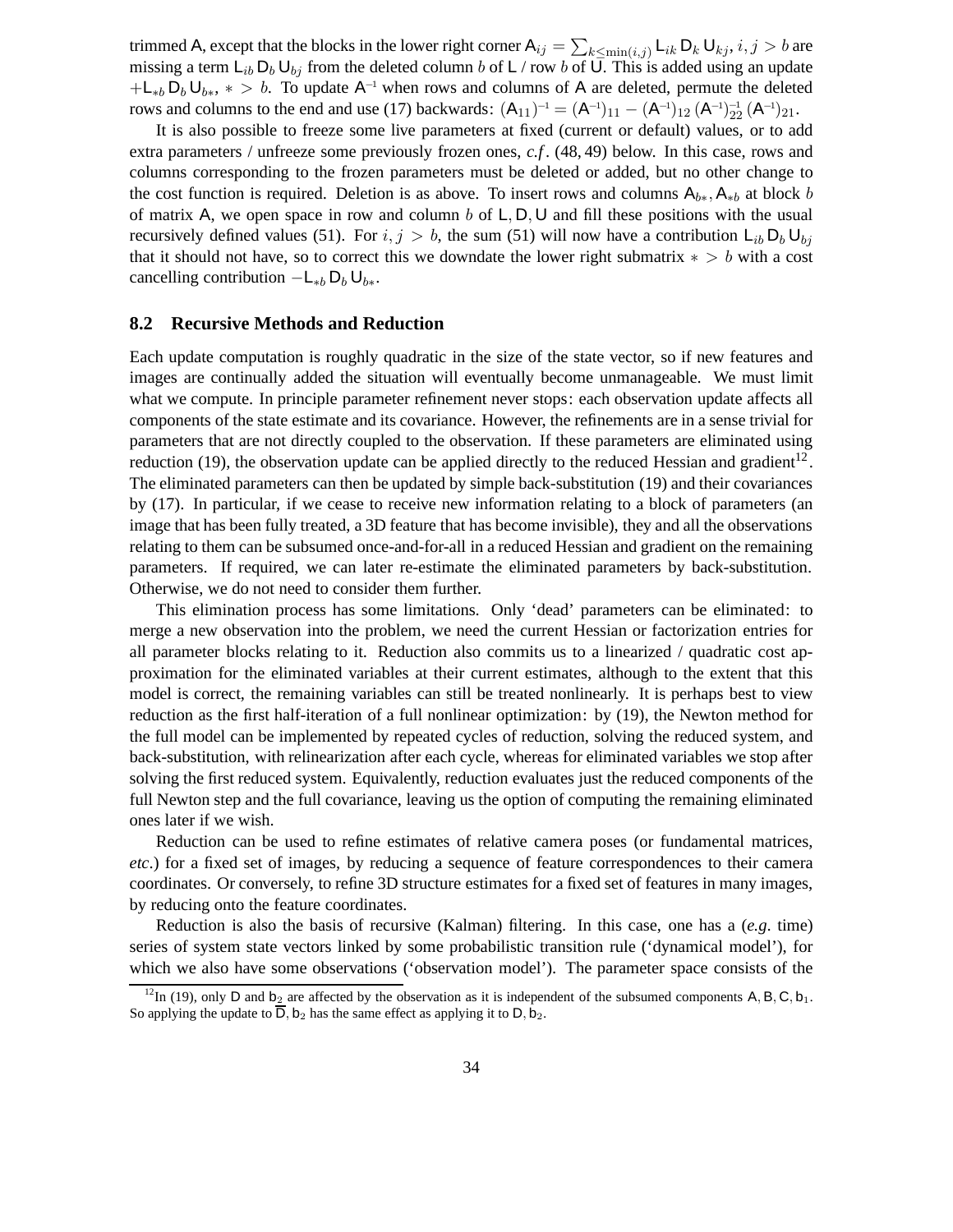

Figure 7: The residual state estimation error of the VSDF sequential bundle algorithm for progressively increasing sizes of rolling time window. The residual error at image  $t = 16$  is shown for rolling windows of 1–5 previous images, and also for a 'batch' method (all previous images) and a 'simple' one (reconstruction / intersection is performed independently of camera location / resection). To simulate the effects of decreasing amounts of image data, 0%, 15% and 70% of the image measurements are randomly deleted to make runs with 100%, 85% and only 30% of the supplied image data. The main conclusion is that window size has little effect for strong data, but becomes increasingly important as the data becomes weaker.

combined state vectors for all times, *i.e*. it represents a path through the states. Both the dynamical and the observation models provide "observations" in the sense of probabilistic constraints on the full state parameters, and we seek a maximum likelihood (or similar) parameter estimate / path through the states. The full Hessian is block tridiagonal: the observations couple only to the current state and give the diagonal blocks, and dynamics couples only to the previous and next ones and gives the off-diagonal blocks (differential observations can also be included in the dynamics likelihood). So the model is large (if there are many time steps) but very sparse. As always with a tridiagonal matrix, the Hessian can be decomposed by recursive steps of reduction, at each step Schur complementing to get the current reduced block  $\overline{H}_t$  from the previous one  $\overline{H}_{t-1}$ , the off-diagonal (dynamical) coupling  $H_{t,t-1}$  and the current unreduced block (observation Hessian)  $H_t: \overline{H}_t = H_t - H_{t,t-1} \overline{H}_{t-1}^{-1} H_{t-1}^{-1}$ . Similarly, for the gradient  $\overline{g}_t = g_t - H_{t t-1} \overline{H}_{t-1}^{-1} \overline{g}_{t-1}$ , and as usual the reduced state update is  $\boldsymbol{\delta} \mathsf{X}_t = -\overline{\mathsf{H}}_t^{-1} \overline{\mathsf{g}}_t.$ <br>This forware

This forwards reduction process is called **filtering**. At each time step it finds the optimal (linearized) current state estimate given all of the previous observations and dynamics. The corresponding unwinding of the recursion by back-substitution, **smoothing**, finds the optimal state estimate at each time given both past and future observations and dynamics. The usual equations of Kalman filtering and smoothing are easily derived from this recursion, but we will not do this here. We emphasize that filtering is merely the first half-iteration of a nonlinear optimization procedure: even for nonlinear dynamics and observation models, we can find the exact maximum likelihood state path by cyclic passes of filtering and smoothing, with relinearization after each.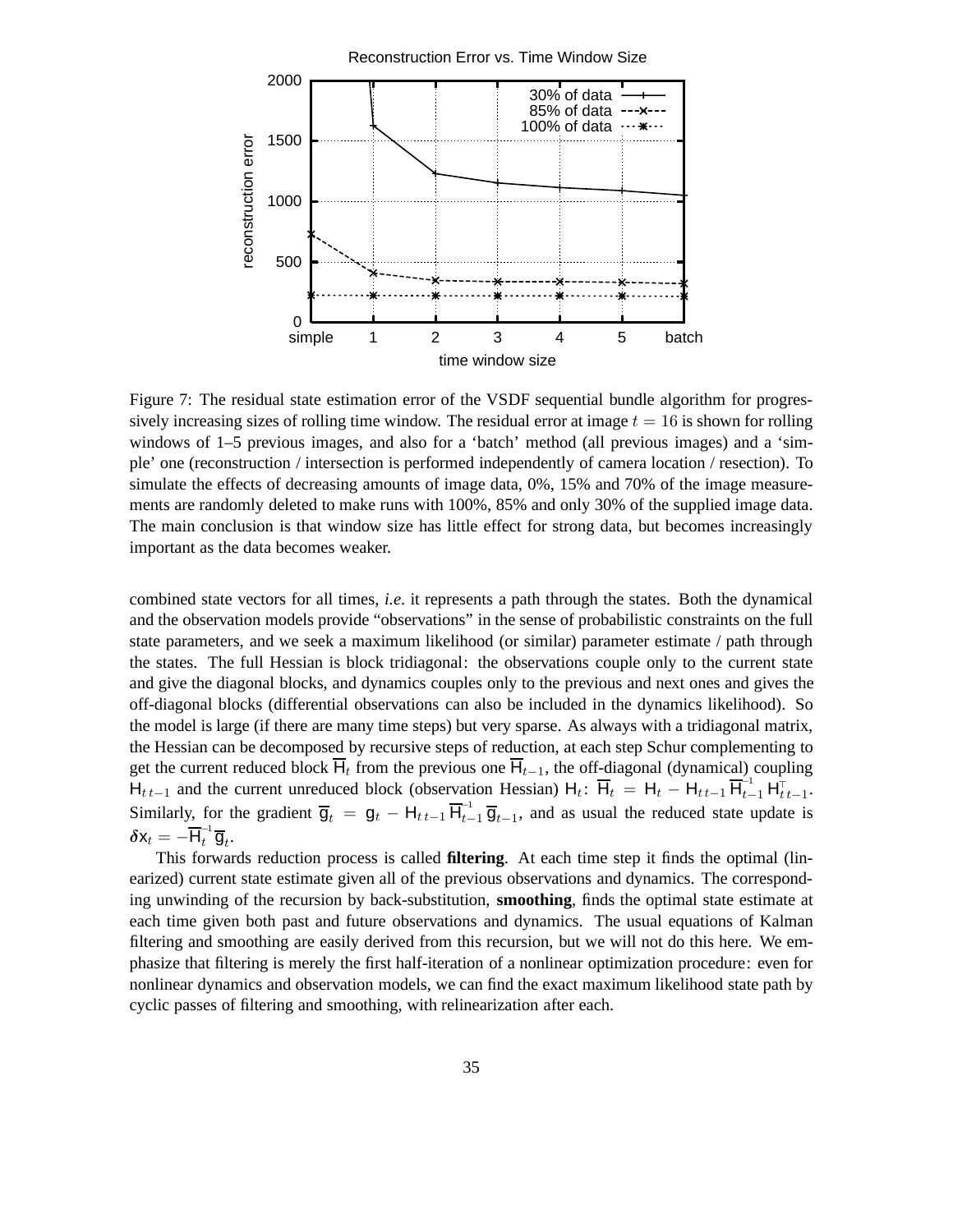For long or unbounded sequences it may not be feasible to run the full iteration, but it can still be very helpful to run short sections of it, *e.g*. smoothing back over the last 3–4 state estimates then filtering forwards again, to verify previous correspondences and anneal the effects of nonlinearities. (The traditional **extended Kalman filter** optimizes nonlinearly over just the current state, assuming all previous ones to be linearized). The effects of variable window size on the Variable State Dimension Filter (VSDF) sequential bundle algorithm [85, 86, 83, 84] are shown in figure 7.

## **9 Gauge Freedom**

Coordinates are a very convenient device for reducing geometry to algebra, but they come at the price of some arbitrariness. The coordinate system can be changed at any time, without affecting the underlying geometry. This is very familiar, but it leaves us with two problems: (*i*) algorithmically, we need some concrete way of deciding which particular coordinate system to use at each moment, and hence *breaking* the arbitrariness; (*ii*) we need to allow for the fact that the results may look quite different under different choices, even though they represent the same underlying geometry.

Consider the choice of 3D coordinates in visual reconstruction. The only objects in the 3D space are the reconstructed cameras and features, so we have to decide where to place the coordinate system relative to these ... Or in coordinate-centred language, where to place the reconstruction relative to the coordinate system. Moreover, bundle adjustment updates and uncertainties can perturb the reconstructed structure almost arbitrarily, so we must specify coordinate systems not just for the current structure, but also for *every possible nearby one*. Ultimately, this comes down to constraining the coordinate values of certain aspects of the reconstructed structure — features, cameras or combinations of these — whatever the rest of the structure might be. Saying this more intrinsically, the coordinate frame is specified and held fixed with respect to the chosen reference elements, and the rest of the geometry is then expressed in this frame as usual. In measurement science such a set of coordinate system specifying rules is called a **datum**, but we will follow the wider mathematics and physics usage and call it a **gauge**<sup>13</sup>. The freedom in the choice of coordinate fixing rules is called **gauge freedom**.

As a gauge anchors the coordinate system rigidly to its chosen reference elements, perturbing the reference elements has no effect on their own coordinates. Instead, it changes the coordinate system itself and hence systematically changes the coordinates of all the *other* features, while leaving the reference coordinates fixed. Similarly, uncertainties in the reference elements do not affect their own coordinates, but appear as highly correlated uncertainties in all of the *other* reconstructed features. The moral is that *structural perturbations and uncertainties are highly relative*. Their form depends profoundly on the gauge, and especially on how this changes as the state varies (*i.e*. which elements it holds fixed). The effects of disturbances are *not* restricted to the coordinates of the features actually disturbed, but may appear almost anywhere depending on the gauge.

In visual reconstruction, the differences between object-centred and camera-centred gauges are often particularly marked. In object-centred gauges, object points appear to be relatively certain while cameras appear to have large and highly correlated uncertainties. In camera-centred gauges, it is the camera that appears to be precise and the object points that appear to have large correlated uncertainties. One often sees statements like "the reconstructed depths are very uncertain". This may be true in the camera frame, yet the object may be very well reconstructed in its own frame — it all depends on what fraction of the total depth fluctuations are simply due to global uncertainty in the

<sup>13</sup>Here, *gauge* just means reference frame. The sense is that of a reference against which something is *judged* (O.Fr. jauger, gauger). Pronounce  $g\bar{e}^{i}dj$ .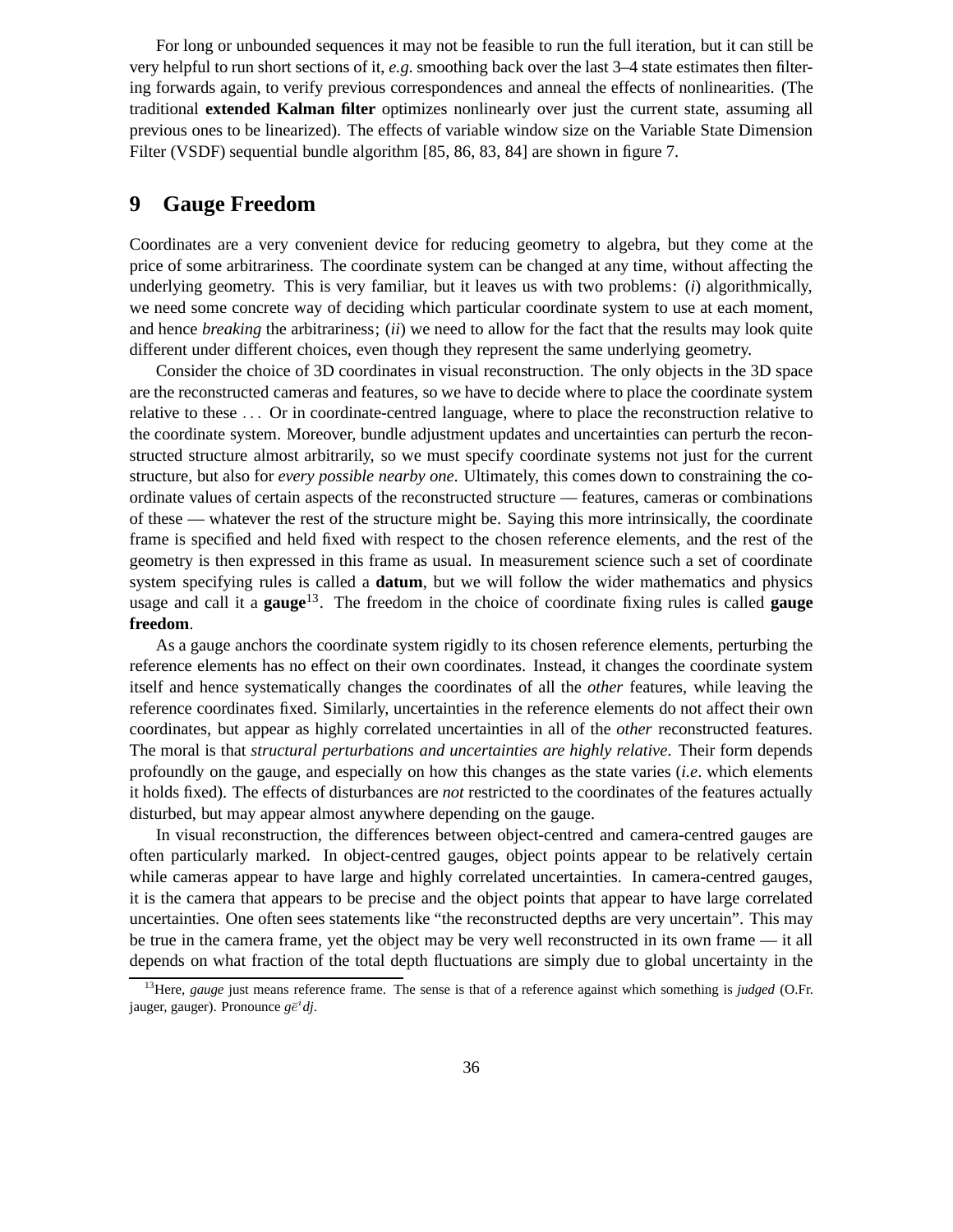camera location, and hence identical for all object points.

Besides 3D coordinates, many other types of geometric parametrization in vision involve arbitrary choices, and hence are subject to gauge freedoms [106]. These include the choice of: homogeneous scale factors in homogeneous-projective representations; supporting points in supporting-point based representations of lines and planes; reference plane in plane + parallax representations; and homographies in homography-epipole representations of matching tensors. In each case the symptoms and the remedies are the same.

## **9.1 General Formulation**

The general set up is as follows: We take as our state vector x the set of all of the 3D feature coordinates, camera poses and calibrations, *etc*., that enter the problem. This state space has internal symmetries related to the arbitrary choices of 3D coordinates, homogeneous scale factors, *etc*., that are embedded in x. Any two state vectors that differ only by such choices represent the same underlying 3D geometry, and hence have exactly the same image projections and other intrinsic properties. So under change-of-coordinates equivalence, the state space is partitioned into classes of intrinsically equivalent state vectors, each class representing exactly one underlying 3D geometry. These classes are called **gauge orbits**. Formally, they are the group orbits of the state space action of the relevant **gauge group** (coordinate transformation group), but we will not need the group structure below. A state space function represents an intrinsic function of the underlying geometry if and only if it is constant along each gauge orbit (*i.e*. coordinate system independent). Such quantities are called **gauge invariants**. We want the bundle adjustment cost function to quantify 'intrinsic merit', so it must be chosen to be gauge invariant.

In visual reconstruction, the principal gauge groups are the  $3+3+1=7$  dimensional group of 3D similarity (scaled Euclidean) transformations for Euclidean reconstruction, and the 15 dimensional group of projective 3D coordinate transformations for projective reconstruction. But other gauge freedoms are also present. Examples include: (*i*) The arbitrary scale factors of homogeneous projective feature representations, with their 1D rescaling gauge groups. (*ii*) The arbitrary positions of the points in 'two point' line parametrizations, with their two 1D motion-along-line groups. (*iii*) The underspecified  $3 \times 3$  homographies used for 'homography + epipole' parametrizations of matching tensors [77, 62, 106]. For example, the fundamental matrix can be parametrized as  $\mathbf{F} = [\mathbf{e}]_{\times} \mathbf{H}$ <br>where e is its left eninole and  $\mathbf{H}$  is the inter-image homography induced by any 3D plane. The choice where  $e$  is its left epipole and  $H$  is the inter-image homography induced by any 3D plane. The choice of plane gives a freedom  $H \to H + e \mathbf{a}^{\top}$  where  $\mathbf{a}$  is an arbitrary 3-vector, and hence a 3D linear gauge group.

Now consider how to specify a gauge, *i.e*. a rule saying how each possible underlying geometry near the current one should be expressed in coordinates. Coordinatizations are represented by state space points, so this is a matter of choosing exactly one point (structure coordinatization) from each gauge orbit (underlying geometry). Mathematically, the gauge orbits foliate (fill without crossing) the state space, and a gauge is a local transversal 'cross-section'  $G$  through this foliation. See fig. 8. Different gauges represent different but geometrically equivalent coordinatization rules. Results can be mapped between gauges by pushing them along gauge orbits, *i.e*. by applying local coordinate transformations that vary depending on the particular structure involved. Such transformations are called **S-transforms** ('similarity' transforms) [6, 107, 22, 25]. Different gauges through the same central state represent coordinatization rules that agree for the central geometry but differ for perturbed ones — the S-transform is the identity at the centre but not elsewhere.

Given a gauge, only state perturbations that lie within the gauge cross-section are authorized. This is what we want, as such state perturbations are in one-to-one correspondence with perturbations of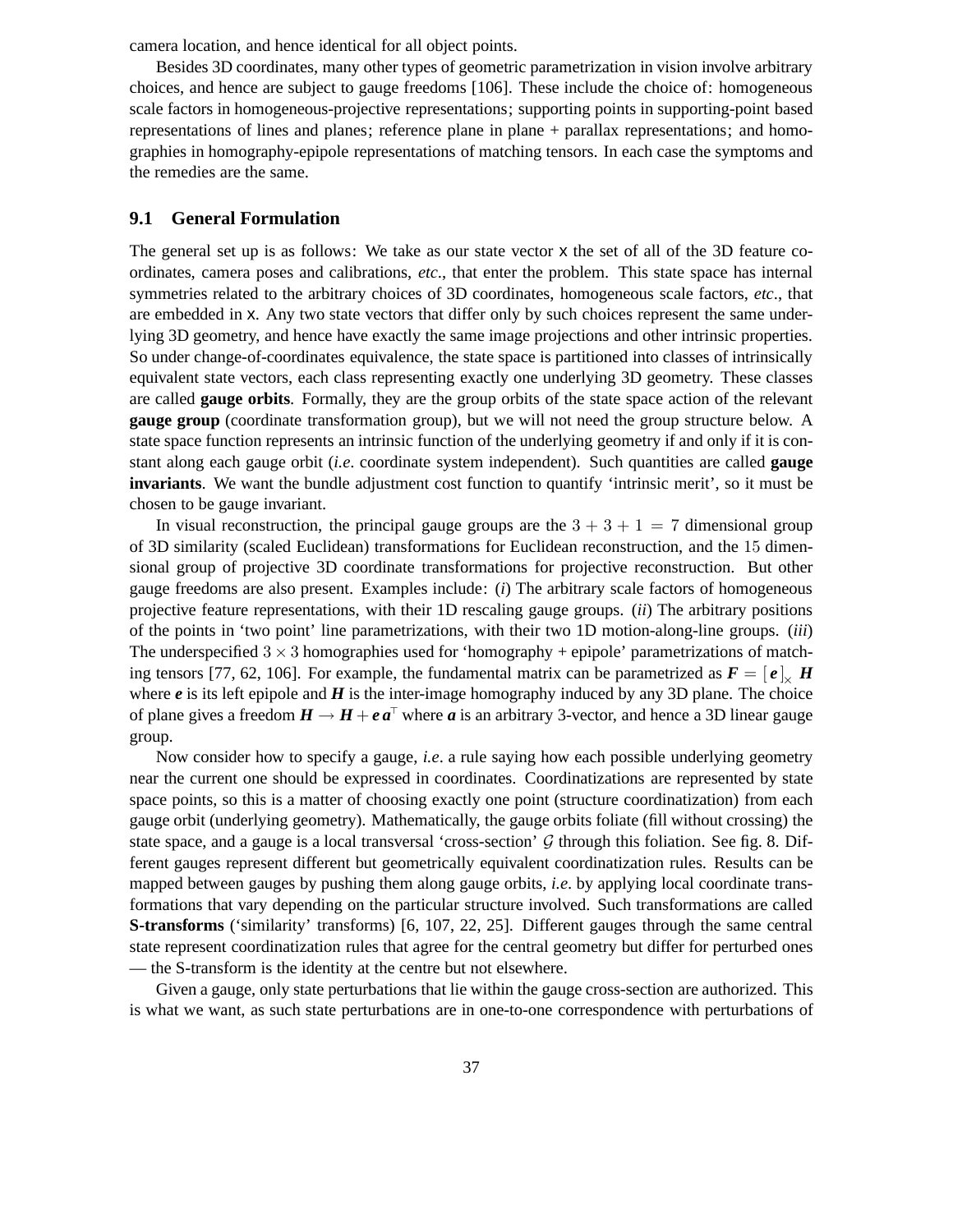

Figure 8: Gauge orbits in state space, two gauge cross-sections and their covariances.

the underlying geometry. Indeed, any state perturbation is equivalent to some on-gauge one under the gauge group (*i.e*. under a small coordinate transformation that pushes the perturbed state along its gauge orbit until it meets the gauge cross-section). State perturbations along the gauge orbits are uninteresting, because they do not change the underlying geometry at all.

Covariances are averages of squared perturbations and must also be based on on-gauge perturbations (they would be infinite if we permitted perturbations along the gauge orbits, as there is no limit to these — they do not change the cost at all). So covariance matrices are gauge-dependent and in fact represent ellipsoids tangent to the gauge cross-section at the cost minimum. They can look very different for different gauges. But, as with states, S-transforms map them between gauges by projecting along gauge orbits / state equivalence classes.

Note that there is no intrinsic notion of orthogonality on state space, so it is meaningless to ask which state-space directions are 'orthogonal' to the gauge orbits. This would involve deciding when two different structures have been "expressed in the same coordinate system", so every gauge believes its own cross section to be orthogonal and all others to be skewed.

#### **9.2 Gauge constraints**

We will work near some point **x** of state space, perhaps a cost minimum or a running state estimate. Let  $n_x$  be the dimension of x and  $n_g$  the dimension of the gauge orbits. Let f, g, H be the cost function and its gradient and Hessian, and G be any  $n_x \times n_g$  matrix whose columns span the local gauge orbit directions at  $x^{14}$ . By the exact gauge invariance of f, its gradient and Hessian vanish along orbit directions:  $g^{\dagger} G = 0$  and  $H G = 0$ . Note that the gauged Hessian H is singular with (at least) rank deficiency  $n<sub>g</sub>$  and null space G. This is called **gauge deficiency**. Many numerical optimization routines assume nonsingular H, and must be modified to work in gauge invariant problems. The singularity is an expression of indifference: when we come to calculate state updates, any two updates ending on the same gauge orbit are equivalent, both in terms of cost and in terms of the change in the underlying geometry. All that we need is a method of telling the routine which particular update to choose.

Gauge constraints are the most direct means of doing this. A gauge cross-section  $\mathcal G$  can be spec-

<sup>&</sup>lt;sup>14</sup>A suitable G is easily calculated from the infinitesimal action of the gauge group on x. For example, for spatial similarities the columns of G would be the  $n<sub>g</sub> = 3 + 3 + 1 = 7$  state velocity vectors describing the effects of infinitesimal translations, rotations and changes of spatial scale on x.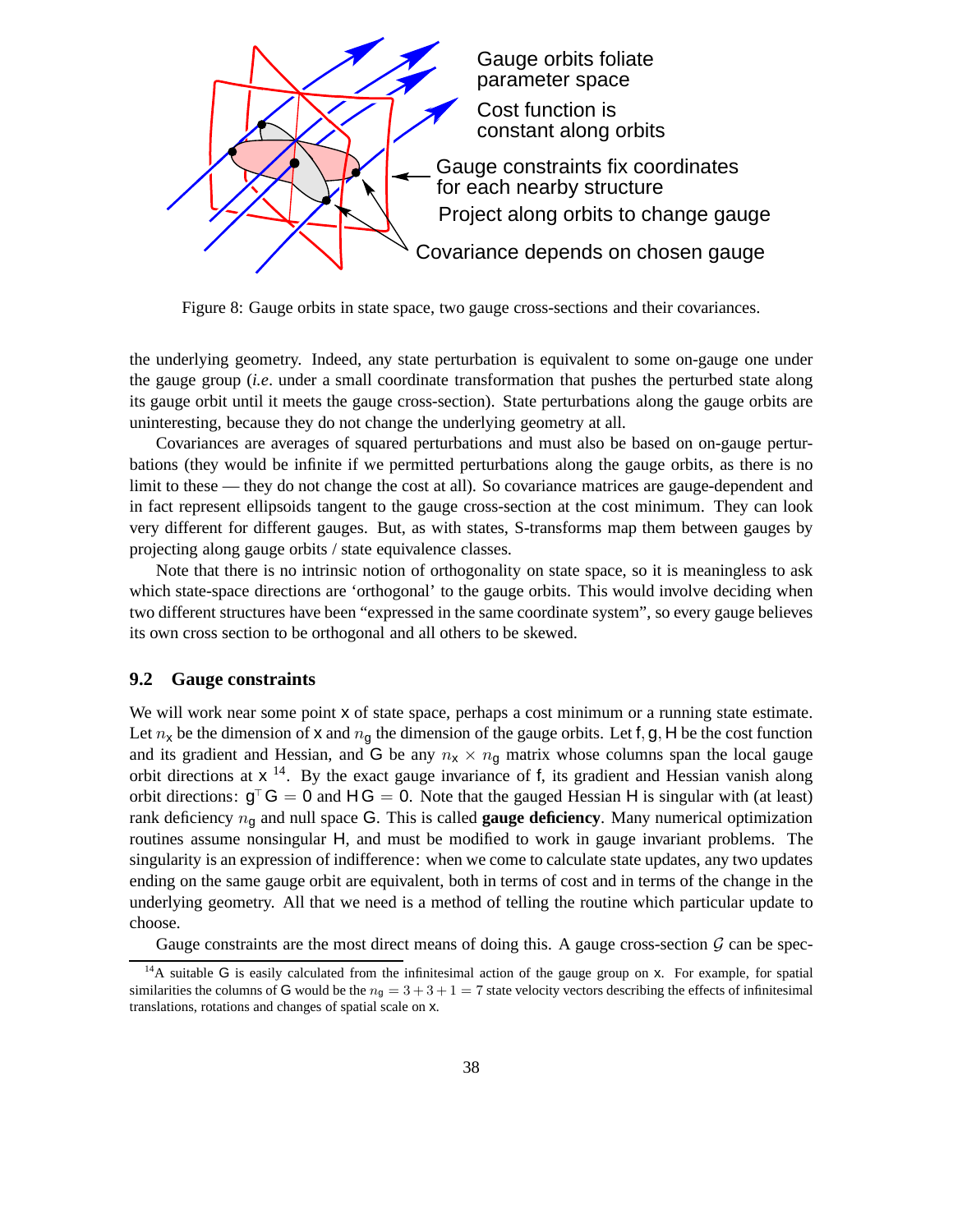ified in two ways: (*i*) *constrained form*: specify  $n_q$  local constraints  $d(x)$  with  $d(x) = 0$  for points on G; (*ii*) *parametric form:* specify a function  $x(y)$  of  $n_x - n_q$  independent local parameters y, with  $x = x(y)$  being the points of G. For example, a **trivial gauge** is one that simply freezes the values of  $n_q$  of the parameters in **x** (usually feature or camera coordinates). In this case we can take  $d(x)$  to be the parameter freezing constraints and y to be the remaining unfrozen parameters. Note that once the gauge is fixed the problem is no longer gauge invariant — the whole purpose of  $d(x)$ ,  $x(y)$  is to *break* the underlying gauge invariance.

Examples of trivial gauges include: (*i*) using several visible 3D points as a 'projective basis' for reconstruction (*i.e*. fixing their projective 3D coordinates to simple values, as in [27]); and (*ii*) fixing the components of one projective  $3 \times 4$  camera matrix as (*I* 0), as in [61] (this only partially fixes the 3D projective gauge — 3 projective 3D degrees of freedom remain unfixed).

**Linearized gauge:** Let the local linearizations of the gauge functions be:

$$
d(x + \delta x) \approx d(x) + D \delta x \qquad D \equiv \frac{dd}{dx} \qquad (28)
$$

$$
x(y + \delta y) \approx x(y) + Y \delta y \qquad \qquad Y \equiv \frac{dx}{dy} \qquad (29)
$$

Compatibility between the two gauge specification methods requires  $d(x(y)) = 0$  for all y, and hence  $DY = 0$ . Also, since G must be transversal to the gauge orbits, DG must have full rank  $n<sub>q</sub>$  and (Y G) must have full rank  $n_x$ . Assuming that x itself is on G, a perturbation  $x + \delta x$  is on G to first order iff  $\Delta \delta x_G = 0$  or  $\delta x_G = Y \delta y$  for some  $\delta y$ .

Two  $n_x \times n_x$  rank  $n_x - n_q$  matrices characterize G. The **gauge projection matrix**  $P_G$  implements linearized projection of state displacement vectors *δ*x along their gauge orbits onto the local gauge cross-section:  $\delta x \to \delta x_g = P_g \delta x$ . (The projection is usually non-orthogonal:  $P_g^{\dagger} \neq P_g$ ). The **gauged covariance matrix**  $V_G$  plays the role of the inverse Hessian. It gives the cost-minimizing Newton step within  $\mathcal{G}$ ,  $\delta x_{\mathcal{G}} = -V_{\mathcal{G}} g$ , and also the asymptotic covariance of  $\delta x_{\mathcal{G}}$ . P<sub>G</sub> and V<sub>G</sub> have many special properties and equivalent forms. For convenience, we display some of these now<sup>15</sup> let  $V \equiv (H + D^{\top} B D)^{-1}$  where B is any nonsingular symmetric  $n_g \times n_g$  matrix, and let  $G'$  be any other gauge: other gauge:

$$
V_{\mathcal{G}} \equiv Y (Y^{T} H Y)^{-1} Y^{T} = V H V = V - G (D G)^{-1} B^{-1} (D G)^{-T} G^{T}
$$
(30)

$$
= P_{\mathcal{G}} V = P_{\mathcal{G}} V_{\mathcal{G}} = P_{\mathcal{G}} V_{\mathcal{G}'} P_{\mathcal{G}}^{\top}
$$
\n(31)

$$
P_{\mathcal{G}} \equiv 1 - G (D G)^{-1} D = Y (Y^{T} H Y)^{-1} Y^{T} H = V H = V_{\mathcal{G}} H = P_{\mathcal{G}} P_{\mathcal{G}'}
$$
 (32)

$$
P_{\mathcal{G}}G = 0, \qquad P_{\mathcal{G}}Y = Y, \qquad DP_{\mathcal{G}} = DV_{\mathcal{G}} = 0 \tag{33}
$$

$$
g^{\top}P_{\mathcal{G}} = g^{\top}, \qquad HP_{\mathcal{G}} = H, \qquad V_{\mathcal{G}}g = Vg \tag{34}
$$

These relations can be summarized by saying that  $V_G$  is the G-supported generalized inverse of H and that  $P_G$ : (*i*) projects along gauge orbits ( $P_G$  G = 0); (*ii*) projects onto the gauge cross-section G  $(D P_G = 0, P_G Y = Y, P_G \delta x = \delta x_G$  and  $V_G = P_G V_{G'} P_G^T$ ; and *(iii)* preserves gauge invariants *(e.g.*)<br> $f(x + P_G \delta x) - f(x + \delta x)$ ,  $g^T P_G = g^T$  and  $H P_G = H$ ). Both  $V_G$  and  $H$  have rank  $n = n$ . Their pull  $f(x + P_{\mathcal{G}} \delta x) = f(x + \delta x)$ ,  $g^{\top} P_{\mathcal{G}} = g^{\top}$  and  $H P_{\mathcal{G}} = H$ ). Both  $V_{\mathcal{G}}$  and  $H$  have rank  $n_x - n_g$ . Their null spaces  $D^{\top}$  and G are transversal but otherwise unrelated.  $P_G$  has left null space D and right null space G.

<sup>&</sup>lt;sup>15</sup>These results are most easily proved by inserting strategic factors of  $(Y \ G) (Y \ G)^{-1}$  and using  $HG = 0$ ,  $DY = 0$  and  $(Y \ G)^{-1} = \begin{pmatrix} (Y^{T} H Y)^{-1} Y^{T} H \\ (D G)^{-1} D \end{pmatrix}$  $(\mathsf{D}\mathsf{G})^{-1}\mathsf{Y}^{\top}\mathsf{H}$  For any  $n_{\mathsf{g}} \times n_{\mathsf{g}}$  B including 0,  $(\mathsf{Y}^{\top}) (\mathsf{H} + \mathsf{D}^{\top} \mathsf{B} \mathsf{D}) (\mathsf{Y} \mathsf{G}) =$  $\left(Y^{T}HY\right)$  0  $0 (D G)^{\top} B (D G)$ ). If B is nonsingular,  $V = (H + D^T B D)^{-1} = Y(Y^T H Y)^{-1} Y^T + G (D G)^{-1} B^{-1} (D G)^{-T} G^T$ .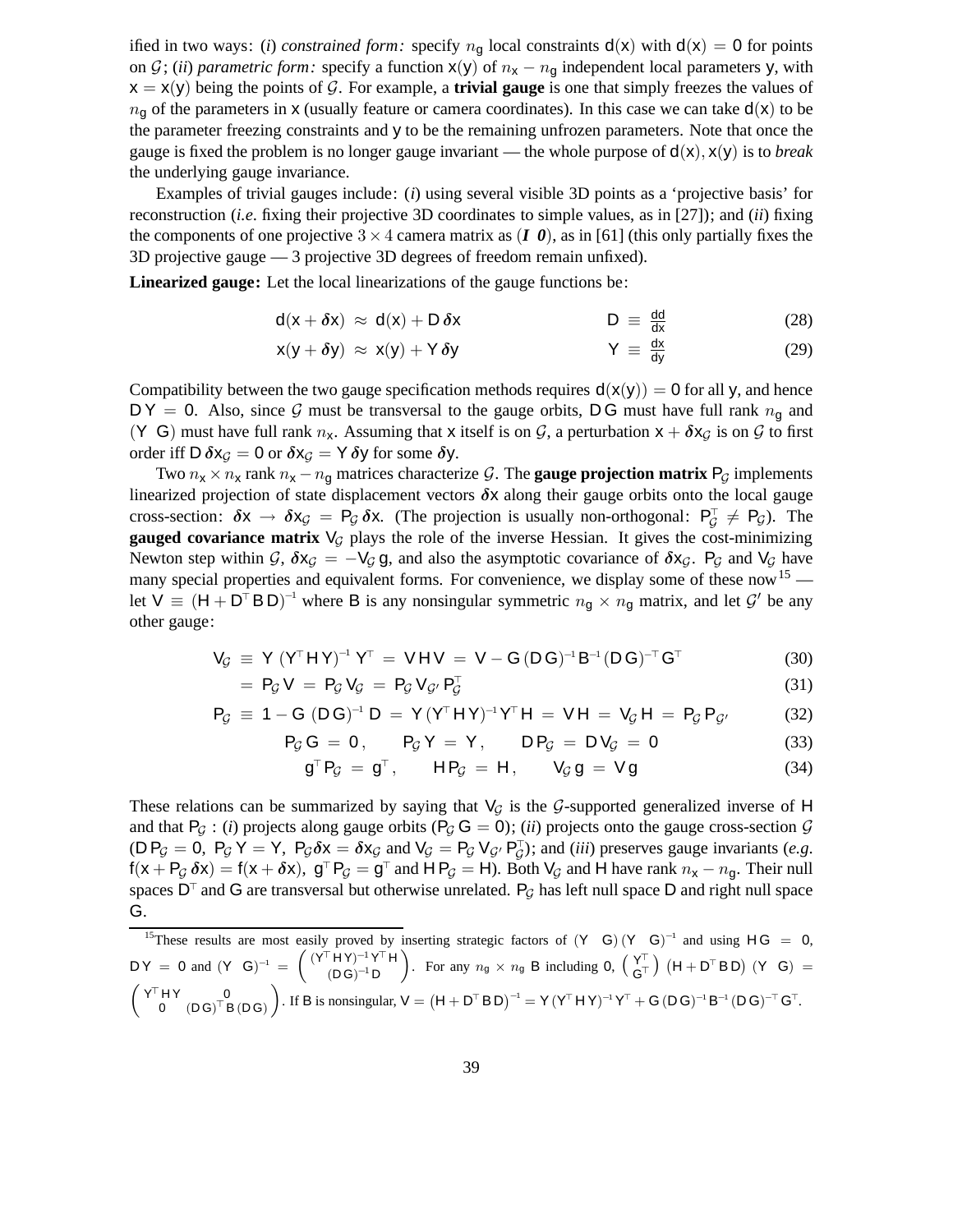**State updates:** It is straightforward to add gauge fixing to the bundle update equations. First consider the constrained form. Enforcing the gauge constraints  $d(x + \delta x) = 0$  with Lagrange multipliers  $\lambda$ gives an SQP step:

$$
\begin{pmatrix} H & D^{\top} \\ D & 0 \end{pmatrix} \begin{pmatrix} \delta x_{\mathcal{G}} \\ \lambda \end{pmatrix} = - \begin{pmatrix} g \\ d \end{pmatrix}, \qquad \begin{pmatrix} H & D^{\top} \\ D & 0 \end{pmatrix}^{-1} = \begin{pmatrix} V_{\mathcal{G}} & G(DG)^{-1} \\ (DG)^{-T}G^{T} & 0 \end{pmatrix}
$$
(35)

so 
$$
\delta x_{\mathcal{G}} = - (V_{\mathcal{G}} g + G (DG)^{-1} d)
$$
,  $\lambda = 0$  (36)

This is a rather atypical constrained problem. For typical cost functions the gradient has a component pointing away from the constraint surface, so  $g \neq 0$  at the constrained minimum and a non-vanishing force  $\lambda \neq 0$  is required to hold the solution on the constraints. Here, the cost function and its derivatives are entirely indifferent to motions along the orbits. Nothing actively forces the state to move off the gauge, so the constraint force  $\lambda$  vanishes everywhere, g vanishes at the optimum, and the constrained minimum value of f is identical to the unconstrained minimum. The only effect of the constraints is to correct any gradual drift away from G that happens to occur, via the d term in  $\delta x_G$ .

A simpler way to get the same effect is to add a gauge-invariance breaking term such as  $\frac{1}{2}d(x)^{\top}B d(x)$ <br>as cost function, where B is some positive  $n_x \times n_x$  weight matrix. Note that  $\frac{1}{2}d(x)^{\top}B d(x)$  has to the cost function, where **B** is some positive  $n_g \times n_g$  weight matrix. Note that  $\frac{1}{2}d(x)^\top \tilde{B} d(x)$  has a unique minimum of 0 on each orbit at the point  $d(x) = 0$  i.e. for x on G. As f is constant along a unique minimum of 0 on each orbit at the point  $d(x) = 0$ , *i.e.* for x on G. As f is constant along gauge orbits, optimization of  $f(x) + \frac{1}{2}d(x)^T B d(x)$  along each orbit enforces G and hence returns the orbit's f value so global optimization will find the global constrained minimum of f. The cost function orbit's f value, so global optimization will find the global constrained minimum of f. The cost function  $f(x)+\frac{1}{2}d(x)^{\top}B d(x)$  is nonsingular with Newton step  $\delta x_G = V(g+D^{\top}B d)$  where  $V = (H+D^{\top}B D)^{-1}$ <br>is the new inverse Hessian. By (34–30), this is identical to the SOP step (36), so the SOP and costis the new inverse Hessian. By (34, 30), this is identical to the SQP step (36), so the SQP and costmodifying methods are equivalent. This strategy works only because no force is required to keep the state on-gauge — if this were not the case, the weight B would have to be infinite. Also, for dense D this form is not practically useful because  $H + D^{\top}BD$  is dense and hence slow to factorize, although updating formulae can be used.

Finally, consider the parametric form  $x = x(y)$  of G. Suppose that we already have a current reduced state estimate y. We can approximate  $f(x(y + \delta y))$  to get a reduced system for  $\delta y$ , solve this, and find  $\delta x_G$  afterwards if necessary:

$$
(\mathsf{Y}^{\top} \mathsf{H} \mathsf{Y}) \delta \mathsf{y} = -\mathsf{Y}^{\top} \mathsf{g}, \qquad \delta \mathsf{x}_{\mathcal{G}} = \mathsf{Y} \delta \mathsf{y} = -\mathsf{V}_{\mathcal{G}} \mathsf{g} \qquad (37)
$$

The  $(n_x - n_g) \times (n_x - n_g)$  matrix Y<sup>⊤</sup> H Y is generically nonsingular despite the singularity of H. In the case of a trivial gauge, Y simply selects the submatrices of g, H corresponding to the unfrozen parameters, and solves for these. For less trivial gauges, both Y and D are often dense and there is a risk that substantial fill-in will occur in all of the above methods.

**Gauged covariance:** By (30) and standard covariance propagation in (37), the covariance of the on-gauge fluctuations  $\delta x_G$  is  $E[\delta x_G \, \delta x_G^T] = Y (Y^T H Y)^{-1} Y^T = V_G$ .  $\delta x_G$  never moves off G, so  $V_G$  represents a rank  $g$  or covariance ellipsoid 'flattened onto G'. In a trivial gauge  $V_G$  is the  $V_G$  represents a rank  $n_x - n_g$  covariance ellipsoid 'flattened onto G'. In a trivial gauge,  $V_G$  is the covariance  $(Y^{\top}H Y)^{-1}$  of the free variables, padded with zeros for the fixed ones.<br>City of the linearized asymptote a factorized b(y) is db  $V$  db<sup>T</sup>

Given  $V_g$ , the linearized gauged covariance of a function  $h(x)$  is  $\frac{dh}{dx}V_g \frac{dh}{dx}$  $\frac{dh}{dx}$  as usual. If  $h(x)$  is gauge invariant (constant along gauge orbits) this is just its ordinary covariance. Intuitively,  $V_G$  and dh V<sub>G</sub> dh<br>dx  $\frac{dh}{dx}$ <sup>1</sup> depend on the gauge because they measure not absolute uncertainty, but uncertainty relative to the reference features on which the gauge is based. Just as there are no absolute reference frames, there are no absolute uncertainties. The best we can do is relative ones.

**Gauge transforms:** We can change the gauge at will during a computation, *e.g*. to improve sparseness or numerical conditioning or re-express results in some standard gauge. This is simply a matter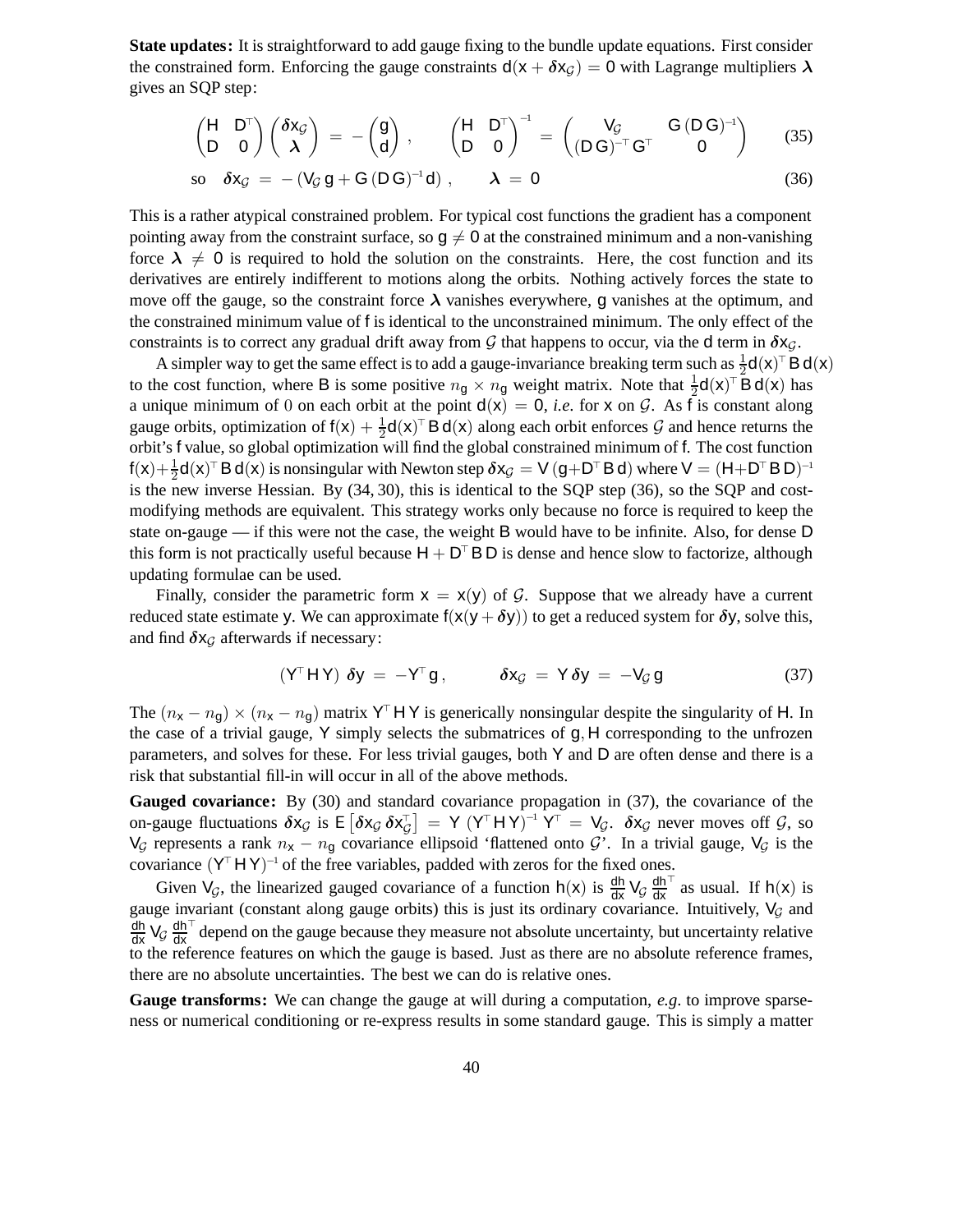of an **S-transform** [6], *i.e*. pushing all gauged quantities along their gauge orbits onto the new gauge cross-section  $G$ . We will assume that the base point  $x$  is unchanged. If not, a fixed (structure independent) change of coordinates achieves this. Locally, an S-transform then linearizes into a linear projection along the orbits spanned by G onto the new gauge constraints given by D or Y. This is implemented by the  $n_x \times n_x$  rank  $n_x - n_g$  non-orthogonal projection matrix  $P_g$  defined in (32). The projection preserves all gauge invariants — *e.g.*  $f(x + P_G \delta x) = f(x + \delta x)$  — and it cancels the effects of projection onto any other gauge:  $P_{\mathcal{G}} P_{\mathcal{G}'} = P_{\mathcal{G}}$ .

#### **9.3 Inner Constraints**

Given the wide range of gauges and the significant impact that they have on the appearance of the state updates and covariance matrix, it is useful to ask which gauges give the "smallest" or "best behaved" updates and covariances. This is useful for interpreting and comparing results, and it also gives beneficial numerical properties. Basically it is a matter of deciding which features or cameras we care most about and tying the gauge to some stable average of them, so that gauge-induced correlations in them are as small as possible. For object reconstruction the resulting gauge will usually be object-centred, for vehicle navigation camera-centred. We stress that such choices are only a matter of superficial appearance: in principle, all gauges are equivalent and give identical values and covariances for all gauge invariants.

Another way to say this is that it is only for gauge invariants that we can find meaningful (coordinate system independent) values and covariances. But one of the most fruitful ways to create invariants is to locate features w.r.t. a basis of reference features, *i.e*. w.r.t. the gauge based on them. The choice of inner constraints is thus a choice of a stable basis of compound features w.r.t. which invariants can be measured. By including an average of many features in the compound, we reduce the invariants' dependence on the basis features.

As a performance criterion we can minimize some sort of weighted average size, either of the state update or of the covariance. Let W be an  $n_x \times n_x$  information-like weight matrix encoding the relative importance of the various error components, and L be any left square root for it,  $LL^{\top} = W$ . *The local gauge at* **x** *that minimizes the weighted size of the state update*  $\delta x_G^T W \delta x_G$ *, the weighted covariance sum* Trace(W  $V_g$ ) = Trace( $L^{\top}V_g L$ )*, and the*  $L_2$  *or Frobenius norm of*  $L^{\top}V_g L$ *, is given by the* **inner constraints** [87, 89, 6, 22, 25]<sup>16</sup>:

$$
D \, \delta x = 0 \qquad \text{where} \qquad D \equiv G^{\top} W \tag{38}
$$

The corresponding covariance V<sub>G</sub> is given by (30) with  $D = G<sup>T</sup> W$ , and the state update is  $\delta x_G =$  $-V<sub>G</sub>$ g as usual. Also, if W is nonsingular,  $V<sub>G</sub>$  is given by the weighted rank  $n<sub>x</sub> - n<sub>g</sub>$  pseudo-inverse L<sup>-⊤</sup> (L<sup>-1</sup> H L<sup>-⊤</sup>)<sup>†</sup> L<sup>-1</sup>, where W = L L<sup>⊤</sup> is the Cholesky decomposition of W and  $(·)$ <sup>†</sup> is the Moore-<br>Penrose pseudo-inverse Penrose pseudo-inverse.

<sup>&</sup>lt;sup>16</sup> *Sketch proof*: For W = 1 (whence L = 1) and diagonal H =  $\begin{pmatrix} \Lambda & 0 \\ 0 & 0 \end{pmatrix}$ , we have G =  $\begin{pmatrix} 0 \\ 1 \end{pmatrix}$  and  $g = \begin{pmatrix} g' \\ 0 \end{pmatrix}$  as  $g^T G = 0$ . Any gauge G transversal to G has the form  $\overline{D} = (-\overline{B} \ \overline{C})$  with nonsingular  $\overline{C}$ . Premultiplying by  $\overline{C}^{-1}$  reduces  $\overline{D}$  to the form  $D = (-B \ 1)$  for some  $n_B \times (n_X - n_B)$  matrix B. It follows that  $P_G = \begin{pmatrix} 1 & 0 \\ B & 0 \end{pmatrix}$  and  $V_G = \begin{pmatrix} 1 \\ B \end{pmatrix} \Lambda^{-1} (1 \ B^T)$ , whence  $\delta x_G^{\top} W \delta x_G = g^{\top} V_G W V_G g = g'^{\top} \Lambda^{-1} (1 + B^{\top} B) \Lambda^{-1} g'$  and  $Trace(V_G) = Trace(\Lambda^{-1}) + Trace(B \Lambda^{-1} B^{\top})$ . Both criteria are clearly minimized by taking  $B = 0$ , so  $D = (0, 1) - G^{\top} W$  as claimed. For nonsingular  $W = 1 + \frac{T}{2}$  scaling t criteria are clearly minimized by taking  $B = 0$ , so  $D = (0 \ 1) = G^{\top}W$  as claimed. For nonsingular  $W = L L^{\top}$ , scaling the coordinates by  $X \to L X$  reduces us to  $W \to 1$ ,  $X$  reduces us to  $W \to 1$ ,  $\sigma^{\top} \to \sigma^{\top}L^{-1}$  and coordinates by  $x \to Lx$  reduces us to W  $\to 1$ ,  $g^{\top} \to g^{\top}L^{-1}$  and  $H \to L^{-1}H L^{-T}$ . Eigen-decomposition then reduces us to diagonal H. Neither transformation affects  $\delta x_Q^T W \delta x_Q$  or Trace(WV<sub>G</sub>), and back substituting gives the general result. For<br>singular W, use a limiting argument on  $D - G^T W$ . Similarly using V<sub>o</sub> as above  $B \rightarrow 0$  and henc singular W, use a limiting argument on  $D = \tilde{G}^{\top} W$ . Similarly, using  $V_G$  as above,  $B \to 0$ , and hence the inner constraint, minimizes the  $L_2$  and Frobenius norms of  $L^{\top}V_G L$ . Indeed, by the interlacing property of eigenvalues [44, §8.1],  $B \to 0$ minimizes *any* strictly non-decreasing rotationally invariant function of  $L^{\top} V_{\mathcal{G}} L$  (*i.e.* any strictly non-decreasing function of its eigenvalues).  $\Box$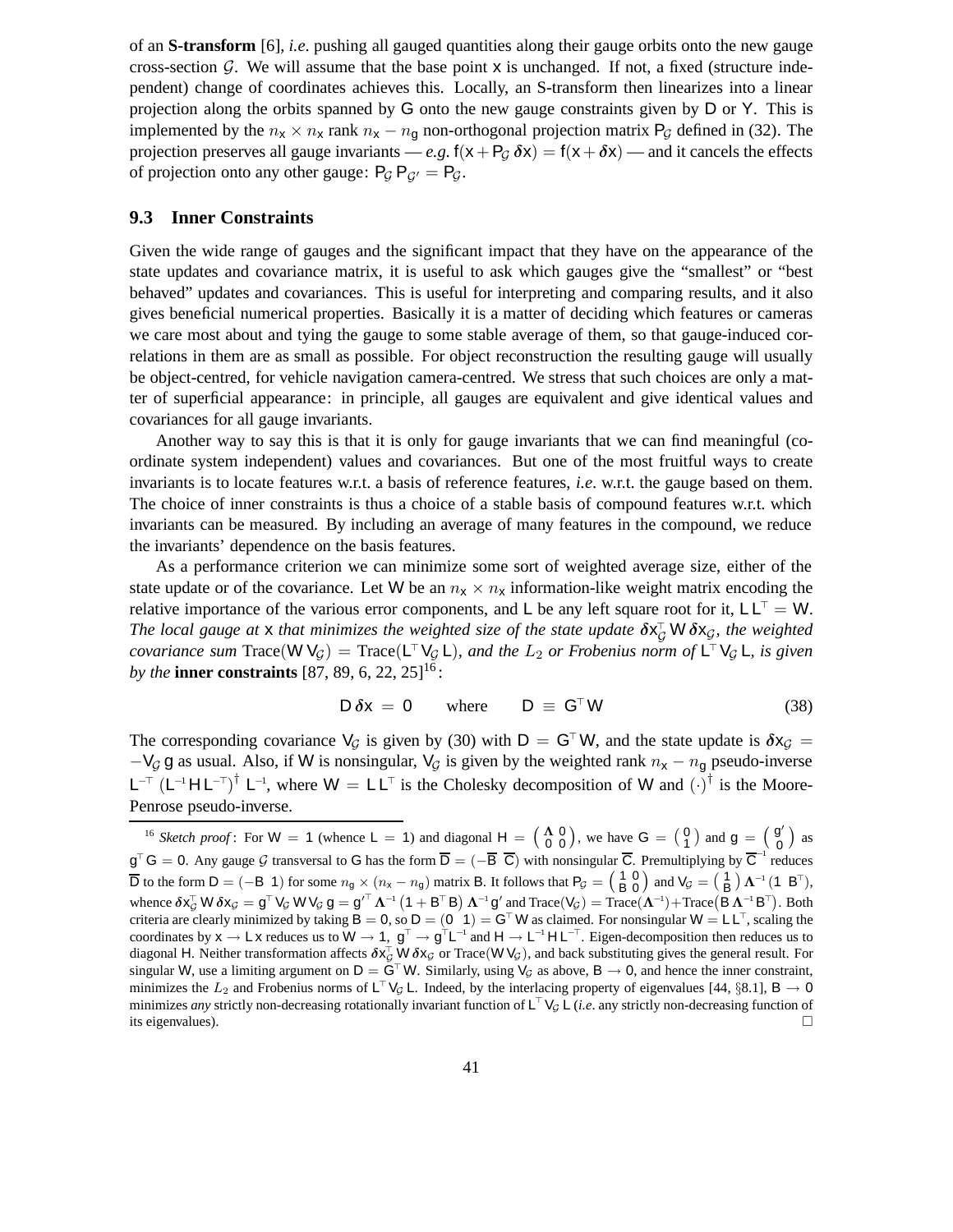The inner constraints are covariant under global transformations  $x \to t(x)$  provided that W is transformed in the usual information matrix / Hessian way  $W \to T^{-\top} W T^{-1}$  where  $T = \frac{dt}{dx}^{17}$ . How-<br>ever such transformations seldom preserve the form of *M* (diagonality  $W = 1$ , etc.) If *M* represents ever, such transformations seldom preserve the form of W (diagonality,  $W = 1$ , *etc.*). If W represents an isotropic weighted sum over 3D points<sup>18</sup>, its form is preserved under global 3D Euclidean transformations, and rescaled under scalings. But this extends neither to points under projective transformations, nor to camera poses, 3D planes and other non-point-like features even under Euclidean ones. (The choice of origin has a significant influence For poses, planes, *etc*. : changes of origin propagate rotational uncertainties into translational ones).

Inner constraints were originally introduced in geodesy in the case  $W = 1$  [87]. The meaning of this is entirely dependent on the chosen 3D coordinates and variable scaling. In bundle adjustment there is little to recommend  $W = 1$  unless the coordinate origin has been carefully chosen and the variables carefully pre-scaled as above, *i.e.*  $x \to L^{\top}x$  and hence  $H \to L^{-1}H L^{-\top}$ , where W  $\sim L L^{\top}$  is a fixed weight matrix that takes account of the fact that the covariances of features, camera translations and rotations, focal lengths, aspect ratios and lens distortions, all have entirely different units, scales and relative importances. For  $W = 1$ , the gauge projection  $P_G$  becomes orthogonal and symmetric.

#### **9.4 Free Networks**

Gauges can be divided roughly into **outer gauges**, which are locked to predefined external reference features giving a **fixed network** adjustment, and **inner gauges**, which are locked only to the recovered structure giving a **free network** adjustment. (If their weight W is concentrated on the external reference, the inner constraints give an outer gauge). As above, well-chosen inner gauges do not distort the intrinsic covariance structure so much as most outer ones, so they tend to have better numerical conditioning and give a more representative idea of the true accuracy of the network. It is also useful to make another, slightly different fixed / free distinction. In order to control the gauge deficiency, any gauge fixing method must at least specify which motions are *locally* possible at each iteration. However, it is not indispensable for these local decisions to cohere to enforce a global gauge. A method is **globally fixed** if it does enforce a global gauge (whether inner or outer), and **globally free** if not. For example, the standard photogrammetric inner constraints [87, 89, 22, 25] give a globally free inner gauge. They require that the cloud of reconstructed points should not be translated, rotated or rescaled under perturbations (*i.e*. the centroid and average directions and distances from the centroid remain unchanged). However, they do not specify where the cloud actually is and how it is oriented and scaled, and they do not attempt to correct for any gradual drift in the position that may occur during the optimization iterations, *e.g*. owing to accumulation of truncation errors. In contrast, McLauchlan globally fixes the inner gauge by locking it to the reconstructed centroid and scatter matrix [82, 81]. This seems to give good numerical properties (although more testing is required to determine whether there is much improvement over a globally free inner gauge), and it has the advantage of actually fixing the coordinate system so that direct comparisons of solutions, covariances, *etc*., are possible. Numerically, a globally fixed gauge can be implemented either by including the 'd' term in (36), or simply by applying a rectifying gauge transformation to the estimate, at each step or when it drifts too far from the chosen gauge.

<sup>&</sup>lt;sup>17</sup>G → T G implies that D → D T<sup>-1</sup>, whence  $V_g$  → T  $V_g$  T<sup>-T</sup>,  $P_g$  → T  $P_g$  T<sup>-1</sup>, and  $\delta x_g$  → T  $\delta x_g$ . So  $\delta x_g^{\top}$  W  $\delta x_g$  and Trace(W  $V_G$ ) are preserved.<br><sup>18</sup>This means that it vanishes identically for all non-point features, camera parameters, *etc.*, and is a weighted identity

matrix  $W_i = w_i I_{3\times 3}$  for each 3D point, or more generally it has the form  $\overline{W} \otimes I_{3\times 3}$  on the block of 3D point coordinates, where W is some  $n_{\text{points}} \times n_{\text{points}}$  inter-point weighting matrix.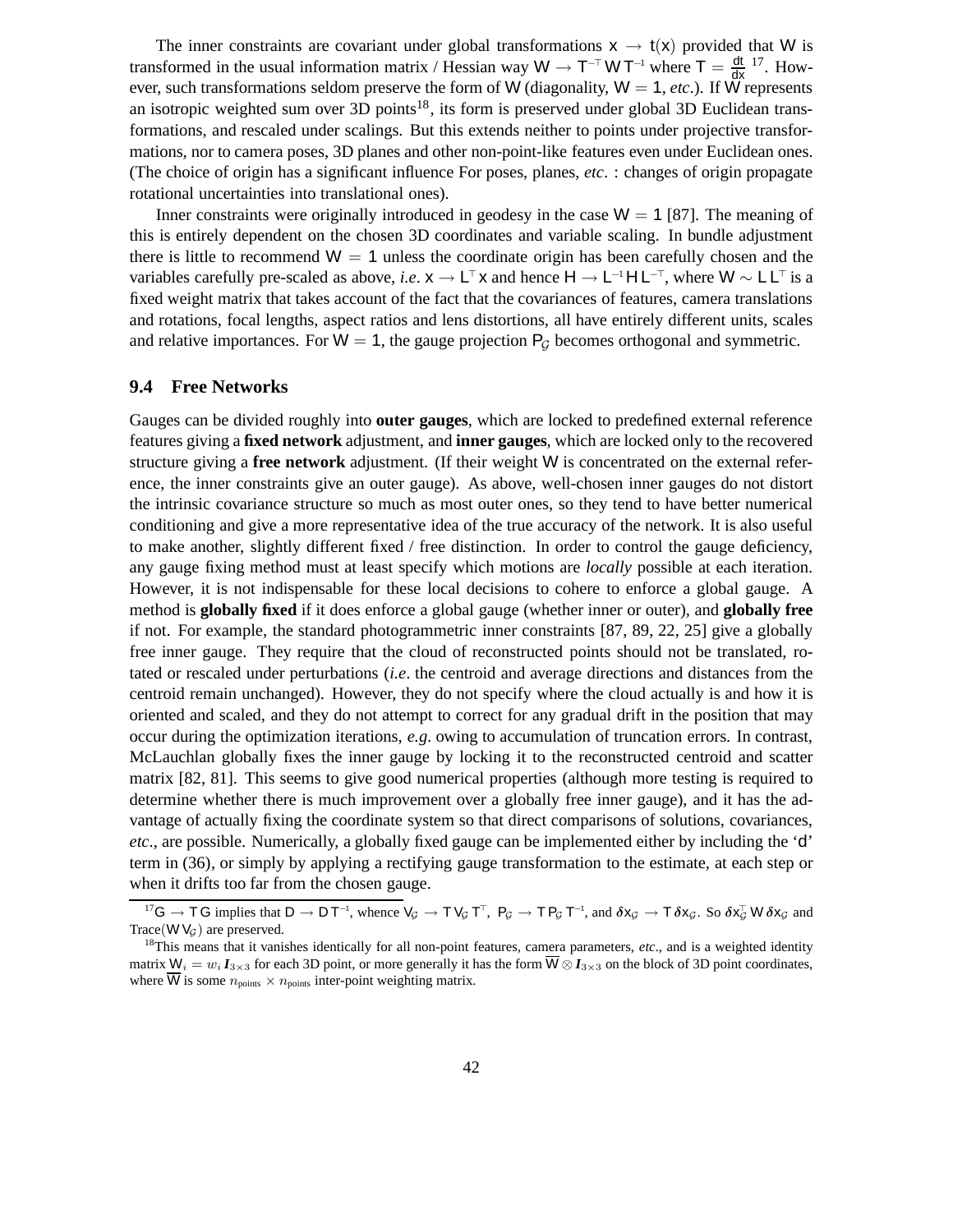#### **9.5 Implementation of Gauge Constraints**

Given that all gauges are in principle equivalent, it does not seem worthwhile to pay a high computational cost for gauge fixing during step prediction, so methods requiring large dense factorizations or (pseudo-)inverses should not be used directly. Instead, the main computation can be done in any convenient, low cost gauge, and the results later transformed into the desired gauge using the gauge projector<sup>19</sup>  $P_g = 1 - G(DG)^{-1}D$ . It is probably easiest to use a trivial gauge for the computation. This is simply a matter of deleting the rows and columns of  $g$ , H corresponding to  $n<sub>g</sub>$  preselected parameters, which should be chosen to give a reasonably well-conditioned gauge. The choice can be made automatically by a **subset selection** method (*c.f* ., *e.g*. [11]). H is left intact and factored as usual, except that the final dense (owing to fill-in) submatrix is factored using a stable pivoted method, and the factorization is stopped  $n<sub>g</sub>$  columns before completion. The remaining  $n<sub>g</sub> \times n<sub>g</sub>$  block (and the corresponding block of the forward-substituted gradient g) should be zero owing to gauge deficiency. The corresponding rows of the state update are set to zero (or anything else that is wanted) and back-substitution gives the remaining update components as usual. This method effectively finds the  $n_q$  parameters that are least well constrained by the data, and chooses the gauge constraints that freeze these by setting the corresponding  $\delta x_G$  components to zero.

## **10 Quality Control**

This section discusses quality control methods for bundle adjustment, giving diagnostic tests that can be used to detect outliers and characterize the overall accuracy and reliability of the parameter estimates. These techniques are not well known in vision so we will go into some detail. Skip the technical details if you are not interested in them.

Quality control is a serious issue in measurement science, and it is perhaps here that the philosophical differences between photogrammetrists and vision workers are greatest: the photogrammetrist insists on good equipment, careful project planning, exploitation of prior knowledge and thorough error analyses, while the vision researcher advocates a more casual, flexible 'point-and-shoot' approach with minimal prior assumptions. Many applications demand a judicious compromise between these virtues.

A basic maxim is "quality = accuracy + reliability"<sup>20</sup>. The absolute *accuracy* of the system depends on the imaging geometry, number of measurements, *etc*. But theoretical precision by itself is not enough: the system must also be *reliable* in the face of outliers, small modelling errors, and so forth. The key to reliability is the intelligent use of *redundancy*: the results should represent an internally self-consistent consensus among many independent observations, no aspect of them should rely excessively on just a few observations.

The photogrammetric literature on quality control deserves to be better known in vision, especially among researchers working on statistical issues. Förstner  $[33, 34]$  and Grün  $[49, 50]$  give introductions with some sobering examples of the effects of poor design. See also [7, 8, 21, 22]. All of these papers use least squares cost functions and scalar measurements. Our treatment generalizes this to allow robust cost functions and vector measurements, and is also slightly more self-consistent

<sup>&</sup>lt;sup>19</sup>The projector  $P_G$  itself is never calculated. Instead, it is applied in pieces, multiplying by  $D$ , *etc*. The gauged Newton step  $\delta x_G$  is easily found like this, and selected blocks of the covariance  $V_G = P_G V_{G'} P_G^T$  can also be found in this way,<br>expanding  $P_G$  and using (53) for the leading term, and for the remaining ones finding  $I^{-1}D^T$ 

expanding  $P_G$  and using (53) for the leading term, and for the remaining ones finding  $L^{-1}D^T$ , etc., by forwards substitution.<br><sup>20</sup>'Accuracy' is sometimes called 'precision' in photogrammetry, but we have preferred to from numerical analysis: 'precision' means numerical error / number of working digits and 'accuracy' means statistical error / number of significant digits.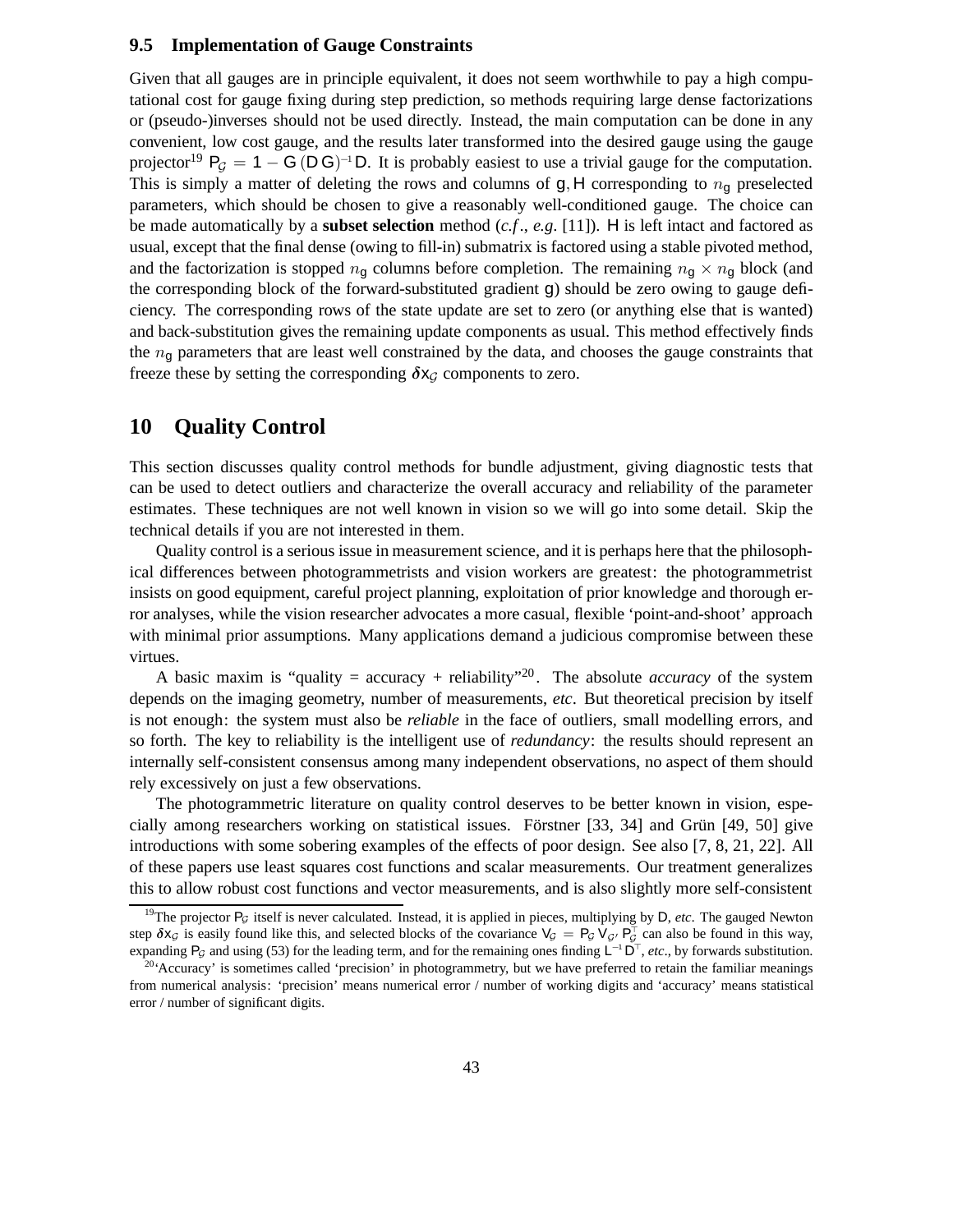than the traditional approach. The techniques considered are useful for data analysis and reporting, and also to check whether design requirements are realistically attainable during project planning. Several properties should be verified. **Internal reliability** is the ability to detect and remove large aberrant observations using internal self-consistency checks. This is provided by traditional outlier detection and/or robust estimation procedures. **External reliability** is the extent to which any remaining *un*detected outliers can affect the estimates. **Sensitivity analysis** gives useful criteria for the quality of a design. Finally, **model selection tests** attempt to decide which of several possible models is most appropriate and whether certain parameters can be eliminated.

### **10.1 Cost Perturbations**

We start by analyzing the approximate effects of adding or deleting an observation, which changes the cost function and hence the solution. We will use second order Taylor expansion to characterize the effects of this. Let  $f_-(x)$  and  $f_+(x) \equiv f_-(x) + \delta f(x)$  be respectively the total cost functions without and with the observation included, where  $\delta f(x)$  is the cost contribution of the observation itself. Let  $g_{\pm}$ ,  $\delta g$  be the gradients and  $H_{\pm}$ ,  $\delta H$  the Hessians of  $f_{\pm}$ ,  $\delta f$ . Let  $x_0$  be the unknown true underlying state and  $x_{\pm}$  be the minima of  $f_{\pm}(x)$  (*i.e.* the optimal state estimates with and without the observation included). Residuals at  $x_0$  are the most meaningful quantities for outlier decisions, but  $x_0$ is unknown so we will be forced to use residuals at  $x_{\pm}$  instead. Unfortunately, as we will see below, these are biased. The bias is small for strong geometries but it can become large for weaker ones, so to produce uniformly reliable statistical tests we will have to correct for it. The fundamental result is: *For any sufficiently well behaved cost function, the difference in fitted residuals*  $f_{+}(x_{+}) - f_{-}(x_{-})$  *<i>is asymptotically an unbiased and accurate estimate of*  $\delta f(x_0)$ <sup>21</sup>:

$$
\delta f(\mathbf{x}_0) \approx f_+(\mathbf{x}_+) - f_-(\mathbf{x}_-) + \nu, \quad \nu \sim \mathcal{O}\big(\|\delta g\|/\sqrt{n_z - n_x}\big), \quad \langle \nu \rangle \sim 0 \tag{39}
$$

Note that by combining values at two known evaluation points  $x_{\pm}$ , we simulate a value at a third unknown one  $x_0$ . The estimate is not perfect, but it is the best that we can do in the circumstances.

There are usually many observations to test, so to avoid having to refit the model many times we approximate the effects of adding or removing observations. Working at  $x_{\pm}$  and using the fact that  $g_{\pm}(x_{\pm}) = 0$ , the Newton step  $\delta x \equiv x_{+} - x_{-} \approx -H_{\mp}^{-1} \delta g(x_{\pm})$  implies a change in fitted residual of:

$$
f_{+}(x_{+}) - f_{-}(x_{-}) \approx \delta f(x_{\pm}) \pm \frac{1}{2}\delta x^{\top}H_{\mp}\delta x
$$
  
=  $\delta f(x_{\pm}) \pm \frac{1}{2}\delta g(x_{\pm})^{\top}H_{\mp}^{-1}\delta g(x_{\pm})$  (40)

So  $\delta f(x_+)$  systematically underestimates  $f_+(x_+) - f_-(x_-)$  and hence  $\delta f(x_0)$  by about  $\frac{1}{2}\delta x^{\top}H_-\delta x$ , and  $\delta f(x_-)$  overestimates it by about  $\frac{1}{2}\delta x^{\top}H_-\delta x$ . These biases are of order  $\mathcal{O}(1/(n_--n_+))$  and and  $\delta f(x_+)$  overestimates it by about  $\frac{1}{2}\delta x^{\top}H_+ \delta x$ . These biases are of order  $\mathcal{O}(1/(n_z - n_x))$  and hence negligible when there is plenty of data but they become large at low redundancies. Intuitively hence negligible when there is plenty of data, but they become large at low redundancies. Intuitively, including  $\delta f$  improves the estimate on average, bringing about a 'good' reduction of  $\delta f$ , but it also overfits  $\delta f$  slightly, bringing about a further 'bad' reduction. Alternatively, the reduction in  $\delta f$  on moving from  $x_+$  to  $x_+$  is bought at the cost of a slight increase in f<sub>−</sub> (since  $x_-$  was already the minimum of f<sub>−</sub>), which should morally also be 'charged' to  $\delta f$ .

<sup>&</sup>lt;sup>21</sup>*Sketch proof* : From the Newton steps  $\delta x_{\pm} \equiv x_{\pm} - x_0 \approx -H_{\pm}^{-1}g_{\pm}(x_0)$  at  $x_0$ , we find that  $f_{\pm}(x_{\pm}) - f_{\pm}(x_0) \approx$ <br> $\frac{1}{2}\delta x^{\top}H_{\pm} \delta x - \delta x^{\top}H_{\pm} \delta x$ . with unbiased to  $-\frac{1}{2}\delta x_{\pm}^{\top} H_{\pm} \delta x_{\pm}$  and hence  $\nu \equiv f_{+}(x_{+}) - f_{-}(x_{-}) - \delta f(x_{0}) \approx \frac{1}{2} (\delta x_{-}^{\top} H_{-} \delta x_{-} - \delta x_{+}^{\top} H_{+} \delta x_{+})$ .  $\nu$  is unbiased to relatively high order: by the central limit property of ML estimators, the a relatively high order: by the central limit property of ML estimators, the asymptotic distributions of  $\delta x_{\pm}$  are Gaussian  $\mathcal{N}(0, H_{\pm}^{-1})$ , so the expectation of both  $\delta X_{\pm}^{\top} H_{\pm} \delta X_{\pm}$  is asymptotically the number of free model parameters  $n_x$ . Expanding  $\delta x_{\pm}$  and using  $\delta x_{\pm} = \delta u + \delta \delta$ , the leading term is  $\mu \approx -\delta \delta (x_{0})^{\top$  $\delta x_{\pm}$  and using  $g_{+} = g_{-} + \delta g$ , the leading term is  $\nu \approx -\delta g(x_0)^{\top} x_{-}$ , which asymptotically has normal distribution<br> $\iota_{\lambda} \circ \iota_{\lambda} \wedge (\iota_{\lambda} \delta g(x_0)^{\top} H^{-1} \delta g(x_0))$  with standard deviation of order  $\iota_{\lambda}(\delta g||_{$  $\nu \sim \mathcal{N}(0, \delta g(x_0)^{\top} H_0^{-1} \delta g(x_0))$  with standard deviation of order  $\mathcal{O}(\|\delta g\|/\sqrt{n_z-n_x})$ , as  $x-\sim \mathcal{N}(0, H_0^{-1})$  and  $\|H_-\| \sim$  $\mathcal{O}(n_{\mathsf{z}}-n_{\mathsf{x}}).$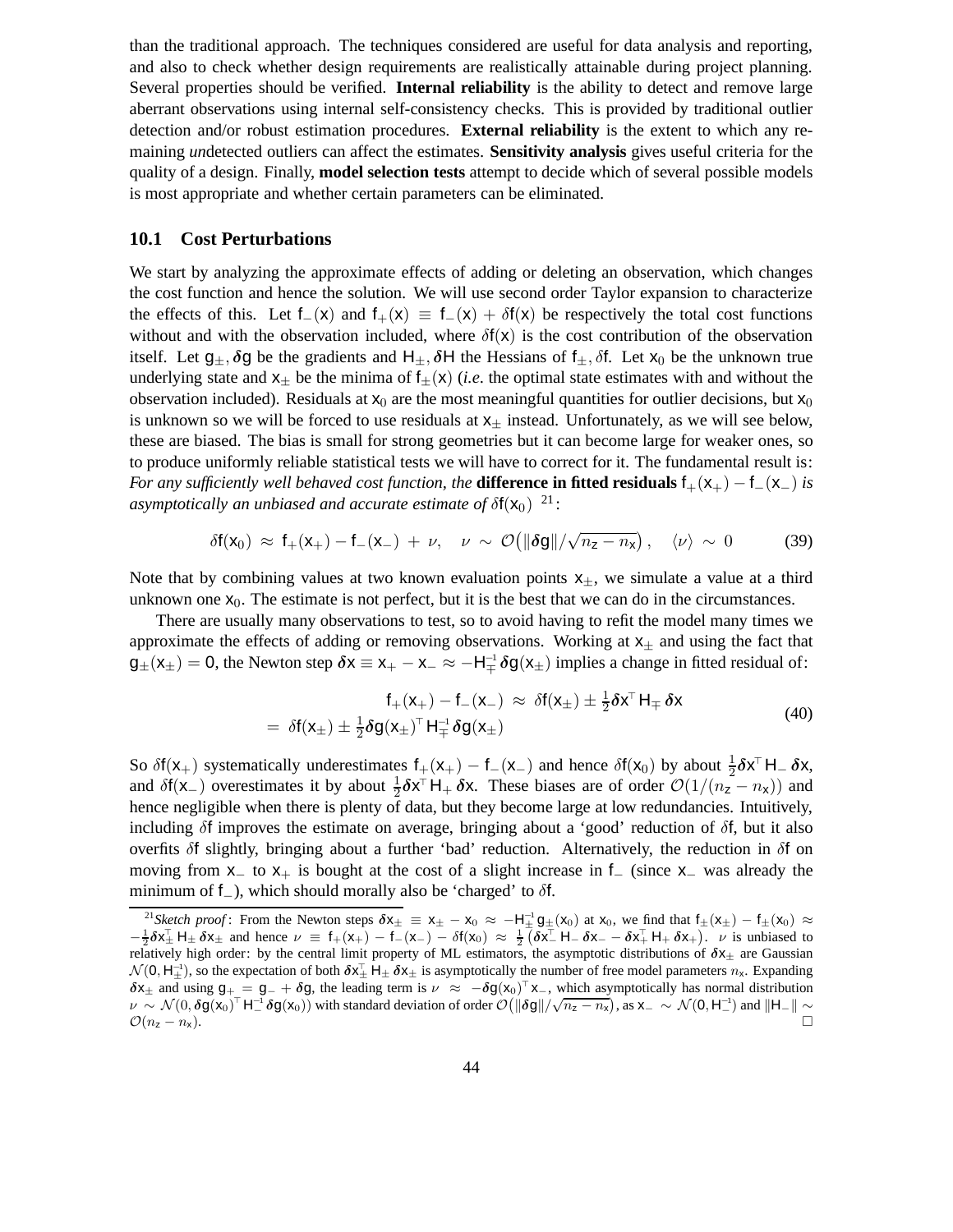When deleting observations, we will usually have already evaluated  $H^{-1}_{-}$  (or a corresponding fac-<br>zation of H .) to find the Newton step near  $X_{-}$ , whereas (40) requires  $H^{-1}$ . And vice versa for torization of H<sub>+</sub>) to find the Newton step near  $x_+$ , whereas (40) requires H<sup>-1</sup>. And vice versa for addition. Provided that  $\delta H \ll H$ , it is usually sufficient to use  $H_{\pm}^{-1}$  in place of  $H_{\mp}^{-1}$  in the simple tests below. However if the observation couples to relatively few state variables, it is possible to calculate the relevant components of  $H_{\pm}^{-1}$  fairly economically. If '\*' means 'select the k variables on which  $\delta$ H,  $\delta$ g are non-zero', then  $\delta$ g<sup>+</sup> H<sup>-1</sup> $\delta$ g =  $(\delta g^*)^T (H^{-1})^* \delta g^*$  and<sup>22</sup>  $(H^{-1}_\pm)^* = ((H^{-1}_\pm)^*)^{-1} \mp \delta H^*$ <sup>-1</sup>  $\approx$ <br> $(H^{-1})^* + (H^{-1})^* \delta H^* (H^{-1})^*$  Even without the approximation, this involves at most a  $k \times k$  for  $(H_{\pm}^{-1})^* \pm (H_{\pm}^{-1})^* \delta H^* (H_{\pm}^{-1})^*$ . Even without the approximation, this involves at most a  $k \times k$  fac-<br>torization or inverse. Indeed, for least squares  $\delta H$  is usually of even lower rank (= the number of torization or inverse. Indeed, for least squares  $\delta H$  is usually of even lower rank (= the number of independent observations in  $\delta f$ ), so the Woodbury formula (18) can be used to calculate the inverse even more efficiently.

#### **10.2 Inner Reliability and Outlier Detection**

In robust cost models nothing special needs to be done with outliers — they are just normal measurements that happen be downweighted owing to their large deviations. But in non-robust models such as least squares, explicit outlier detection and removal are essential for inner reliability. An effective diagnostic is to estimate  $\delta f(x_0)$  using (39, 40), and significance-test it against its distribution under the null hypothesis that the observation is an inlier. For the least squares cost model, the null distribution of  $2 \delta f(x_0)$  is  $\chi^2_k$  where k is the number of independent observations contributing to  $\delta f$ . So if  $\alpha$  is a suitable  $\chi^2$  significance threshold, the typical one-sided significance test is: suitable  $\chi^2_k$  significance threshold, the typical one-sided significance test is:

$$
\alpha \stackrel{!}{\leq} 2(f(\mathbf{x}_{+}) - f(\mathbf{x}_{-})) \approx 2 \delta f(\mathbf{x}_{\pm}) \pm \delta g(\mathbf{x}_{\pm})^{\top} H_{\mp}^{-1} \delta g(\mathbf{x}_{\pm}) \tag{41}
$$

$$
\approx \Delta z_i(\mathbf{x}_{\pm})^{\top} \left( \mathbf{W}_i \pm \mathbf{W}_i \mathbf{J}_i^{\top} \mathbf{H}_{\mp}^{-1} \mathbf{J}_i \mathbf{W}_i \right) \Delta z_i(\mathbf{x}_{\pm}) \tag{42}
$$

As usual we approximate  $H_{\perp}^{-1} \approx H_{\perp}^{-1}$  and use  $x_{-}$  results for additions and  $x_{+}$  ones for deletions. These tests require the fitted covariance matrix  $H_{\pm}^{-1}$  (or, if relatively few tests will be run, an equivalent factorization of  $H_{\pm}$ ), but given this they are usually fairly economical owing to the sparseness of the observation gradients  $\delta g(x_{\pm})$ . Equation (42) is for the nonlinear least squares model with residual error  $\Delta z_i(\mathbf{x}) \equiv \mathbf{z}_i - z_i(\mathbf{x})$ , cost  $\frac{1}{2} \Delta z_i(\mathbf{x})^\top W_i \Delta z_i(\mathbf{x})$  and Jacobian  $J_i = \frac{dz_i}{dx}$ . Note that even though <br>z, induces a change in all components of the observation residual  $\Delta z$  via its influence on  $\delta \$  $\underline{z}_i$  induces a change in *all* components of the observation residual  $\Delta z$  via its influence on  $\delta x$ , only the immediately involved components  $\Delta z_i$  are required in (42). The bias-correction-induced change of weight matrix  $W_i \to W_i \pm W_i$ ,  $J_i^{\top} H_{\mp}^{-1} J_i W_i$  accounts for the others. For non-quadratic cost functions, the above framework still applies but the cost function's native distribution of negative log likelihood values must be used instead of the Gaussian's  $\frac{1}{2}\chi^2$ .<br>In principle the above analysis is only valid w

In principle, the above analysis is only valid when at most one outlier causes a relatively small perturbation  $\delta x$ . In practice, the observations are repeatedly scanned for outliers, at each stage removing any discovered outliers (and perhaps reinstating previously discarded observations that have become inliers) and refitting. The net result is a form of M-estimator routine with an abruptly vanishing weight function: *outlier deletion is just a roundabout way of simulating a robust cost function*. (Hard inlier/outlier rules correspond to total likelihood functions that become strictly constant in the outlier region).

The tests (41, 42) give what is needed for outlier decisions based on *fitted* state estimates  $x_{\pm}$ , but for planning purposes it is also useful to know how large a gross error must typically be w.r.t. the *true* state  $x_0$  before it is detected. Outlier detection is based on the uncertain fitted state estimates, so

<sup>&</sup>lt;sup>22</sup>C.f. the lower right corner of (17), where the '∗' components correspond to block 2, so that  $((H_{\pm}^{-1})^*)^{-1}$  is 'D<sub>2</sub>', the  $\frac{1}{2}$ , the rower right comer or (17), where the  $\ell$  components correspond to cross  $\Delta$ , so that  $\left(\frac{1}{2}\right)$  is  $\Delta_{2}$ , the Schur complement of the remaining variables in H<sub> $\pm$ </sub>. Adding  $\delta H^*$  changes the 'D' te correction.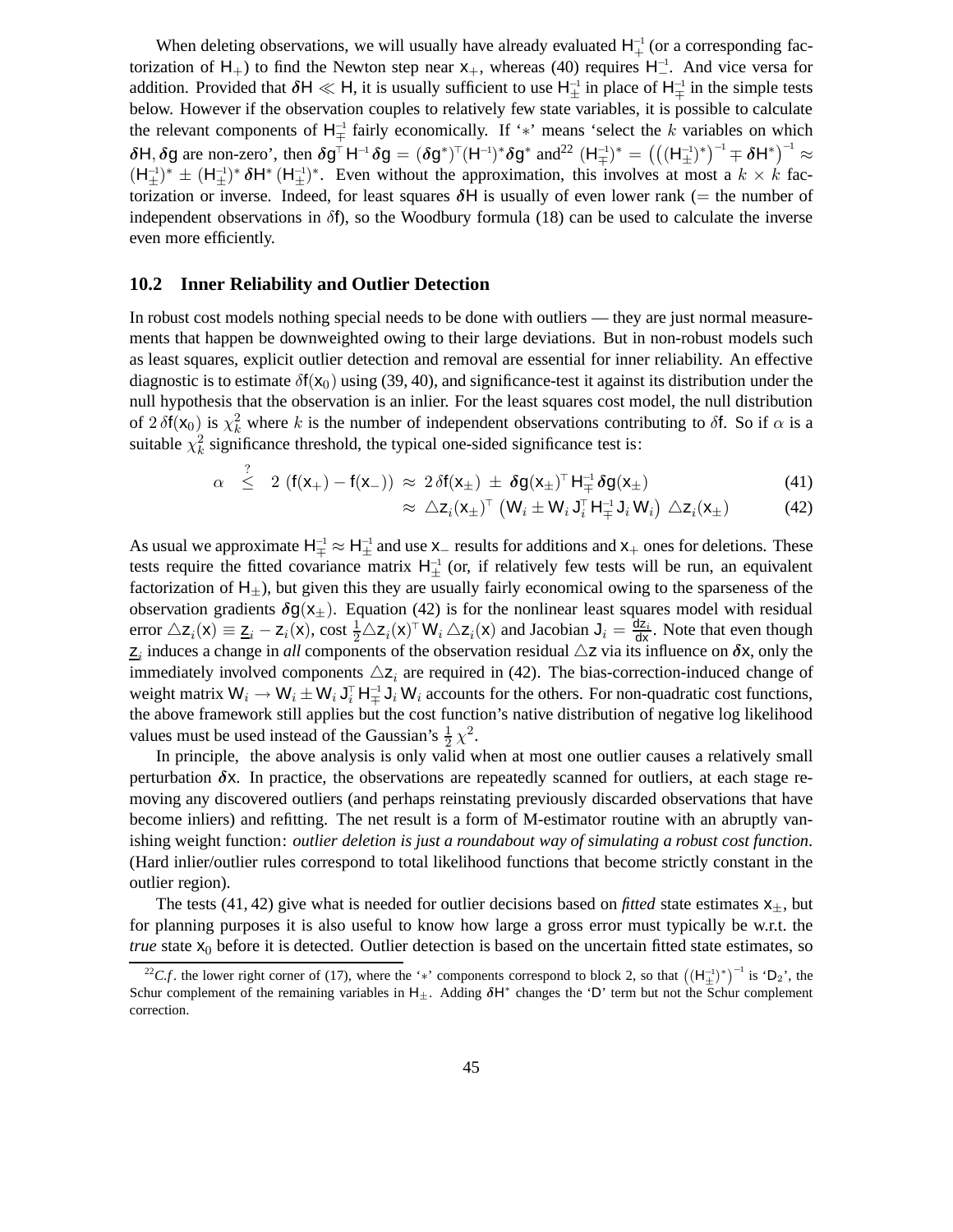we can only give an average case result. No adjustment for  $x_+$  is needed in this case, so the average **minimum detectable gross error** is simply:

$$
\alpha \leq 2 \delta f(\mathbf{x}_0) \approx \Delta z(\mathbf{x}_0)^\top W \Delta z(\mathbf{x}_0)
$$
 (43)

#### **10.3 Outer Reliability**

Ideally, the state estimate should be as insensitive as possible to any remaining errors in the observations. To estimate how much a particular observation influences the final state estimate, we can directly monitor the displacement  $\delta x = x_+ - x_- \approx H_{+}^{-1} \delta g_{\pm}(x_{\pm})$ . For example, we might de-<br>fine an importance weighting on the state parameters with a criterion matrix 11 and monitor absolute fine an importance weighting on the state parameters with a criterion matrix U and monitor absolute displacements  $||U \delta x|| \approx ||U H_{\perp}^{-1} \delta g(x_{\pm})||$ , or compare the displacement  $\delta x$  to the covariance  $H_{\pm}^{-1}$ <br>of x, by monitoring  $\delta x^{T}H - \delta x \approx \delta g_{\perp}(x_{\perp})^{T}H^{-1} \delta g_{\perp}(x_{\perp})$ . A bound on  $\delta g(x_{\perp})$  of the form<sup>23</sup>  $\frac{d}{dx}$  by monitoring  $\delta x^T H_{\mp} \delta x \approx \delta g_{\pm}(x_{\pm})^T H_{\mp}^{\perp} \delta g_{\pm}(x_{\pm})$ . A bound on  $\delta g(x_{\pm})$  of the form<sup>23</sup><br> $\delta g \delta g^T \prec V$  for some positive semidefinite V implies a bound  $\delta x \delta y^T \prec H_{\mp}^{\perp} V H_{\mp}^{\perp}$  on  $\delta x$  $\delta g \delta g^{\dagger} \preceq V$  for some positive semidefinite V implies a bound  $\delta x \delta x^{\dagger} \preceq H_{\pm}^{-1} \vee H_{\pm}^{-1}$  on  $\delta x$  and hence a bound  $||U \delta x||^2 \leq \mathcal{N}(U H^{-1}_+ V H^{-1}_+ U^{\dagger})$  where  $\mathcal{N}(\cdot)$  can be  $L_2$  norm, trace or Frobenius norm. For a robust cost model in which *δ*g is globally bounded, this already gives asymptotic bounds of order  $\mathcal{O}(\|\mathbf{H}^{-1}\| \|\boldsymbol{\delta}\mathbf{g}\|) \sim \mathcal{O}(\|\boldsymbol{\delta}\mathbf{g}\| / \sqrt{n_z - n_x})$  for the state perturbation, regardless of whether an outlier occurred. For non-robust cost models we have to use an inter-criterion to limit  $\delta\mathbf{g}$ . For occurred. For non-robust cost models we have to use an inlier criterion to limit *δ*g. For the least squares observation model with rejection test (42),  $\triangle z \triangle z^{\top} \leq \alpha \left(W_i \pm W_i \right) \bigg]^{-1} + \mathcal{F}_i W_i \bigg)^{-1}$  and hence the maximum state perturbation due to a declared-inlying observation  $\underline{z}_i$  is:

$$
\delta \mathbf{x} \delta \mathbf{x}^{\top} \preceq \alpha \mathsf{H}_{\mp}^{-1} \mathsf{J}_{i} \mathsf{W}_{i} \left( \mathsf{W}_{i} \pm \mathsf{W}_{i} \mathsf{J}_{i}^{\top} \mathsf{H}_{\mp}^{-1} \mathsf{J}_{i} \mathsf{W}_{i} \right)^{-1} \mathsf{W}_{i} \mathsf{J}_{i}^{\top} \mathsf{H}_{\mp}^{-1}
$$
\n
$$
= \alpha \left( \mathsf{H}_{-}^{-1} - \mathsf{H}_{+}^{-1} \right) \tag{44}
$$

$$
\approx \alpha \mathsf{H}_{\pm}^{-1} \mathsf{J}_i \mathsf{W}_i^{-1} \mathsf{J}_i^{\top} \mathsf{H}_{\pm}^{-1} \tag{45}
$$

so, *e.g.*,  $\delta x^{\top} H_{\pm} \delta x \leq \alpha \text{Trace} \left( J_i H_{\pm}^{-1} J_i^{\top} W_i^{-1} \right)$  and  $||U \delta x||^2 \leq \alpha \text{Trace} \left( J_i H_{\pm}^{-1} U^{\top} U H_{\pm}^{-1} J_i^{\top} W_i^{-1} \right)$ , where  $W_i^{-1}$  is the nominal covariance of  $\underline{z}_i$ . Note that these bounds are based on changes in the *estimated* state  $x_{\pm}$ . They do not directly control perturbations w.r.t. the *true* one  $x_0$ . The combined influence of several ( $k \ll n_z - n_x$ ) observations is given by summing their  $\delta g$ 's.

#### **10.4 Sensitivity Analysis**

This section gives some simple figures of merit that can be used to quantify network redundancy and hence reliability. First, in  $\delta f(x_0) \approx \delta f(x_+) + \frac{1}{2} \delta g(x_+)^\top H_-^{-1} \delta g(x_+)$ , each cost contribution  $\delta f(x_0)$ <br>is split into two parts: the *visible residual*  $\delta f(x_+)$  at the fitted state  $x_+$ ; and  $\frac{1}{2} \delta x^\top H$ .  $\delta x$  th is split into two parts: the *visible residual*  $\delta f(x_+)$  at the fitted state  $x_+$ ; and  $\frac{1}{2}\delta x^{\top}H_-\delta x$ , the *change*<br>in the hase cost  $f_-(x)$  due to the state perturbation  $\delta x = H^{-1}\delta g(x_+)$  induced by the observation *in the base cost*  $f_-(x)$  due to the state perturbation  $\delta x = H_0^{-1} \delta g(x_+)$  induced by the observation. Ideally, we would like the state perturbation to be small (for stability) and the residual to be large (for outlier detectability). In other words, we would like the following **masking factor** to be small

 $23$ This is a convenient intermediate form for deriving bounds. For positive semidefinite matrices A, B, we say that **B dominates** A, B  $\succeq$  A, if B − A is positive semidefinite. It follows that  $\mathcal{N}(UAU^{\top}) \leq \mathcal{N}(UBU^{\top})$  for any matrix U and any matrix function  $\mathcal{N}(\cdot)$  that is non-decreasing under positive additions. Rotationally invariant non-decreasing functions  $\mathcal{N}(\cdot)$  include all non-decreasing functions of the eigenvalues, *e.g.*  $L_2$  norm max  $\lambda_i$ , trace  $\sum \lambda_i$ , Frobenius norm  $\sqrt{\sum \lambda_i^2}$ . For a vector **a** and positive **B**  $a^T \mathbf{B} a \leq k$  if and only if  $a a$  $\sqrt{\sum \lambda_i^2}$ . For a vector a and positive B, a<sup>-</sup>B a  $\leq k$  if and only if a a<sup>+</sup>  $\leq k$  B<sup>-1</sup>. (*Proof:* Conjugate by B<sup>1/2</sup> and then by a (B<sup>1/2</sup> a)-reducing Householder rotation to reduce the question to the equivalence of  $0 \le \text{Diag } (k - u^2, k, \dots, k)$  and<br> $\frac{u^2}{k} \le k$  where  $\frac{2}{k} = \frac{|\mathbf{D}^1/2|}{|\mathbf{D}^1|^2} \ge \text{Diag } \frac{|\mathbf{D}^1/2|}{|\mathbf{D}^1|} \ge \text{Diag } \frac{|\mathbf$  $u^2 \le k$ , where  $u^2 = ||B^{1/2} \mathbf{a}||^2$ . Bounds of the form  $||\mathbf{U} \mathbf{a}||^2 \le k \mathcal{N} (\mathbf{U} B^{-1} \mathbf{U}^{\top})$  follow for any U and any  $\mathcal{N}(\cdot)$  for which  $\mathcal{N}(v v^{\top}) = ||v||^2$ , *e.g.*  $L_2$  norm, trace, Frobenius norm.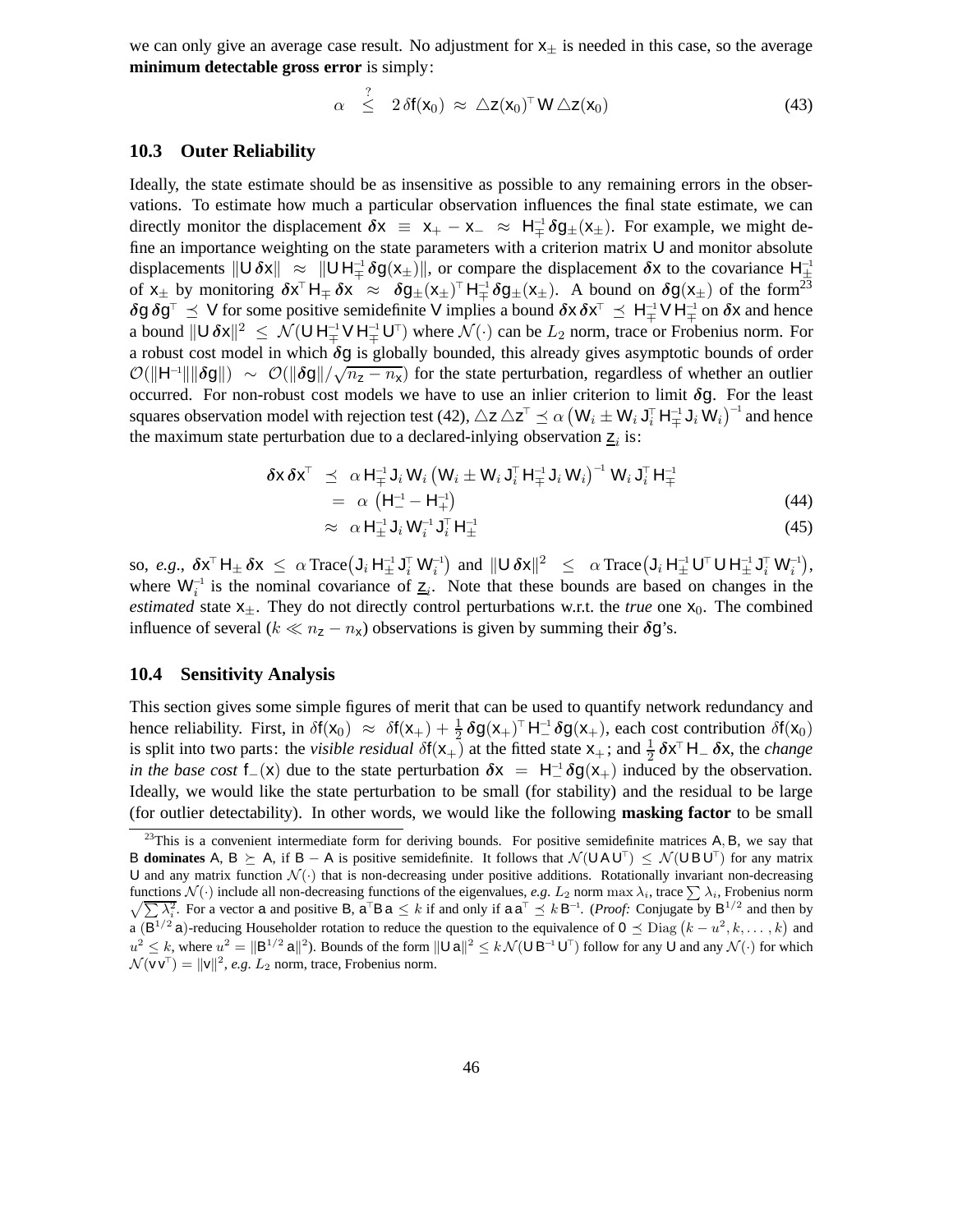$(m_i \ll 1)$  for each observation:

$$
m_i \equiv \frac{\delta g(\mathbf{x}_+)^{\top} \mathsf{H}_{-}^{-1} \delta g(\mathbf{x}_+)}{2 \delta f(\mathbf{x}_+) + \delta g(\mathbf{x}_+)^{\top} \mathsf{H}_{-}^{-1} \delta g(\mathbf{x}_+)}
$$
(46)

$$
= \frac{\Delta z_i(\mathbf{x}_+)^{\top} \mathbf{W}_i \mathbf{J}_i \mathbf{H}_-^{\top} \mathbf{J}_i^{\top} \mathbf{W}_i \Delta z_i(\mathbf{x}_+)}{\Delta z_i(\mathbf{x}_+)^{\top} (\mathbf{W}_i + \mathbf{W}_i \mathbf{J}_i \mathbf{H}_-^{\top} \mathbf{J}_i^{\top} \mathbf{W}_i) \Delta z_i(\mathbf{x}_+)} \tag{47}
$$

(Here,  $\delta f$  should be normalized to have minimum value 0 for an exact fit). If  $m_i$  is known, the outlier test becomes  $\delta f(x_+)/(1-m_i) \ge \alpha$ . The masking  $m_i$  depends on the relative size of  $\delta g$  and  $\delta f$ , which in general depends on the functional form of  $\delta f$  and the specific deviation involved. For robust cost models, a bound on  $\delta g$  may be enough to bound  $m_i$  for outliers. However, for least squares case  $(\triangle z$  form), and more generally for quadratic cost models (such as robust models near the origin),  $m_i$ depends only on the direction of  $\Delta z_i$ , not on its size, and we have a global  $L_2$  matrix norm based bound  $m_i \leq \frac{\nu}{1+\nu}$  where  $\nu = ||\mathsf{L}^\top \mathsf{J}_i \mathsf{H}^{-1} \mathsf{J}_i^\top \mathsf{L}||_2 \leq \text{Trace}(\mathsf{J}_i \mathsf{H}^{-1} \mathsf{J}_i^\top \mathsf{W})$  and  $\mathsf{L} \mathsf{L}^\top = \mathsf{W}_i$  is a Cholesky decomposition of W. (These bounds become equalities for scala decomposition of  $W_i$ . (These bounds become equalities for scalar observations).

The stability of the state estimate is determined by the total cost Hessian (information matrix) H. A large H implies a small state estimate covariance H<sup>-1</sup> and also small responses  $\delta x \approx -H^{-1} \delta g$ to cost perturbations  $\delta$ **g**. The **sensitivity numbers**  $s_i \equiv \text{Trace}(\mathsf{H}^{-1}_+ \delta \mathsf{H}_i)$  are a useful measure of the relative amount of information contributed to  $\mathsf{H}$ . by each observation. They sum to the model the relative amount of information contributed to  $H_{+}$  by each observation. They sum to the model dimension  $-\sum_i s_i = n_x$  because  $\sum_i \delta H_i = H_+$  — so they count "how many parameters worth" of the total information the observation contributes. Some authors prefer to quote **redundancy numbers**  $r_i \equiv n_i - s_i$ , where  $n_i$  is the effective number of independent observations contained in  $\mathbf{z}_i$ . The redundancy numbers sum to  $n_z - n_x$ , the total redundancy of the system. In the least squares case,  $s_i$  = Trace  $(J_i H_+^{-1} J_i^{\top} W)$  and  $m_i = s_i$  for scalar observations, so the scalar outlier test becomes  $\delta f(x_i) / r_i > \alpha$ . Sensitivity numbers can also be defined for subgroups of the parameters in the form  $\delta f(x_+)/r_i \geq \alpha$ . Sensitivity numbers can also be defined for subgroups of the parameters in the form Trace( $U H^{-1} \delta H$ ), where U is an orthogonal projection matrix that selects the parameters of interest. Ideally, the sensitivities of each subgroup should be spread evenly across the observations: a large  $s_i$  indicates a heavily weighted observation, whose incorrectness might significantly compromise the estimate.

#### **10.5 Model Selection**

It is often necessary to chose between several alternative models of the cameras or scene, *e.g*. additional parameters for lens distortion, camera calibrations that may or may not have changed between images, coplanarity or non-coplanarity of certain features. Over-special models give biased results, while over-general ones tend to be noisy and unstable. We will consider only **nested models**, for which a more general model is specialized to a more specific one by freezing some of its parameters at default values (*e.g*. zero skew or lens distortion, equal calibrations, zero deviation from a plane). Let: x be the parameter vector of the more general model;  $f(x)$  be its cost function;  $c(x) = 0$  be the parameter freezing constraints enforcing the specialization;  $k$  be the number of parameters frozen;  $x_0$  be the true underlying state;  $x_q$  be the optimal state estimate for the general model (*i.e.* the unconstrained minimum of  $f(x)$ ); and  $x_s$  be the optimal state estimate for the specialized one (*i.e.* the minimum of  $f(x)$  subject to the constraints  $c(x) = 0$ . Then, under the null hypothesis that the specialized model is correct,  $c(x_0) = 0$ , and in the asymptotic limit in which  $x_q - x_0$  and  $x_s - x_0$  become Gaussian and the constraints become locally approximately linear across the width of this Gaussian, the difference in fitted residuals  $2(f(x_s) - f(x_g))$  has a  $\chi^2_k$  distribution<sup>24</sup>. So if 2  $(f(x_s) - f(x_g))$  is

 $24$ This happens irrespective of the observation distributions because — unlike the case of adding an observation — the same observations and cost function are used for both fits.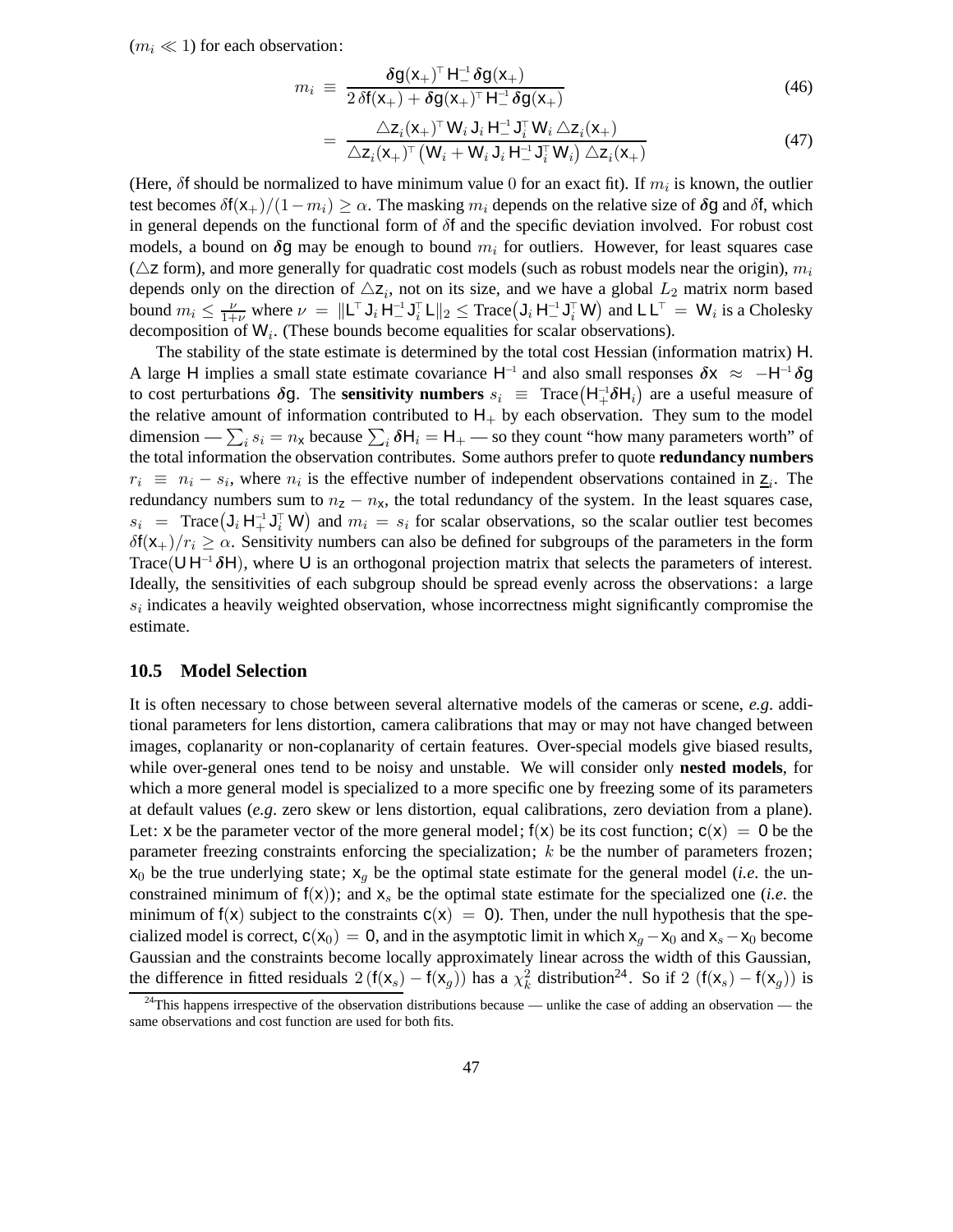less than some suitable  $\chi^2_k$  decision threshold  $\alpha$ , we can accept the hypothesis that the additional parameters take their default values, and use the specialized model rather than the more general one<sup>25</sup>.

As before, we can avoid fitting one of the models by using a linearized analysis. First suppose that we start with a fit of the more general model  $x_g$ . Let the linearized constraints at  $x_g$  be  $c(x_g + \delta x) \approx$  $c(x_g) + C \delta x$ , where  $C \equiv \frac{dc}{dx}$ . A straightforward Lagrange multiplier calculation gives:

$$
2 \left( \mathbf{f}(\mathbf{x}_s) - \mathbf{f}(\mathbf{x}_g) \right) \approx \mathbf{c}(\mathbf{x}_g)^\top \left( \mathbf{C} \mathbf{H}^{-1} \mathbf{C}^\top \right)^{-1} \mathbf{c}(\mathbf{x}_g)
$$
  

$$
\mathbf{x}_s \approx \mathbf{x}_g - \mathbf{H}^{-1} \mathbf{C}^\top \left( \mathbf{C} \mathbf{H}^{-1} \mathbf{C}^\top \right)^{-1} \mathbf{c}(\mathbf{x}_g)
$$
(48)

Conversely, starting from a fit of the more specialized model, the unconstrained minimum is given by the Newton step:  $x_g \approx x_s - H^{-1}g(x_s)$ , and  $2 (f(x_s) - f(x_g)) \approx g(x_s)^T H^{-1}g(x_s)$ , where  $g(x_s)$ <br>is the residual cost gradient at  $x$ . This requires the general model covariance  $H^{-1}$  (or an equivalent is the residual cost gradient at  $x_s$ . This requires the general-model covariance H<sup>-1</sup> (or an equivalent factorization of H), which may not have been worked out. Suppose that the additional parameters were simply appended to the model,  $x \rightarrow (x, y)$  where x is now the reduced parameter vector of the specialized model and y contains the additional parameters. Let the general-model cost gradient at  $(\mathbf{x}_s, \mathbf{y}_s)$  be  $(\begin{smallmatrix} 0 \\ h \end{smallmatrix})$  where  $\mathbf{h} = \frac{df}{dy}$ , and its Hessian be  $(\begin{smallmatrix} \mathsf{H} & \mathsf{A}^{\top} \\ \mathsf{A} & \mathsf{B} \end{smallmatrix})$ . A straightforward calculation shows that:

$$
2 \left( \mathsf{f}(\mathsf{x}_s, \mathsf{y}_s) - \mathsf{f}(\mathsf{x}_g, \mathsf{y}_g) \right) \approx \mathsf{h}^\top \left( \mathsf{B} - \mathsf{A} \mathsf{H}^{-1} \mathsf{A}^\top \right)^{-1} \mathsf{h}
$$
\n
$$
\left( \begin{array}{c} \mathsf{x}_g \\ \mathsf{y}_g \end{array} \right) \approx \left( \begin{array}{c} \mathsf{x}_s \\ \mathsf{y}_s \end{array} \right) + \left( \begin{array}{c} \mathsf{H}^{-1} \mathsf{A}^\top \\ -1 \end{array} \right) \left( \mathsf{B} - \mathsf{A} \mathsf{H}^{-1} \mathsf{A}^\top \right)^{-1} \mathsf{h}
$$
\n
$$
(49)
$$

Given  $H^{-1}$  or an equivalent factorization of H, these tests are relatively inexpensive for small k. They amount respectively to one step of Sequential Quadratic Programming and one Newton step, so the results will only be accurate when these methods converge rapidly.

Another, softer, way to handle nested models is to apply a prior  $\delta f_{\text{prior}}(x)$  peaked at the zero of the specialization constraints  $c(x)$ . If this is weak the data will override it when necessary, but the constraints may not be very accurately enforced. If it is stronger, we can either apply an 'outlier' test (39, 41) to remove it if it appears to be incorrect, or use a **sticky prior** — a prior similar to a robust distribution, with a concentrated central peak and wide flat tails, that will hold the estimate near the constraint surface for weak data, but allow it to 'unstick' if the data becomes stronger.

Finally, more heuristic rules are often used for model selection in photogrammetry, for example deleting any additional parameters that are excessively correlated (correlation coefficient greater than  $\sim$  0.9) with other parameters, or whose introduction appears to cause an excessive increase in the covariance of other parameters [49, 50].

## **11 Network Design**

Network design is the problem of planning camera placements and numbers of images before a measurement project, to ensure that sufficiently accurate and reliable estimates of everything that needs to be measured are found. We will not say much about design, merely outlining the basic considerations and giving a few useful rules of thumb. See [5, chapter 6], [79, 78], [73, Vol.2 §4] for more information.

Factors to be considered in network design include: scene coverage, occlusion / visibility and feature viewing angle; field of view, depth of field, resolution and workspace constraints; and geometric

 $^{25}$ In practice, small models are preferable as they have greater stability and predictive power and less computational cost. So the threshold  $\alpha$  is usually chosen to be comparatively large, to ensure that the more general model will not be chosen unless there is strong evidence for it.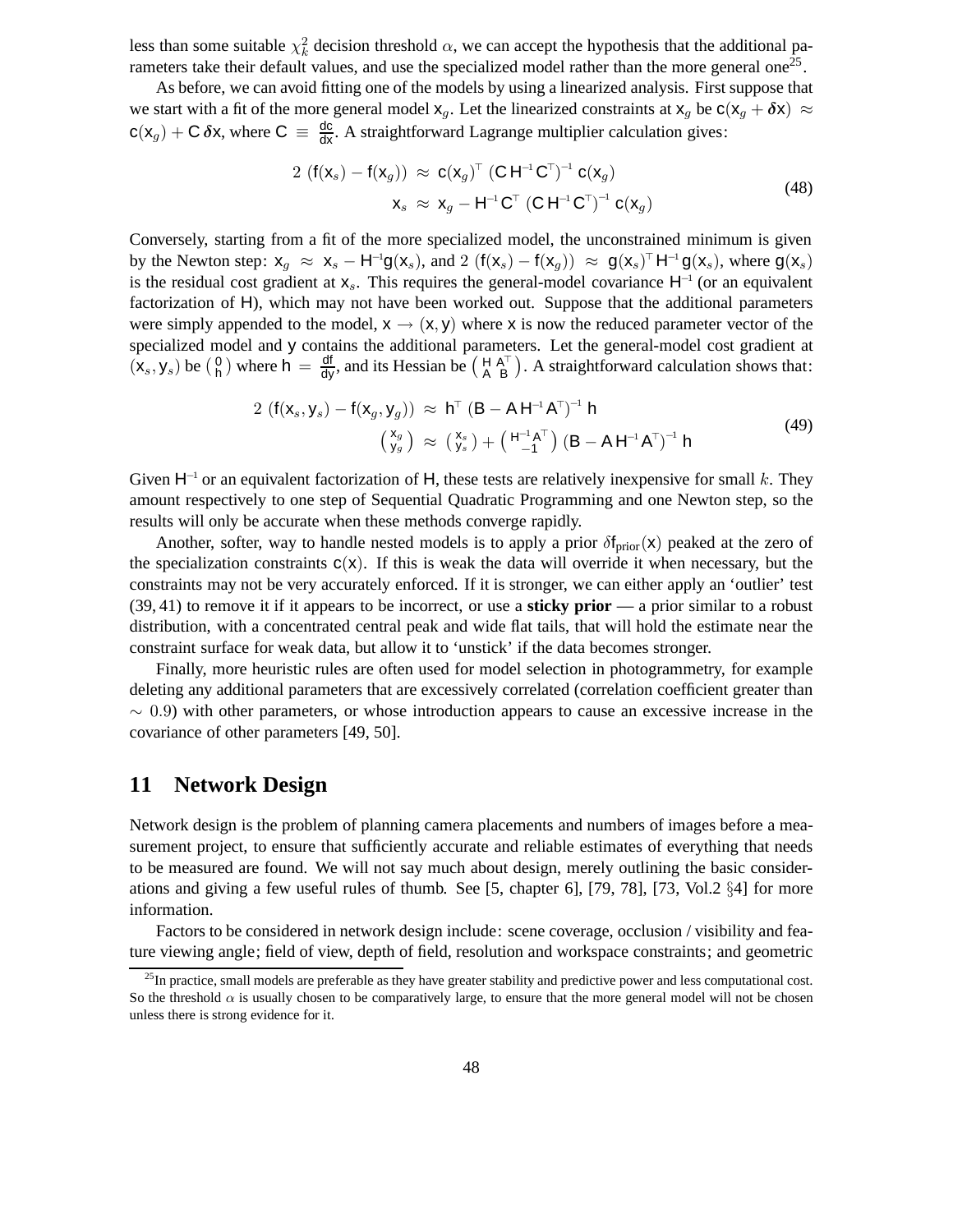strength, accuracy and redundancy. The basic quantitative aids to design are covariance estimation in a suitably chosen gauge (see  $\S$ 9) and the quality control tests from  $\S$ 10. Expert systems have been developed [79], but in practice most designs are still based on personal experience and rules of thumb.

In general, geometric stability is best for 'convergent' (close-in, wide baseline, high perspective) geometries, using wide angle lenses to cover as much of the object as possible, and large film or CCD formats to maximize measurement precision. The wide coverage maximizes the overlap between different sub-networks and hence overall network rigidity, while the wide baselines maximize the sub-network stabilities. The practical limitations on closeness are workspace, field of view, depth of field, resolution and feature viewing angle constraints.

Maximizing the overlap between sub-networks is very important. For objects with several faces such as buildings, images should be taken from corner positions to tie the face sub-networks together. For large projects, large scale overview images can be used to tie together close-in densifying ones. When covering individual faces or surfaces, overlap and hence stability are improved by taking images with a range of viewing angles rather than strictly fronto-parallel ones (*e.g*., for the same number of images, pan-move-pan-move or interleaved left-looking and right-looking images are stabler than a simple fronto-parallel track). Similarly, for buildings or turntable sequences, using a mixture of low and high viewpoints helps stability.

For reliability, one usually plans to see each feature point in at least four images. Although two images in principle suffice for reconstruction, they offer little redundancy and no resistance against feature extraction failures. Even with three images, the internal reliability is still poor: isolated outliers can usually be detected, but it may be difficult to say which of the three images they occurred in. Moreover, 3–4 image geometries with widely spaced (*i.e*. non-aligned) centres usually give much more isotropic feature error distributions than two image ones.

If the bundle adjustment will include self-calibration, it is important to include a range of viewing angles. For example for a flat, compact object, views might be taken at regularly spaced points along a 30–45° half-angle cone centred on the object, with 90° optical axis rotations between views.

## **12 Summary and Recommendations**

This survey was written in the hope of making photogrammetric know-how about bundle adjustment — the simultaneous optimization of structure and camera parameters in visual reconstruction — more accessible to potential implementors in the computer vision community. Perhaps the main lessons are the extraordinary versatility of adjustment methods, the critical importance of exploiting the problem structure, and the continued dominance of second order (Newton) algorithms, in spite of all efforts to make the simpler first order methods converge more rapidly.

We will finish by giving a series of recommendations for methods. At present, these must be regarded as very provisional, and subject to revision after further testing.

**Parametrization:** (§2.2, 4.5) During step prediction, avoid parameter singularities, infinities, strong nonlinearities and ill-conditioning. Use well-conditioned local (current value + offset) parametrizations of nonlinear elements when necessary to achieve this: the local step prediction parametrization can be different from the global state representation one. The ideal is to make the parameter space error function as isotropic and as near-quadratic as possible. Residual rotation or quaternion parametrizations are advisable for rotations, and projective homogeneous parametrizations for distant points, lines and planes (*i.e*. 3D features near the singularity of their affine parametrizations, affine infinity).

**Cost function:** (§3) The cost should be a realistic approximation to the negative log likelihood of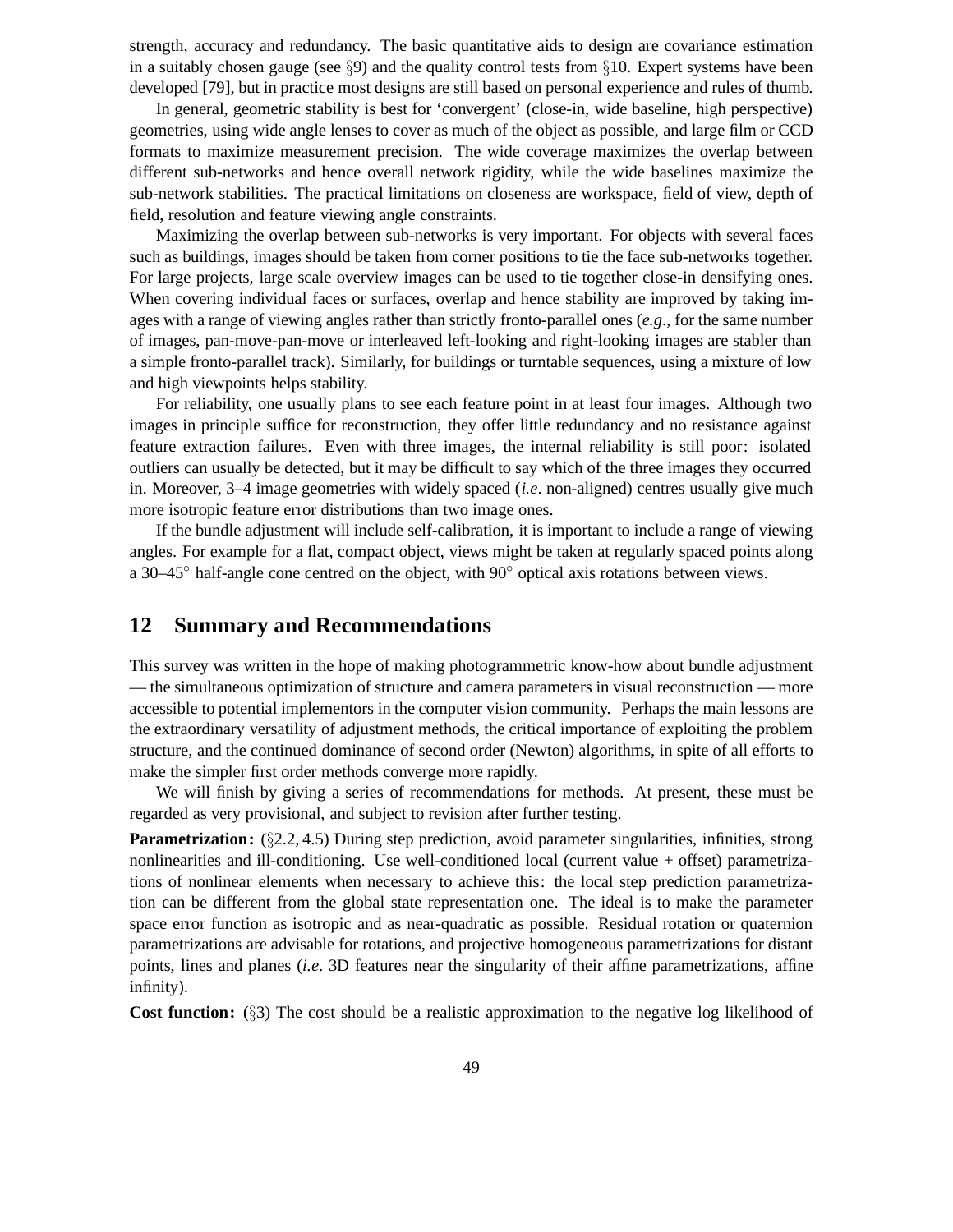the total (inlier + outlier) error distribution. The exact functional form of the distribution is not too critical, however: (*i*) Undue weight should not be given to outliers by making the tails of the distribution (the predicted probability of outliers) unrealistically small. (NB: Compared to most realworld measurement distributions, the tails of a Gaussian *are* unrealistically small). (*ii*) The dispersion matrix or inlier covariance should be a realistic estimate of the actual inlier measurement dispersion, so that the transition between inliers and outliers is in about the right place, and the inlier errors are correctly weighted during fitting.

**Optimization method:** (§4, 6, 7) For **batch problems** use a second order Gauss-Newton method with sparse factorization (see below) of the Hessian, unless:

- The problem is so large that exact sparse factorization is impractical. In this case consider either iterative linear system solvers such as Conjugate Gradient for the Newton step, or related nonlinear iterations such as Conjugate Gradient, or preferably Limited Memory Quasi-Newton or (if memory permits) full Quasi-Newton (§7, [29, 93, 42]). (None of these methods require the Hessian). If you are in this case, it would pay to investigate professional large-scale optimization codes such as MINPACK-2, LANCELOT, or commercial methods from NAG or IMSL (see §C.2).
- If the problem is medium or large but dense (which is unusual), and if it has strong geometry, alternation of resection and intersection may be preferable to a second order method. However, in this case Successive Over-Relaxation (SOR) would be even better, and Conjugate Gradient is likely to be better yet.
- In all of the above cases, good preconditioning is critical (§7.3).

For **on-line problems** (rather than batch ones), use factorization updating rather than matrix inverse updating or re-factorization  $(\S B.5)$ . In time-series problems, investigate the effect of changing the time window (§8.2, [83, 84]), and remember that Kalman filtering is only the first half-iteration of a full nonlinear method.

**Factorization method:** (§6.2, B.1) For speed, preserve the symmetry of the Hessian during factorization by using: Cholesky decomposition for positive definite Hessians (*e.g*. unconstrained problems in a trivial gauge); pivoted Cholesky decomposition for positive semi-definite Hessians (*e.g*. unconstrained problems with gauge fixing by subset selection §9.5); and Bunch-Kauffman decomposition (§B.1) for indefinite Hessians (*e.g*. the augmented Hessians of constrained problems, §4.4). Gaussian elimination is stable but a factor of two slower than these.

**Variable ordering:** (§6.3) The variables can usually be ordered by hand for regular networks, but for more irregular ones (*e.g*. close range site-modelling) some experimentation may be needed to find the most efficient overall ordering method. If reasonably compact profiles can be found, profile representations ( $\S 6.3.3$ , B.3) are simpler to implement and faster than general sparse ones ( $\S 6.3$ ).

- For dense networks use a profile representation and a "natural" variable ordering: either features then cameras, or cameras then features, with whichever has the fewest parameters last. An explicit reduced system based implementation such as Brown's method [19] can also be used in this case  $(\S 6.1, A)$ .
- If the problem has some sort of 1D temporal or spatial structure (*e.g*. image streams, turntable problems), try a profile representation with natural (simple connectivity) or Snay's banker's (more complex connectivity) orderings (§6.3.3, [101, 24]). A recursive on-line updating method might also be useful in this case.
- If the problem has 2D structure (*e.g*. cartography and other surface coverage problems) try nested dissection, with hand ordering for regular problems (cartographic blocks), and a multilevel scheme for more complex ones (§6.3.2). A profile representation may or may not be suitable.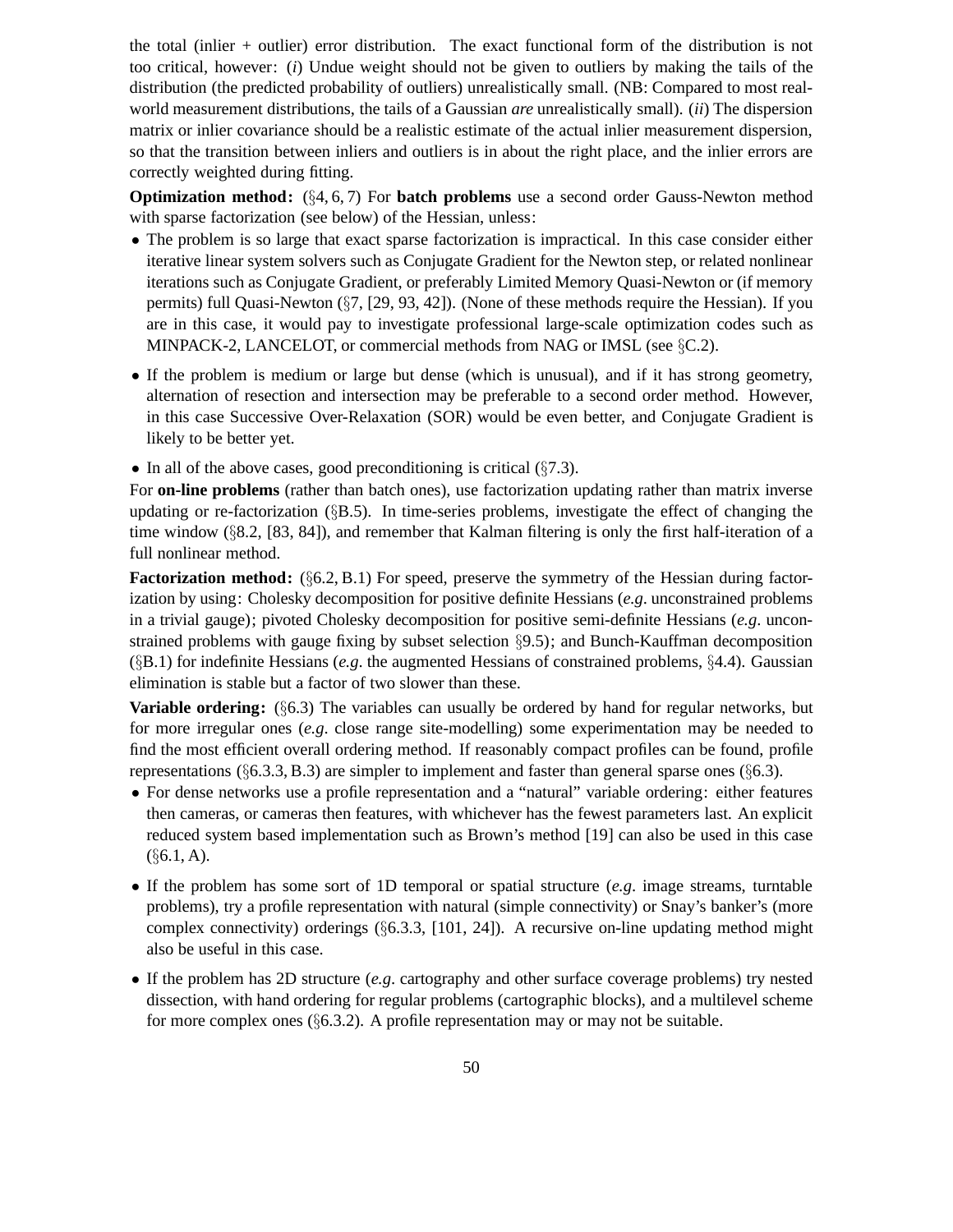• For less regular sparse networks, the choice is not clear. Try minimum degree ordering with a general sparse representation, Snay's Banker's with a profile representation, or multilevel nested dissection.

For all of the automatic variable ordering methods, try to order any especially highly connected variables last by hand, before invoking the method.

**Gauge fixing:** (§9) For efficiency, use either a trivial gauge or a subset selection method as a working gauge for calculations, and project the results into whatever gauge you want later by applying a suitable gauge projector  $P_G$  (32). Unless you have a strong reason to use an external reference system, the output gauge should probably be an inner gauge centred on the network elements you care most about, *i.e*. the observed features for a reconstruction problem, and the cameras for a navigation one.

**Quality control and network design:** (§10) A robust cost function helps, but for overall system reliability you still need to plan your measurements in advance (until you have developed a good intuition for this), and check the results afterwards for outlier sensitivity and over-modelling, using a suitable quality control procedure. Do not underestimate the extent to which either low redundancy, or weak geometry, or over-general models can make gross errors undetectable.

# **A Historical Overview**

This appendix gives a brief history of the main developments in bundle adjustment, including literature references.

Least squares: The theory of combining measurements by minimizing the sum of their squared residuals was developed independently by Gauss and Legendre around 1795–1820 [37, 74], [36, Vol.IV, 1–93], about 40 years *after* robust  $L_1$  estimation [15]. Least squares was motivated by estimation problems in astronomy and geodesy and extensively applied to both fields by Gauss, whose remarkable 1823 monograph [37, 36] already contains almost the complete modern theory of least squares including elements of the theory of probability distributions, the definition and properties of the Gaussian distribution, and a discussion of bias and the "Gauss-Markov" theorem, which states that least squares gives the Best Linear Unbiased Estimator (BLUE) [37, 11]. It also introduces the  $LDL<sup>T</sup>$ form of symmetric Gaussian elimination and the Gauss-Newton iteration for nonlinear problems, essentially in their modern forms although without explicitly using matrices. The 1828 supplement on geodesy introduced the Gauss-Seidel iteration for solving large nonlinear systems. The economic and military importance of surveying lead to extensive use of least squares and several further developments: Helmert's nested dissection [64] — probably the first systematic sparse matrix method in the 1880's, Cholesky decomposition around 1915, Baarda's theory of reliability of measurement networks in the 1960's [7, 8], and Meissl [87, 89] and Baarda's [6] theories of uncertain coordinate frames and free networks [22, 25]. We will return to these topics below.

**Second order bundle algorithms:** Electronic computers capable of solving reasonably large least squares problems first became available in the late 1950's. The basic photogrammetric bundle method was developed for the U.S. Air Force by Duane C. Brown and his co-workers in 1957–9 [16, 19]. The initial focus was aerial cartography, but by the late 1960's bundle methods were also being used for close-range measurements<sup>26</sup>. The links with geodesic least squares and the possibility of combining geodesic and other types of measurements with the photogrammetric ones were clear right

<sup>26</sup>**Close range** means essentially that the object has significant depth relative to the camera distance, *i.e*. that there is significant perspective distortion. For aerial images the scene is usually shallow compared to the viewing height, so focal length variations are very difficult to disentangle from depth variations.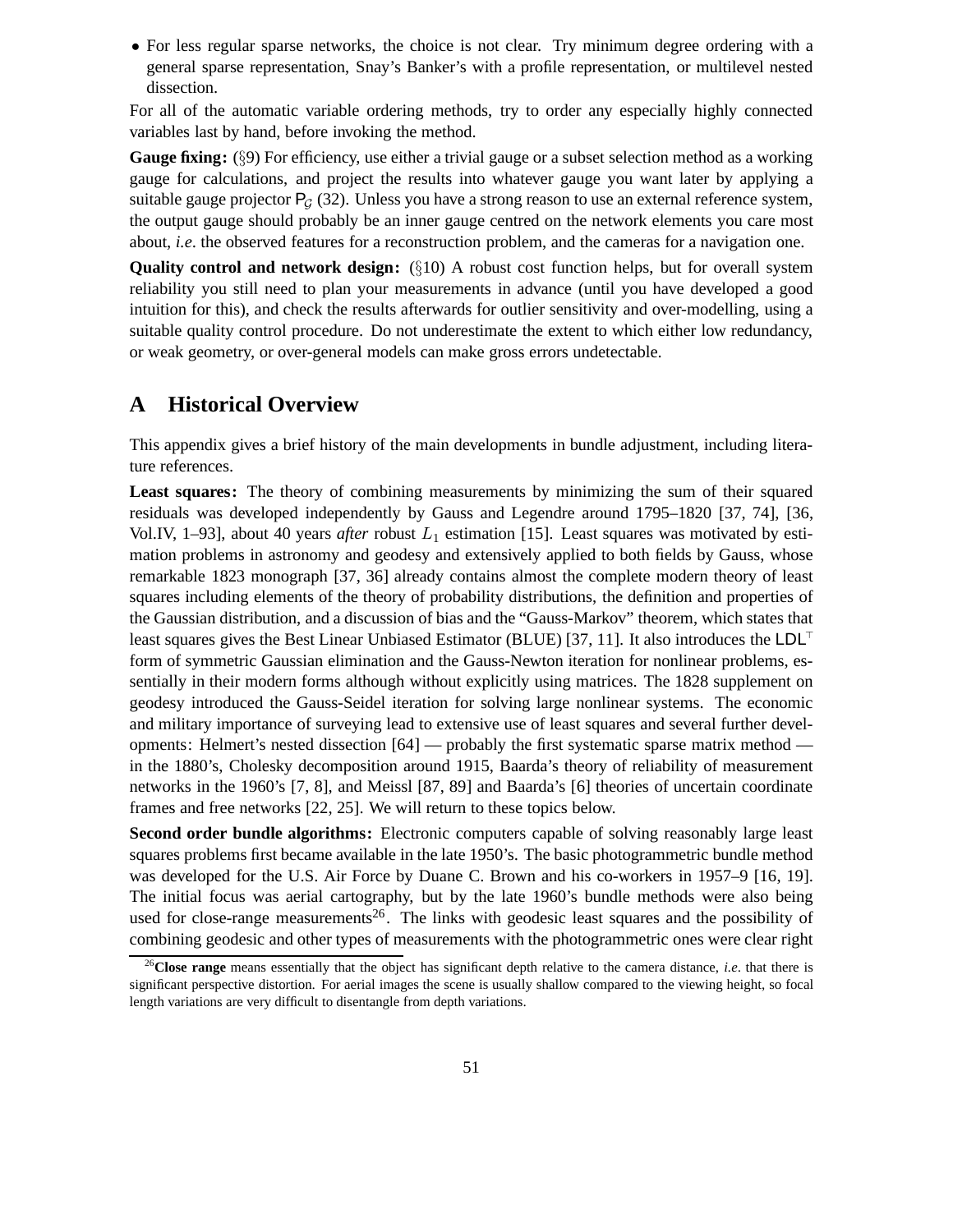![](_page_51_Figure_0.jpeg)

Figure 9: A schematic history of bundle adjustment.

from the start. Initially the cameras were assumed to be calibrated<sup>27</sup>, so the optimization was over object points and camera poses only. **Self calibration** (the estimation of internal camera parameters during bundle adjustment) was first discussed around 1964 and implemented by 1968 [19]. Camera models were greatly refined in the early 1970's, with the investigation of many alternative sets of **additional (distortion) parameters** [17, 18, 19]. Even with stable and carefully calibrated aerial photogrammetry cameras, self calibration significantly improved accuracies (by factors of around 2– 10). This lead to rapid improvements in camera design as previously unmeasurable defects like film platten non-flatness were found and corrected. Much of this development was lead by Brown and his collaborators. See [19] for more of the history and references.

Brown's initial 1958 bundle method [16, 19] uses block matrix techniques to eliminate the structure parameters from the normal equations, leaving only the camera pose parameters. The resulting **reduced camera subsystem** is then solved by dense Gaussian elimination, and back-substitution gives the structure. For self-calibration, a second reduction from pose to calibration parameters can be added in the same way. Brown's method is probably what most vision researchers think of as 'bundle adjustment', following descriptions by Slama [100] and Hartley [58, 59]. It is still a reasonable choice for small dense networks<sup>28</sup>, but it rapidly becomes inefficient for the large sparse ones that arise in aerial cartography and large-scale site modelling.

For larger problems, more of the natural sparsity has to be exploited. In aerial cartography, the regular structure makes this relatively straightforward. The images are arranged in **blocks** — rectangular or irregular grids designed for uniform ground coverage, formed from parallel 1D **strips** of images with about 50–70% forward overlap giving adjacent stereo pairs or triplets, about 10–20% side overlap, and a few known ground control points sprinkled sparsely throughout the block. Features are shared only between neighbouring images, and images couple in the reduced camera subsystem

<sup>27</sup>**Calibration** always denotes *internal* camera parameters ("interior orientation") in photogrammetric terminology. External calibration is called **pose** or **(exterior) orientation**.

<sup>28</sup>A photogrammetric network is **dense** if most of the 3D features are visible in most of the images, and **sparse** if most features appear in only a few images. This corresponds directly to the density or sparsity of the off-diagonal block (feature-camera coupling matrix) of the bundle Hessian.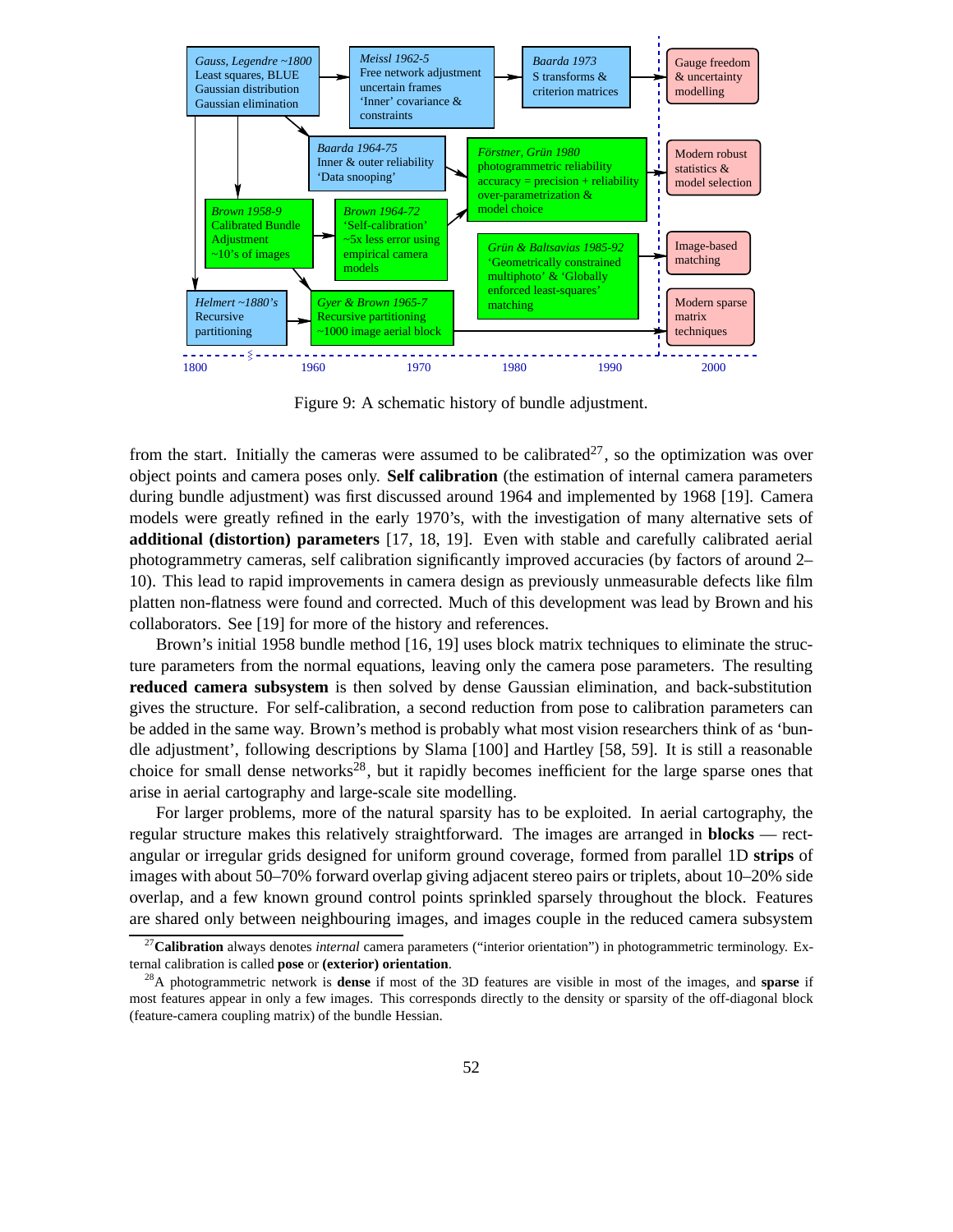only if they share common features. So if the images are arranged in strip or cross-strip ordering, the reduced camera system has a triply-banded block structure (the upper and lower bands representing, *e.g*., right and left neighbours, and the central band forward and backward ones). Several efficient numerical schemes exist for such matrices. The first was Gyer & Brown's 1967 **recursive partitioning** method [57, 19], which is closely related to Helmert's 1880 geodesic method [64]. (Generalizations of these have become one of the major families of modern sparse matrix methods [40, 26, 11]). The basic idea is to split the rectangle into two halves, recursively solving each half and gluing the two solutions together along their common boundary. Algebraically, the variables are reordered into left-half-only, right-half-only and boundary variables, with the latter (representing the only coupling between the two halves) eliminated last. The technique is extremely effective for aerial blocks and similar problems where small *separating sets* of variables can be found. Brown mentions adjusting a block of 162 photos on a machine with only 8k words of memory, and 1000 photo blocks were already feasible by mid-1967 [19]. For less regular networks such as site modelling ones it may not be feasible to choose an appropriate variable ordering beforehand, but efficient on-line ordering methods exist [40, 26, 11] (see §6.3).

**Independent model methods:** These approximate bundle adjustment by calculating a number of partial reconstructions independently and merging them by pairwise 3D alignment. Even when the individual models and alignments are separately optimal, the result is suboptimal because the the stresses produced by alignment are not propagated back into the individual models. (Doing so would amount to completing one full iteration of an optimal recursive decomposition style bundle method — see  $\S 8.2$ ). Independent model methods were at one time the standard in aerial photogrammetry [95, 2, 100, 73], where they were used to merge individual stereo pair reconstructions within aerial strips into a global reconstruction of the whole block. They are always less accurate than bundle methods, although in some cases the accuracy can be comparable.

**First order & approximate bundle algorithms:** Another recurrent theme is the use of approximations or iterative methods to avoid solving the full Newton update equations. Most of the plausible approximations have been rediscovered several times, especially variants of alternate steps of resection (finding the camera poses from known 3D points) and intersection (finding the 3D points from known camera poses), and the linearized version of this, the block Gauss-Seidel iteration. Brown's group had already experimented with Block Successive Over-Relaxation (BSOR — an accelerated variant of Gauss-Seidel) by 1964 [19], before they developed their recursive decomposition method. Both Gauss-Seidel and BSOR were also applied to the independent model problem around this time [95, 2]. These methods are mainly of historical interest. For large sparse problems such as aerial blocks, they can not compete with efficiently organized second order methods. Because some of the inter-variable couplings are ignored, corrections propagate very slowly across the network (typically one step per iteration), and many iterations are required for convergence (see  $\S7$ ).

**Quality control:** In parallel with this algorithmic development, two important theoretical developments took place. Firstly, the Dutch geodesist W. Baarda led a long-running working group that formulated a theory of statistical reliability for least squares estimation [7, 8]. This greatly clarified the conditions (essentially **redundancy**) needed to ensure that outliers could be detected from their residuals (**inner reliability**), and that any remaining undetected outliers had only a limited effect on the final results (**outer reliability**). A. Grün [49, 50] and W. Förstner [30, 33, 34] adapted this theory to photogrammetry around 1980, and also gave some early correlation and covariance based model selection heuristics designed to control over-fitting problems caused by over-elaborate camera models in self calibration.

**Datum / gauge freedom:** Secondly, as problem size and sophistication increased, it became increas-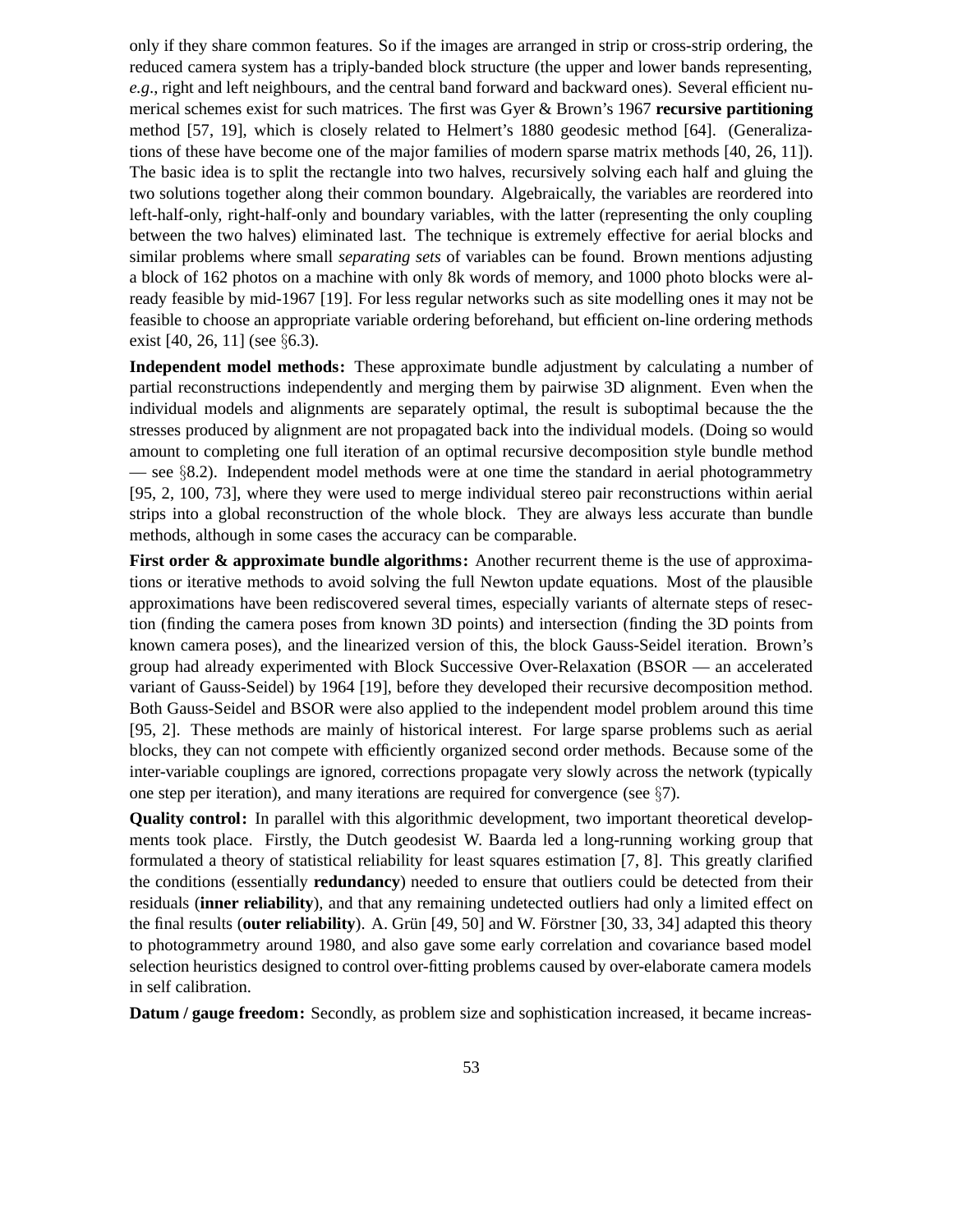ingly difficult to establish sufficiently accurate control points for large geodesic and photogrammetric networks. Traditionally, the network had been viewed as a means of 'densifying' a fixed control coordinate system — propagating control-system coordinates from a few known control points to many unknown ones. But this viewpoint is suboptimal when the network is intrinsically more accurate than the control, because most of the apparent uncertainty is simply due to the uncertain definition of the control coordinate system itself. In the early 1960's, Meissl studied this problem and developed the first **free network** approach, in which the reference coordinate system floated freely rather than being locked to any given control points [87, 89]. More precisely, the coordinates are pinned to a sort of average structure defined by so-called **inner constraints**. Owing to the removal of control-related uncertainties, the nominal structure covariances become smaller and easier to interpret, and the numerical bundle iteration also converges more rapidly. Later, Baarda introduced another approach to this theory based on **S-transforms** — coordinate transforms between uncertain frames [6, 21, 22, 25].

**Least squares matching:** All of the above developments originally used manually extracted image points. Automated image processing was clearly desirable, but it only gradually became feasible owing to the sheer size and detail of photogrammetric images. Both feature based, *e.g*. [31, 32], and direct (region based) [1, 52, 55, 110] methods were studied, the latter especially for matching low-contrast natural terrain in cartographic applications. Both rely on some form of **least squares matching** (as image correlation is called in photogrammetry). Correlation based matching techniques remain the most accurate methods of extracting precise translations from images, both for high contrast photogrammetric targets and for low contrast natural terrain. Starting from around 1985, Grün and his co-workers combined region based least squares matching with various geometric constraints. **Multi-photo geometrically constrained matching** optimizes the match over multiple images simultaneously, subject to the inter-image matching geometry [52, 55, 9]. For each surface patch there is a single search over patch depth and possibly slant, which *simultaneously* moves it along epipolar lines in the other images. Initial versions assumed known camera matrices, but a full patch-based bundle method was later investigated [9]. Related methods in computer vision include [94, 98, 67]. **Globally enforced least squares matching** [53, 97, 76] further stabilizes the solution in low-signal regions by enforcing continuity constraints between adjacent patches. Patches are arranged in a grid and matched using local affine or projective deformations, with additional terms to penalize mismatching at patch boundaries. Related work in vision includes [104, 102]. The inter-patch constraints give a sparselycoupled structure to the least squares matching equations, which can again be handled efficiently by recursive decomposition.

## **B Matrix Factorization**

This appendix covers some standard material on matrix factorization, including the technical details of factorization, factorization updating, and covariance calculation methods. See [44, 11] for more details.

**Terminology:** Depending on the factorization, 'L' stands for lower triangular, 'U' or 'R' for upper triangular, 'D' or 'S' for diagonal, 'Q' or 'U','V' for orthogonal factors.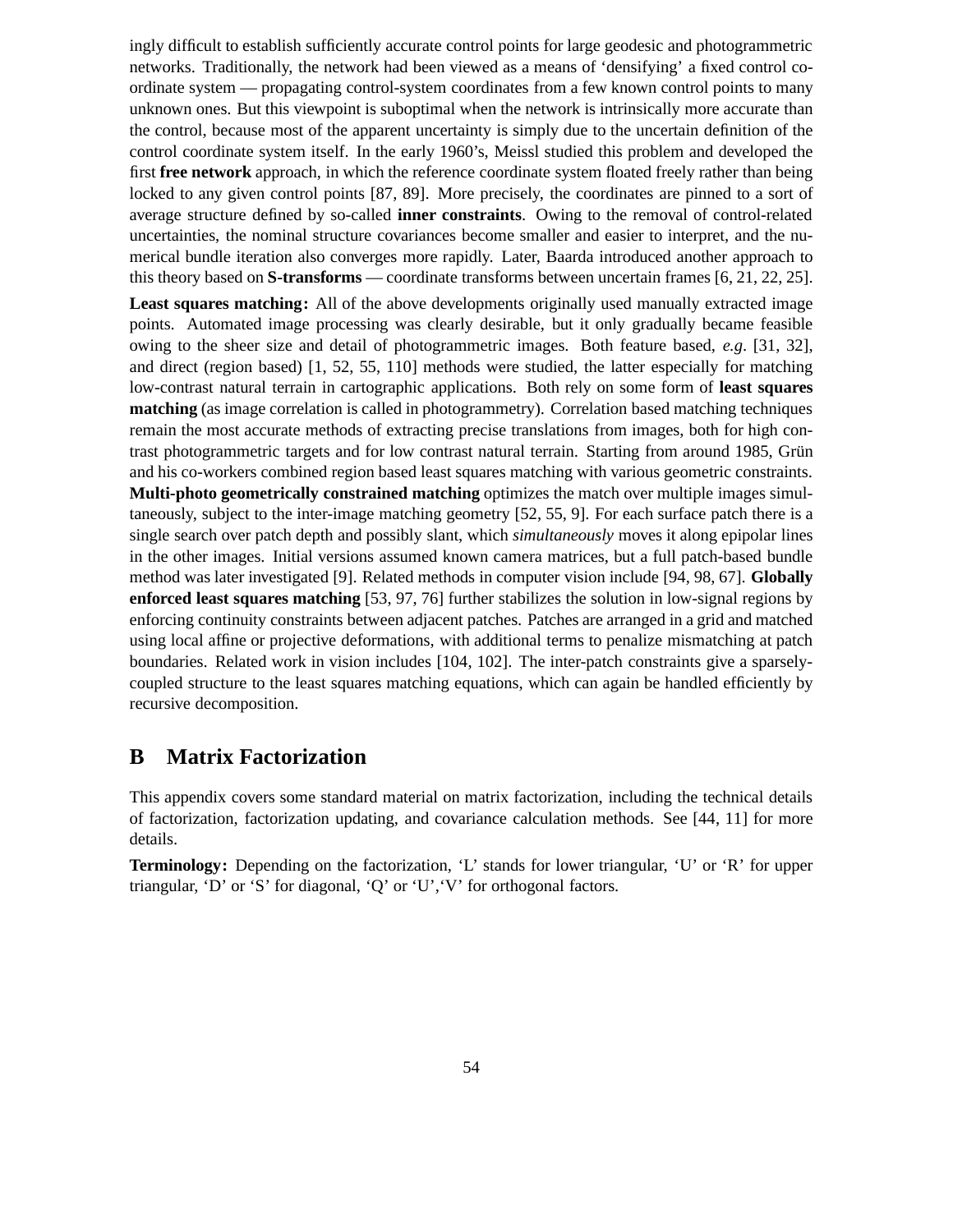#### **B.1 Triangular decompositions**

Any matrix A has a family of block (lower triangular)\*(diagonal)\*(upper triangular) factorizations  $A = LDU$ :

$$
A = L D U
$$
  
\n
$$
\begin{pmatrix}\nA_{11} & A_{12} & \cdots & A_{1n} \\
A_{21} & A_{22} & \cdots & A_{2n} \\
\vdots & \vdots & \ddots & \vdots \\
A_{m1} & A_{m2} & \cdots & A_{mn}\n\end{pmatrix} = \begin{pmatrix}\nL_{11} & L_{22} & & & & \\
L_{21} & L_{22} & \cdots & & & \\
\vdots & \vdots & \ddots & & & \\
\vdots & \vdots & \ddots & & \vdots \\
L_{m1} & L_{m2} & \cdots & L_{mr}\n\end{pmatrix}\n\begin{pmatrix}\nD_1 & & & & & \\
D_2 & & & & & \\
& \ddots & & & & \\
D_r & & & & & \ddots \\
D_r & & & & & \ddots\n\end{pmatrix}\n\begin{pmatrix}\nU_{11} & U_{12} & \cdots & \cdots & U_{1n} \\
U_{22} & \cdots & \cdots & U_{2n} \\
& \ddots & & \vdots \\
& \ddots & & \vdots \\
& \ddots & & \vdots\n\end{pmatrix}
$$
\n(50)

$$
\begin{array}{ccc}\nL_{ii} D_i U_{ii} = \overline{A}_{ii}, & i = j \\
L_{ij} \equiv \overline{A}_{ij} U_{jj}^{-1} D_{j}^{-1}, & i > j \\
U_{ij} \equiv D_{i}^{-1} L_{ii}^{-1} \overline{A}_{ij}, & i < j\n\end{array}\n\qquad\n\begin{array}{ccc}\n\overline{A}_{ij} = A_{ij} - \sum_{k < \min(i,j)} L_{ik} D_k U_{kj} \\
= A_{ij} - \sum_{k < \min(i,j)} \overline{A}_{ik} \overline{A}_{kk}^{-1} \overline{A}_{kj}\n\end{array}
$$
\n(51)

Here, the diagonal blocks  $D_1 \ldots D_{r-1}$  must be chosen to be square and invertible, and r is determined by the rank of A. The recursion (51) follows immediately from the product  $A_{ij} = (LDU)_{ij} =$ <br>  $\sum_{i=1}^{n} A_{ij} D_{ij} U_{ij}$ . Given such a factorization linear equations can be solved by forwards and  $\sum_{k \le \text{min}(i,j)} \mathsf{L}_{ik} \mathsf{D}_k \mathsf{U}_{kj}$ . Given such a factorization, linear equations can be solved by forwards and hackwards substitution as in (22.24) backwards substitution as in  $(22-24)$ .

The diagonal blocks of L, D, U can be chosen freely subject to  $L_{ii} D_{ii} U_{ii} = \overline{A}_{ii}$ , but once this is done the factorization is uniquely defined. Choosing  $L_{ii} = D_{ii} = 1$  so that  $U_{ii} = \overline{A}_{ii}$  gives the (block) **LU decomposition**  $A = L U$ , the matrix representation of (block) Gaussian elimination. Choosing  $L_{ii} = U_{ii} = 1$  so that  $D_i = A_{ii}$  gives the **LDU decomposition**. If A is symmetric, the LDU decomposition preserves the symmetry and becomes the  $LDL<sup>T</sup>$  **decomposition** A =  $LDL<sup>T</sup>$  where  $U = L^{\top}$  and  $D = D^{\top}$ . If A is symmetric positive definite we can set  $D = 1$  to get the **Cholesky decomposition**  $A = LL^T$ , where  $L_{ii} \overline{L_{ii}} = A_{ii}$  (recursively) defines the Cholesky factor  $L_{ii}$  of the positive definite matrix  $\overline{A}_{ii}$ . (For a scalar Chol $(a) = \sqrt{a}$ ) If all of the blocks are chosen to be  $1 \times 1$ . positive definite matrix  $A_{ii}$ . (For a scalar, Chol(a) =  $\sqrt{a}$ ). If all of the blocks are chosen to be  $1 \times 1$ , we get the conventional scalar forms of these decompositions. These decompositions are obviously equivalent, but for speed and simplicity it is usual to use the most specific one that applies: LU for general matrices,  $LDL<sup>T</sup>$  for symmetric ones, and Cholesky for symmetric positive definite ones. For symmetric matrices such as the bundle Hessian,  $LDL<sup>T</sup>$  / Cholesky are 1.5–2 times faster than LDU / LU. We will use the general form (50) below as it is trivial to specialize to any of the others.

**Loop ordering:** From (51), the ij block of the decomposition depends only on the the upper left  $(m-1) \times (m-1)$  submatrix and the first m elements of row i and column j of A, where  $m =$  $\min(i, j)$ . This allows considerable freedom in the ordering of operations during decomposition, which can be exploited to enhance parallelism and improve memory cache locality.

**Fill in:** If A is sparse, its L and U factors tend to become ever denser as the decomposition progresses. Recursively expanding  $\overline{A}_{ik}$  and  $\overline{A}_{kj}$  in (51) gives contributions of the form  $\pm A_{ik} \overline{A}_{kk}^{-1} A_{kl} \cdots A_{pq} \overline{A}_{qq}^{-1} A_{qj}$ for  $k, l \ldots p, q < \min(i, j)$ . So even if  $A_{ij}$  is zero, if there is any path of the form  $i \to k \to l \to l$  $\ldots \to p \to q \to j$  via non-zero  $A_{kl}$  with  $k, l \ldots p, q < \min(i, j)$ , the ij block of the decomposition will generically **fill-in** (become non-zero). The amount of fill-in is strongly dependent on the ordering of the variables (*i.e*. of the rows and columns of A). Sparse factorization methods (§6.3) manipulate this ordering to minimize either fill-in or total operation counts.

**Pivoting:** For positive definite matrices, the above factorizations are very stable because the **pivots**  $A_{ii}$  must themselves remain positive definite. More generally, the pivots may become ill-conditioned causing the decomposition to break down. To deal with this, it is usual to search the undecomposed part of the matrix for a large pivot at each step, and permute this into the leading position before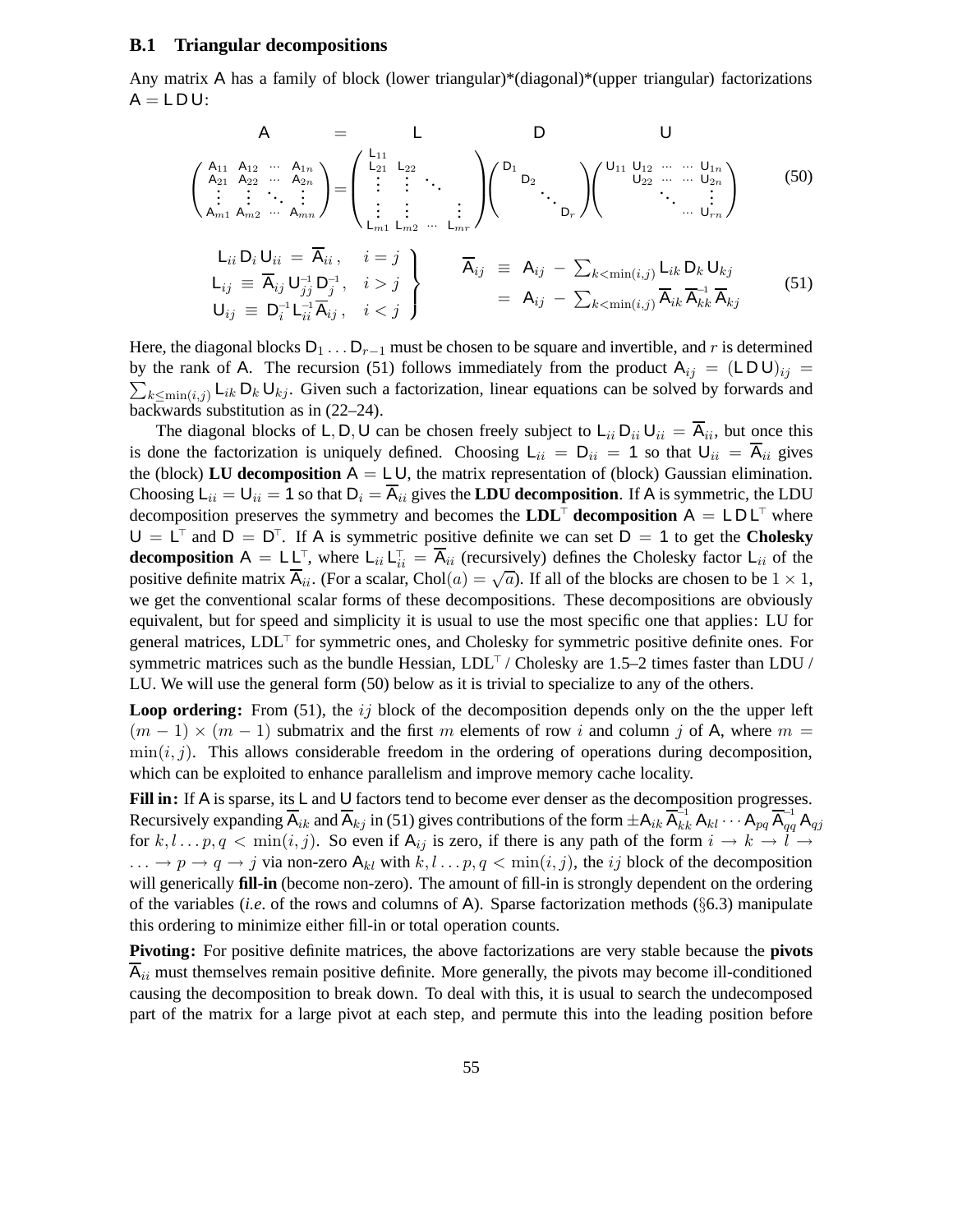proceeding. The stablest policy is **full pivoting** which searches the whole submatrix, but usually a less costly **partial pivoting** search over just the current column (**column pivoting**) or row (**row pivoting**) suffices. Pivoting ensures that L and/or U are relatively well-conditioned and postpones ill-conditioning in D for as long as possible, but it can not ultimately make D any better conditioned than A is. Column pivoting is usual for the LU decomposition, but if applied to a symmetric matrix it destroys the symmetry and hence doubles the workload. **Diagonal pivoting** preserves symmetry by searching for the largest remaining diagonal element and permuting both its row and its column to the front. This suffices for positive semidefinite matrices (*e.g*. gauge deficient Hessians). For general symmetric indefinite matrices (*e.g.* the augmented Hessians  $\begin{pmatrix} H & C \\ C^T & 0 \end{pmatrix}$  of constrained problems (12)), off-diagonal pivots can not be avoided<sup>29</sup>, but there are fast, stable, symmetry-preserving pivoted LDL<sup>T</sup> decompositions with block diagonal D having  $1 \times 1$  and  $2 \times 2$  blocks. Full pivoting is possible (**Bunch-Parlett decomposition**), but **Bunch-Kaufman decomposition** which searches the diagonal and only one or at most two columns usually suffices. This method is nearly as fast as pivoted Cholesky decomposition (to which it reduces for positive matrices), and as stable LU decomposition with partial pivoting. **Asen's method** has similar speed and stability but produces a tridiagonal D. The constrained Hessian  $\begin{pmatrix} H & C \\ C^T & 0 \end{pmatrix}$  has further special properties owing to its zero block, but we will not consider these here — see [44, §4.4.6 Equilibrium Systems].

#### **B.2 Orthogonal decompositions**

For least squares problems, there is an alternative family of decompositions based on orthogonal reduction of the Jacobian  $J = \frac{dz}{dx}$ . Given any rectangular matrix A, it can be decomposed as  $\Delta = \Omega \mathbf{R}$  where  $\mathbf{R}$  is upper triangular and  $\Omega$  is orthogonal (i.e., its columns are orthonormal unit  $A = QR$  where R is upper triangular and Q is orthogonal (*i.e.*, its columns are orthonormal unit vectors). This is called the **QR decomposition** of A. R is identical to the right Cholesky factor of  $A^{\dagger} A = (R^{\dagger} Q^{\dagger}) (QR) = R^{\dagger} R$ . The solution of the linear least squares problem  $\min_{x} ||Ax - b||^2$ is  $x = R^{-1}Q^{T}b$ , and  $R^{-1}Q^{T}$  is the Moore-Penrose pseduo-inverse of A. The QR decomposition is calculated by finding a series of simple rotations that successively zero below diagonal elements of A to form R, and accumulating the rotations in Q,  $Q^{\dagger} A = R$ . Various types of rotations can be used. **Givens rotations** are the fine-grained extreme: one-parameter  $2 \times 2$  rotations that zero a single element of A and affect only two of its rows. **Householder reflections** are coarser-grained reflections in hyperplanes  $1 - 2 \frac{V V^{\top}}{\|V\|^2}$ , designed to zero an entire below-diagonal column of A and affecting all<br>clarents of A in or halow the diagonal source fibet column. Intermediate sizes of Havenholder reflector elements of A in or below the diagonal row of that column. Intermediate sizes of Householder reflections can also be used, the  $2 \times 2$  case being computationally equivalent, and equal up to a sign, to the corresponding Givens rotation. This is useful for sparse QR decompositions, *e.g*. multifrontal methods (see §6.3 and [11]). The Householder method is the most common one for general use, owing to its speed and simplicity. Both the Givens and Householder methods calculate R explicitly, but Q is not calculated directly unless it is explicitly needed. Instead, it is stored in factorized form (as a series of 2  $\times$  2 rotations or Householder vectors), and applied piecewise when needed. In particular,  $Q^{\top}$ b is needed to solve the least squares system, but it can be calculated progressively as part of the decomposition process. As for Cholesky decomposition, QR decomposition is stable without pivoting so long as A has full column rank and is not too ill-conditioned. For degenerate A, Householder QR decomposition with column exchange pivoting can be used. See [11] for more information about QR decomposition.

<sup>&</sup>lt;sup>29</sup>The archetypical failure is the unstable  $LDL<sup>T</sup>$  decomposition of the well-conditioned symmetric indefinite matrix  $\begin{pmatrix} \epsilon & 1 \\ 1 & 0 \end{pmatrix} = \begin{pmatrix} 1 & 0 \\ 1/\epsilon & 1 \end{pmatrix} \begin{pmatrix} \epsilon & 0 \\ 0 & -1/\epsilon \end{pmatrix} \begin{pmatrix} 1 & 1/\epsilon \\ 0 & 1 \end{pmatrix}$ <br>off-diagonal element next to the diagon ), for  $\epsilon \to 0$ . Fortunately, for small diagonal elements, permuting the dominant off-diagonal element next to the diagonal and leaving the resulting  $2 \times 2$  block undecomposed in D suffices for stability.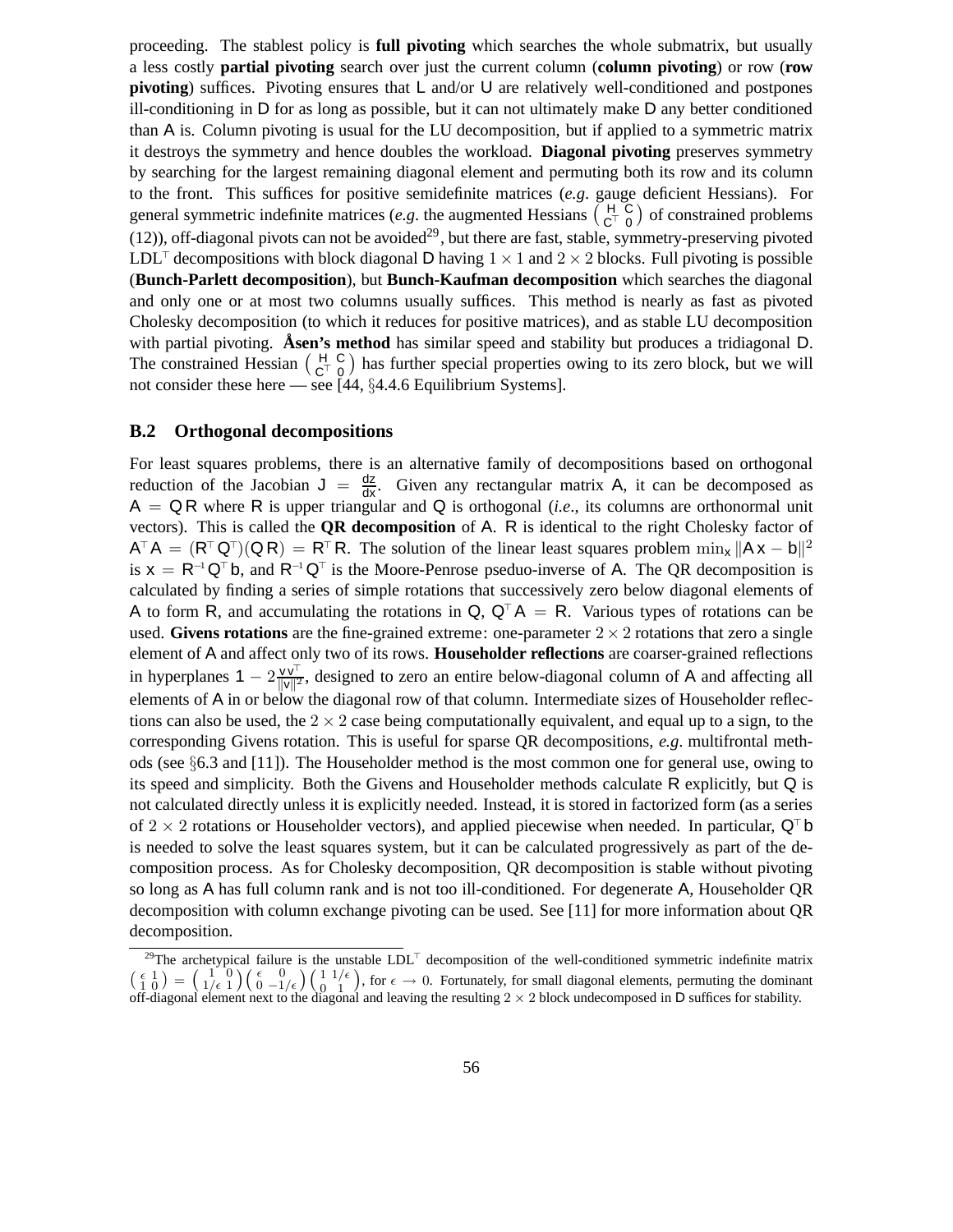L = profile\_cholesky-decomp(A)  
\nfor 
$$
i = 1
$$
 to *n* do  
\nfor  $j = \text{first}(i)$  to *i* do  
\n $a = A_{ij} - \sum_{k = \max(\text{first}(i), \text{first}(j))}^{j-1} L_{ik} L_{jk}$   
\n $L_{ij} = (j < i) ? a / L_{jj} : \sqrt{a}$   
\nfor  $j = \text{first}(i) \text{ to } i$   
\nfor  $i = 1$  to *n* do  
\nfor  $j = \text{first}(i)$  to *i* do  
\n $a = A_{ij} - \sum_{k = \max(\text{first}(i), \text{first}(j))}^{j-1} L_{ik} L_{jk}$   
\n $y = \text{profile-cholesky-back-subs}(A, x)$   
\n $y = x$   
\nfor  $i = \text{last}(b)$  to  $1$  step  $-1$  do  
\nfor  $k = \max(\text{first}(i), \text{first}(y))$  to *i* do  
\n $y_k = y_k - y_i L_{ik}$   
\n $y_i = y_i / L_{ii}$ 

Figure 10: A complete implementation of profile Cholesky decomposition.

Both OR decomposition of A and Cholesky decomposition of the normal matrix  $A^{\dagger}A$  can be used to calculate the Cholesky / QR factor R and to solve least squares problems with design matrix / Jacobian A. The QR method runs about as fast as the normal / Cholesky one for square A, but becomes twice as slow for long thin A (*i.e*. many observations in relatively few parameters). However, the QR is numerically much stabler than the normal / Cholesky one in the following sense: if A has condition number (ratio of largest to smallest singular value) c and the machine precision is  $\epsilon$ , the QR solution has relative error  $\mathcal{O}(c\epsilon)$ , whereas the normal matrix  $A^{\dagger}A$  has condition number  $c^2$  and its solution has relative error  $\mathcal{O}(c^2 \epsilon)$ . This matters only if  $c^2 \epsilon$  approaches the relative accuracy to which the solution is required. For example, even in accurate bundle adjustments, we do not need relative accuracies greater than about 1 : 10<sup>6</sup>. As  $\epsilon \sim 10^{-16}$  for double precision floating point, we can safely use the normal equation method for  $c(\mathsf{J}) \lesssim 10^5$ , whereas the QR method is safe up to  $c(\mathsf{J}) \lesssim 10^{10}$ , where J is the bundle Jacobian. In practice, the Gauss-Newton / normal equation approach is used in most bundle implementations.

Individual Householder reflections are also useful for projecting parametrizations of geometric entities orthogonal to some constraint vector. For example, for quaternions or homogeneous projective vectors **X**, we often want to enforce spherical normalization  $||\mathbf{X}||^2 = 1$ . To first order, only displacements  $\delta X$  orthogonal to **X** are allowed,  $X^{\dagger} \delta X = 0$ . To parametrize the directions we can move in, we need a basis for the vectors orthogonal to **X**. A Householder reflection Q based on **X** converts **X** to  $(1 \ 0 \dots 0)^T$  and hence the orthogonal directions to vectors of the form  $(0 \ * \dots *)^T$ . So if U contains rows 2–n of Q, we can reduce Jacobians  $\frac{d}{dX}$  to the  $n - 1$  independent parameters  $\delta U$  of the orthogonal subspace by post-multiplying by  $U^T$  and once we have solved for  $\delta U$ , we can  $δ$ u of the orthogonal subspace by post-multiplying by  $U^{\top}$ , and once we have solved for  $δ$ u, we can recover the orthogonal  $\delta X \approx U \delta u$  by premultiplying by U. Multiple constraints can be enforced by successive **Householder reductions** of this form. This corresponds exactly to the **LQ method** for solving constrained least squares problems [11].

#### **B.3 Profile Cholesky Decomposition**

One of the simplest sparse methods suitable for bundle problems is **profile Cholesky decomposition**. With natural (features then cameras) variable ordering, it is as efficient as any method for dense networks (*i.e*. most features visible in most images, giving dense camera-feature coupling blocks in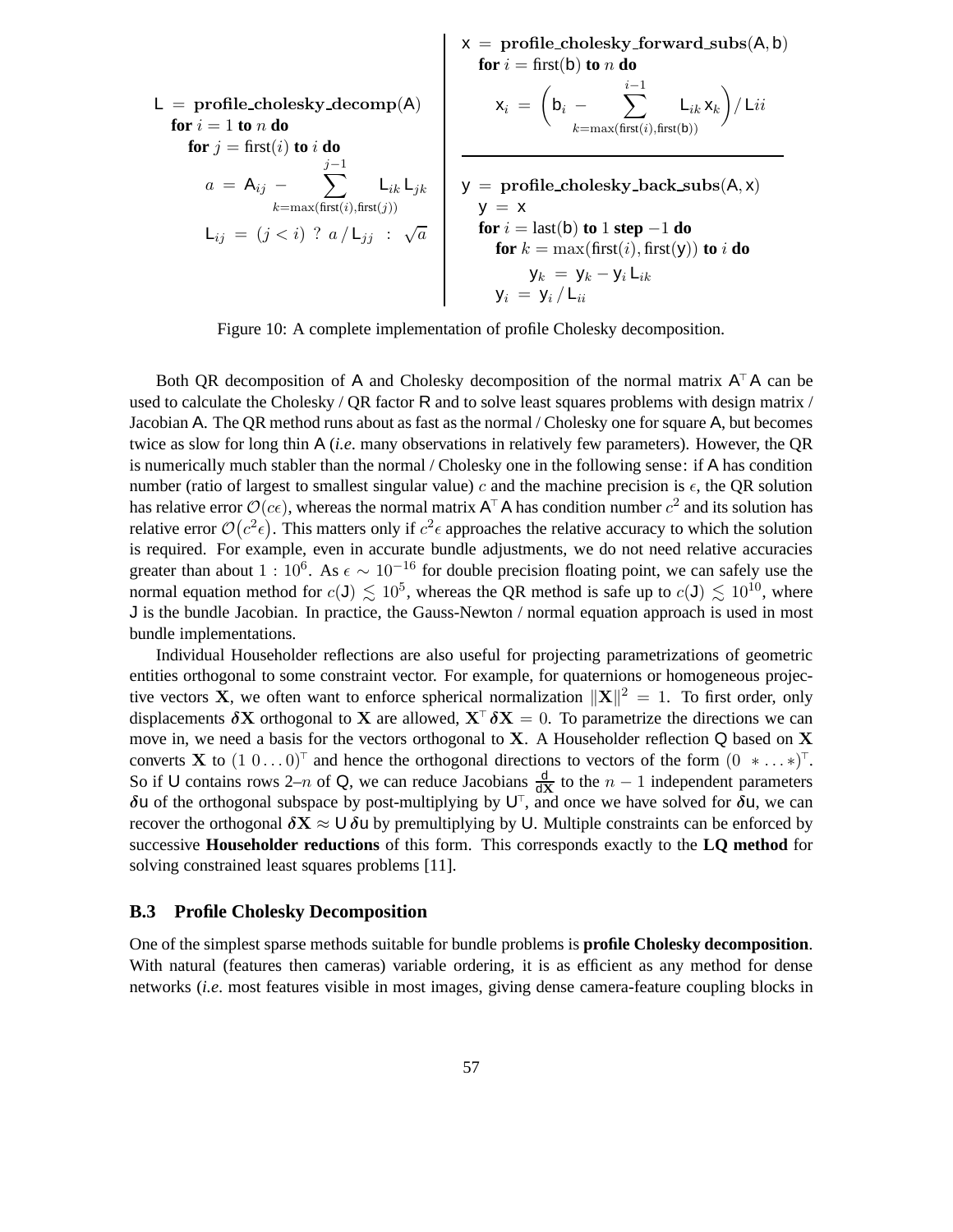the Hessian). With suitable variable ordering  $30$ , it is also efficient for some types of sparse problems, particularly ones with chain-like connectivity.

Figure 10 shows the complete implementation of profile Cholesky, including decomposition  $LL^{\top} = A$ , forward substitution  $x = L^{-1}b$ , and back substitution  $y = L^{-\tau}x$ . first(b), last(b) are the indices of the first and last nonzero entries of b, and first( $i$ ) is the index of the first nonzero entry in row i of A and hence L. If desired,  $L, x, y$  can overwrite A, b, x during decomposition to save storage. As always with factorizations, the loops can be reordered in several ways. These have the same operation counts but different access patterns and hence memory cache localities, which on modern machines can lead to significant performance differences for large problems. Here we store and access A and L consistently by rows.

#### **B.4 Matrix Inversion and Covariances**

When solving linear equations, forward-backward substitutions (22, 24) are much faster than explicitly calculating and multiplying by A−<sup>1</sup> , and numerically stabler too. Explicit inverses are only rarely needed, *e.g.* to evaluate the dispersion ("covariance") matrix H<sup>-1</sup>. Covariance calculation is expensive for bundle adjustment: no matter how sparse H may be,  $H^{-1}$  is always dense. Given a triangular decomposition A = LDU, the most obvious way to calculate A<sup>-1</sup> is via the product A<sup>-1</sup> = U<sup>-1</sup>D<sup>-1</sup> L<sup>-1</sup>, where  $1^{-1}$  (which is lower triangular) is found using a recurrence based on either  $1^{-1}1 = 1$  or where  $L^{-1}$  (which is lower triangular) is found using a recurrence based on either  $L^{-1}L = 1$  or  $LL^{-1} = 1$  as follows (and similarly but transposed for U):

$$
(\mathsf{L}^{-1})_{ii} = (\mathsf{L}_{ii})^{-1}, \qquad (\mathsf{L}^{-1})_{ji} = -\mathsf{L}_{jj}^{-1} \left( \sum_{k=i}^{j-1} \mathsf{L}_{jk} \, (\mathsf{L}^{-1})_{ki} \right) = -\left( \sum_{k=i+1}^{j} (\mathsf{L}^{-1})_{jk} \, \mathsf{L}_{ki} \right) \mathsf{L}_{ii}^{-1} \qquad (52)
$$
  
\n $i=1...n, \ j=i+1...n \qquad i=n...1, \ j=n...i+1$ 

Alternatively [45, 11], the diagonal and the (zero) upper triangle of the linear system  $\mathsf{U} \mathsf{A}^{-1} = \mathsf{D}^{-1} \mathsf{L}^{-1}$ can be combined with the (zero) lower triangle of  $A^{-1}L = U^{-1}D^{-1}$  to give the direct recursion (i =  $n... 1$  and  $j = n... i + 1$ :

$$
(\mathsf{A}^{-1})_{ji} = -\left(\sum_{k=i+1}^{n} (\mathsf{A}^{-1})_{jk} \mathsf{L}_{ki}\right) \mathsf{L}_{ii}^{-1}, \qquad (\mathsf{A}^{-1})_{ij} = -\mathsf{U}_{ii}^{-1} \left(\sum_{k=i+1}^{n} \mathsf{U}_{ik} (\mathsf{A}^{-1})_{kj}\right)
$$

$$
(\mathsf{A}^{-1})_{ii} = \mathsf{U}_{ii}^{-1} \left(\mathsf{D}_{i}^{-1} \mathsf{L}_{ii}^{-1} - \sum_{k=i+1}^{n} \mathsf{U}_{ik} (\mathsf{A}^{-1})_{ki}\right) = \left(\mathsf{U}_{ii}^{-1} \mathsf{D}_{i}^{-1} - \sum_{k=i+1}^{n} (\mathsf{A}^{-1})_{ik} \mathsf{L}_{ki}\right) \mathsf{L}_{ii}^{-1}
$$
(53)

In the symmetric case  $(A^{-1})_{ji} = (A^{-1})_{ij}$  so we can avoid roughly half of the work. If only a few<br>blocks of  $A^{-1}$  are required (e.g. the diagonal ones), this requision has the property that the blocks of blocks of A−<sup>1</sup> are required (*e.g*. the diagonal ones), this recursion has the property that the blocks of  $A^{-1}$  associated with the filled positions of L and U can be calculated without calculating any blocks associated with unfilled positions. More precisely, to calculate  $(A^{-1})_{ij}$  for which  $L_{ji}$   $(j > i)$  or  $L_{ij}$  ( $j > i$ ) or  $L_{ij}$  ( $j > i$ ) or  $L_{ij}$  ( $j > i$ ) or  $L_{ij}$  ( $j > i$ ) or  $L_{ij}$  ( $j > i$ ) or  $L_{ij}$  ( $j > i$ ) or  $L_{ij}$  ( $j >$  $\bigcup_{j} (j \le i)$  is non-zero, we do not need any block  $(A^{-1})_{kl}$  for which  $L_{lk} = 0$   $(l > k)$  or  $\bigcup_{lk} = 0$ <br> $(l > k)^{31}$ . This is a significant saying if L H are sparse, as in bundle problems. In particular, given the  $(l < k)$  <sup>31</sup>. This is a significant saving if L, U are sparse, as in bundle problems. In particular, given the covariance of the reduced camera system, the 3D feature variances and feature-camera covariances can be calculated efficiently using (53) (or equivalently (17), where  $A \leftarrow H_{ss}$  is the block diagonal feature Hessian and  $D_2$  is the reduced camera one).<br> $\frac{30 \text{Snay's Banker's strategy (§6.3.3, [101, 24])}}{30 \text{Snay's Banker's strategy (§6.3.3, [101, 24])}$  seems to be one of the most effective ordering strategies.

<sup>&</sup>lt;sup>30</sup>Snay's Banker's strategy (§6.3.3, [101, 24]) seems to be one of the most effective ordering strategies.<br><sup>31</sup>This holds because of the way fill-in occurs in the LDU decomposition. Suppose that we want to find (A<sup>-1</sup>)<sub>i</sub> j > i and  $L_{ji} \neq 0$ . For this we need  $(A^{-1})_{kj}$  for all non-zero  $U_{ik}$ ,  $k > i$ . But for these  $\overline{A}_{jk} = L_{ji} D_i U_{ik} + ... + A_{jk} \neq 0$ ,<br>so  $(A^{-1})_{ijk}$  is associated with a filled position and will already have been evaluated so  $(A^{-1})_{kj}$  is associated with a filled position and will already have been evaluated.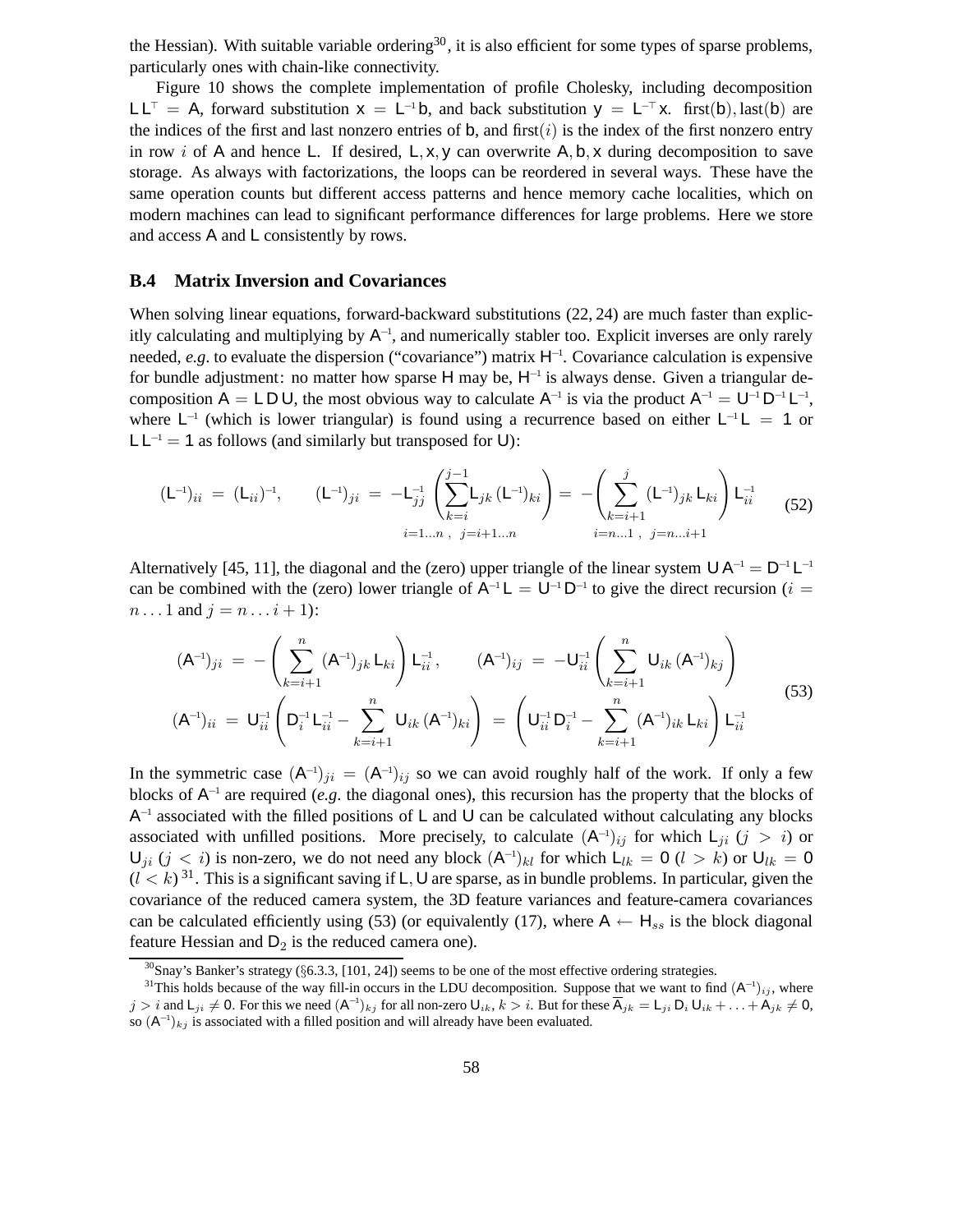#### **B.5 Factorization Updating**

For on-line applications (§8.2), it is useful to be able to **update** the decomposition  $A = LDU$  to account for a (usually low-rank) change  $A \to \overline{A} \equiv A \pm B$  W C. Let  $\overline{B} \equiv L^{-1}B$  and  $\overline{C} \equiv C U^{-1}$  so that L<sup>-1</sup> $\overline{A}U^{-1} = D \pm \overline{B}W\overline{C}$ . This low-rank update of D can be LDU decomposed efficiently. Separating the first block of D from the others we have:

$$
\begin{aligned}\n\left(\begin{array}{c}\n\mathsf{D}_{1} \\
\mathsf{D}_{2}\n\end{array}\right) &\pm \left(\frac{\overline{\mathsf{B}}_{1}}{\overline{\mathsf{B}}_{2}}\right) \mathsf{W}\left(\overline{\mathsf{C}}_{1} \overline{\mathsf{C}}_{2}\right) \\
&= \left(\begin{array}{c}\n\frac{1}{\pm \overline{\mathsf{B}}_{2} \mathsf{W}} \overline{\mathsf{C}}_{1} \overline{\mathsf{D}}_{1}^{-1} \\
\frac{1}{\pm \overline{\mathsf{D}}_{2}} \overline{\mathsf{D}}_{2}\n\end{array}\right) \left(\begin{array}{c}\n\mathsf{D}_{1} \\
\pm \overline{\mathsf{D}}_{2}\n\end{array}\right) \\
\overline{\mathsf{D}}_{1} &\equiv \mathsf{D}_{1} \pm \overline{\mathsf{B}}_{1} \mathsf{W} \overline{\mathsf{C}}_{1} \\
\overline{\mathsf{D}}_{2} &\equiv \mathsf{D}_{2} \pm \overline{\mathsf{B}}_{2} \left(\mathsf{W} \mp \mathsf{W} \overline{\mathsf{C}}_{1} \overline{\mathsf{D}}_{1}^{-1} \overline{\mathsf{B}}_{1} \mathsf{W}\right) \overline{\mathsf{C}}_{2}\n\end{aligned} \tag{54}
$$

 $\overline{D}_2$  is a low-rank update of  $D_2$  with the same  $\overline{C}_2$  and  $\overline{B}_2$  but a different W. Evaluating this recursively and merging the resulting L and U factors into L and U gives the updated decomposition<sup>32</sup>  $\overline{A} = \overline{L} \overline{D} \overline{U}$ :

$$
W^{(1)} \leftarrow \pm W; \quad B^{(1)} \leftarrow B; \quad C^{(1)} \leftarrow C;
$$
\n
$$
\text{for } i = 1 \text{ to } n \text{ do}
$$
\n
$$
\overline{B}_i \leftarrow B_i^{(i)}; \quad \overline{C}_i \leftarrow C_i^{(i)}; \quad \overline{D}_i \leftarrow D_i + \overline{B}_i W^{(i)} \overline{C}_i; \nW^{(i+1)} \leftarrow W^{(i)} - W^{(i)} \overline{C}_i \overline{D}_i^{-1} \overline{B}_i W^{(i)} = ((W^{(i)})^{-1} + \overline{C}_i D_i^{-1} \overline{B}_i)^{-1}; \n\text{for } j = i + 1 \text{ to } n \text{ do}
$$
\n
$$
B_j^{(i+1)} \leftarrow B_j^{(i)} - L_{ji} \overline{B}_i; \quad \overline{L}_{ji} \leftarrow L_{ji} + B_j^{(i+1)} W^{(i+1)} \overline{C}_i D_i^{-1}; \nC_j^{(i+1)} \leftarrow C_j^{(i)} - \overline{C}_i U_{ij}; \quad \overline{U}_{ij} \leftarrow U_{ij} + D_i^{-1} \overline{B}_i W^{(i+1)} C_j^{(i+1)};
$$

The W<sup>-1</sup> form of the W update is numerically stabler for additions ('+' sign in A±BWC with positive  $W_1$ ) but is not usable uplass  $W^{(i)}$  is invertible. In either case, the update takes time  $O((k^2 + k^2)N^2)$ W), but is not usable unless  $W^{(i)}$  is invertible. In either case, the update takes time  $\mathcal{O}((k^2 + b^2)N^2)$ <br>where A is  $N \times N$ , W is  $k \times k$  and the D, are  $h \times h$ . So other things being equal, k should be kept as where A is  $N \times N$ , W is  $k \times k$  and the  $D_i$  are  $b \times b$ . So other things being equal, k should be kept as small as possible (*e.g*. by splitting the update into independent rows using an initial factorization of W, and updating for each row in turn). The scalar Cholesky form of this method for a rank one update  $A \rightarrow A + w b b^{\dagger}$  is:

$$
w^{(1)} \leftarrow w; \quad \mathbf{b}^{(1)} \leftarrow \mathbf{b};
$$
\n
$$
\mathbf{for} \ i = 1 \ \mathbf{to} \ n \ \mathbf{do}
$$
\n
$$
\overline{\mathbf{b}}_i \leftarrow \mathbf{b}_i^{(i)} / \mathbf{L}_{ii}; \quad \overline{d}_i \leftarrow 1 + w^{(i)} \overline{\mathbf{b}}_i^2; \quad \overline{\mathbf{L}}_{ii} \leftarrow \mathbf{L}_{ii} \sqrt{\overline{d}_i};
$$
\n
$$
w^{(i+1)} \leftarrow w^{(i)} / \overline{d}_i;;
$$
\n
$$
\mathbf{for} \ j = i + 1 \ \mathbf{to} \ n \ \mathbf{do}
$$
\n
$$
\mathbf{b}_j^{(i+1)} \leftarrow \mathbf{b}_j^{(i)} - \mathbf{L}_{ji} \overline{\mathbf{b}}_i; \quad \overline{\mathbf{L}}_{ji} \leftarrow (\mathbf{L}_{ji} + \mathbf{b}_j^{(i+1)} w^{(i+1)} \overline{\mathbf{b}}_i) \sqrt{\overline{d}_i};
$$
\n(56)

This takes  $\mathcal{O}(n^2)$  operations. The same recursion rule (and several equivalent forms) can be derived by reducing  $(L \ b)^{\top}$  to an upper triangular matrix using Givens rotations or Householder transformations  $[43, 11]$ tions [43, 11].

# **C Software**

#### **C.1 Software Organization**

For a general purpose bundle adjustment code, an extensible object-based organization is natural. The measurement network can be modelled as a network of objects, representing *measurements and their*

<sup>&</sup>lt;sup>32</sup>Here,  $B_j^{(i)} = B_j - \sum_{k=1}^{i-1} L_{jk} \overline{B}_k = \sum_{k=i}^{j} L_{jk} \overline{B}_k$  and  $C_j^{(i)} = C_j - \sum_{k=1}^{i-1} \overline{C}_k L_{kj} = \sum_{k=i}^{j} \overline{C}_k U_{kj}$  accumulate  $L^{-1}B$ <br>and  $C U^{-1}$ . For the L, U updates one can also use  $W^{(i+1)} \overline{C}_i D_i^{-1} = W^{$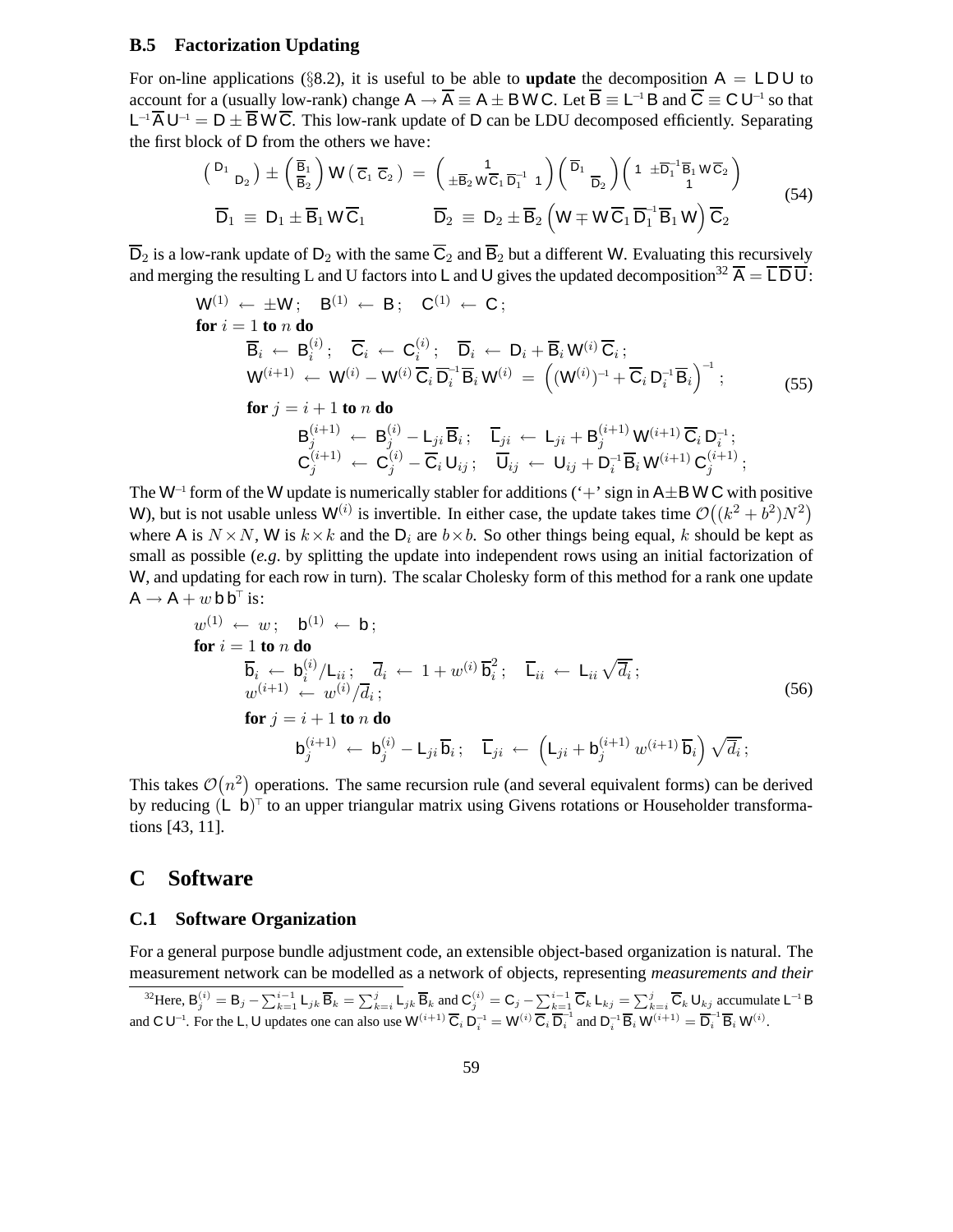*error models* and the different types of *3D features* and *camera models* that they depend on. It is obviously useful to allow the measurement, feature and camera types to be open-ended. Measurements may be 2D or 3D, implicit or explicit, and many different robust error models are possible. Features may range from points through curves and homographies to entire 3D object models. Many types of camera and lens distortion models exist. If the scene is dynamic or articulated, additional nodes representing 3D transformations (kinematic chains or relative motions) may also be needed.

The main purpose of the network structure is to predict observations and their Jacobians w.r.t. the free parameters, and then to integrate the resulting first order parameter updates back into the internal 3D feature and camera state representations. Prediction is essentially a matter of systematically propagating values through the network, with heavy use of the chain rule for derivative propagation. The network representation must interface with a numerical linear algebra one that supports appropriate methods for forming and solving the sparse, damped Gauss-Newton (or other) step prediction equations. A fixed-order sparse factorization may suffice for simple networks, while automatic variable ordering is needed for more complicated networks and iterative solution methods for large ones.

Several extensible bundle codes exist, but as far as we are aware, none of them are currently available as freeware. Our own implementations include:

- CARMEN [59] is a program for camera modelling and scene reconstruction using iterative nonlinear least squares. It has a modular design that allows many different feature, measurement and camera types to be incorporated (including some quite exotic ones [56, 63]). It uses sparse matrix techniques similar to Brown's reduced camera system method [19] to make the bundle adjustment iteration efficient.
- HORATIO (http://www.ee.surrey.ac.uk/Personal/P.McLauchlan/horatio/html, [85, 86, 83, 84]) is a C library supporting the development of efficient computer vision applications. It contains support for image processing, linear algebra and visualization, and will soon be made publicly available. The bundle adjustment methods in Horatio, which are based on the Variable State Dimension Filter (VSDF) [83, 84], are being commercialized. These algorithms support sparse block matrix operations, arbitrary gauge constraints, global and local parametrizations, multiple feature types and camera models, as well as batch and sequential operation.
- VXL: This modular C++ vision environment is a new, lightweight version of the TargetJr/IUE environment, which is being developed mainly by the Universities of Oxford and Leuven, and General Electric CRD. The initial public release on http://www.robots.ox.ac.uk/∼vxl will include an OpenGL user interface and classes for multiple view geometry and numerics (the latter being mainly C++ wrappers to well established routines from Netlib — see below). A bundle adjustment code exists for it but is not currently planned for release [28, 62].

#### **C.2 Software Resources**

A great deal of useful numerical linear algebra and optimization software is available on the Internet, although more commonly in FORTRAN than in  $C/C++$ . The main repository is NETLIB at http://www.netlib.org/. Other useful sites include: the 'Guide to Available Mathematical Software' GAMS at http://gams.nist.gov; the NEOS guide http://www-fp.mcs.anl.gov/otc/Guide/, which is based in part on Moré  $& Wright's$  guide book [90]; and the Object Oriented Numerics page http://oonumerics.org. For large-scale dense linear algebra, LAPACK (http://www.netlib.org/lapack, [3]) is the best package available. However it is optimized for relatively large problems (matrices of size 100 or more), so if you are solving many small ones (size less than 20 or so) it may be faster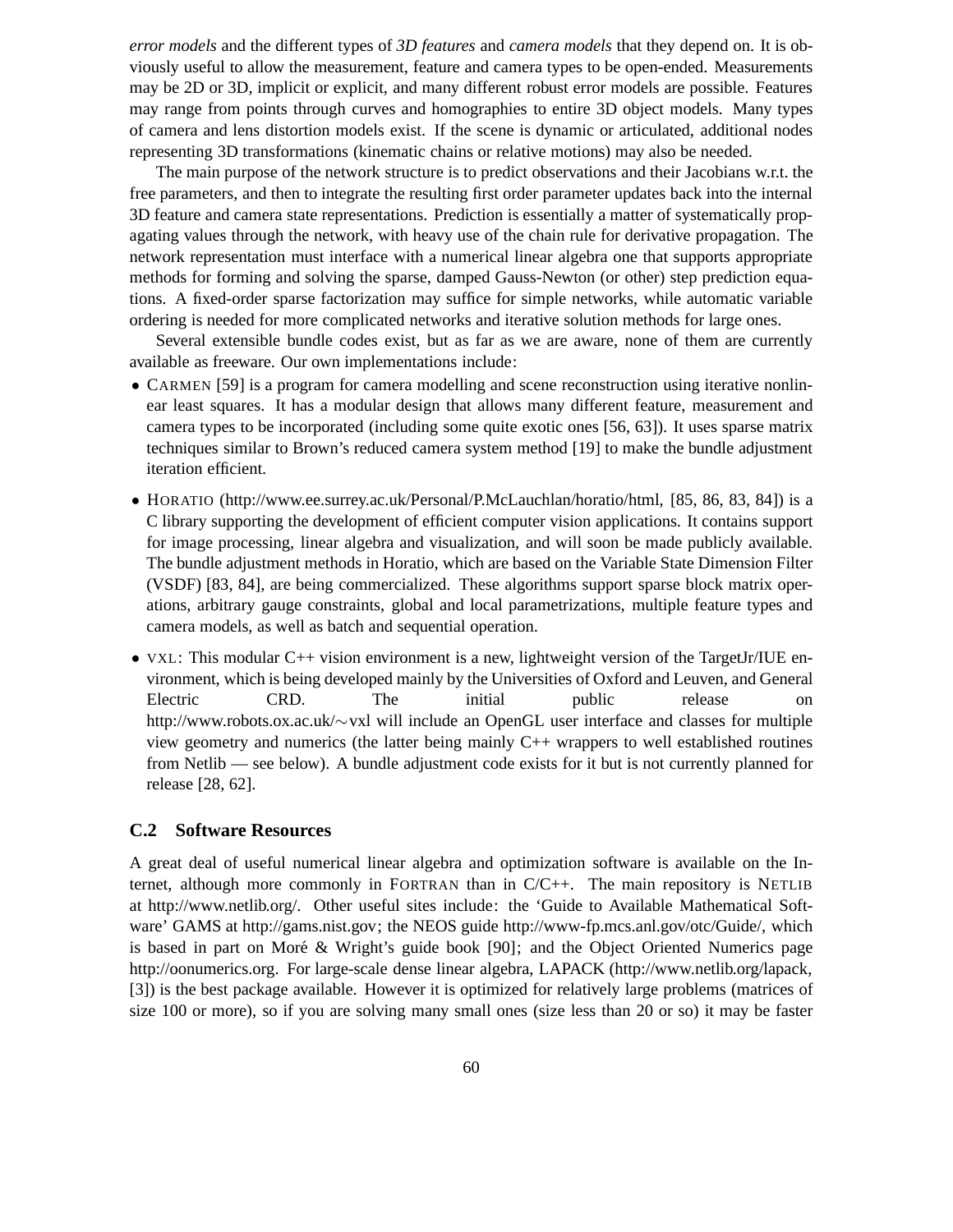to use the older LINPACK and EISPACK routines. These libraries all use the BLAS (Basic Linear Algebra Subroutines) interface for low level matrix manipulations, optimized versions of which are available from most processor vendors. They are all FORTRAN based, but  $C/C++$  versions and interfaces exist (CLAPACK, http://www.netlib.org/clapack; LAPACK++, http://math.nist.gov/lapack++). For sparse matrices there is a bewildering array of packages. One good one is Boeing's SPOOLES (http://www.netlib.org/linalg/spooles/spooles.2.2.html) which implements sparse Bunch-Kaufman decomposition in C with several ordering methods. For iterative linear system solvers implementation is seldom difficult, but there are again many methods and implementations. The 'Templates' book [10] contains potted code. For nonlinear optimization there are various older codes such as MINPACK, and more recent codes designed mainly for very large problems such as MINPACK-2 (ftp://info.mcs.anl.gov/pub/MINPACK-2) and LANCELOT (http://www.cse.clrc.ac.uk/Activity/LANCELOT). (Both of these latter codes have good reputations for other large scale problems, but as far as we are aware they have not yet been tested on bundle adjustment). All of the above packages are freely available. Commercial vendors such as NAG (ttp://www.nag.co.uk) and IMSL (www.imsl.com) have their own optimization codes.

#### **Glossary**

This glossary includes a few common terms from vision, photogrammetry, numerical optimization and statistics, with their translations.

- **Additional parameters:** Parameters added to the basic perspective model to represent lens distortion and similar small image deformations.
- $\alpha$ **-distribution:** A family of wide tailed probability distributions, including the **Cauchy distribution** ( $\alpha = 1$ ) and the Gaussian ( $\alpha = 2$ ).
- **Alternation:** A family of simplistic and largely outdated strategies for nonlinear optimization (and also iterative solution of linear equations). Cycles through variables or groups of variables, optimizing over each in turn while holding all the others fixed. Nonlinear alternation methods usually relinearize the equations after each group, while **Gauss-Seidel** methods propagate first order corrections forwards and relinearize only at the end of the cycle (the results are the same to first order). **Successive over-relaxation** adds momentum terms to speed convergence. See **separable problem**. Alternation of **resection** and **intersection** is a na¨ıve and often-rediscovered bundle method.
- **Asymptotic limit:** In statistics, the limit as the number of independent measurements is increased to infinity, or as the second order moments dominate all higher order ones so that the posterior distribution becomes approximately Gaussian.
- **Asymptotic convergence:** In optimization, the limit of small deviations from the solution, *i.e*. as the solution is reached. **Second order** or **quadratically convergent** methods such as **Newton's method** *square* the norm of the residual at each step, while **first order** or **linearly convergent** methods such as **gradient descent** and **alternation** only reduce the error by a constant factor at each step.
- **Banker's strategy:** See **fill in**, §6.3.3.
- **Block:** A (possibly irregular) grid of overlapping photos in aerial cartography.
- **Bunch-Kauffman:** A numerically efficient factorization method for symmetric indefinite matrices,  $A = L D L<sup>T</sup>$ where L is lower triangular and D is block diagonal with  $1 \times 1$  and  $2 \times 2$  blocks (§6.2, B.1).
- **Bundle adjustment:** Any refinement method for visual reconstructions that aims to produce jointly optimal structure and camera estimates.
- **Calibration:** In photogrammetry, this always means *internal* calibration of the cameras. See **inner orientation**.
- **Central limit theorem:** States that maximum likelihood and similar estimators asymptotically have Gaussian distributions. The basis of most of our perturbation expansions.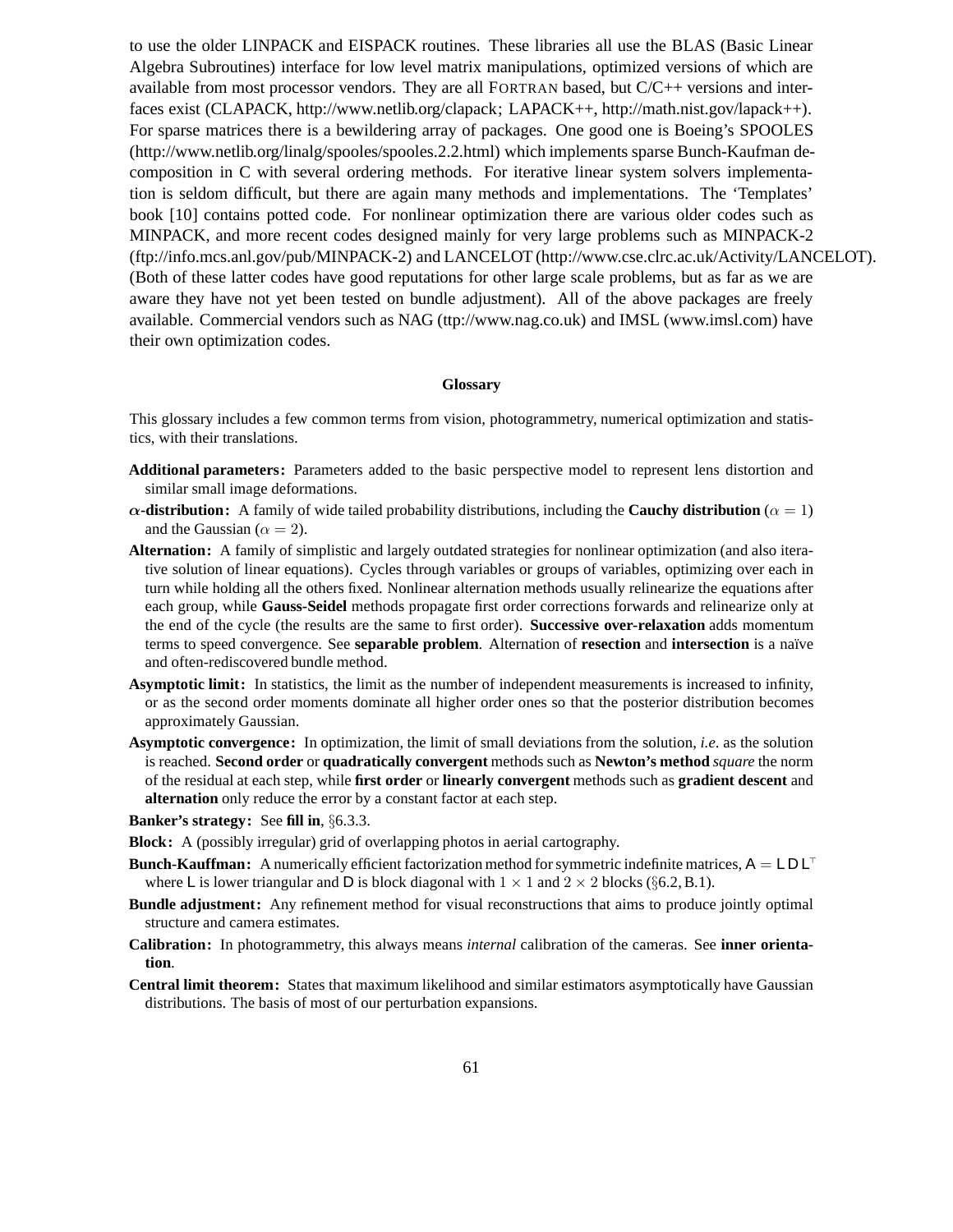- **Cholesky decomposition:** A numerically efficient factorization method for symmetric positive definite matrices,  $A = L L^{\dagger}$  where L is lower triangular.
- **Close Range:** Any photogrammetric problem where the scene is relatively close to the camera, so that it has significant depth compared to the camera distance. Terrestrial photogrammetry as opposed to **aerial cartography**.
- **Conjugate gradient:** A cleverly accelerated first order iteration for solving positive definite linear systems or minimizing a nonlinear cost function. See **Krylov subspace**.
- **Cost function:** The function quantifying the total residual error that is minimized in an adjustment computation.

**Cramer-Rao bound: ´** See **Fisher information**.

**Criterion matrix:** In network design, an ideal or desired form for a covariance matrix.

- **Damped Newton method: Newton's method** with a stabilizing step control policy added. See **Levenberg-Marquardt**.
- **Data snooping:** Elimination of outliers based on examination of their residual errors.
- **Datum:** A reference coordinate system, against which other coordinates and uncertainties are measured. Our principle example of a **gauge**.
- **Dense:** A matrix or system of equations with so few known-zero elements that it may as well be treated as having none. The opposite of **sparse**. For photogrammetric networks, **dense** means that the off-diagonal structure-camera block of the Hessian is dense, *i.e*. most features are seen in most images.
- **Descent direction:** In optimization, any search direction with a downhill component, *i.e*. that locally reduces the cost.
- **Design:** The process of defining a measurement network (placement of cameras, number of images, *etc*.) to satisfy given accuracy and quality criteria.

**Design matrix:** The observation-state Jacobian  $J = \frac{dz}{dx}$ .

- **Direct method:** Dense correspondence or reconstruction methods based directly on cross-correlating photometric intensities or related descriptor images, without extracting geometric features. See **least squares matching**, **feature based method**.
- **Dispersion matrix:** The inverse of the cost function **Hessian**, a measure of distribution spread. In the **asymptotic limit**, the covariance is given by the dispersion.
- **Downdating:** On-the-fly removal of observations, without recalculating everything from scratch. The inverse of **updating**.
- **Elimination graph:** A graph derived from the **network graph**, describing the progress of **fill in** during sparse matrix factorization.
- **Empirical distribution:** A set of samples from some probability distribution, viewed as an sum-of-deltafunction approximation to the distribution itself. The **law of large numbers** asserts that the approximation asymptotically converges to the true distribution in probability.
- **Fill-in:** The tendency of zero positions to become nonzero as sparse matrix factorization progresses. **Variable ordering strategies** seek to minimize fill-in by permuting the variables before factorization. Methods include **minimum degree**, **reverse Cuthill-McKee**, **Banker's strategies**, and **nested dissection**. See §6.3.
- **Fisher information:** In parameter estimation, the mean curvature of the posterior log likelihood function, regarded as a measure of the certainty of an estimate. The **Cramer-Rao bound** says that any unbiased estimator has covariance  $\geq$  the inverse of the Fisher information.
- **Free gauge / free network:** A **gauge** or **datum** that is defined internally to the measurement network, rather than being based on predefined reference features like a **fixed gauge**.
- **Feature based:** Sparse correspondence / reconstruction methods based on geometric image features (points, lines, homographies ... ) rather than direct photometry. See **direct method**.
- **Filtering:** In sequential problems such as time series, the estimation of a current value using all of the previous measurements. **Smoothing** can correct this afterwards, by integrating also the information from future measurements.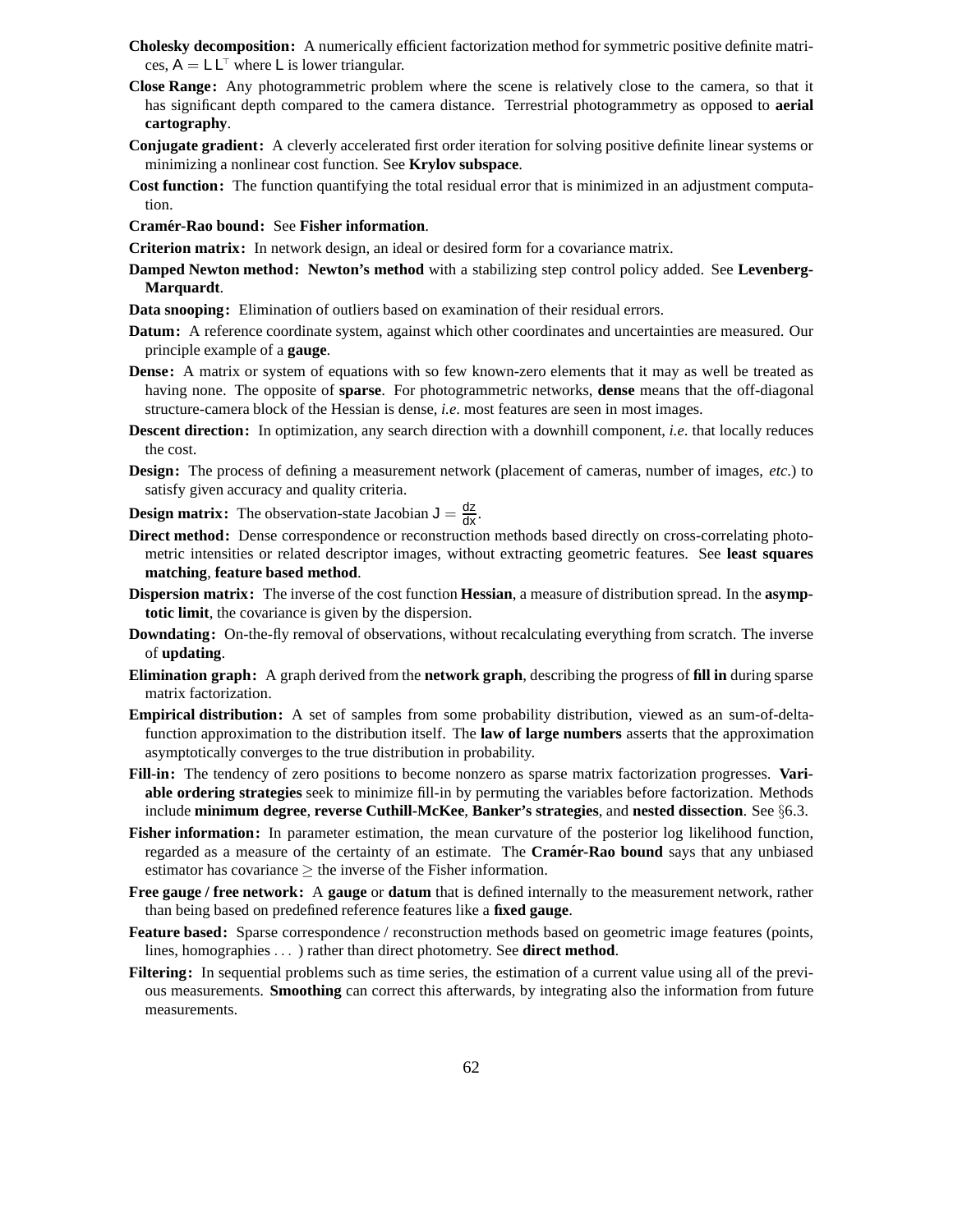#### **First order method / convergence:** See **asymptotic convergence**.

- Gauge: An internal or external reference coordinate system defined for the current state and (at least) small variations of it, against which other quantities *and their uncertainties* can be measured. The 3D coordinate gauge is also called the **datum**. A **gauge constraint** is any constraint fixing a specific gauge, *e.g*. for the current state and arbitrary (small) displacements of it. The fact that the gauge can be chosen arbitrarily without changing the underlying structure is called **gauge freedom** or **gauge invariance**. The rank-deficiency that this transformation-invariance of the cost function induces on the Hessian is called **gauge deficiency**. Displacements that violate the gauge constraints can be corrected by applying an **S-transform**, whose linear form is a **gauge projection matrix** PG.
- **Gauss-Markov theorem:** This says that for a linear system, least squares weighted by the true measurement covariances gives the Best (minimum variance) Linear Unbiased Estimator or BLUE.
- **Gauss-Newton method:** A Newton-like method for nonlinear least squares problems, in which the Hessian is approximated by the Gauss-Newton one  $H \approx J^T W J$  where J is the **design matrix** and W is a weight matrix. The **normal equations** are the resulting Gauss-Newton step prediction equations (J<sup>⊤</sup> W J)  $\delta x = -(J W \triangle z)$ .

**Gauss-Seidel method:** See **alternation**.

**Givens rotation:** A  $2 \times 2$  rotation used to as part of orthogonal reduction of a matrix, *e.g.* QR, SVD. See **Householder reflection**.

**Gradient:** The derivative of the cost function w.r.t. the parameters  $g = \frac{df}{dx}$ .

- Gradient descent: Naïve optimization method which consists of steepest descent (in some given coordinate system) down the gradient of the cost function.
- **Hessian:** The second derivative matrix of the cost function  $H = \frac{d^2f}{dx^2}$ . Symmetric and positive (semi-)definite at a cost minimum. Measures how 'stiff' the state estimate is against perturbations. Its inverse is the a cost minimum. Measures how 'stiff' the state estimate is against perturbations. Its inverse is the **dispersion matrix**.
- **Householder reflection:** A matrix representing reflection in a hyperplane, used as a tool for orthogonal reduction of a matrix, *e.g*. QR, SVD. See **Givens rotation**.
- **Independent model method:** A suboptimal approximation to bundle adjustment developed for aerial cartography. Small local 3D models are reconstructed, each from a few images, and then glued together via **tie features** at their common boundaries, without a subsequent adjustment to relax the internal stresses so caused.

**Inner:** Internal or intrinsic.

- **Inner constraints: Gauge constraints** linking the gauge to some weighted average of the reconstructed features and cameras (rather than to an externally supplied reference system).
- **Inner orientation:** Internal camera calibration, including lens distortion, *etc*.
- **Inner reliability:** The ability to either resist outliers, or detect and reject them based on their residual errors.
- **Intersection:** (of optical rays). Solving for 3D feature positions given the corresponding image features and known 3D camera poses and calibrations. See **resection**, **alternation**.
- **Jacobian:** See **design matrix**.
- **Krylov subspace:** The linear subspace spanned by the iterated products  $\{A^k b | k = 0 \dots n\}$  of some square matrix A with some vector b, used as a tool for generating linear algebra and nonlinear optimization iterations. **Conjugate gradient** is the most famous Krylov method.
- **Kullback-Leibler divergence:** See **relative entropy**.
- **Least squares matching:** Image matching based on photometric intensities. See **direct method**.
- **Levenberg-Marquardt:** A common damping (step control) method for nonlinear least squares problems, consisting of adding a multiple  $\lambda$ D of some positive definite weight matrix D to the Gauss-Newton Hessian before solving for the step. Levenberg-Marquardt uses a simple rescaling based heuristic for setting  $\lambda$ , while **trust region** methods use a more sophisticated step-length based one. Such methods are called **damped Newton** methods in general optimization.
- **Local model:** In optimization, a local approximation to the function being optimized, which is easy enough to optimize that an iterative optimizer for the original function can be based on it. The second order Taylor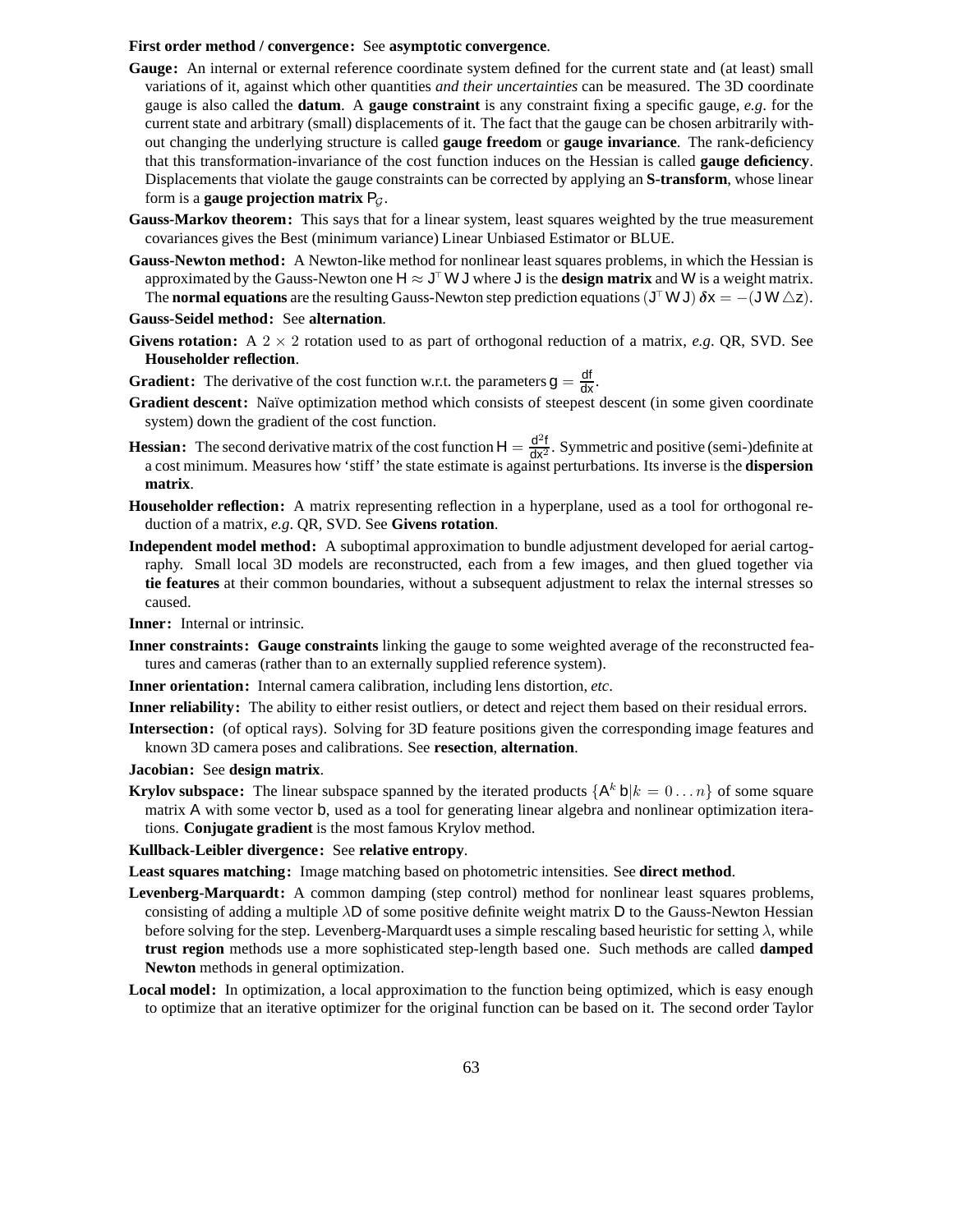series model gives **Newton's method**.

- **Local parametrization:** A parametrization of a nonlinear space based on offsets from some current point. Used during an optimization step to give better local numerical conditioning than a more global parametrization would.
- **LU decomposition:** The usual matrix factorization form of Gaussian elimination.
- **Minimum degree ordering:** One of the most widely used automatic variable ordering methods for sparse matrix factorization.
- **Minimum detectable gross error:** The smallest outlier that can be detected on average by an outlier detection method.
- **Nested dissection:** A top-down divide-and-conquer **variable ordering method** for sparse matrix factorization. Recursively splits the problem into disconnected halves, dealing with the **separating set** of connecting variables last. Particularly suitable for surface coverage problems. Also called **recursive partitioning**.
- **Nested models:** Pairs of models, of which one is a specialization of the other obtained by freezing certain parameters(s) at prespecified values.
- **Network:** The interconnection structure of the 3D features, the cameras, and the measurements that are made of them (image points, *etc*.). Usually encoded as a graph structure.
- **Newton method:** The basic iterative second order optimization method. The **Newton step** state update  $\delta x =$ −H−<sup>1</sup> g minimizes a local quadratic Taylor approximation to the cost function at each iteration.

**Normal equations:** See **Gauss-Newton method**.

- **Nuisance parameter:** Any parameter that had to be estimated as part of a nonlinear parameter estimation problem, but whose value was not really wanted.
- **Outer:** External. See **inner**.

**Outer orientation:** Camera pose (position and angular orientation).

- **Outer reliability:** The influence of unremoved outliers on the final parameter estimates, *i.e*. the extent to which they are reliable even though some (presumably small or lowly-weighted) outliers may remain undetected.
- **Outlier:** An observation that deviates significantly from its predicted position. More generally, any observation that does not fit some preconceived notion of how the observations should be distributed, and which must therefore be removed to avoid disturbing the parameter estimates. See **total distribution**.
- **Pivoting:** Row and/or column exchanges designed to promote stability during matrix factorization.
- **Point estimator:** Any estimator that returns a single "best" parameter estimate, *e.g*. maximum likelihood, maximum a posteriori.
- **Pose:** 3D position and orientation (angle), *e.g*. of a camera.
- **Preconditioner:** A linear change of variables designed to improve the accuracy or convergence rate of a numerical method, *e.g*. a first order optimization iteration. **Variable scaling** is the diagonal part of preconditioning.
- **Primary structure:** The main decomposition of the bundle adjustment variables into structure and camera ones.
- **Profile matrix:** A storage scheme for sparse matrices in which all elements between the first and the last nonzero one in each row are stored, even if they are zero. Its simplicity makes it efficient even if there are quite a few zeros.
- **Quality control:** The monitoring of an estimation process to ensure that accuracy requirements were met, that outliers were removed or down-weighted, and that appropriate models were used, *e.g*. for **additional parameters**.
- **Radial distribution:** An observation error distribution which retains the Gaussian dependence on a squared residual error  $r = x^{\top} W x$ , but which replaces the exponential  $e^{-r/2}$  form with a more robust long-tailed one.
- **Recursive:** Used of filtering-based reconstruction methods that handle sequences of images or measurements by successive updating steps.

**Recursive partitioning:** See **nested dissection**.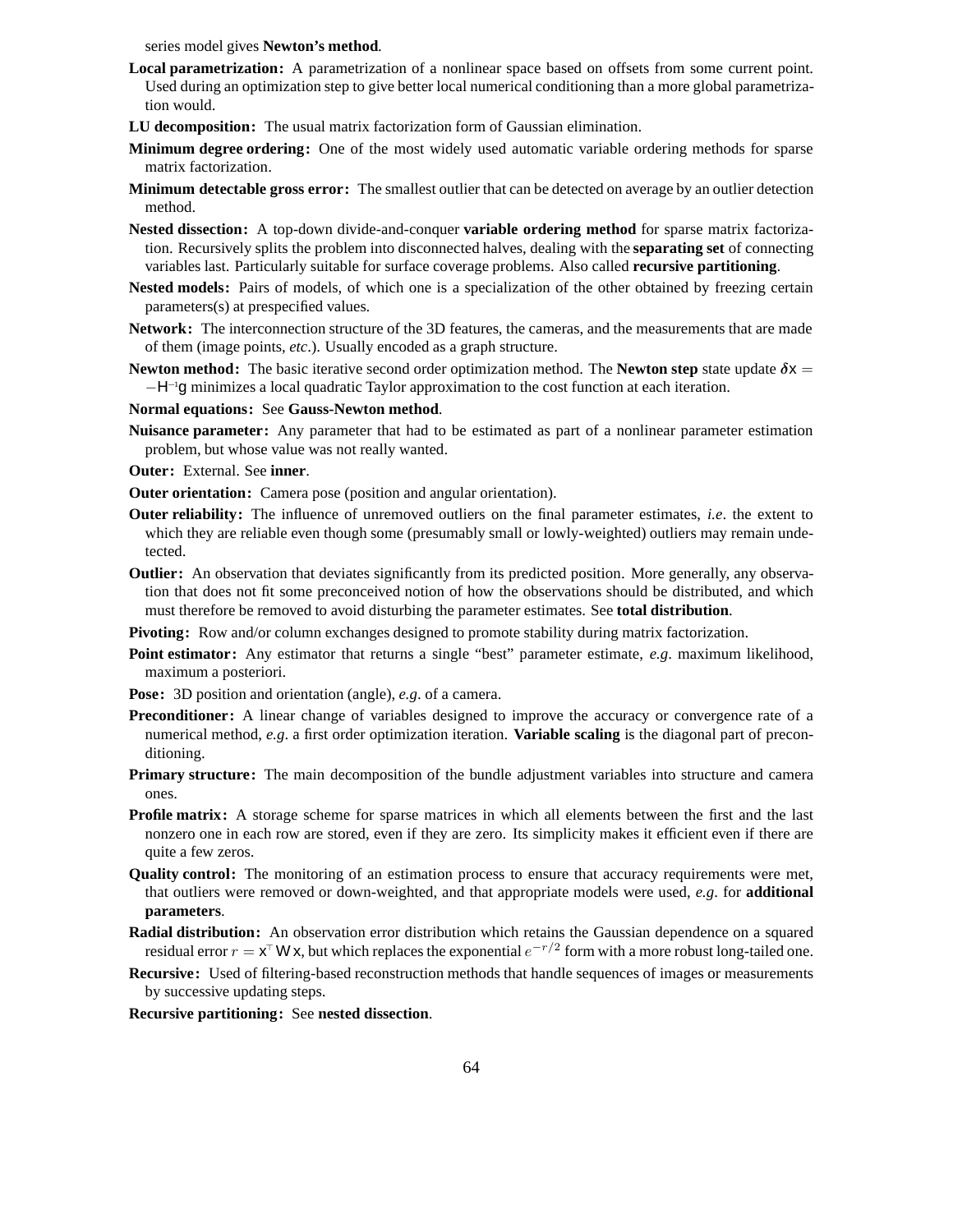- **Reduced problem:** Any problem where some of the variables have already been eliminated by partial factorization, leaving only the others. The **reduced camera system** (20) is the result of reducing the bundle problem to only the camera variables. (§6.1, 8.2, 4.4).
- **Redundancy:** The extent to which any one observation has only a small influence on the results, so that it could be incorrect or missing without causing problems. Redundant consenses are the basis of reliability. **Redundancy numbers** r are a heuristic measure of the amount of redundancy in an estimate.
- **Relative entropy:** An information-theoretic measure of how badly a model probability density  $p_1$  fits an actual one  $p_0$ : the mean (w.r.t.  $p_0$ ) log likelihood contrast of  $p_0$  to  $p_1$ ,  $\langle \log(p_0/p_1) \rangle_{p_0}$ .
- **Resection:** (of optical rays). Solving for 3D camera poses and possibly calibrations, given image features and the corresponding 3D feature positions. See **intersection**.

**Resection-intersection:** See **alternation**.

**Residual:** The error  $\triangle z$  in a predicted observation, or its cost function value.

- **S-transformation:** A transformation between two **gauges**, implemented locally by a **gauge projection matrix**  $P_G$ .
- **Scaling:** See **preconditioner**.

**Schur complement:** Of A in  $\begin{pmatrix} A & B \\ C & D \end{pmatrix}$  is D – C A<sup>-1</sup> B. See §6.1.

**Second order method / convergence:** See **asymptotic convergence**.

**Secondary structure:** Internal structure or sparsity of the off-diagonal feature-camera coupling block of the bundle Hessian. See **primary structure**.

**Self calibration:** Recovery of camera (internal) calibration during bundle adjustment.

**Sensitivity number:** A heuristic number s measuring the sensitivity of an estimate to a given observation.

- **Separable problem:** Any optimization problem in which the variables can be separated into two or more subsets, for which optimization over each subset given all of the others is significantly easier than simultaneous optimization over all variables. Bundle adjustment is separable into 3D structure and cameras. **Alternation** (successive optimization over each subset) is a naïve approach to separable problems.
- **Separating set:** See **nested dissection**.
- **Sequential Quadratic Programming (SQP):** An iteration for constrained optimization problems, the constrained analogue of **Newton's method**. At each step optimizes a **local model** based on a quadratic model function with linearized constraints.
- **Sparse:** "Any matrix with enough zeros that it pays to take advantage of them" (Wilkinson).
- **State:** The bundle adjustment parameter vector, including all scene and camera parameters to be estimated.
- **Sticky prior:** A robust prior with a central peak but wide tails, designed to let the estimate 'unstick' from the peak if there is strong evidence against it.
- **Subset selection:** The selection of a stable subset of 'live' variables on-line during pivoted factorization. *E.g*., used as a method for selecting variables to constrain with trivial gauge constraints (§9.5).
- **Successive Over-Relaxation (SOR):** See **alternation**.
- **Sum of Squared Errors (SSE):** The nonlinear least squares cost function. The (possibly weighted) sum of squares of all of the residual feature projection errors.
- **Total distribution:** The error distribution expected for *all* observations of a given type, including both inliers and outliers. *I.e*. the distribution that should be used in maximum likelihood estimation.
- **Trivial gauge:** A **gauge** that fixes a small set of predefined reference features or cameras at given coordinates, irrespective of the values of the other features.

**Trust region:** See **Levenberg-Marquardt**.

**Updating:** Incorporation of additional observations without recalculating everything from scratch.

**Variable ordering strategy:** See **fill-in**.

**Weight matrix:** An information (inverse covariance) like matrix matrix W, designed to put the correct relative statistical weights on a set of measurements.

**Woodbury formula:** The matrix inverse updating formula (18).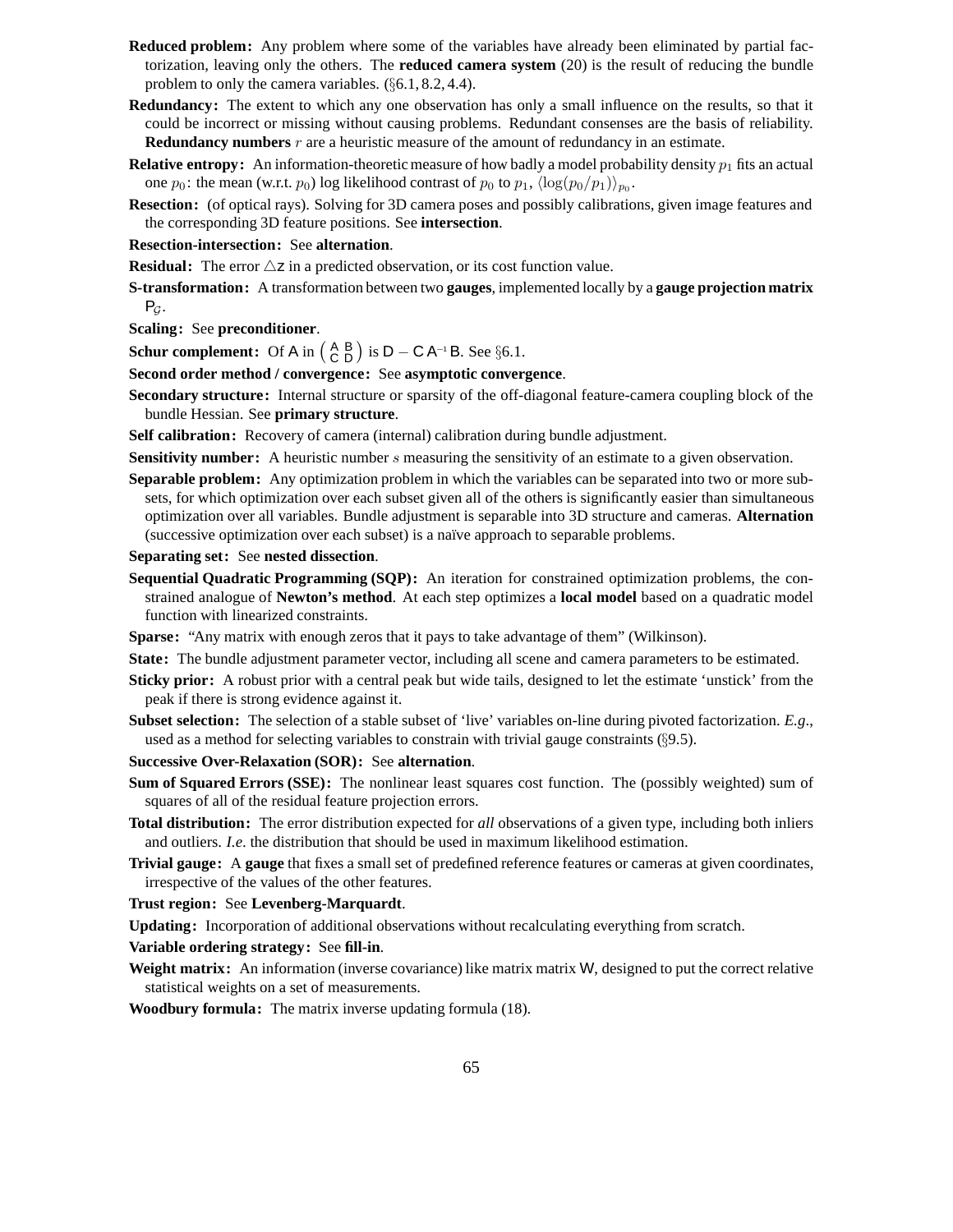#### **References**

- [1] F. Ackermann. Digital image correlation: Performance and potential applications in photogrammetry. *Photogrammetric Record*, 11(64):429–439, 1984.
- [2] F. Amer. Digital block adjustment. *Photogrammetric Record*, 4:34–47, 1962.
- [3] E. Anderson, Z. Bai, C. Bischof, S. Blackford, J. Demmel, J. Dongarra, J. Du Croz, A. Greenbaum, S. Hammarling, A. McKenney, and D. Sorensen. *LAPACK Users' Guide, Third Edition*. SIAM Press, Philadelphia, 1999. LAPACK home page: http://www.netlib.org/lapack.
- [4] C. Ashcraft and J. W.-H. Liu. Robust ordering of sparse matrices using multisection. *SIAM J. Matrix Anal. Appl.*, 19:816–832, 1998.
- [5] K. B. Atkinson, editor. *Close Range Photogrammetry and Machine Vision*. Whittles Publishing, Roseleigh House, Latheronwheel, Caithness, Scotland, 1996.
- [6] W. Baarda. S-transformations and criterion matrices. *Netherlands Geodetic Commission, Publications on Geodesy*, New Series, Vol.5, No.1 (168 pages), 1967.
- [7] W. Baarda. Statistical concepts in geodesy. *Netherlands Geodetic Commission Publications on Geodesy*, New Series, Vol.2, No.4 (74 pages), 1967.
- [8] W. Baarda. A testing procedure for use in geodetic networks. *Netherlands Geodetic Commission Publications on Geodesy*, New Series, Vol.2, No.5 (97 pages), 1968.
- [9] E. P. Baltsavias. *Multiphoto Geometrically Constrained Matching*. PhD thesis, ETH-Zurich, 1992.
- [10] R. Barrett, M. W. Berry, T. F. Chan, J. Demmel, J. Donato, J. Dongarra, V. Eijkhout, R. Pozo, C. Romine, and H. van der Vorst. *Templates for the Solution of Linear Systems: Building Blocks for Iterative Methods*. SIAM Press, Philadelphia, 1993.
- [11] Åke Björck. *Numerical Methods for Least Squares Problems*. SIAM Press, Philadelphia, PA, 1996.
- [12] J. A. R. Blais. Linear least squares computations using Givens transformations. *Canadian Surveyor*, 37(4):225–233, 1983.
- [13] P.T. Boggs, R.H. Byrd, J.E. Rodgers, and R.B. Schnabel. Users reference guide for ODRPACK 2.01: Software for weighted orthogonal distance regression. Technical Report NISTIR 92-4834, NIST, Gaithersburg, MD, June 1992.
- [14] P. T. Boggs, R. H. Byrd, and R. B. Schnabel. A stable and efficient algorithm for nonlinear orthogonal regression. *SIAM J. Sci. Statist. Comput*, 8:1052–1078, 1987.
- [15] R. J. Boscovich. De litteraria expeditione per pontificiam ditionem, et synopsis amplioris operis, ac habentur plura ejus ex exemplaria etiam sensorum impressa. *Bononiensi Scientarum et Artum Instituto Atque Academia Commentarii*, IV:353–396, 1757.
- [16] D. C. Brown. A solution to the general problem of multiple station analytical stereotriangulation. Technical Report RCA-MTP Data Reduction Technical Report No. 43 (or AFMTC TR 58-8), Patrick Airforce Base, Florida, 1958.
- [17] D. C. Brown. Close range camera calibration. *Photogrammetric Engineering*, XXXVII(8), August 1971.
- [18] D. C. Brown. Calibration of close range cameras. *Int. Archives Photogrammetry*, 19(5), 1972. Unbound paper (26 pages).
- [19] D. C. Brown. The bundle adjustment progress and prospects. *Int. Archives Photogrammetry*, 21(3), 1976. Paper number 3–03 (33 pages).
- [20] Q. Chen and G. Medioni. Efficient iterative solutions to m-view projective reconstruction problem. In *Int. Conf. Computer Vision & Pattern Recognition*, pages II:55–61. IEEE Press, 1999.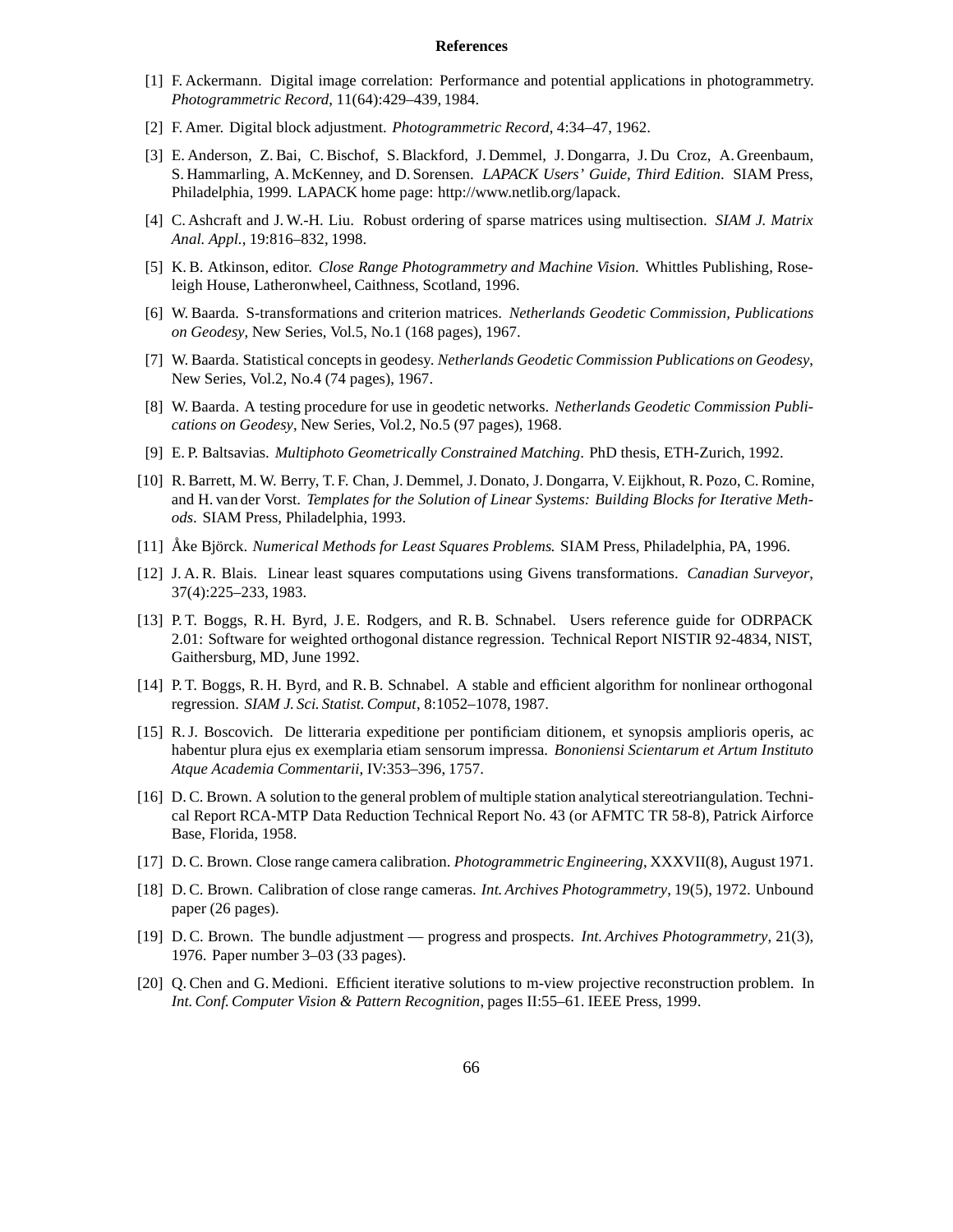- [21] M. A. R. Cooper and P. A. Cross. Statistical concepts and their application in photogrammetry and surveying. *Photogrammetric Record*, 12(71):637–663, 1988.
- [22] M. A. R. Cooper and P. A. Cross. Statistical concepts and their application in photogrammetry and surveying (continued). *Photogrammetric Record*, 13(77):645–678, 1991.
- [23] D. R. Cox and D. V. Hinkley. *Theoretical Statistics*. Chapman & Hall, 1974.
- [24] P. J. de Jonge. A comparative study of algorithms for reducing the fill-in during Cholesky factorization. *Bulletin Geod ´ esique ´* , 66:296–305, 1992.
- [25] A. Dermanis. The photogrammetric inner constraints. *J. Photogrammetry & Remote Sensing*, 49(1):25– 39, 1994.
- [26] I. Duff, A. M. Erisman, and J. K. Reid. *Direct Methods for Sparse Matrices*. Oxford University Press, 1986.
- [27] O. Faugeras. What can be seen in three dimensions with an uncalibrated stereo rig? In G. Sandini, editor, *European Conf. Computer Vision*, Santa Margherita Ligure, Italy, May 1992. Springer-Verlag.
- [28] A. W. Fitzgibbon and A. Zisserman. Automatic camera recovery for closed or open image sequences. In *European Conf. Computer Vision*, pages 311–326, Freiburg, 1998.
- [29] R. Fletcher. *Practical Methods of Optimization*. John Wiley, 1987.
- [30] W. Förstner. Evaluation of block adjustment results. *Int. Arch. Photogrammetry*, 23-III, 1980.
- [31] W. Förstner. On the geometric precision of digital correlation. *Int. Arch. Photogrammetry & Remote Sensing*, 24(3):176–189, 1982.
- [32] W. Förstner. A feature-based correspondence algorithm for image matching. *Int. Arch. Photogrammetry & Remote Sensing*, 26 (3/3):150–166, 1984.
- [33] W. Förstner. The reliability of block triangulation. *Photogrammetric Engineering & Remote Sensing*, 51(8):1137–1149, 1985.
- [34] W. Förstner. Reliability analysis of parameter estimation in linear models with applications to mensuration problems in computer vision. *Computer Vision, Graphics & Image Processing*, 40:273–310, 1987.
- [35] D. A. Forsyth, S. Ioffe, and J. Haddon. Bayesian structure from motion. In *Int. Conf. Computer Vision*, pages 660–665, Corfu, 1999.
- [36] C. F. Gauss. Werke. Königlichen Gesellschaft der Wissenschaften zu Göttingen, 1870–1928.
- [37] C. F. Gauss. *Theoria Combinationis Observationum Erroribus Minimis Obnoxiae (Theory of the Combination of Observations Least Subject to Errors)*. SIAM Press, Philadelphia, PA, 1995. Originally published in *Commentatines Societas Regiae Scientarium Gottingensis Recentiores* 5, 1823 (*Pars prior, Pars posterior*), 6, 1828 (*Supplementum*). Translation and commentary by G. W. Stewart.
- [38] J. A. George. Nested dissection of a regular finite element mesh. *SIAM J. Numer. Anal.*, 10:345–363, 1973.
- [39] J. A. George, M. T. Heath, and E. G. Ng. A comparison of some methods for solving sparse linear least squares problems. *SIAM J. Sci. Statist. Comput.*, 4:177–187, 1983.
- [40] J. A. George and J. W.-H. Liu. *Computer Solution of Large Sparse Positive Definite Systems*. Prentice-Hall, 1981.
- [41] J. A. George and J. W.-H. Liu. Householder reflections versus Givens rotations in sparse orthogonal decomposition. *Lin. Alg. Appl.*, 88/89:223–238, 1987.
- [42] P. Gill, W. Murray, and M. Wright. *Practical Optimization*. Academic Press, 1981.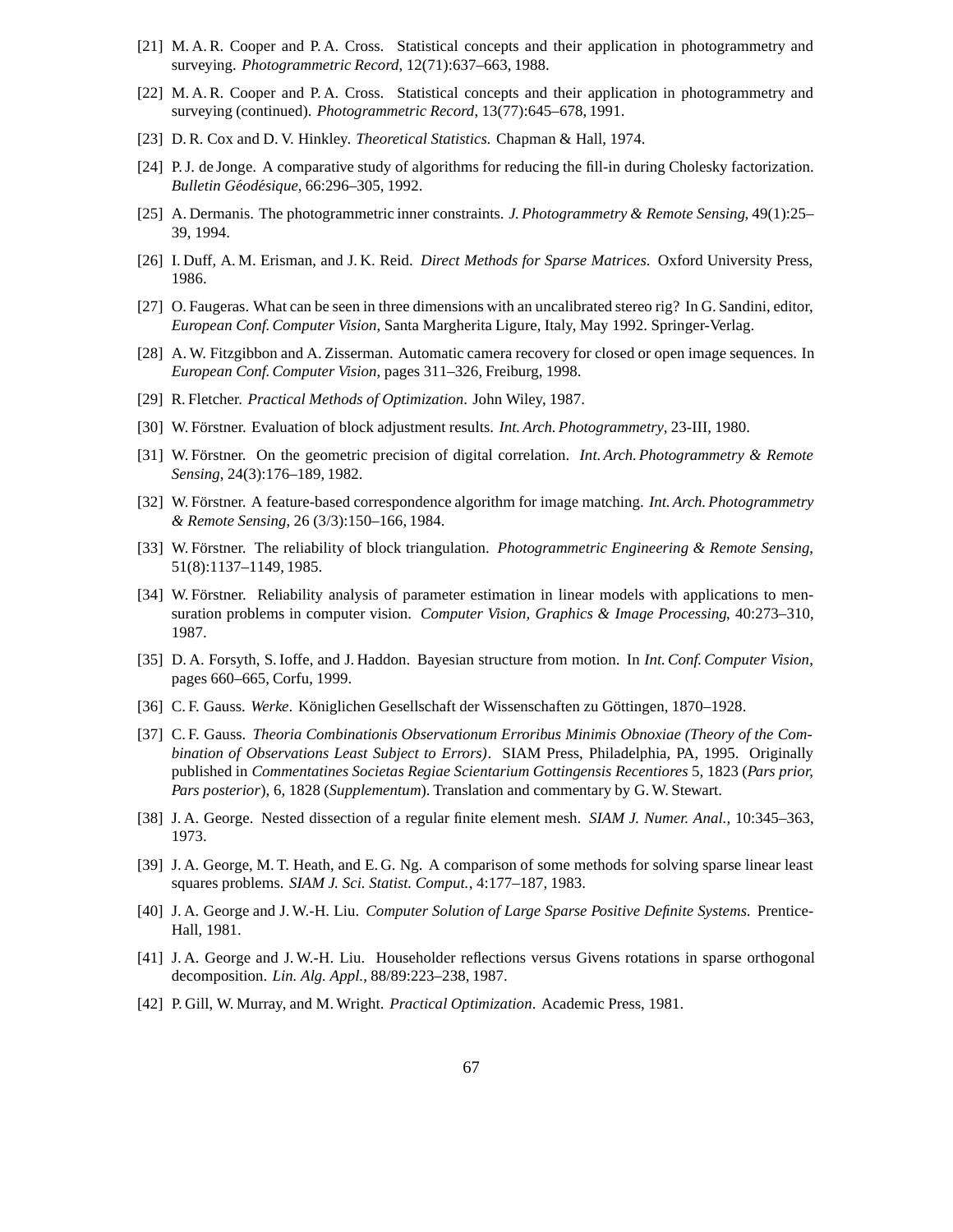- [43] P.E. Gill, G.H. Golub, W. Murray, and M. Saunders. Methods for modifying matrix factorizations. *Math. Comp.*, 28:505–535, 1974.
- [44] G. Golub and C. F. Van Loan. *Matrix Computations*. Johns Hopkins University Press,  $3^{rd}$  edition, 1996.
- [45] G. Golub and R. Plemmons. Large-scale geodetic least squares adjustment by dissection and orthogonal decomposition. *Linear Algebra Appl.*, 34:3–28, 1980.
- [46] S. Granshaw. Bundle adjustment methods in engineering photogrammetry. *Photogrammetric Record*, 10(56):181–207, 1980.
- [47] A. Greenbaum. Behaviour of slightly perturbed Lanczos and conjugate-gradient recurrences. *Linear Algebra Appl.*, 113:7–63, 1989.
- [48] A. Greenbaum. *Iterative Methods for Solving Linear Systems*. SIAM Press, Philadelphia, 1997.
- [49] A. Grün. Accuracy, reliability and statistics in close range photogrammetry. In *Inter-Congress Symposium of ISP Commission V*, page Presented paper. Unbound paper No.9 (24 pages), Stockholm, 1978.
- [50] A. Grün. Precision and reliability aspects in close range photogrammetry. *Int. Arch. Photogrammetry*, 11(23B):378–391, 1980.
- [51] A. Grün. An optimum algorithm for on-line triangulation. In *Symposium of Commission III of the ISPRS*, Helsinki, 1982.
- [52] A. Grün. Adaptive least squares correlation concept and first results. Intermediate Research Report to Helava Associates, Ohio State University. 13 pages, March 1984.
- [53] A. Grün. Adaptive kleinste Quadrate Korrelation and geometrische Zusatzinformationen. *Vermessung*, *Photogrammetrie, Kulturtechnik*, 9(83):309–312, 1985.
- [54] A. Grün. Algorithmic aspects of on-line triangulation. *Photogrammetric Engineering & Remote Sensing*, 4(51):419–436, 1985.
- [55] A. Grün and E. P. Baltsavias. Adaptive least squares correlation with geometrical constraints. In *SPIE Computer Vision for Robots*, volume 595, pages 72–82, Cannes, 1985.
- [56] R. Gupta and R. I. Hartley. Linear pushbroom cameras. *IEEE Trans. Pattern Analysis & Machine Intelligence*, September 1997.
- [57] M. S. Gyer. The inversion of the normal equations of analytical aerotriangulation by the method of recursive partitioning. Technical report, Rome Air Development Center, Rome, New York, 1967.
- [58] R. Hartley. Euclidean reconstruction from multiple views. In 2nd *Europe-U.S. Workshop on Invariance*, pages 237–56, Ponta Delgada, Azores, October 1993.
- [59] R. Hartley. An object-oriented approach to scene reconstruction. In *IEEE Conf. Systems, Man & Cybernetics*, pages 2475–2480, Beijing, October 1996.
- [60] R. Hartley. Lines and points in three views and the trifocal tensor. *Int. J. Computer Vision*, 22(2):125– 140, 1997.
- [61] R. Hartley, R. Gupta, and T. Chang. Stereo from uncalibrated cameras. In *Int. Conf. Computer Vision & Pattern Recognition*, pages 761–4, Urbana-Champaign, Illinois, 1992.
- [62] R. Hartley and A. Zisserman. *Multiple View Geometry in Computer Vision*. Cambridge University Press, 2000.
- [63] R. I. Hartley and T. Saxena. The cubic rational polynomial camera model. In *Image Understanding Workshop*, pages 649–653, 1997.
- [64] F. Helmert. *Die Mathematischen und Physikalischen Theorien der höheren Geodäsie, volume 1 Teil.* Teubner, Leipzig, 1880.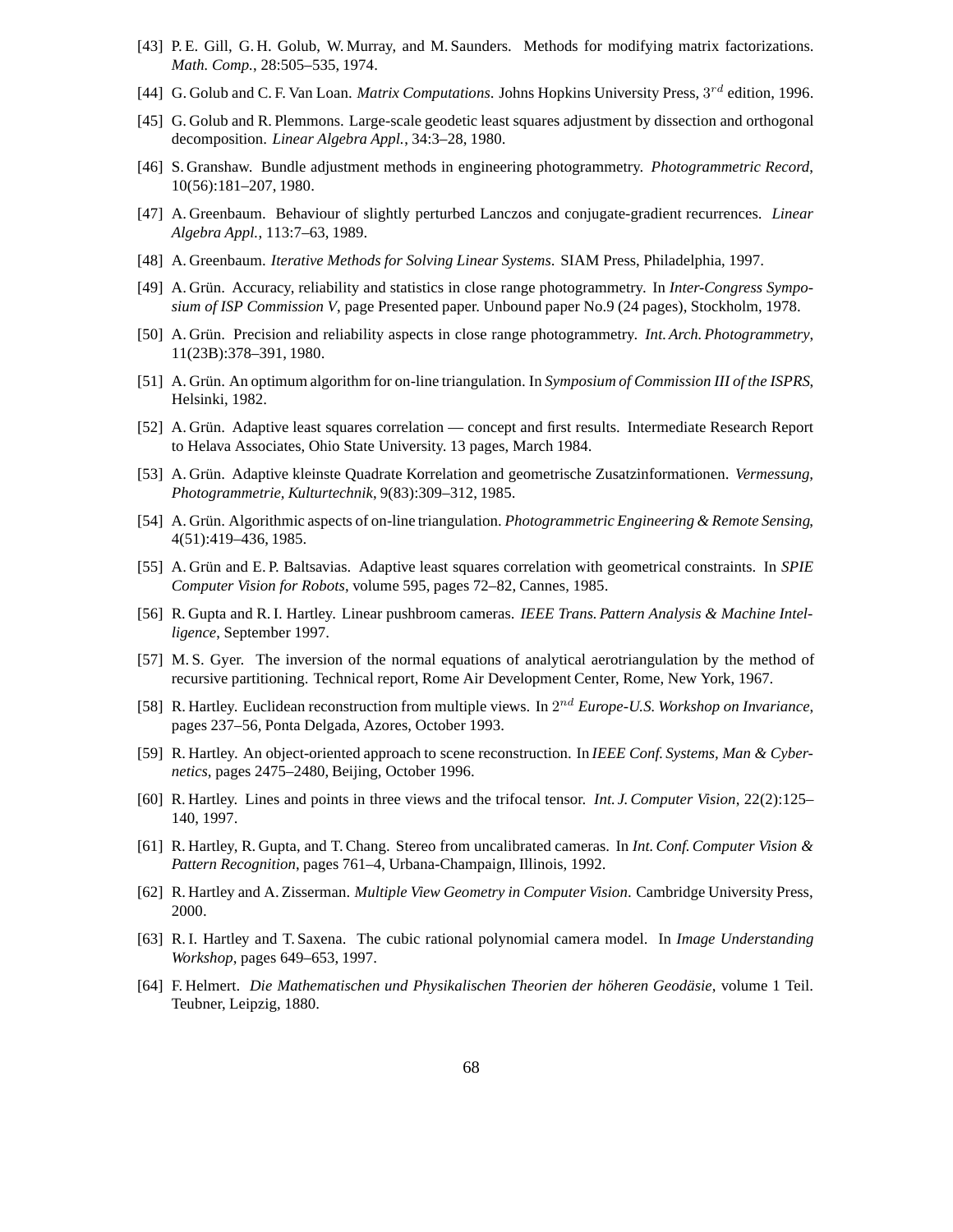- [65] B. Hendrickson and E. Rothberg. Improving the run time and quality of nested dissection ordering. *SIAM J. Sci. Comput.*, 20:468–489, 1998.
- [66] K. R. Holm. Test of algorithms for sequential adjustment in on-line triangulation. *Photogrammetria*, 43:143–156, 1989.
- [67] M. Irani, P. Anadan, and M. Cohen. Direct recovery of planar-parallax from multiple frames. In *Vision Algorithms: Theory and Practice*. Springer-Verlag, 2000.
- [68] K. Kanatani and N. Ohta. Optimal robot self-localization and reliability evaluation. In *European Conf. Computer Vision*, pages 796–808, Freiburg, 1998.
- [69] H. M. Karara. *Non-Topographic Photogrammetry*. Americal Society for Photogrammetry and Remote Sensing, 1989.
- [70] G. Karypis and V. Kumar. Multilevel k-way partitioning scheme for irregular graphs. *J. Parallel & Distributed Computing*, 48:96–129, 1998.
- [71] G. Karypis and V. Kumar. A fast and highly quality multilevel scheme for partitioning irregular graphs. *SIAM J. Scientific Computing*, 20(1):359–392, 1999. For METIS code see http://wwwusers.cs.umn.edu/ karypis/.
- [72] I. P. King. An automatic reordering scheme for simultaneous equations derived from network systems. *Int. J. Numer. Meth. Eng.*, 2:479–509, 1970.
- [73] K. Kraus. *Photogrammetry*. Dümmler, Bonn, 1997. Vol.1: Fundamentals and Standard Processes. Vol.2: Advanced Methods and Applications. Available in German, English & several other languages.
- [74] A. M. Legendre. *Nouvelles methodes pour la d ´ etermination des orbites des com ´ etes `* . Courcier, Paris, 1805. Appendix on least squares.
- [75] R. Levy. Restructuring the structural stiffness matrix to improve computational efficiency. *Jet Propulsion Lab. Technical Review*, 1:61–70, 1971.
- [76] M. X. Li. *Hierarchical Multi-point Matching with Simultaneous Detection and Location of Breaklines*. PhD thesis, KTH Stockholm, 1989.
- [77] Q.-T. Luong, R. Deriche, O. Faugeras, and T. Papadopoulo. On determining the fundamental matrix: Analysis of different methods and experimental results. Technical Report RR-1894, INRIA, Sophia Antipolis, France, 1993.
- [78] S. Mason. Expert system based design of close-range photogrammetric networks. *J. Photogrammetry & Remote Sensing*, 50(5):13–24, 1995.
- [79] S.O. Mason. *Expert System Based Design of Photogrammetric Networks*. Ph.D. Thesis, Institut für Geodäsie und Photogrammetrie, ETH Zürich, May 1994.
- [80] B. Matei and P. Meer. Bootstrapping a heteroscedastic regression model with application to 3D rigid motion evaluation. In *Vision Algorithms: Theory and Practice*. Springer-Verlag, 2000.
- [81] P. F. McLauchlan. Gauge independence in optimization algorithms for 3D vision. In *Vision Algorithms: Theory and Practice*, Lecture Notes in Computer Science, Corfu, September 1999. Springer-Verlag.
- [82] P.F. McLauchlan. Gauge invariance in projective 3D reconstruction. In *Multi-View Modeling and Analysis of Visual Scenes*, Fort Collins, CO, June 1999. IEEE Press.
- [83] P. F. McLauchlan. The variable state dimension filter. Technical Report VSSP 5/99, University of Surrey, Dept of Electrical Engineering, December 1999.
- [84] P. F. McLauchlan. A batch/recursive algorithm for 3D scene reconstruction. In *Int. Conf. Computer Vision & Pattern Recognition*, Hilton Head, South Carolina, 2000.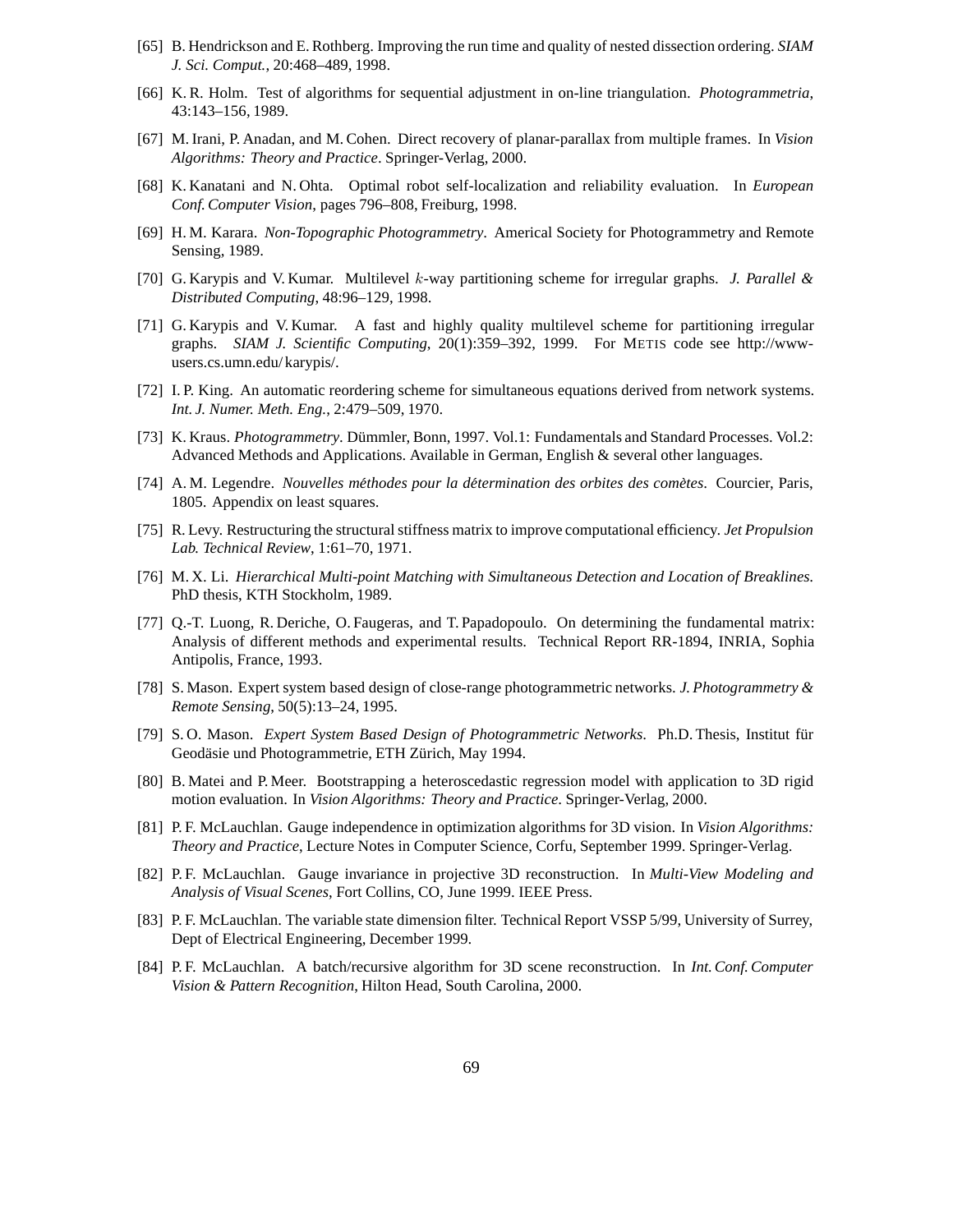- [85] P.F. McLauchlan and D.W. Murray. A unifying framework for structure and motion recovery from image sequences. In E. Grimson, editor, *Int. Conf. Computer Vision*, pages 314–20, Cambridge, MA, June 1995.
- [86] P.F. McLauchlan and D.W. Murray. Active camera calibration for a Head-Eye platform using the Variable State-Dimension filter. *IEEE Trans. Pattern Analysis & Machine Intelligence*, 18(1):15–22, 1996.
- [87] P. Meissl. Die innere Genauigkeit eines Punkthaufens. *Osterreichische Zeitschrift f ¨ ur Vermessungswe- ¨ sen*, 50(5): 159–165 and 50(6): 186–194, 1962.
- [88] E. Mikhail and R. Helmering. Recursive methods in photogrammetric data reduction. *Photogrammetric Engineering*, 39(9):983–989, 1973.
- [89] E. Mittermayer. Zur Ausgleichung freier Netze. Zeitschrift für Vermessungswesen, 97(11):481-489, 1962.
- [90] J. J. Mor´e and S. J. Wright. *Optimization Software Guide*. SIAM Press, Philadelphia, 1993.
- [91] D. D. Morris and T. Kanade. A unified factorization algorithm for points, line segments and planes with uncertainty. In *Int. Conf. Computer Vision*, pages 696–702, Bombay, 1998.
- [92] D. D. Morris, K. Kanatani, and T. Kanade. Uncertainty modelling for optimal structure and motion. In *Vision Algorithms: Theory and Practice*. Springer-Verlag, 2000.
- [93] J. Nocedal and S. J. Wright. *Numerical Optimization*. Springer-Verlag, 1999.
- [94] M. Okutomi and T. Kanade. A multiple-baseline stereo. *IEEE Trans. Pattern Analysis & Machine Intelligence*, 15(4):353–363, 1993.
- [95] D. W. Proctor. The adjustment of aerial triangulation by electronic digital computers. *Photogrammetric Record*, 4:24–33, 1962.
- [96] B. D. Ripley. *Pattern Recongition and Neural Networks*. Cambridge University Press, 1996.
- [97] D. Rosenholm. Accuracy improvement of digital matching for elevation of digital terrain models. *Int. Arch. Photogrammetry & Remote Sensing*, 26(3/2):573–587, 1986.
- [98] S. Roy and I. Cox. A maximum-flow formulation of the n-camera stereo correspondence problem. In *Int. Conf. Computer Vision*, Bombay, 1998.
- [99] Y. Saad. On the rates of convergence of Lanczos and block-Lanczos methods. *SIAM J. Numer. Anal.*, 17:687–706, 1980.
- [100] C. C. Slama, editor. *Manual of Photogrammetry*. American Society of Photogrammetry and Remote Sensing, Falls Church, Virginia, USA, 1980.
- [101] R. A. Snay. Reducing the profile of sparse symmetric matrices. *Bulletin Geod ´ esique ´* , 50:341–352, 1976. Also NOAA Technical Memorandum NOS NGS-4, National Geodetic Survey, Rockville, MD.
- [102] R. Szeliski, S. B. Kang, and H. Y. Shum. A parallel feature tracker for extended image sequences. Technical Report CRL 95/2, DEC Cambridge Research Labs, May 1995.
- [103] R. Szeliski and S.B. Kang. Shape ambiguities in structure from motion. In *European Conf. Computer Vision*, pages 709–721, Cambridge, 1996.
- [104] R. Szeliski and H.Y. Shum. Motion estimation with quadtree splines. In *Int. Conf. Computer Vision*, pages 757–763, Boston, 1995.
- [105] B. Triggs. A new approach to geometric fitting. Available from http://www.inrialpes.fr/movi/people/Triggs, 1997.
- [106] B. Triggs. Optimal estimation of matching constraints. In R. Koch and L. Van Gool, editors, *3D Structure from Multiple Images of Large-scale Environments SMILE'98*, Lecture Notes in Computer Science. Springer-Verlag, 1998.